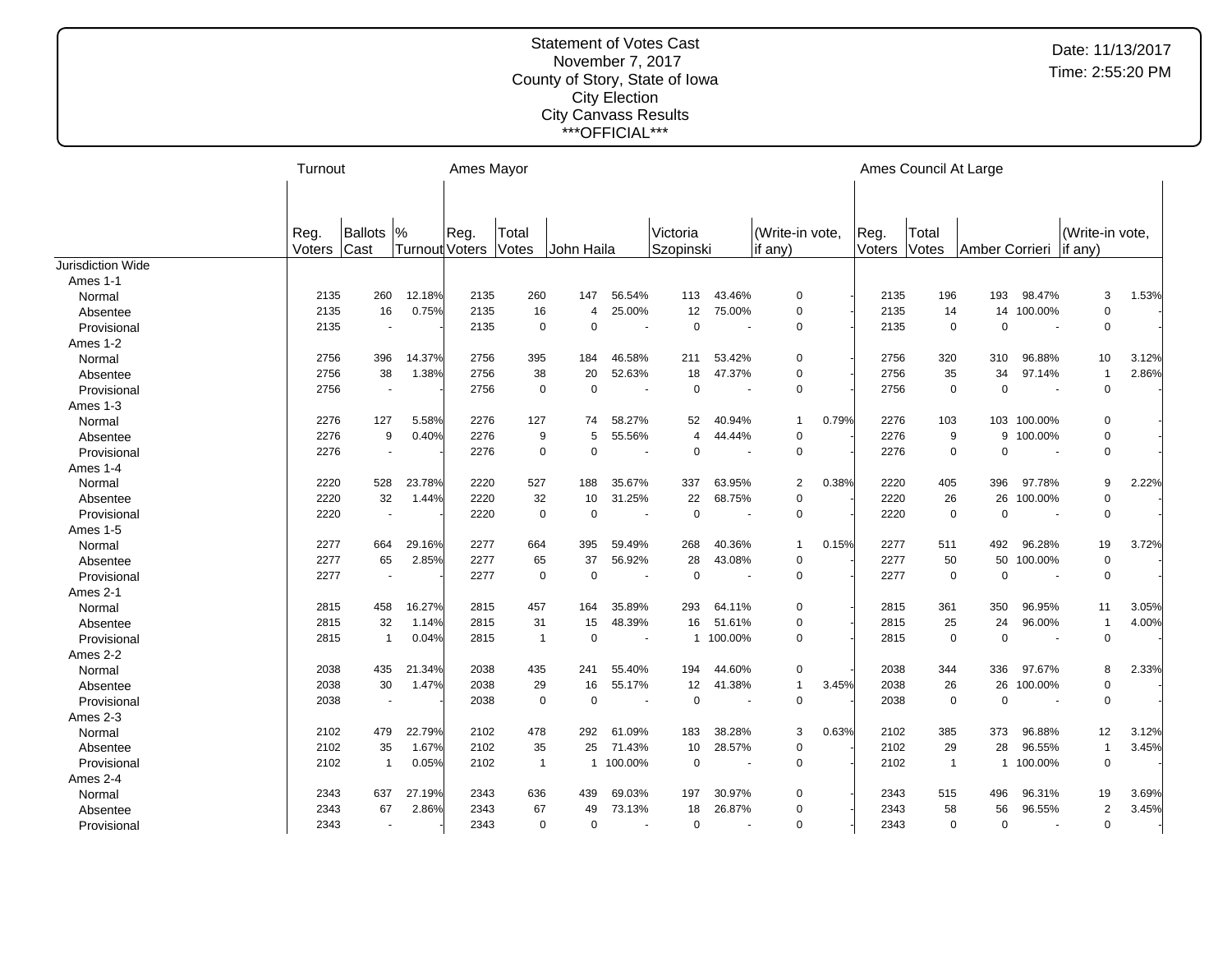|             | Turnout |                          |                | Ames Mayor |                |                |                          |                |                          |                         |        |       | Ames Council At Large            |           |                 |       |
|-------------|---------|--------------------------|----------------|------------|----------------|----------------|--------------------------|----------------|--------------------------|-------------------------|--------|-------|----------------------------------|-----------|-----------------|-------|
|             |         |                          |                |            |                |                |                          |                |                          |                         |        |       |                                  |           |                 |       |
|             |         |                          |                |            |                |                |                          |                |                          |                         |        |       |                                  |           |                 |       |
|             | Reg.    | Ballots                  | $\frac{9}{6}$  | Reg.       | Total          |                |                          | Victoria       |                          | (Write-in vote,         | Reg.   | Total |                                  |           | (Write-in vote. |       |
|             | Voters  | <b>Cast</b>              | Turnout Voters |            | Votes          | John Haila     |                          | Szopinski      |                          | if $any)$               | Voters | Votes | Amber Corrieri                   |           | if any)         |       |
| Ames 2-5    |         |                          |                |            |                |                |                          |                |                          |                         |        |       |                                  |           |                 |       |
| Normal      | 2540    | 740                      | 29.13%         | 2540       | 740            | 566            | 76.49%                   | 174            | 23.51%                   | $\Omega$                | 2540   | 579   | 569                              | 98.27%    | 10              | 1.73% |
| Absentee    | 2540    | 48                       | 1.89%          | 2540       | 47             | 39             | 82.98%                   | 8              | 17.02%                   | $\mathbf 0$             | 2540   |       | 35<br>35                         | 100.00%   | $\mathsf 0$     |       |
| Provisional | 2540    |                          |                | 2540       | $\mathsf 0$    | $\pmb{0}$      | $\sim$                   | $\mathbf 0$    | $\overline{\phantom{a}}$ | $\mathbf 0$             | 2540   |       | $\mathbf 0$<br>$\mathbf 0$       | ٠.        | $\mathbf 0$     |       |
| Ames 3-1    |         |                          |                |            |                |                |                          |                |                          |                         |        |       |                                  |           |                 |       |
| Normal      | 2388    | 534                      | 22.36%         | 2388       | 530            | 366            | 69.06%                   | 164            | 30.94%                   | $\mathbf 0$             | 2388   | 394   | 383                              | 97.21%    | 11              | 2.79% |
| Absentee    | 2388    | 63                       | 2.64%          | 2388       | 63             | 45             | 71.43%                   | 18             | 28.57%                   | $\pmb{0}$               | 2388   |       | 54<br>54                         | 100.00%   | $\mathbf 0$     |       |
| Provisional | 2388    |                          |                | 2388       | $\mathbf 0$    | $\pmb{0}$      |                          | $\mathbf 0$    |                          | $\mathbf 0$             | 2388   |       | $\mathbf 0$<br>$\mathbf 0$       |           | $\mathbf 0$     |       |
| Ames 3-2    |         |                          |                |            |                |                |                          |                |                          |                         |        |       |                                  |           |                 |       |
| Normal      | 1532    | 94                       | 6.14%          | 1532       | 94             | 50             | 53.19%                   | 44             | 46.81%                   | 0                       | 1532   |       | 70<br>69                         | 98.57%    | $\mathbf{1}$    | 1.43% |
| Absentee    | 1532    | 3                        | 0.20%          | 1532       | 3              | $\overline{2}$ | 66.67%                   | $\mathbf 1$    | 33.33%                   | $\mathbf 0$             | 1532   |       | $\overline{2}$<br>$\overline{2}$ | 100.00%   | $\mathbf 0$     |       |
| Provisional | 1532    | $\overline{\phantom{a}}$ |                | 1532       | $\mathbf 0$    | $\pmb{0}$      | $\overline{\phantom{a}}$ | $\mathbf 0$    | $\overline{\phantom{a}}$ | 0                       | 1532   |       | $\mathbf 0$<br>$\mathbf 0$       | $\sim$    | 0               |       |
| Ames 3-3    |         |                          |                |            |                |                |                          |                |                          |                         |        |       |                                  |           |                 |       |
| Normal      | 1680    | 133                      | 7.92%          | 1680       | 133            | 71             | 53.38%                   | 62             | 46.62%                   | $\mathbf 0$             | 1680   |       | 99<br>94                         | 94.95%    | 5               | 5.05% |
| Absentee    | 1680    | 19                       | 1.13%          | 1680       | 19             | 3              | 15.79%                   | 16             | 84.21%                   | $\mathbf 0$             | 1680   |       | 12<br>12                         | 100.00%   | $\mathbf 0$     |       |
| Provisional | 1680    |                          |                | 1680       | $\mathbf 0$    | $\Omega$       |                          | $\Omega$       |                          | $\Omega$                | 1680   |       | $\mathbf 0$<br>$\mathbf 0$       |           | $\mathbf 0$     |       |
| Ames 3-4    |         |                          |                |            |                |                |                          |                |                          |                         |        |       |                                  |           |                 |       |
| Normal      | 2215    | 398                      | 17.97%         | 2215       | 390            | 264            | 67.69%                   | 125            | 32.05%                   | 0.26%<br>$\mathbf{1}$   | 2215   | 298   | 293                              | 98.32%    | 5               | 1.68% |
| Absentee    | 2215    | 29                       | 1.31%          | 2215       | 29             | 22             | 75.86%                   | $\overline{7}$ | 24.14%                   | $\mathbf 0$             | 2215   |       | 24<br>24                         | 100.00%   | $\mathbf 0$     |       |
| Provisional | 2215    | $\overline{1}$           | 0.05%          | 2215       | $\overline{1}$ | $\mathbf 0$    | $\overline{\phantom{a}}$ |                | 1 100.00%                | $\mathbf 0$             | 2215   |       | $\overline{1}$                   | 1 100.00% | $\mathbf 0$     |       |
| Ames 3-5    |         |                          |                |            |                |                |                          |                |                          |                         |        |       |                                  |           |                 |       |
| Normal      | 2007    | 527                      | 26.26%         | 2007       | 527            | 271            | 51.42%                   | 254            | 48.20%                   | 0.38%<br>2              | 2007   | 393   | 381                              | 96.95%    | 12              | 3.05% |
| Absentee    | 2007    | 59                       | 2.94%          | 2007       | 59             | 40             | 67.80%                   | 19             | 32.20%                   | $\Omega$                | 2007   |       | 47<br>46                         | 97.87%    | $\mathbf{1}$    | 2.13% |
| Provisional | 2007    | $\overline{1}$           | 0.05%          | 2007       | $\mathbf{1}$   | 1              | 100.00%                  | $\mathbf 0$    | $\overline{\phantom{a}}$ | $\mathbf 0$             | 2007   |       | $\overline{1}$<br>$\mathbf{1}$   | 100.00%   | $\mathbf 0$     |       |
| Ames 4-1    |         |                          |                |            |                |                |                          |                |                          |                         |        |       |                                  |           |                 |       |
| Normal      | 3483    | 71                       | 2.04%          | 3483       | 71             | 49             | 69.01%                   | 22             | 30.99%                   | 0                       | 3483   |       | 61<br>55                         | 90.16%    | 6               | 9.84% |
| Absentee    | 3483    | $\overline{1}$           | 0.03%          | 3483       | $\mathbf{1}$   | $\mathbf 0$    |                          | $\mathbf{1}$   | 100.00%                  | $\mathbf 0$             | 3483   |       | $\overline{1}$<br>$\mathbf{1}$   | 100.00%   | $\pmb{0}$       |       |
| Provisional | 3483    | $\overline{a}$           |                | 3483       | $\mathbf 0$    | $\mathbf 0$    |                          | 0              |                          | $\mathbf 0$             | 3483   |       | $\mathbf 0$<br>$\mathbf 0$       |           | $\pmb{0}$       |       |
| Ames 4-2    |         |                          |                |            |                |                |                          |                |                          |                         |        |       |                                  |           |                 |       |
| Normal      | 2184    | 17                       | 0.78%          | 2184       | 17             | 9              | 52.94%                   | 8              | 47.06%                   | 0                       | 2184   |       | 13<br>12                         | 92.31%    | $\mathbf{1}$    | 7.69% |
| Absentee    | 2184    | $\overline{1}$           | 0.05%          | 2184       | $\mathbf{1}$   | $\mathbf{1}$   | 100.00%                  | $\Omega$       |                          | $\mathbf 0$             | 2184   |       | $\overline{1}$<br>$\mathbf{1}$   | 100.00%   | 0               |       |
| Provisional | 2184    | $\sim$                   |                | 2184       | $\mathbf 0$    | $\mathbf 0$    |                          | $\mathbf 0$    | ÷,                       | $\Omega$                | 2184   |       | $\mathbf 0$<br>$\mathbf 0$       | ٠.        | $\mathbf 0$     |       |
| Ames 4-3    |         |                          |                |            |                |                |                          |                |                          |                         |        |       |                                  |           |                 |       |
| Normal      | 2060    | 36                       | 1.75%          | 2060       | 36             | 9              | 25.00%                   | 26             | 72.22%                   | 2.78%<br>$\overline{1}$ | 2060   |       | 28<br>27                         | 96.43%    | $\mathbf 1$     | 3.57% |
| Absentee    | 2060    | $\overline{\phantom{a}}$ |                | 2060       | $\mathbf 0$    | $\mathbf 0$    |                          | $\Omega$       |                          | $\mathbf 0$             | 2060   |       | $\mathbf 0$<br>$\mathbf 0$       |           | $\mathbf 0$     |       |
| Provisional | 2060    |                          |                | 2060       | $\mathbf 0$    | $\mathbf 0$    |                          | $\mathbf 0$    |                          | $\mathbf 0$             | 2060   |       | $\mathbf 0$<br>$\mathbf 0$       |           | $\mathbf 0$     |       |
| Ames 4-4    |         |                          |                |            |                |                |                          |                |                          |                         |        |       |                                  |           |                 |       |
| Normal      | 2220    | 377                      | 16.98%         | 2220       | 374            | 159            | 42.51%                   | 215            | 57.49%                   | $\mathbf 0$             | 2220   | 273   | 264                              | 96.70%    | 9               | 3.30% |
| Absentee    | 2220    | 30                       | 1.35%          | 2220       | 30             | 17             | 56.67%                   | 13             | 43.33%                   | $\mathbf 0$             | 2220   |       | 23<br>23                         | 100.00%   | $\mathbf 0$     |       |
| Provisional | 2220    | $\overline{\phantom{a}}$ |                | 2220       | $\mathbf 0$    | $\mathbf 0$    | $\overline{\phantom{a}}$ | 0              | $\sim$                   | $\Omega$                | 2220   |       | $\mathbf 0$<br>$\mathbf 0$       | $\sim$    | $\Omega$        |       |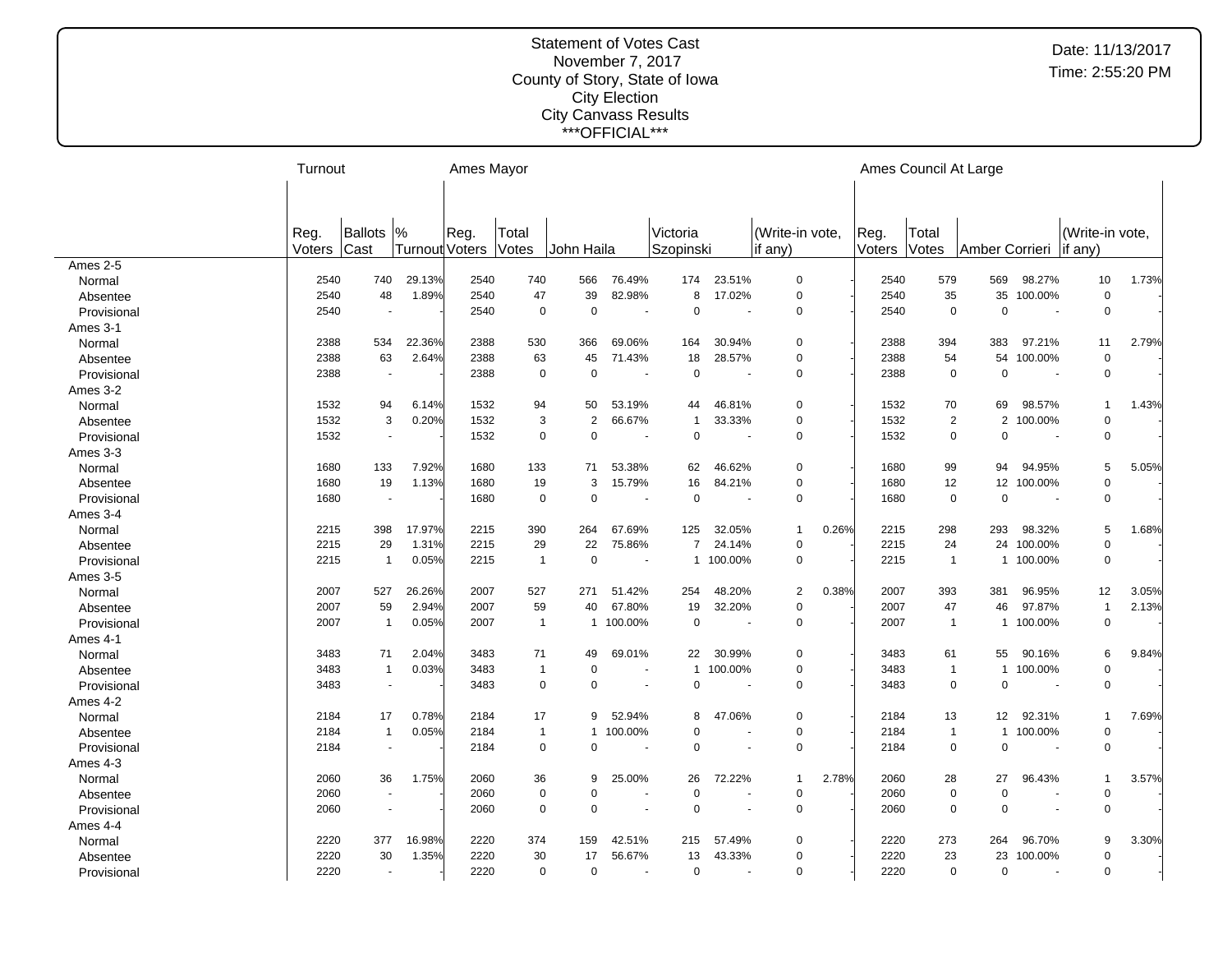|             | Turnout        |                          |                | Ames Mayor |                |             |        |                       |                      |                            |                | Ames Council At Large |                          |         |                  |       |
|-------------|----------------|--------------------------|----------------|------------|----------------|-------------|--------|-----------------------|----------------------|----------------------------|----------------|-----------------------|--------------------------|---------|------------------|-------|
|             |                |                          |                |            |                |             |        |                       |                      |                            |                |                       |                          |         |                  |       |
|             | Reg.<br>Voters | Ballots  %<br>Cast       | Turnout Voters | Reg.       | Total<br>Votes | John Haila  |        | Victoria<br>Szopinski |                      | (Write-in vote,<br>if any) | Reg.<br>Voters | Total<br>Votes        | Amber Corrieri   if any) |         | (Write-in vote,  |       |
| Ames 4-5    |                |                          |                |            |                |             |        |                       |                      |                            |                |                       |                          |         |                  |       |
| Normal      | 2218           | 612                      | 27.59%         | 2218       | 612            | 420         | 68.63% | 192                   | 31.37%               | $\mathbf 0$                | 2218           | 489                   | 480                      | 98.16%  | $\boldsymbol{9}$ | 1.84% |
| Absentee    | 2218           | 60                       | 2.71%          | 2218       | 59             | 37          | 62.71% | 22                    | 37.29%               | $\pmb{0}$                  | 2218           | 46                    | 46                       | 100.00% | $\pmb{0}$        |       |
| Provisional | 2218           |                          |                | 2218       | $\pmb{0}$      | $\mathsf 0$ | $\sim$ | $\mathbf 0$           | $\ddot{\phantom{a}}$ | $\mathbf 0$                | 2218           | $\mathsf 0$           | $\mathsf 0$              |         | $\pmb{0}$        |       |
| Cambridge   |                |                          |                |            |                |             |        |                       |                      |                            |                |                       |                          |         |                  |       |
| Normal      | 564            | 176                      | 31.21%         |            |                |             |        |                       |                      |                            |                |                       |                          |         |                  |       |
| Absentee    | 564            | 8                        | 1.42%          |            |                |             |        |                       |                      |                            |                |                       |                          |         |                  |       |
| Provisional | 564            | $\blacksquare$           |                |            |                |             |        |                       |                      |                            |                |                       |                          |         |                  |       |
| Collins     |                |                          |                |            |                |             |        |                       |                      |                            |                |                       |                          |         |                  |       |
| Normal      | 316            | 92                       | 29.11%         |            |                |             |        |                       |                      |                            |                |                       |                          |         |                  |       |
| Absentee    | 316            | $\mathbf{1}$             | 0.32%          |            |                |             |        |                       |                      |                            |                |                       |                          |         |                  |       |
| Provisional | 316            | $\sim$                   |                |            |                |             |        |                       |                      |                            |                |                       |                          |         |                  |       |
| Colo        |                |                          |                |            |                |             |        |                       |                      |                            |                |                       |                          |         |                  |       |
| Normal      | 606            | 85                       | 14.03%         |            |                |             |        |                       |                      |                            |                |                       |                          |         |                  |       |
| Absentee    | 606            | $\overline{7}$           | 1.16%          |            |                |             |        |                       |                      |                            |                |                       |                          |         |                  |       |
| Provisional | 606            | $\overline{\phantom{a}}$ |                |            |                |             |        |                       |                      |                            |                |                       |                          |         |                  |       |
| Gilbert     |                |                          |                |            |                |             |        |                       |                      |                            |                |                       |                          |         |                  |       |
| Normal      | 800            | 48                       | 6.00%          |            |                |             |        |                       |                      |                            |                |                       |                          |         |                  |       |
| Absentee    | 800            | $\overline{1}$           | 0.12%          |            |                |             |        |                       |                      |                            |                |                       |                          |         |                  |       |
| Provisional | 800            | $\sim$                   |                |            |                |             |        |                       |                      |                            |                |                       |                          |         |                  |       |
| Huxley      |                |                          |                |            |                |             |        |                       |                      |                            |                |                       |                          |         |                  |       |
| Normal      | 2466           | 297                      | 12.04%         |            |                |             |        |                       |                      |                            |                |                       |                          |         |                  |       |
| Absentee    | 2466           | 6                        | 0.24%          |            |                |             |        |                       |                      |                            |                |                       |                          |         |                  |       |
| Provisional | 2466           | $\sim$                   |                |            |                |             |        |                       |                      |                            |                |                       |                          |         |                  |       |
| Kelley      |                |                          |                |            |                |             |        |                       |                      |                            |                |                       |                          |         |                  |       |
| Normal      | 232            | 30                       | 12.93%         |            |                |             |        |                       |                      |                            |                |                       |                          |         |                  |       |
| Absentee    | 232            |                          |                |            |                |             |        |                       |                      |                            |                |                       |                          |         |                  |       |
| Provisional | 232            |                          |                |            |                |             |        |                       |                      |                            |                |                       |                          |         |                  |       |
| Maxwell     |                |                          |                |            |                |             |        |                       |                      |                            |                |                       |                          |         |                  |       |
| Normal      | 599            | 158                      | 26.38%         |            |                |             |        |                       |                      |                            |                |                       |                          |         |                  |       |
| Absentee    | 599            | 8                        | 1.34%          |            |                |             |        |                       |                      |                            |                |                       |                          |         |                  |       |
| Provisional | 599            |                          |                |            |                |             |        |                       |                      |                            |                |                       |                          |         |                  |       |
| McCallsburg |                |                          |                |            |                |             |        |                       |                      |                            |                |                       |                          |         |                  |       |
| Normal      | 196            | 44                       | 22.45%         |            |                |             |        |                       |                      |                            |                |                       |                          |         |                  |       |
| Absentee    | 196            | $\overline{1}$           | 0.51%          |            |                |             |        |                       |                      |                            |                |                       |                          |         |                  |       |
| Provisional | 196            | $\sim$                   |                |            |                |             |        |                       |                      |                            |                |                       |                          |         |                  |       |
| Nevada 1    |                |                          |                |            |                |             |        |                       |                      |                            |                |                       |                          |         |                  |       |
| Normal      | 1112           | 117                      | 10.52%         |            |                |             |        |                       |                      |                            |                |                       |                          |         |                  |       |
| Absentee    | 1112           | 30                       | 2.70%          |            |                |             |        |                       |                      |                            |                |                       |                          |         |                  |       |
| Provisional | 1112           | $\overline{a}$           |                |            |                |             |        |                       |                      |                            |                |                       |                          |         |                  |       |
|             |                |                          |                |            |                |             |        |                       |                      |                            |                |                       |                          |         |                  |       |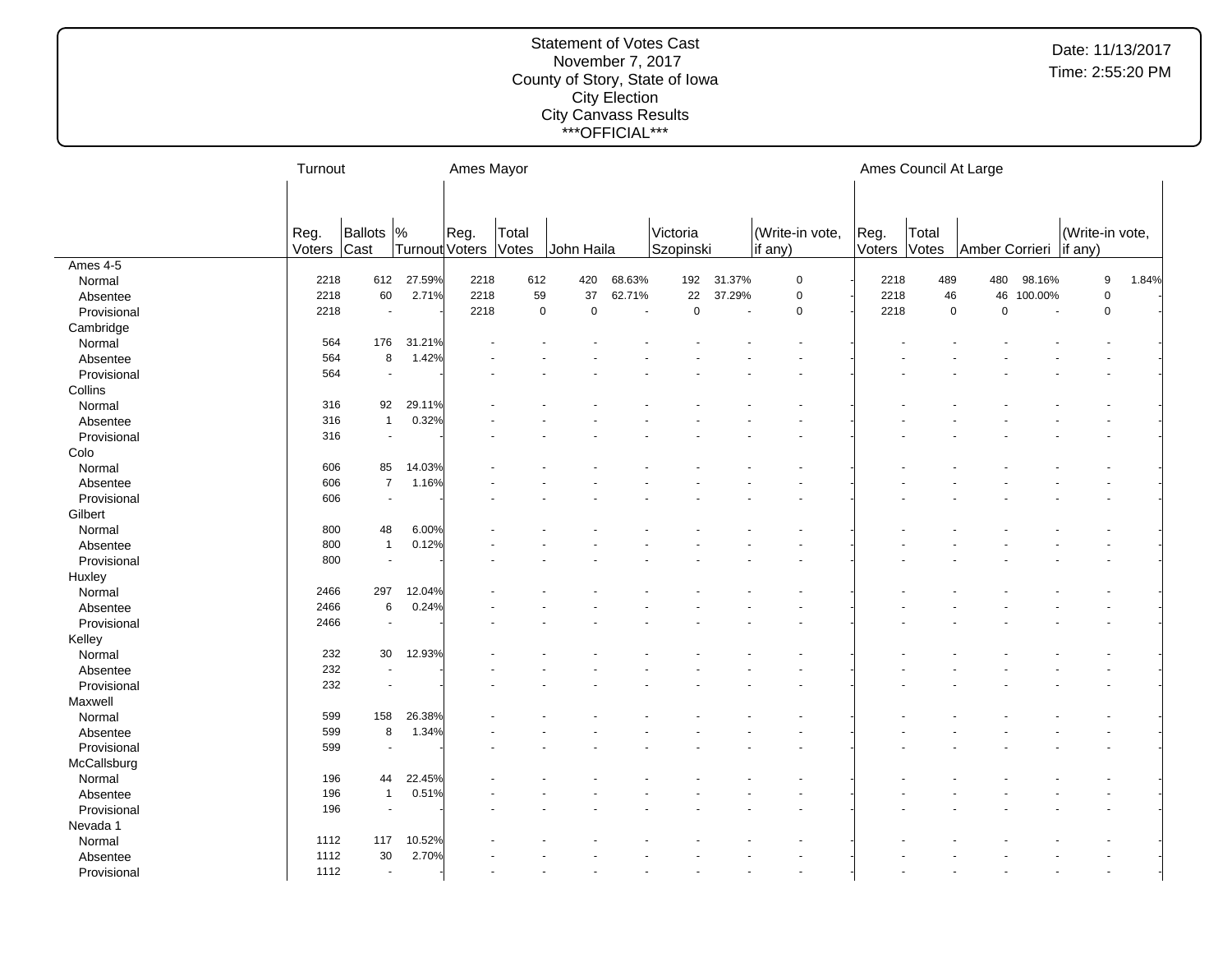|                   | Turnout        |                          |                       | Ames Mayor |                |            |        |                       |        |                            |       |                 |                | Ames Council At Large |           |                                    |       |
|-------------------|----------------|--------------------------|-----------------------|------------|----------------|------------|--------|-----------------------|--------|----------------------------|-------|-----------------|----------------|-----------------------|-----------|------------------------------------|-------|
|                   |                |                          |                       |            |                |            |        |                       |        |                            |       |                 |                |                       |           |                                    |       |
|                   |                |                          |                       |            |                |            |        |                       |        |                            |       |                 |                |                       |           |                                    |       |
|                   | Reg.<br>Voters | Ballots  %<br>Cast       | <b>Turnout Voters</b> | Reg.       | Total<br>Votes | John Haila |        | Victoria<br>Szopinski |        | (Write-in vote,<br>if any) |       | IReg.<br>Voters | Total<br>Votes | Amber Corrieri        |           | (Write-in vote,<br>$\vert$ if any) |       |
| Nevada 2          |                |                          |                       |            |                |            |        |                       |        |                            |       |                 |                |                       |           |                                    |       |
| Normal            | 1056           | 195                      | 18.47%                |            |                |            |        |                       |        |                            |       |                 |                |                       |           |                                    |       |
| Absentee          | 1056           | 29                       | 2.75%                 |            |                |            |        |                       |        |                            |       |                 |                |                       |           |                                    |       |
| Provisional       | 1056           | $\blacksquare$           |                       |            |                |            |        |                       |        |                            |       |                 |                |                       |           |                                    |       |
| Nevada 3          |                |                          |                       |            |                |            |        |                       |        |                            |       |                 |                |                       |           |                                    |       |
| Normal            | 1191           | 114                      | 9.57%                 |            |                |            |        |                       |        |                            |       |                 |                |                       |           |                                    |       |
| Absentee          | 1191           | 13                       | 1.09%                 |            |                |            |        |                       |        |                            |       |                 |                |                       |           |                                    |       |
| Provisional       | 1191           | $\sim$                   |                       |            |                |            |        |                       |        |                            |       |                 |                |                       |           |                                    |       |
| Nevada 4          |                |                          |                       |            |                |            |        |                       |        |                            |       |                 |                |                       |           |                                    |       |
| Normal            | 1156           | 214                      | 18.51%                |            |                |            |        |                       |        |                            |       |                 |                |                       |           |                                    |       |
| Absentee          | 1156           | 52                       | 4.50%                 |            |                |            |        |                       |        |                            |       |                 |                |                       |           |                                    |       |
| Provisional       | 1156           | $\mathbf{1}$             | 0.09%                 |            |                |            |        |                       |        |                            |       |                 |                |                       |           |                                    |       |
| Roland            |                |                          |                       |            |                |            |        |                       |        |                            |       |                 |                |                       |           |                                    |       |
| Normal            | 944            | 166                      | 17.58%                |            |                |            |        |                       |        |                            |       |                 |                |                       |           |                                    |       |
| Absentee          | 944            | 6                        | 0.64%                 |            |                |            |        |                       |        |                            |       |                 |                |                       |           |                                    |       |
| Provisional       | 944            | $\sim$                   |                       |            |                |            |        |                       |        |                            |       |                 |                |                       |           |                                    |       |
| Slater            |                |                          |                       |            |                |            |        |                       |        |                            |       |                 |                |                       |           |                                    |       |
| Normal            | 1156           | 218                      | 18.86%                |            |                |            |        |                       |        |                            |       |                 |                |                       |           |                                    |       |
| Absentee          | 1156           | $\overline{4}$           | 0.35%                 |            |                |            |        |                       |        |                            |       |                 |                |                       |           |                                    |       |
| Provisional       | 1156           | $\overline{\phantom{a}}$ |                       |            |                |            |        |                       |        |                            |       |                 |                |                       |           |                                    |       |
| <b>Story City</b> |                |                          |                       |            |                |            |        |                       |        |                            |       |                 |                |                       |           |                                    |       |
| Normal            | 2422           | 272                      | 11.23%                |            |                |            |        |                       |        |                            |       |                 |                |                       |           |                                    |       |
| Absentee          | 2422           | 12                       | 0.50%                 |            |                |            |        |                       |        |                            |       |                 |                |                       |           |                                    |       |
| Provisional       | 2422           | $\blacksquare$           |                       |            |                |            |        |                       |        |                            |       |                 |                |                       |           |                                    |       |
| Zearing           |                |                          |                       |            |                |            |        |                       |        |                            |       |                 |                |                       |           |                                    |       |
| Normal            | 374            | 125                      | 33.42%                |            |                |            |        |                       |        |                            |       |                 |                |                       |           |                                    |       |
| Absentee          | 374            | $\mathbf{1}$             | 0.27%                 |            |                |            |        |                       |        |                            |       |                 |                |                       |           |                                    |       |
| Provisional       | 374            | $\overline{\phantom{a}}$ |                       |            |                |            |        |                       |        |                            |       |                 |                |                       |           |                                    |       |
| Total             |                |                          |                       |            |                |            |        |                       |        |                            |       |                 |                |                       |           |                                    |       |
| Normal            | 60679          | 9874                     | 16.27%                | 45489      | 7503           | 4358       | 58.08% | 3134                  | 41.77% | 11                         | 0.15% | 45489           | 5837           | 5676                  | 97.24%    | 161                                | 2.76% |
| Absentee          | 60679          | 816                      | 1.34%                 | 45489      | 633            | 387        | 61.14% | 245                   | 38.70% | $\overline{1}$             | 0.16% | 45489           | 517            | 511                   | 98.84%    | 6                                  | 1.16% |
| Provisional       | 60679          | 5                        | 0.01%                 | 45489      |                | 2<br>4     | 50.00% | 2                     | 50.00% | 0                          |       | 45489           |                | 3                     | 3 100.00% | $\mathbf 0$                        |       |
| Total             | 60679          | 10695                    | 17.63%                | 45489      | 8140           | 4747       | 58.32% | 3381                  | 41.54% | 12                         | 0.15% | 45489           | 6357           | 6190                  | 97.37%    | 167                                | 2.63% |
|                   |                |                          |                       |            |                |            |        |                       |        |                            |       |                 |                |                       |           |                                    |       |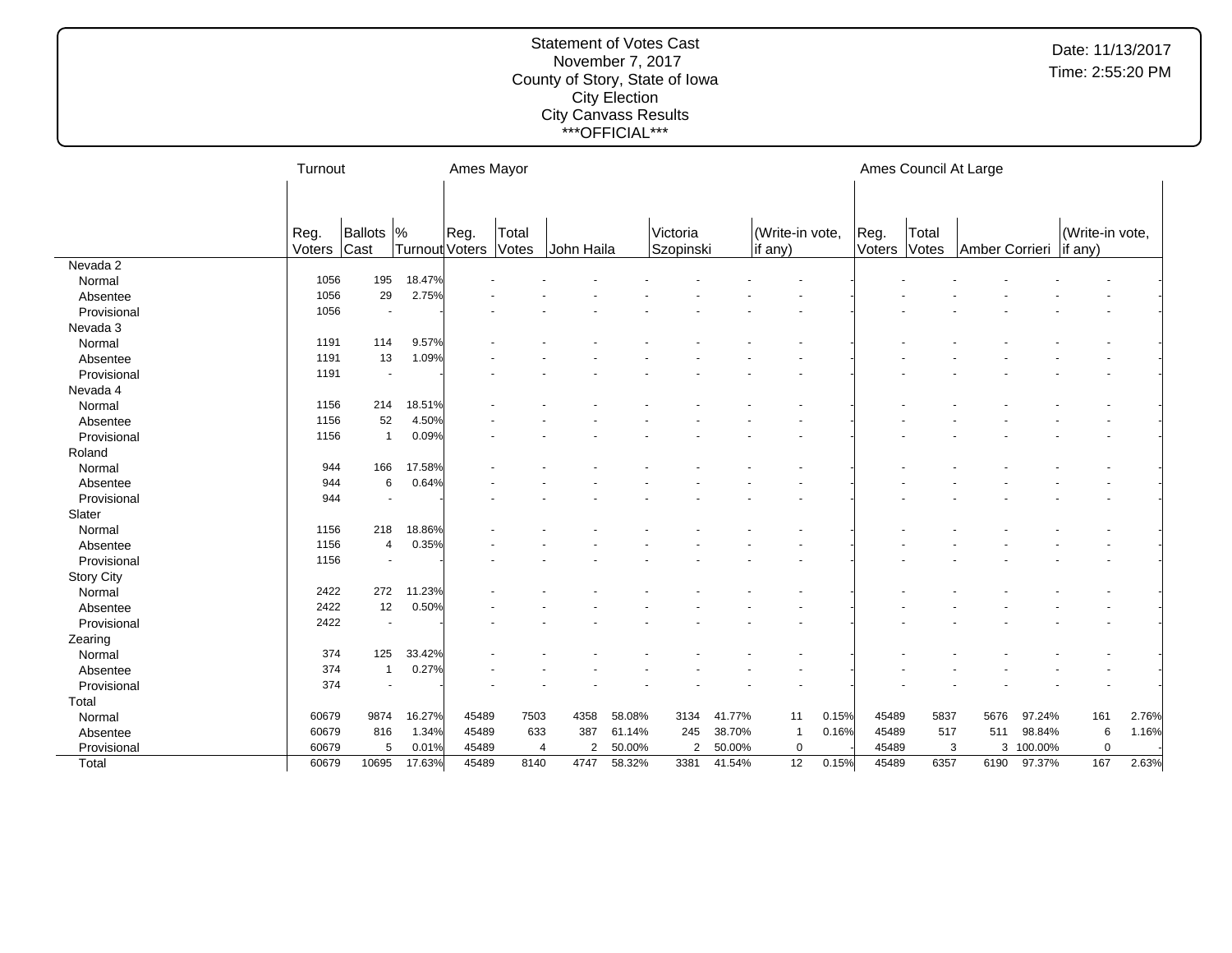|                   |        | Ames Council Ward 1 |                |                          |                          |       |        | Ames Council Ward 3 |                   |              |                 |  |
|-------------------|--------|---------------------|----------------|--------------------------|--------------------------|-------|--------|---------------------|-------------------|--------------|-----------------|--|
|                   |        |                     |                |                          |                          |       |        |                     |                   |              |                 |  |
|                   |        |                     |                |                          |                          |       |        |                     |                   |              |                 |  |
|                   |        |                     |                |                          |                          |       |        |                     |                   |              |                 |  |
|                   | Reg.   | Total               |                |                          | (Write-in vote,          |       | Reg.   | Total               |                   |              | (Write-in vote, |  |
|                   | Voters | Votes               | Gloria Betcher |                          | if any)                  |       | Voters | <b>Votes</b>        | <b>Rob Bowers</b> | David Martin | if any)         |  |
| Jurisdiction Wide |        |                     |                |                          |                          |       |        |                     |                   |              |                 |  |
| Ames 1-1          |        |                     |                |                          |                          |       |        |                     |                   |              |                 |  |
| Normal            | 2135   | 189                 | 187            | 98.94%                   | $\overline{2}$           | 1.06% |        |                     |                   |              |                 |  |
| Absentee          | 2135   | 15                  | 15             | 100.00%                  | $\pmb{0}$                |       |        |                     |                   |              |                 |  |
| Provisional       | 2135   | $\mathbf 0$         | $\mathbf 0$    | $\overline{\phantom{a}}$ | $\mathsf 0$              |       |        |                     |                   |              |                 |  |
| Ames 1-2          |        |                     |                |                          |                          |       |        |                     |                   |              |                 |  |
| Normal            | 2756   | 333                 | 327            | 98.20%                   | 6                        | 1.80% |        |                     |                   |              |                 |  |
| Absentee          | 2756   | 33                  | 32             | 96.97%                   | $\mathbf{1}$             | 3.03% |        |                     |                   |              |                 |  |
| Provisional       | 2756   | $\mathbf 0$         | $\mathbf 0$    | $\overline{\phantom{a}}$ | $\mathsf 0$              |       |        |                     |                   |              |                 |  |
| Ames 1-3          |        |                     |                |                          |                          |       |        |                     |                   |              |                 |  |
| Normal            | 2276   | 106                 | 104            | 98.11%                   | 2                        | 1.89% |        |                     |                   |              |                 |  |
| Absentee          | 2276   | 9                   | 9              | 100.00%                  | $\mathsf 0$              |       |        |                     |                   |              |                 |  |
| Provisional       | 2276   | $\mathbf 0$         | $\mathbf 0$    | $\sim$                   | $\mathsf 0$              |       |        |                     |                   |              |                 |  |
| Ames 1-4          |        |                     |                |                          |                          |       |        |                     |                   |              |                 |  |
| Normal            | 2220   | 414                 | 405            | 97.83%                   | 9                        | 2.17% |        |                     |                   |              |                 |  |
| Absentee          | 2220   | 27                  | 27             | 100.00%                  | $\mathsf 0$              |       |        |                     |                   |              |                 |  |
| Provisional       | 2220   | $\mathbf 0$         | $\pmb{0}$      | $\overline{\phantom{a}}$ | $\mathsf 0$              |       |        |                     |                   |              |                 |  |
| Ames 1-5          |        |                     |                |                          |                          |       |        |                     |                   |              |                 |  |
| Normal            | 2277   | 495                 | 482            | 97.37%                   | 13                       | 2.63% |        |                     |                   |              |                 |  |
| Absentee          | 2277   | 52                  | 51             | 98.08%                   | $\mathbf{1}$             | 1.92% |        |                     |                   |              |                 |  |
| Provisional       | 2277   | $\mathbf 0$         | $\mathbf 0$    | $\blacksquare$           | $\mathbf 0$              |       |        |                     |                   |              |                 |  |
| Ames 2-1          |        |                     |                |                          |                          |       |        |                     |                   |              |                 |  |
| Normal            |        |                     |                |                          |                          |       |        |                     |                   |              |                 |  |
| Absentee          |        |                     |                |                          |                          |       |        |                     |                   |              |                 |  |
| Provisional       |        |                     |                |                          |                          |       |        |                     |                   |              |                 |  |
| Ames 2-2          |        |                     |                |                          |                          |       |        |                     |                   |              |                 |  |
| Normal            |        |                     |                |                          |                          |       |        |                     |                   |              |                 |  |
| Absentee          |        |                     |                |                          |                          |       |        |                     |                   |              |                 |  |
| Provisional       |        |                     |                |                          |                          |       |        |                     |                   |              |                 |  |
| Ames 2-3          |        |                     |                |                          |                          |       |        |                     |                   |              |                 |  |
| Normal            |        |                     |                |                          |                          |       |        |                     |                   |              |                 |  |
| Absentee          |        |                     |                |                          |                          |       |        |                     |                   |              |                 |  |
| Provisional       |        |                     |                |                          |                          |       |        |                     |                   |              |                 |  |
| Ames 2-4          |        |                     |                |                          |                          |       |        |                     |                   |              |                 |  |
| Normal            |        |                     |                |                          |                          |       |        |                     |                   |              |                 |  |
| Absentee          |        |                     |                |                          |                          |       |        |                     |                   |              |                 |  |
| Provisional       |        |                     |                |                          | $\overline{\phantom{a}}$ |       |        |                     |                   |              |                 |  |
|                   |        |                     |                |                          |                          |       |        |                     |                   |              |                 |  |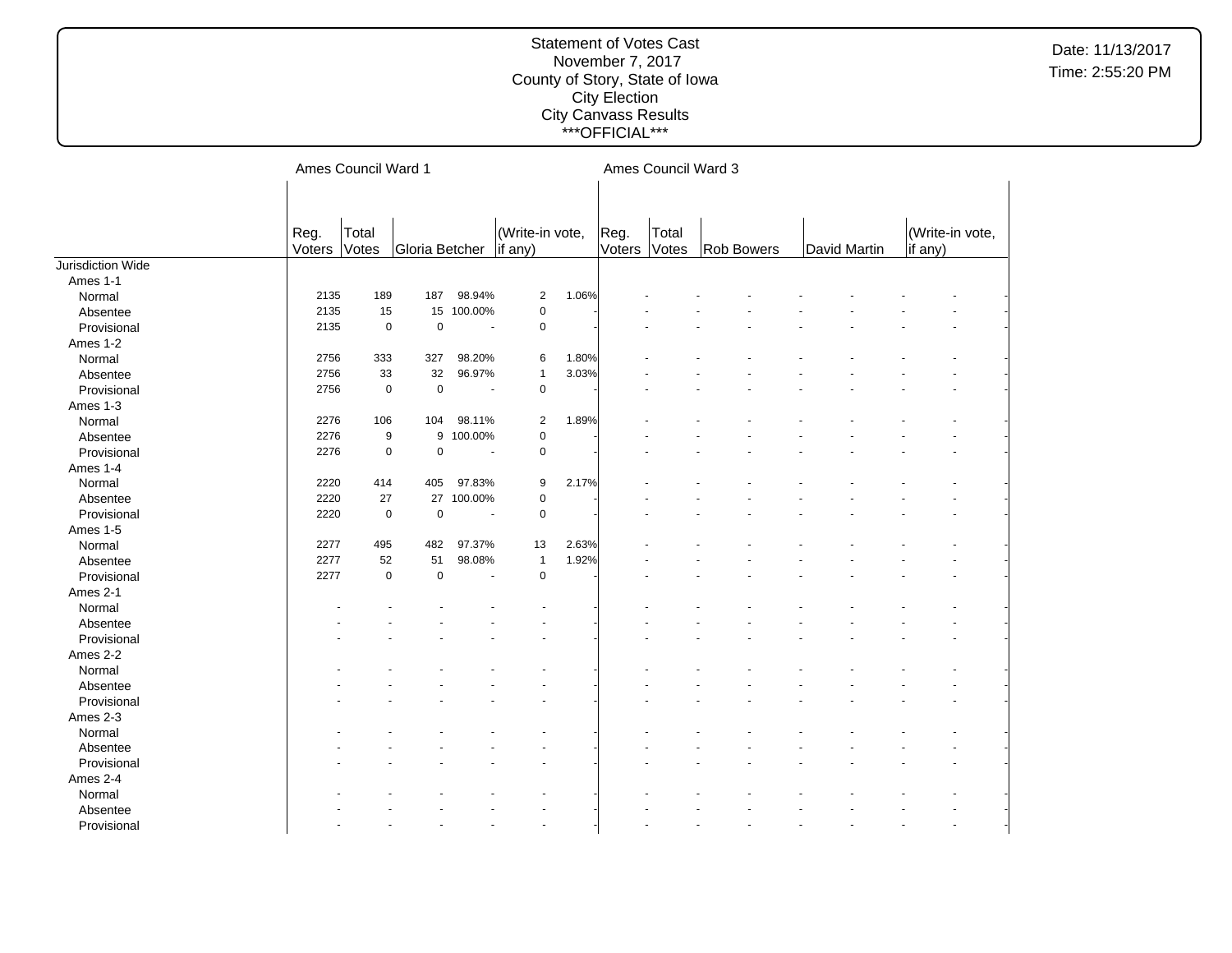|             |        | Ames Council Ward 1 |                |                 |        | Ames Council Ward 3 |                   |                          |                  |                       |                 |       |
|-------------|--------|---------------------|----------------|-----------------|--------|---------------------|-------------------|--------------------------|------------------|-----------------------|-----------------|-------|
|             |        |                     |                |                 |        |                     |                   |                          |                  |                       |                 |       |
|             |        |                     |                |                 |        |                     |                   |                          |                  |                       |                 |       |
|             | Reg.   | Total               |                | (Write-in vote, | Reg.   | Total               |                   |                          |                  |                       | (Write-in vote, |       |
|             | Voters | Votes               | Gloria Betcher | if any)         | Voters | Votes               | <b>Rob Bowers</b> |                          | David Martin     |                       | if any)         |       |
| Ames 2-5    |        |                     |                |                 |        |                     |                   |                          |                  |                       |                 |       |
| Normal      |        |                     |                |                 |        |                     |                   |                          |                  |                       |                 |       |
| Absentee    |        |                     |                |                 |        |                     |                   |                          |                  |                       |                 |       |
| Provisional |        |                     |                |                 |        |                     |                   |                          |                  |                       |                 |       |
| Ames 3-1    |        |                     |                |                 |        |                     |                   |                          |                  |                       |                 |       |
| Normal      |        |                     |                |                 | 2388   | 495                 | 260               | 52.53%                   | 233              | 47.07%                | $\mathbf 2$     | 0.40% |
| Absentee    |        |                     |                |                 | 2388   | 58                  | 30                | 51.72%                   | 28               | 48.28%                | $\pmb{0}$       |       |
| Provisional |        |                     |                |                 | 2388   | $\mathsf 0$         | $\mathbf 0$       | $\blacksquare$           | $\pmb{0}$        | $\blacksquare$        | $\mathbf 0$     |       |
| Ames 3-2    |        |                     |                |                 |        |                     |                   |                          |                  |                       |                 |       |
| Normal      |        |                     |                |                 | 1532   | 86                  | 31                | 36.05%                   | 55               | 63.95%                | $\mathbf 0$     |       |
| Absentee    |        |                     |                |                 | 1532   | $\sqrt{2}$          | $\overline{2}$    | 100.00%                  | $\pmb{0}$        | $\blacksquare$        | $\pmb{0}$       |       |
| Provisional |        |                     |                |                 | 1532   | $\mathbf 0$         | $\pmb{0}$         | $\overline{\phantom{a}}$ | $\mathbf 0$      | ٠                     | $\mathbf 0$     |       |
| Ames 3-3    |        |                     |                |                 |        |                     |                   |                          |                  |                       |                 |       |
| Normal      |        |                     |                |                 | 1680   | 119                 | 49                | 41.18%                   | 70               | 58.82%                | $\mathbf 0$     |       |
| Absentee    |        |                     |                |                 | 1680   | 19                  | 3                 | 15.79%                   | 16               | 84.21%                | $\mathbf 0$     |       |
| Provisional |        |                     |                |                 | 1680   | $\mathsf 0$         | $\pmb{0}$         | $\tilde{\phantom{a}}$    | $\mathbf 0$      | $\tilde{\phantom{a}}$ | $\mathbf 0$     |       |
| Ames 3-4    |        |                     |                |                 |        |                     |                   |                          |                  |                       |                 |       |
| Normal      |        |                     |                |                 | 2215   | 367                 | 205               | 55.86%                   | 160              | 43.60%                | $\overline{2}$  | 0.54% |
| Absentee    |        |                     |                |                 | 2215   | 29                  | 20                | 68.97%                   | $\boldsymbol{9}$ | 31.03%                | $\pmb{0}$       |       |
| Provisional |        |                     |                |                 | 2215   | $\overline{1}$      | $\mathbf 0$       | $\overline{\phantom{a}}$ | $\mathbf{1}$     | 100.00%               | $\mathbf 0$     |       |
| Ames 3-5    |        |                     |                |                 |        |                     |                   |                          |                  |                       |                 |       |
| Normal      |        |                     |                |                 | 2007   | 500                 | 210               | 42.00%                   | 290              | 58.00%                | 0               |       |
| Absentee    |        |                     |                |                 | 2007   | 58                  | 20                | 34.48%                   | 38               | 65.52%                | $\mathbf 0$     |       |
| Provisional |        |                     |                |                 | 2007   | $\mathbf{1}$        |                   | 1 100.00%                | $\mathbf 0$      | ÷,                    | $\mathbf 0$     |       |
| Ames 4-1    |        |                     |                |                 |        |                     |                   |                          |                  |                       |                 |       |
| Normal      |        |                     |                |                 |        |                     |                   |                          |                  |                       |                 |       |
| Absentee    |        |                     |                |                 |        |                     |                   |                          |                  |                       |                 |       |
| Provisional |        |                     |                |                 |        |                     |                   |                          |                  |                       |                 |       |
| Ames 4-2    |        |                     |                |                 |        |                     |                   |                          |                  |                       |                 |       |
| Normal      |        |                     |                |                 |        |                     |                   |                          |                  |                       |                 |       |
| Absentee    |        |                     |                |                 |        |                     |                   |                          |                  |                       |                 |       |
| Provisional |        |                     |                |                 |        |                     |                   |                          |                  |                       |                 |       |
| Ames 4-3    |        |                     |                |                 |        |                     |                   |                          |                  |                       |                 |       |
| Normal      |        |                     |                |                 |        |                     |                   |                          |                  |                       |                 |       |
| Absentee    |        |                     |                |                 |        |                     |                   |                          |                  |                       |                 |       |
| Provisional |        |                     |                |                 |        |                     |                   |                          |                  |                       |                 |       |
| Ames 4-4    |        |                     |                |                 |        |                     |                   |                          |                  |                       |                 |       |
| Normal      |        |                     |                |                 |        |                     |                   |                          |                  |                       |                 |       |
| Absentee    |        |                     |                |                 |        |                     |                   |                          |                  |                       |                 |       |
| Provisional |        |                     |                |                 |        |                     |                   |                          |                  |                       |                 |       |
|             |        |                     |                |                 |        |                     |                   |                          |                  |                       |                 |       |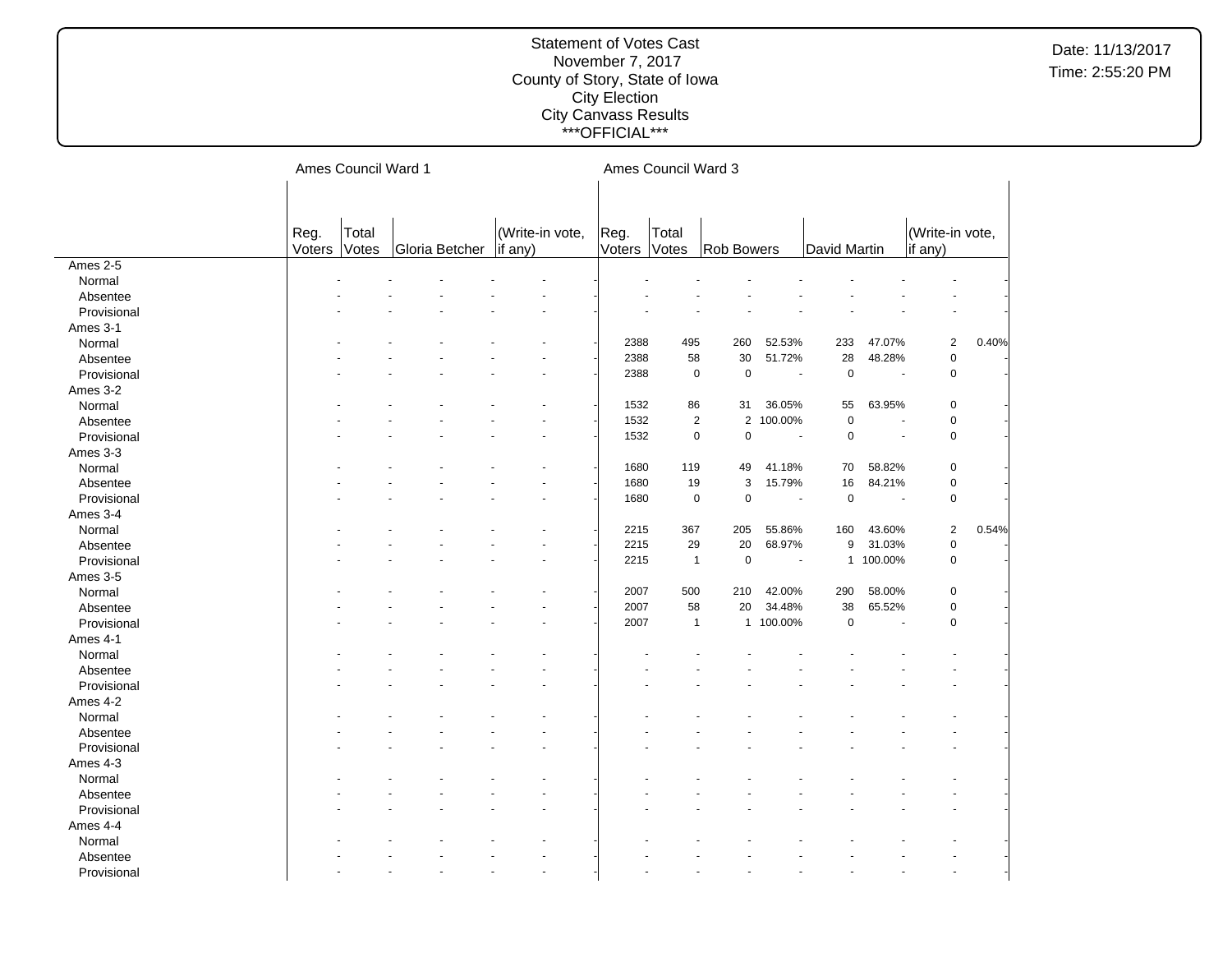|             |                | Ames Council Ward 1 |                |                            |                | Ames Council Ward 3 |                   |              |         |                 |
|-------------|----------------|---------------------|----------------|----------------------------|----------------|---------------------|-------------------|--------------|---------|-----------------|
|             |                |                     |                |                            |                |                     |                   |              |         |                 |
|             |                |                     |                |                            |                |                     |                   |              |         |                 |
|             | Reg.<br>Voters | Total<br>Votes      | Gloria Betcher | (Write-in vote,<br>if any) | Reg.<br>Voters | Total<br>Votes      | <b>Rob Bowers</b> | David Martin | if any) | (Write-in vote, |
| Ames 4-5    |                |                     |                |                            |                |                     |                   |              |         |                 |
| Normal      |                |                     |                |                            |                |                     |                   |              |         |                 |
| Absentee    |                |                     |                |                            |                |                     |                   |              |         |                 |
| Provisional |                |                     |                |                            |                |                     |                   |              |         |                 |
| Cambridge   |                |                     |                |                            |                |                     |                   |              |         |                 |
| Normal      |                |                     |                |                            |                |                     |                   |              |         |                 |
| Absentee    |                |                     |                |                            |                |                     |                   |              |         |                 |
| Provisional |                |                     |                |                            |                |                     |                   |              |         |                 |
| Collins     |                |                     |                |                            |                |                     |                   |              |         |                 |
| Normal      |                |                     |                |                            |                |                     |                   |              |         |                 |
| Absentee    |                |                     |                |                            |                |                     |                   |              |         |                 |
| Provisional |                |                     |                |                            |                |                     |                   |              |         |                 |
| Colo        |                |                     |                |                            |                |                     |                   |              |         |                 |
| Normal      |                |                     |                |                            |                |                     |                   |              |         |                 |
| Absentee    |                |                     |                |                            |                |                     |                   |              |         |                 |
| Provisional |                |                     |                |                            |                |                     |                   |              |         |                 |
| Gilbert     |                |                     |                |                            |                |                     |                   |              |         |                 |
| Normal      |                |                     |                |                            |                |                     |                   |              |         |                 |
| Absentee    |                |                     |                |                            |                |                     |                   |              |         |                 |
| Provisional |                |                     |                |                            |                |                     |                   |              |         |                 |
| Huxley      |                |                     |                |                            |                |                     |                   |              |         |                 |
| Normal      |                |                     |                |                            |                |                     |                   |              |         |                 |
| Absentee    |                |                     |                |                            |                |                     |                   |              |         |                 |
| Provisional |                |                     |                |                            |                |                     |                   |              |         |                 |
| Kelley      |                |                     |                |                            |                |                     |                   |              |         |                 |
| Normal      |                |                     |                |                            |                |                     |                   |              |         |                 |
| Absentee    |                |                     |                |                            |                |                     |                   |              |         |                 |
| Provisional |                |                     |                |                            |                |                     |                   |              |         |                 |
| Maxwell     |                |                     |                |                            |                |                     |                   |              |         |                 |
| Normal      |                |                     |                |                            |                |                     |                   |              |         |                 |
| Absentee    |                |                     |                |                            |                |                     |                   |              |         |                 |
| Provisional |                |                     |                |                            |                |                     |                   |              |         |                 |
| McCallsburg |                |                     |                |                            |                |                     |                   |              |         |                 |
| Normal      |                |                     |                |                            |                |                     |                   |              |         |                 |
| Absentee    |                |                     |                |                            |                |                     |                   |              |         |                 |
| Provisional |                |                     |                |                            |                |                     |                   |              |         |                 |
| Nevada 1    |                |                     |                |                            |                |                     |                   |              |         |                 |
| Normal      |                |                     |                |                            |                |                     |                   |              |         |                 |
| Absentee    |                |                     |                |                            |                |                     |                   |              |         |                 |
| Provisional |                |                     |                | $\overline{a}$             |                |                     |                   |              |         |                 |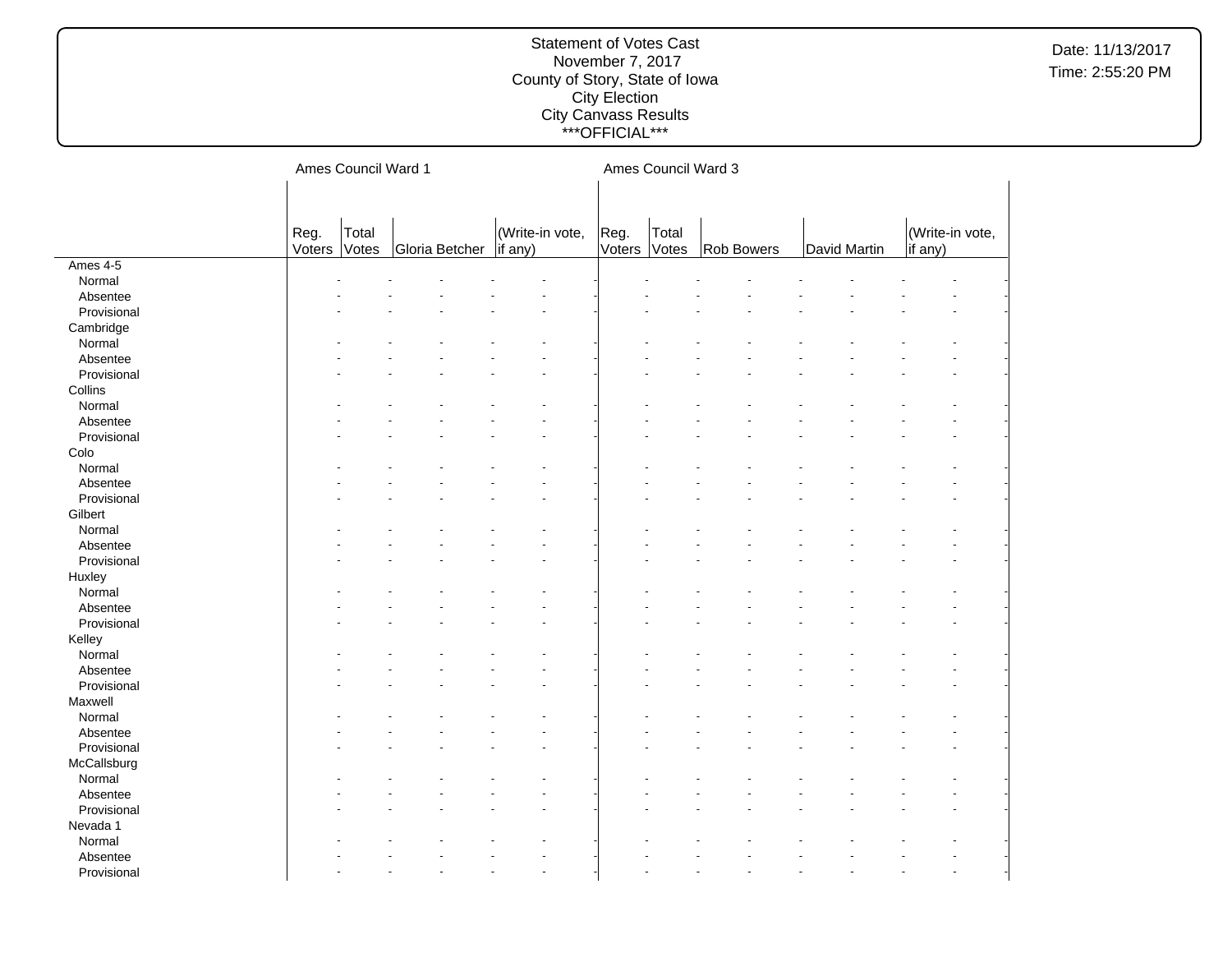|                   |                | Ames Council Ward 1 |                |        |                            |       |                | Ames Council Ward 3 |                      |        |                |        |                            |       |
|-------------------|----------------|---------------------|----------------|--------|----------------------------|-------|----------------|---------------------|----------------------|--------|----------------|--------|----------------------------|-------|
|                   |                |                     |                |        |                            |       |                |                     |                      |        |                |        |                            |       |
|                   |                |                     |                |        |                            |       |                |                     |                      |        |                |        |                            |       |
|                   | Reg.<br>Voters | Total<br>Votes      | Gloria Betcher |        | (Write-in vote,<br>if any) |       | Reg.<br>Voters | Total<br>Votes      | Rob Bowers           |        | David Martin   |        | (Write-in vote,<br>if any) |       |
| Nevada 2          |                |                     |                |        |                            |       |                |                     |                      |        |                |        |                            |       |
| Normal            |                |                     |                |        |                            |       |                |                     |                      |        |                |        |                            |       |
| Absentee          |                |                     |                |        |                            |       |                |                     |                      |        |                |        |                            |       |
| Provisional       |                |                     |                |        |                            |       |                |                     |                      |        |                |        |                            |       |
| Nevada 3          |                |                     |                |        |                            |       |                |                     |                      |        |                |        |                            |       |
| Normal            |                |                     |                |        |                            |       |                |                     |                      |        |                |        |                            |       |
| Absentee          |                |                     |                |        |                            |       |                |                     |                      |        |                |        |                            |       |
| Provisional       |                |                     |                |        |                            |       |                |                     |                      |        |                |        |                            |       |
| Nevada 4          |                |                     |                |        |                            |       |                |                     |                      |        |                |        |                            |       |
| Normal            |                |                     |                |        |                            |       |                |                     |                      |        |                |        |                            |       |
| Absentee          |                |                     |                |        |                            |       |                |                     |                      |        |                |        |                            |       |
| Provisional       |                |                     |                |        |                            |       |                |                     |                      |        |                |        |                            |       |
| Roland            |                |                     |                |        |                            |       |                |                     |                      |        |                |        |                            |       |
| Normal            |                |                     |                |        |                            |       |                |                     |                      |        |                |        |                            |       |
| Absentee          |                |                     |                |        |                            |       |                |                     |                      |        |                |        |                            |       |
| Provisional       |                |                     |                |        |                            |       |                |                     |                      |        |                |        |                            |       |
| Slater            |                |                     |                |        |                            |       |                |                     |                      |        |                |        |                            |       |
| Normal            |                |                     |                |        |                            |       |                |                     |                      |        |                |        |                            |       |
| Absentee          |                |                     |                |        |                            |       |                |                     |                      |        |                |        |                            |       |
| Provisional       |                |                     |                |        |                            |       |                |                     |                      |        |                |        |                            |       |
| <b>Story City</b> |                |                     |                |        |                            |       |                |                     |                      |        |                |        |                            |       |
| Normal            |                |                     |                |        |                            |       |                |                     |                      |        |                |        |                            |       |
| Absentee          |                |                     |                |        |                            |       |                |                     |                      |        |                |        |                            |       |
| Provisional       |                |                     |                |        |                            |       |                |                     |                      |        |                |        |                            |       |
| Zearing           |                |                     |                |        |                            |       |                |                     |                      |        |                |        |                            |       |
| Normal            |                |                     |                |        |                            |       |                |                     |                      |        |                |        |                            |       |
| Absentee          |                |                     |                |        |                            |       |                |                     |                      |        |                |        |                            |       |
| Provisional       |                |                     |                |        |                            |       |                |                     |                      |        |                |        |                            |       |
| Total             |                |                     |                |        |                            |       |                |                     |                      |        |                |        |                            |       |
| Normal            | 11664          | 1537                | 1505           | 97.92% | 32                         | 2.08% | 9822           | 1567                | 755                  | 48.18% | 808            | 51.56% | 4                          | 0.26% |
| Absentee          | 11664          | 136                 | 134            | 98.53% | $\overline{2}$             | 1.47% | 9822           | 166                 | 75                   | 45.18% | 91             | 54.82% | 0                          |       |
| Provisional       | 11664          | $\mathbf 0$         | $\mathbf 0$    |        | $\pmb{0}$                  |       | 9822           |                     | $\overline{2}$<br>-1 | 50.00% | $\overline{1}$ | 50.00% | 0                          |       |
| Total             | 11664          | 1673                | 1639           | 97.97% | 34                         | 2.03% | 9822           | 1735                | 831                  | 47.90% | 900            | 51.87% | $\overline{4}$             | 0.23% |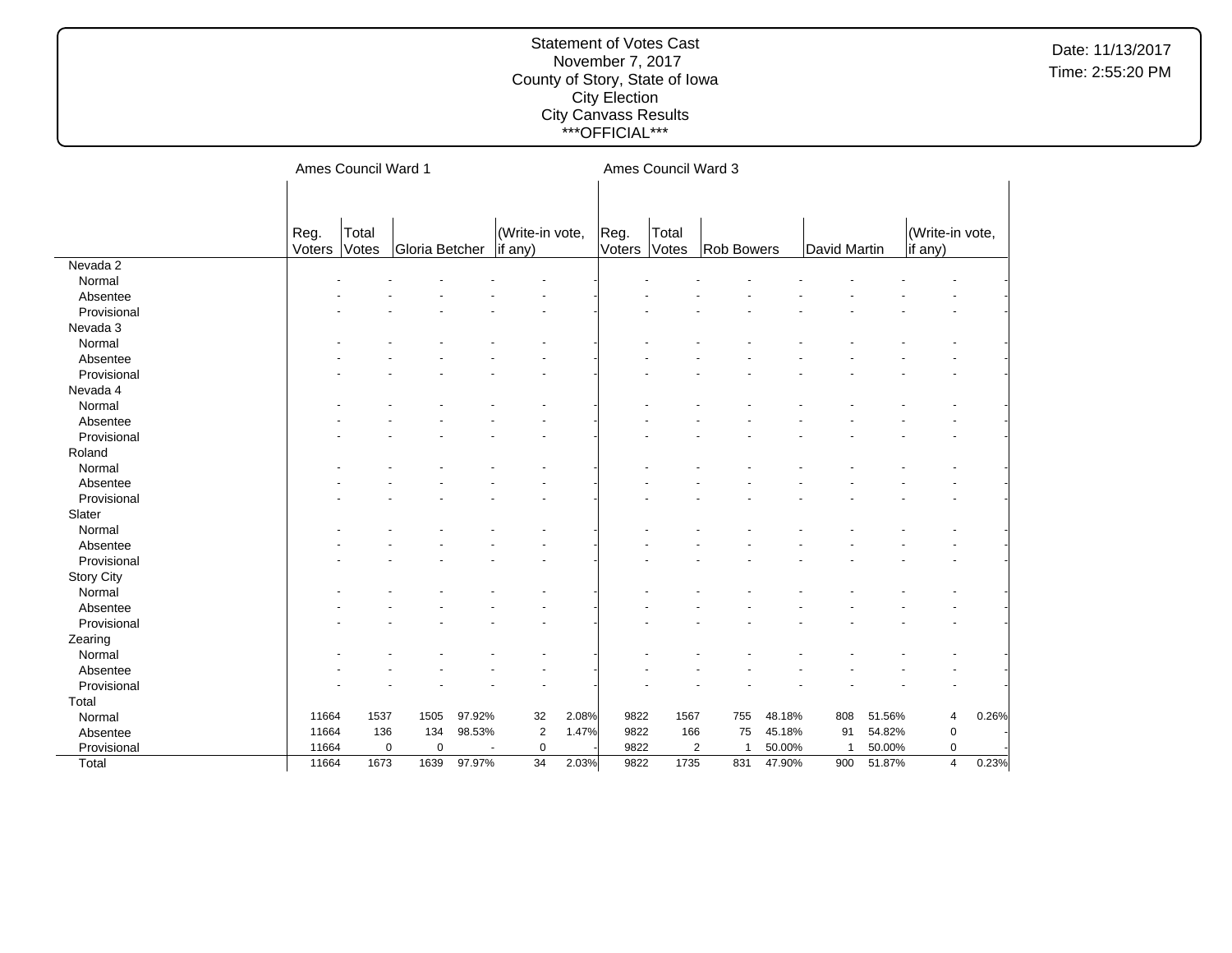$\overline{\phantom{a}}$ 

Date: 11/13/2017 Time: 2:55:20 PM

#### Ames City Hospital Trustees

|                   | Reg.          | Total          | Mary M.      |                          |                     |                | Pamela J.      |                       | (Write-in vote, |       |
|-------------------|---------------|----------------|--------------|--------------------------|---------------------|----------------|----------------|-----------------------|-----------------|-------|
|                   | <b>Voters</b> | Votes          | Kitchell     |                          | <b>Beth Swenson</b> |                | White          |                       | if $any)$       |       |
| Jurisdiction Wide |               |                |              |                          |                     |                |                |                       |                 |       |
| Ames 1-1          |               |                |              |                          |                     |                |                |                       |                 |       |
| Normal            | 2135          | 356            | 133          | 37.36%                   | 112                 | 31.46%         | 105            | 29.49%                | 6               | 1.69% |
| Absentee          | 2135          | 25             | 8            | 32.00%                   | 9                   | 36.00%         | $\overline{7}$ | 28.00%                | $\mathbf{1}$    | 4.00% |
| Provisional       | 2135          | $\mathbf 0$    | $\mathbf 0$  | $\sim$                   | 0                   | $\sim$         | $\pmb{0}$      | ä,                    | $\mathbf 0$     |       |
| Ames 1-2          |               |                |              |                          |                     |                |                |                       |                 |       |
| Normal            | 2756          | 566            | 225          | 39.75%                   | 192                 | 33.92%         | 145            | 25.62%                | 4               | 0.71% |
| Absentee          | 2756          | 63             | 31           | 49.21%                   | 16                  | 25.40%         | 16             | 25.40%                | 0               |       |
| Provisional       | 2756          | $\mathbf 0$    | $\Omega$     | $\tilde{\phantom{a}}$    | $\mathbf 0$         | $\blacksquare$ | $\mathbf 0$    | ÷.                    | $\pmb{0}$       |       |
| Ames 1-3          |               |                |              |                          |                     |                |                |                       |                 |       |
| Normal            | 2276          | 179            | 57           | 31.84%                   | 73                  | 40.78%         | 47             | 26.26%                | 2               | 1.12% |
| Absentee          | 2276          | 11             | 4            | 36.36%                   | 4                   | 36.36%         | 3              | 27.27%                | 0               |       |
| Provisional       | 2276          | $\mathbf 0$    | $\mathbf 0$  | $\overline{\phantom{a}}$ | 0                   |                | $\mathbf 0$    |                       | 0               |       |
| Ames 1-4          |               |                |              |                          |                     |                |                |                       |                 |       |
| Normal            | 2220          | 712            | 236          | 33.15%                   | 286                 | 40.17%         | 183            | 25.70%                | $\overline{7}$  | 0.98% |
| Absentee          | 2220          | 47             | 19           | 40.43%                   | 18                  | 38.30%         | 10             | 21.28%                | 0               |       |
| Provisional       | 2220          | $\Omega$       | $\Omega$     | $\overline{\phantom{a}}$ | $\mathbf 0$         | $\blacksquare$ | $\mathbf 0$    | $\blacksquare$        | $\mathbf 0$     |       |
| Ames 1-5          |               |                |              |                          |                     |                |                |                       |                 |       |
| Normal            | 2277          | 961            | 377          | 39.23%                   | 322                 | 33.51%         | 248            | 25.81%                | 14              | 1.46% |
| Absentee          | 2277          | 100            | 41           | 41.00%                   | 32                  | 32.00%         | 26             | 26.00%                | $\mathbf{1}$    | 1.00% |
| Provisional       | 2277          | $\mathbf 0$    | $\mathbf 0$  | $\tilde{\phantom{a}}$    | $\mathbf 0$         | $\mathbf{u}$   | $\mathbf 0$    | $\tilde{\phantom{a}}$ | $\mathbf 0$     |       |
| Ames 2-1          |               |                |              |                          |                     |                |                |                       |                 |       |
| Normal            | 2815          | 648            | 231          | 35.65%                   | 254                 | 39.20%         | 159            | 24.54%                | 4               | 0.62% |
| Absentee          | 2815          | 48             | 21           | 43.75%                   | 19                  | 39.58%         | 6              | 12.50%                | 2               | 4.17% |
| Provisional       | 2815          | $\mathbf 0$    | $\mathbf 0$  |                          | $\mathbf 0$         |                | $\mathbf 0$    |                       | $\pmb{0}$       |       |
| Ames 2-2          |               |                |              |                          |                     |                |                |                       |                 |       |
| Normal            | 2038          | 660            | 253          | 38.33%                   | 214                 | 32.42%         | 190            | 28.79%                | 3               | 0.45% |
| Absentee          | 2038          | 44             | 23           | 52.27%                   | 15                  | 34.09%         | 6              | 13.64%                | 0               |       |
| Provisional       | 2038          | 0              | $\mathbf 0$  | ÷.                       | $\mathbf 0$         |                | $\mathbf 0$    |                       | 0               |       |
| Ames 2-3          |               |                |              |                          |                     |                |                |                       |                 |       |
| Normal            | 2102          | 716            | 298          | 41.62%                   | 235                 | 32.82%         | 181            | 25.28%                | 2               | 0.28% |
| Absentee          | 2102          | 59             | 24           | 40.68%                   | 20                  | 33.90%         | 15             | 25.42%                | $\pmb{0}$       |       |
| Provisional       | 2102          | $\overline{2}$ | $\mathbf{1}$ | 50.00%                   | $\mathbf{1}$        | 50.00%         | $\mathbf 0$    | ÷,                    | $\mathbf 0$     |       |
| Ames 2-4          |               |                |              |                          |                     |                |                |                       |                 |       |
| Normal            | 2343          | 949            | 384          | 40.46%                   | 291                 | 30.66%         | 268            | 28.24%                | 6               | 0.63% |
| Absentee          | 2343          | 115            | 50           | 43.48%                   | 27                  | 23.48%         | 38             | 33.04%                | 0               |       |
| Provisional       | 2343          | 0              | 0            | $\blacksquare$           | $\mathbf 0$         | ÷.             | 0              | $\blacksquare$        | $\mathbf 0$     |       |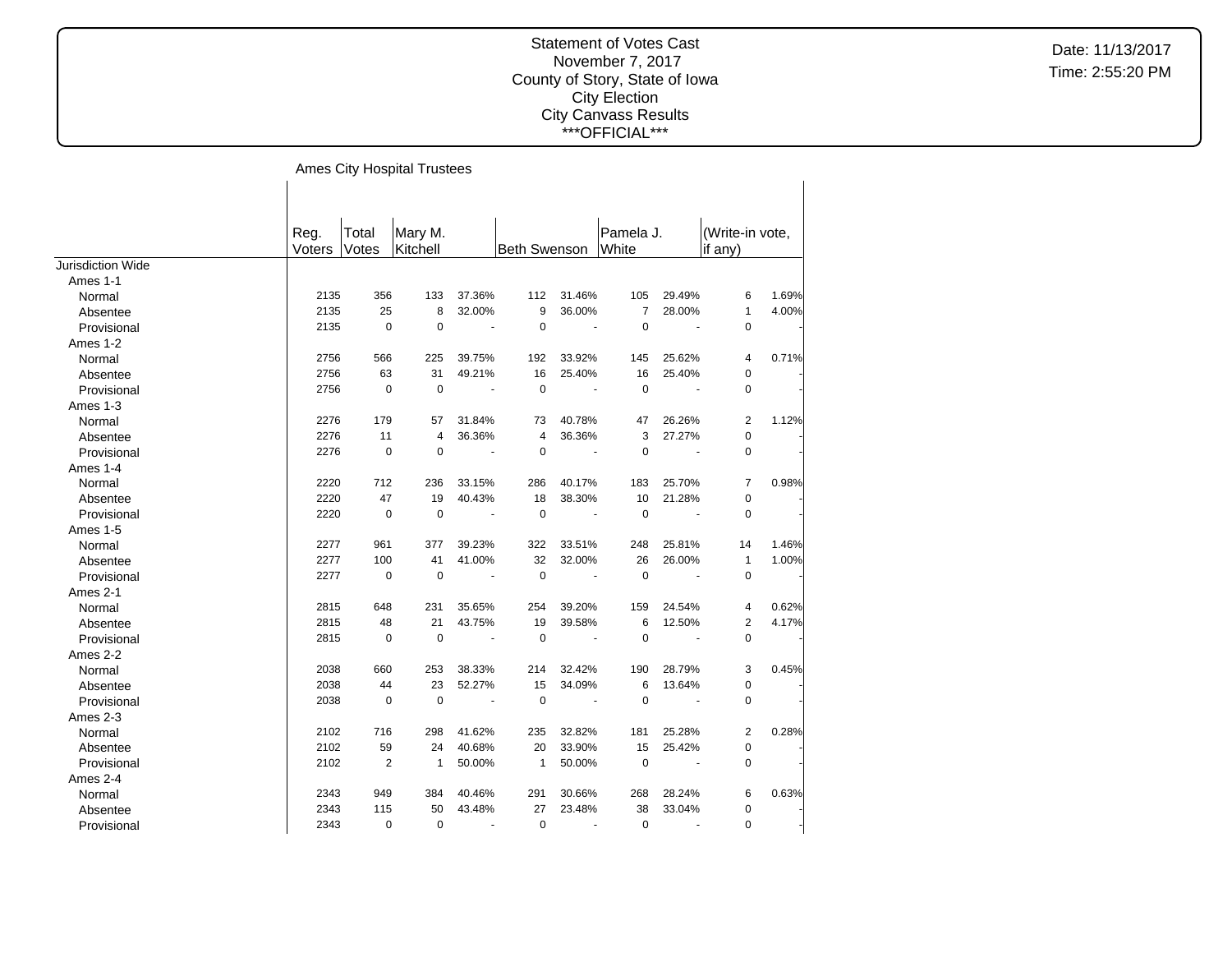#### Statement of Votes Cast November 7, 2017 County of Story, State of Iowa City Election City Canvass Results \*\*\*OFFICIAL\*\*\*

 $\overline{\phantom{a}}$ 

Ames City Hospital Trustees

|             | Reg.   | Total          | Mary M.        |                          |                |                       | Pamela J.      |                | (Write-in vote, |       |
|-------------|--------|----------------|----------------|--------------------------|----------------|-----------------------|----------------|----------------|-----------------|-------|
|             | Voters | Votes          | Kitchell       |                          | Beth Swenson   |                       | White          |                | if any)         |       |
| Ames 2-5    |        |                |                |                          |                |                       |                |                |                 |       |
| Normal      | 2540   | 1120           | 428            | 38.21%                   | 325            | 29.02%                | 365            | 32.59%         | $\overline{2}$  | 0.18% |
| Absentee    | 2540   | 78             | 30             | 38.46%                   | 19             | 24.36%                | 29             | 37.18%         | $\mathbf 0$     |       |
| Provisional | 2540   | $\mathbf 0$    | $\mathbf 0$    | $\overline{a}$           | $\mathbf 0$    | ÷.                    | $\mathbf 0$    |                | $\pmb{0}$       |       |
| Ames 3-1    |        |                |                |                          |                |                       |                |                |                 |       |
| Normal      | 2388   | 746            | 303            | 40.62%                   | 209            | 28.02%                | 230            | 30.83%         | 4               | 0.54% |
| Absentee    | 2388   | 94             | 45             | 47.87%                   | 23             | 24.47%                | 26             | 27.66%         | $\pmb{0}$       |       |
| Provisional | 2388   | $\mathbf 0$    | $\mathbf 0$    | $\overline{\phantom{a}}$ | $\mathbf 0$    | $\blacksquare$        | $\overline{0}$ | $\overline{a}$ | $\mathbf 0$     |       |
| Ames 3-2    |        |                |                |                          |                |                       |                |                |                 |       |
| Normal      | 1532   | 123            | 43             | 34.96%                   | 44             | 35.77%                | 34             | 27.64%         | 2               | 1.63% |
| Absentee    | 1532   | $\overline{4}$ | $\overline{2}$ | 50.00%                   | $\mathbf 0$    | ÷,                    | $\overline{2}$ | 50.00%         | $\mathbf 0$     |       |
| Provisional | 1532   | $\Omega$       | $\Omega$       | $\blacksquare$           | $\Omega$       | ÷,                    | $\mathbf 0$    | $\blacksquare$ | $\mathbf 0$     |       |
| Ames 3-3    |        |                |                |                          |                |                       |                |                |                 |       |
| Normal      | 1680   | 155            | 55             | 35.48%                   | 48             | 30.97%                | 50             | 32.26%         | 2               | 1.29% |
| Absentee    | 1680   | 28             | 8              | 28.57%                   | 13             | 46.43%                | $\overline{7}$ | 25.00%         | $\pmb{0}$       |       |
| Provisional | 1680   | $\mathbf 0$    | $\mathbf 0$    | $\blacksquare$           | $\mathbf 0$    | $\tilde{\phantom{a}}$ | $\mathbf 0$    |                | 0               |       |
| Ames 3-4    |        |                |                |                          |                |                       |                |                |                 |       |
| Normal      | 2215   | 535            | 193            | 36.07%                   | 181            | 33.83%                | 150            | 28.04%         | 11              | 2.06% |
| Absentee    | 2215   | 44             | 16             | 36.36%                   | 13             | 29.55%                | 15             | 34.09%         | $\mathbf 0$     |       |
| Provisional | 2215   | $\mathbf 0$    | $\mathbf 0$    |                          | $\mathbf 0$    |                       | $\pmb{0}$      |                | 0               |       |
| Ames 3-5    |        |                |                |                          |                |                       |                |                |                 |       |
| Normal      | 2007   | 739            | 280            | 37.89%                   | 252            | 34.10%                | 198            | 26.79%         | 9               | 1.22% |
| Absentee    | 2007   | 93             | 42             | 45.16%                   | 27             | 29.03%                | 22             | 23.66%         | $\overline{2}$  | 2.15% |
| Provisional | 2007   | $\overline{2}$ | $\mathbf{1}$   | 50.00%                   | $\mathbf{1}$   | 50.00%                | $\pmb{0}$      |                | $\pmb{0}$       |       |
| Ames 4-1    |        |                |                |                          |                |                       |                |                |                 |       |
| Normal      | 3483   | 93             | 25             | 26.88%                   | 29             | 31.18%                | 32             | 34.41%         | $\overline{7}$  | 7.53% |
| Absentee    | 3483   | $\overline{2}$ | $\mathbf{1}$   | 50.00%                   | $\mathbf{1}$   | 50.00%                | $\pmb{0}$      | ÷.             | $\pmb{0}$       |       |
| Provisional | 3483   | $\Omega$       | $\Omega$       | $\sim$                   | $\mathbf 0$    | $\sim$                | $\mathbf 0$    | ÷,             | $\pmb{0}$       |       |
| Ames 4-2    |        |                |                |                          |                |                       |                |                |                 |       |
| Normal      | 2184   | 19             | $\overline{7}$ | 36.84%                   | $\overline{7}$ | 36.84%                | 4              | 21.05%         | $\mathbf{1}$    | 5.26% |
| Absentee    | 2184   | $\overline{2}$ | 1              | 50.00%                   | $\mathbf 0$    | ÷,                    | 1              | 50.00%         | $\pmb{0}$       |       |
| Provisional | 2184   | $\Omega$       | $\Omega$       | $\blacksquare$           | $\mathbf 0$    |                       | $\mathbf 0$    |                | $\mathbf 0$     |       |
| Ames 4-3    |        |                |                |                          |                |                       |                |                |                 |       |
| Normal      | 2060   | 43             | 10             | 23.26%                   | 16             | 37.21%                | 15             | 34.88%         | $\overline{2}$  | 4.65% |
| Absentee    | 2060   | $\mathbf 0$    | $\mathbf 0$    |                          | $\mathbf 0$    | ÷,                    | $\mathbf 0$    |                | $\mathbf 0$     |       |
| Provisional | 2060   | $\Omega$       | $\Omega$       | ÷.                       | $\Omega$       | ÷.                    | $\mathbf 0$    |                | $\mathbf 0$     |       |
| Ames 4-4    |        |                |                |                          |                |                       |                |                |                 |       |
| Normal      | 2220   | 499            | 189            | 37.88%                   | 158            | 31.66%                | 150            | 30.06%         | $\overline{2}$  | 0.40% |
| Absentee    | 2220   | 46             | 14             | 30.43%                   | 19             | 41.30%                | 13             | 28.26%         | 0               |       |
| Provisional | 2220   | $\mathbf 0$    | $\mathbf 0$    | $\tilde{\phantom{a}}$    | $\pmb{0}$      | $\overline{a}$        | $\mathbf 0$    | ÷.             | $\pmb{0}$       |       |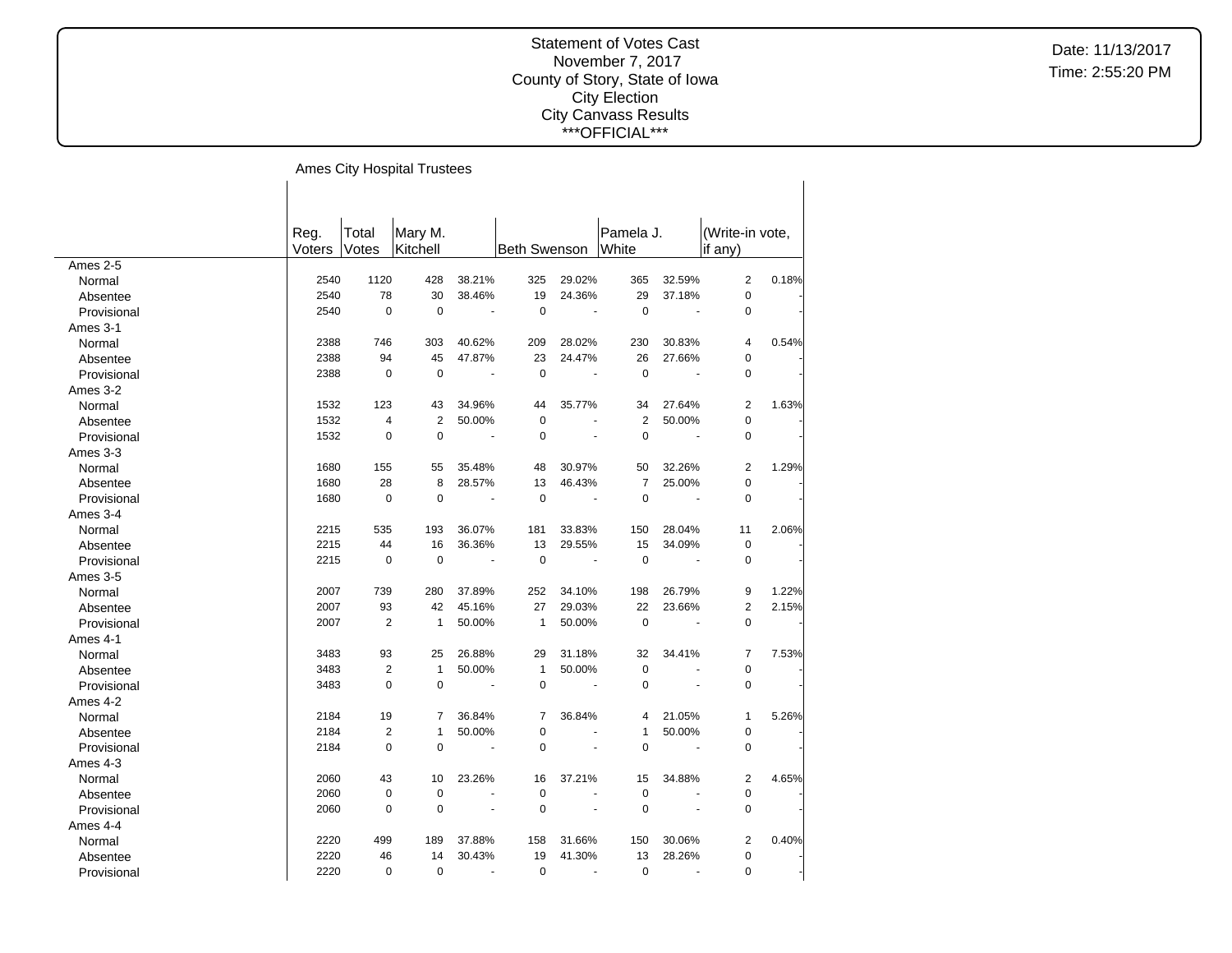Date: 11/13/2017 Time: 2:55:20 PM

# Ames City Hospital Trustees

|             | Reg.   | Total     | Mary M.     |        |                     |        | Pamela J. |        | (Write-in vote, |       |
|-------------|--------|-----------|-------------|--------|---------------------|--------|-----------|--------|-----------------|-------|
|             | Voters | Votes     | Kitchell    |        | <b>Beth Swenson</b> |        | White     |        | if any)         |       |
| Ames 4-5    |        |           |             |        |                     |        |           |        |                 |       |
| Normal      | 2218   | 896       | 372         | 41.52% | 245                 | 27.34% | 273       | 30.47% | 6               | 0.67% |
| Absentee    | 2218   | 84        | 37          | 44.05% | 20                  | 23.81% | 27        | 32.14% | $\pmb{0}$       |       |
| Provisional | 2218   | $\pmb{0}$ | $\mathbf 0$ | ÷,     | $\pmb{0}$           | ÷,     | $\pmb{0}$ | ÷,     | $\mathbf 0$     |       |
| Cambridge   |        |           |             |        |                     |        |           |        |                 |       |
| Normal      |        |           |             |        |                     |        |           |        |                 |       |
| Absentee    |        |           |             |        |                     |        |           |        |                 |       |
| Provisional |        |           |             |        |                     |        |           |        |                 |       |
| Collins     |        |           |             |        |                     |        |           |        |                 |       |
| Normal      |        |           |             |        |                     |        |           |        |                 |       |
| Absentee    |        |           |             |        |                     |        |           |        |                 |       |
| Provisional |        |           |             |        |                     |        |           |        |                 |       |
| Colo        |        |           |             |        |                     |        |           |        |                 |       |
| Normal      |        |           |             |        |                     |        |           |        |                 |       |
| Absentee    |        |           |             |        |                     |        |           |        |                 |       |
| Provisional |        |           |             |        |                     |        |           |        |                 |       |
| Gilbert     |        |           |             |        |                     |        |           |        |                 |       |
| Normal      |        |           |             |        |                     |        |           |        |                 |       |
| Absentee    |        |           |             |        |                     |        |           |        |                 |       |
| Provisional |        |           |             |        |                     |        |           |        |                 |       |
| Huxley      |        |           |             |        |                     |        |           |        |                 |       |
| Normal      |        |           |             |        |                     |        |           |        |                 |       |
| Absentee    |        |           |             |        |                     |        |           |        |                 |       |
| Provisional |        |           |             |        |                     |        |           |        |                 |       |
| Kelley      |        |           |             |        |                     |        |           |        |                 |       |
| Normal      |        |           |             |        |                     |        |           |        |                 |       |
| Absentee    |        |           |             |        |                     |        |           |        |                 |       |
| Provisional |        |           |             |        |                     |        |           |        |                 |       |
| Maxwell     |        |           |             |        |                     |        |           |        |                 |       |
| Normal      |        |           |             |        |                     |        |           |        |                 |       |
| Absentee    |        |           |             |        |                     |        |           |        |                 |       |
| Provisional |        |           |             |        |                     |        |           |        |                 |       |
| McCallsburg |        |           |             |        |                     |        |           |        |                 |       |
| Normal      |        |           |             |        |                     |        |           |        |                 |       |
| Absentee    |        |           |             |        |                     |        |           |        |                 |       |
| Provisional |        |           |             |        |                     |        |           |        |                 |       |
| Nevada 1    |        |           |             |        |                     |        |           |        |                 |       |
| Normal      |        |           |             |        |                     |        |           |        |                 |       |
|             |        |           |             |        |                     |        |           |        |                 |       |
| Absentee    |        |           |             |        |                     |        |           |        |                 |       |
| Provisional |        |           |             |        |                     |        |           |        |                 |       |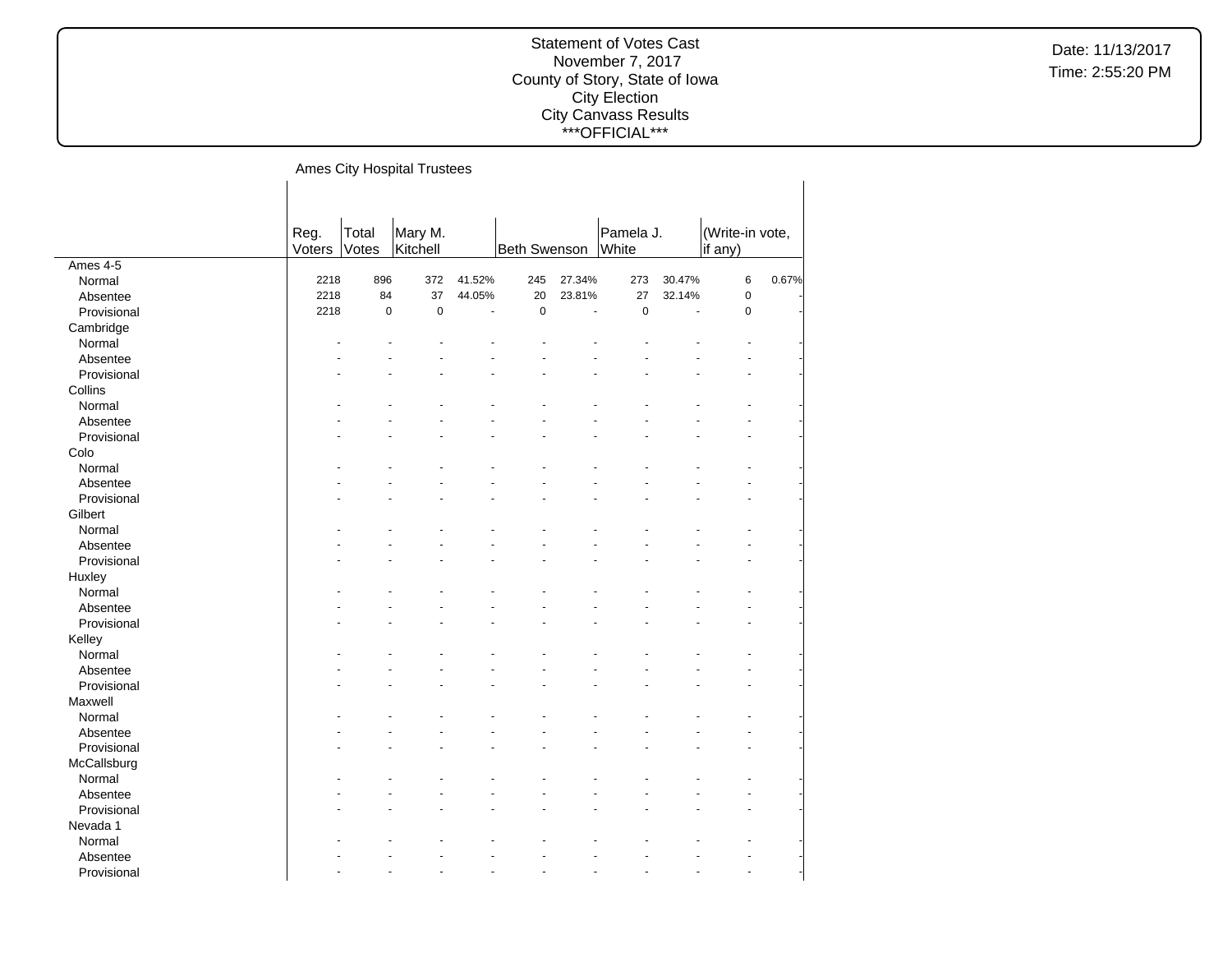Date: 11/13/2017 Time: 2:55:20 PM

# Ames City Hospital Trustees

|                   | Reg.<br>Voters | Total<br>Votes | Mary M.<br>Kitchell              |        | Beth Swenson   |        | Pamela J.<br>White |        | (Write-in vote,<br>if any) |       |
|-------------------|----------------|----------------|----------------------------------|--------|----------------|--------|--------------------|--------|----------------------------|-------|
| Nevada 2          |                |                |                                  |        |                |        |                    |        |                            |       |
| Normal            |                |                |                                  |        |                |        |                    |        |                            |       |
| Absentee          |                |                |                                  |        |                |        |                    |        |                            |       |
| Provisional       |                |                |                                  |        |                |        |                    |        |                            |       |
| Nevada 3          |                |                |                                  |        |                |        |                    |        |                            |       |
| Normal            |                |                |                                  |        |                |        |                    |        |                            |       |
| Absentee          |                |                |                                  |        |                |        |                    |        |                            |       |
| Provisional       |                |                |                                  |        |                |        |                    |        |                            |       |
| Nevada 4          |                |                |                                  |        |                |        |                    |        |                            |       |
| Normal            |                |                |                                  |        |                |        |                    |        |                            |       |
| Absentee          |                |                |                                  |        |                |        |                    |        |                            |       |
| Provisional       |                |                |                                  |        |                |        |                    |        |                            |       |
| Roland            |                |                |                                  |        |                |        |                    |        |                            |       |
| Normal            |                |                |                                  |        |                |        |                    |        |                            |       |
| Absentee          |                |                |                                  |        |                |        |                    |        |                            |       |
| Provisional       |                |                |                                  |        |                |        |                    |        |                            |       |
| Slater            |                |                |                                  |        |                |        |                    |        |                            |       |
| Normal            |                |                |                                  |        |                |        |                    |        |                            |       |
| Absentee          |                |                |                                  |        |                |        |                    |        |                            |       |
| Provisional       |                |                |                                  |        |                |        |                    |        |                            |       |
| <b>Story City</b> |                |                |                                  |        |                |        |                    |        |                            |       |
| Normal            |                |                |                                  |        |                |        |                    |        |                            |       |
| Absentee          |                |                |                                  |        |                |        |                    |        |                            |       |
| Provisional       |                |                |                                  |        |                |        |                    |        |                            |       |
| Zearing           |                |                |                                  |        |                |        |                    |        |                            |       |
| Normal            |                |                |                                  |        |                |        |                    |        |                            |       |
| Absentee          |                |                |                                  |        |                |        |                    |        |                            |       |
| Provisional       |                |                |                                  |        |                |        |                    |        |                            |       |
| Total             |                |                |                                  |        |                |        |                    |        |                            |       |
| Normal            | 45489          | 10715          | 4099                             | 38.25% | 3493           | 32.60% | 3027               | 28.25% | 96                         | 0.90% |
| Absentee          | 45489          | 987            | 417                              | 42.25% | 295            | 29.89% | 269                | 27.25% | 6                          | 0.61% |
| Provisional       | 45489          |                | $\overline{2}$<br>$\overline{4}$ | 50.00% | $\overline{2}$ | 50.00% | 0                  |        | $\mathbf 0$                |       |
| Total             | 45489          | 11706          | 4518                             | 38.60% | 3790           | 32.38% | 3296               | 28.16% | 102                        | 0.87% |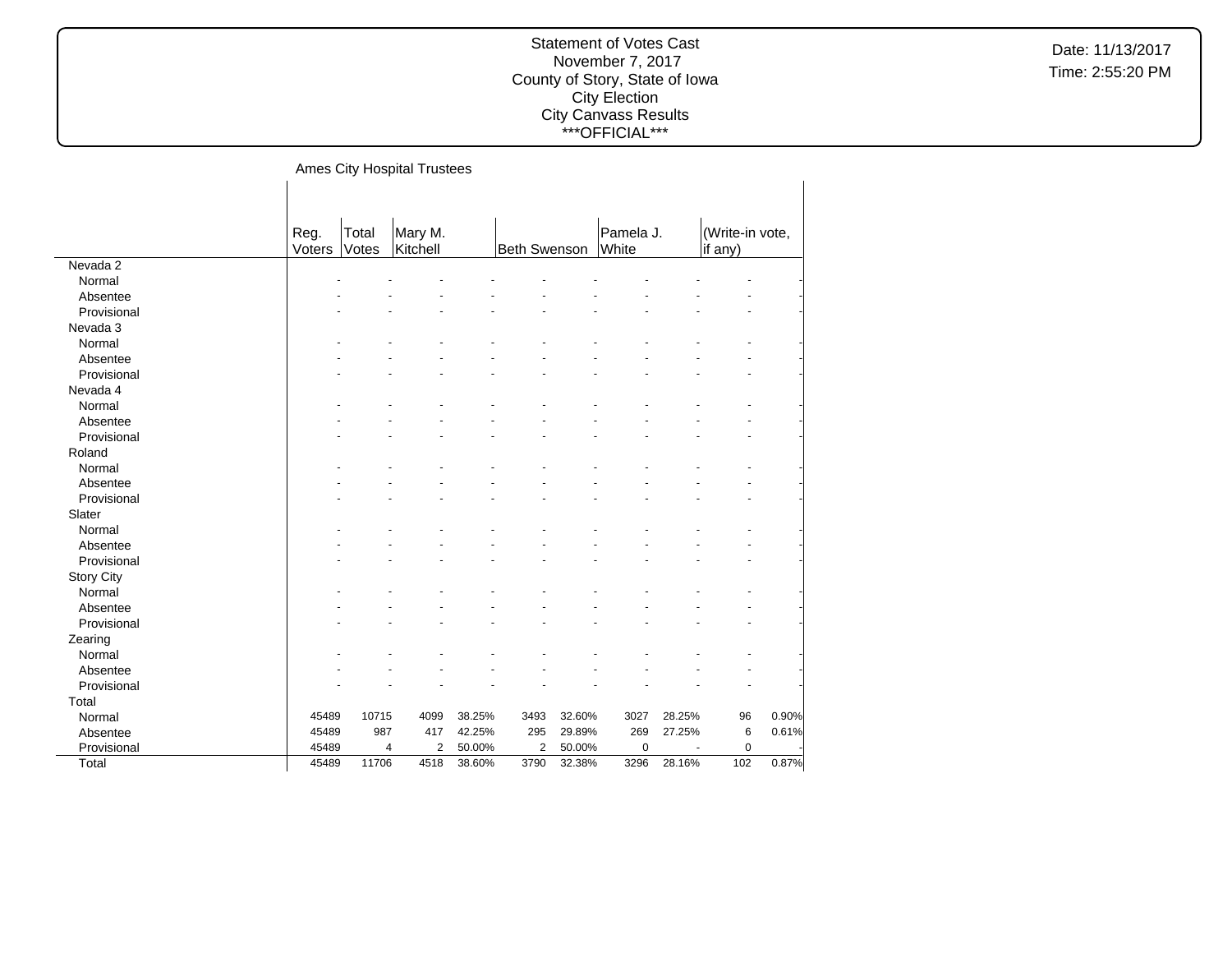Date: 11/13/2017 Time: 2:55:20 PM

# Cambridge Mayor

|                   |        | ັ     |                              |                 |  |
|-------------------|--------|-------|------------------------------|-----------------|--|
|                   |        |       |                              |                 |  |
|                   |        |       |                              |                 |  |
|                   | Reg.   | Total |                              | (Write-in vote, |  |
|                   | Voters | Votes | Jason Bohning Steven Kovarik | if any)         |  |
| Jurisdiction Wide |        |       |                              |                 |  |
| Ames 1-1          |        |       |                              |                 |  |
| Normal            |        |       |                              |                 |  |
| Absentee          |        |       |                              |                 |  |
| Provisional       |        |       |                              |                 |  |
| Ames 1-2          |        |       |                              |                 |  |
| Normal            |        |       |                              |                 |  |
| Absentee          |        |       |                              |                 |  |
| Provisional       |        |       |                              |                 |  |
| Ames 1-3          |        |       |                              |                 |  |
| Normal            |        |       |                              |                 |  |
| Absentee          |        |       |                              |                 |  |
| Provisional       |        |       |                              |                 |  |
| Ames 1-4          |        |       |                              |                 |  |
| Normal            |        |       |                              |                 |  |
| Absentee          |        |       |                              |                 |  |
| Provisional       |        |       |                              |                 |  |
| Ames 1-5          |        |       |                              |                 |  |
| Normal            |        |       |                              |                 |  |
| Absentee          |        |       |                              |                 |  |
| Provisional       |        |       |                              |                 |  |
| Ames 2-1          |        |       |                              |                 |  |
| Normal            |        |       |                              |                 |  |
| Absentee          |        |       |                              |                 |  |
| Provisional       |        |       |                              |                 |  |
| Ames 2-2          |        |       |                              |                 |  |
| Normal            |        |       |                              |                 |  |
| Absentee          |        |       |                              |                 |  |
| Provisional       |        |       |                              |                 |  |
| Ames 2-3          |        |       |                              |                 |  |
| Normal            |        |       |                              |                 |  |
| Absentee          |        |       |                              |                 |  |
| Provisional       |        |       |                              |                 |  |
| Ames 2-4          |        |       |                              |                 |  |
| Normal            |        |       |                              |                 |  |
| Absentee          |        |       |                              |                 |  |
| Provisional       |        |       |                              |                 |  |
|                   |        |       |                              |                 |  |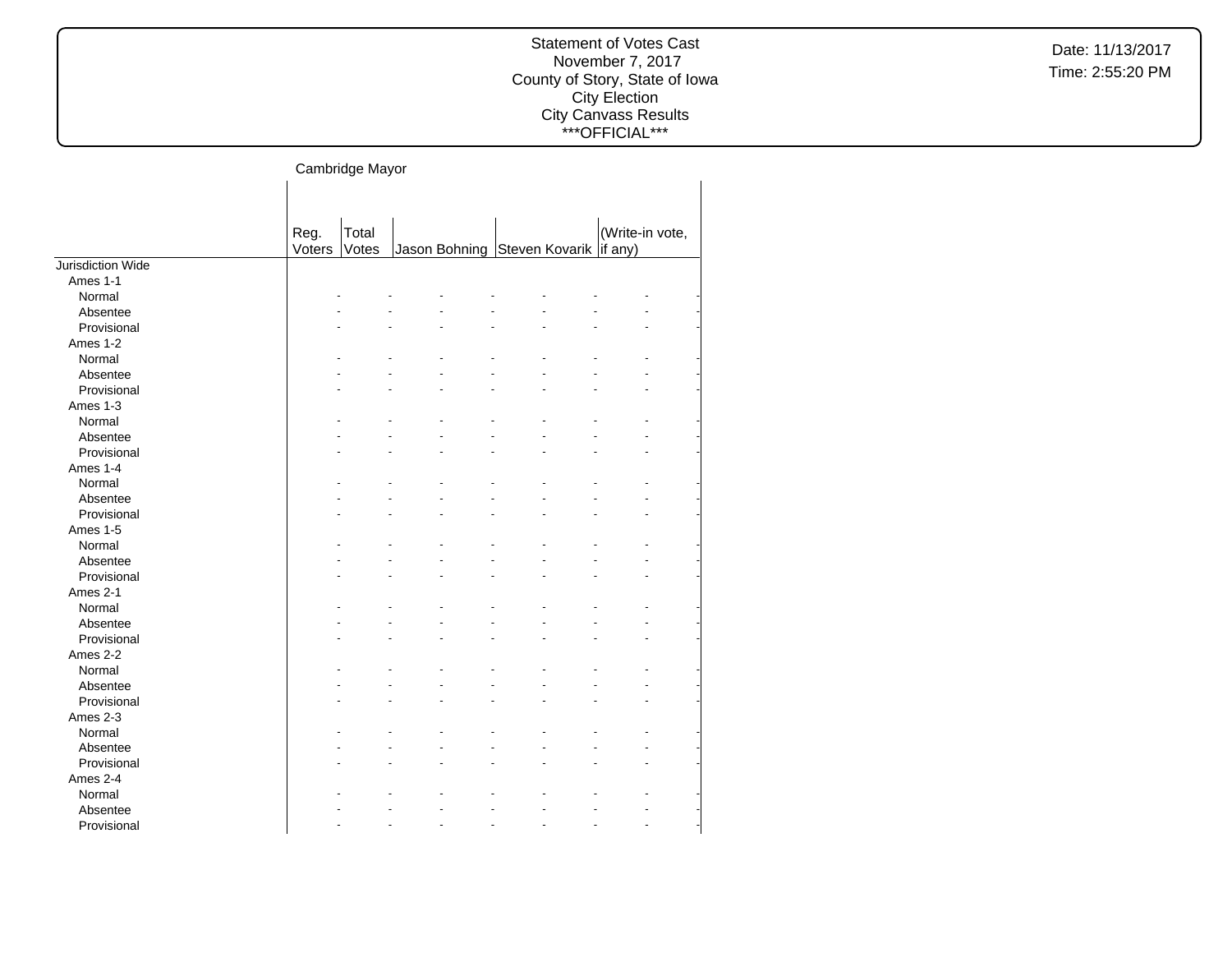#### Cambridge Mayor  $\mathbf{L}$

|             | Reg.   | Total |                                      | (Write-in vote, |
|-------------|--------|-------|--------------------------------------|-----------------|
|             | Voters | Votes | Jason Bohning Steven Kovarik if any) |                 |
| Ames 2-5    |        |       |                                      |                 |
| Normal      |        |       |                                      |                 |
| Absentee    |        |       |                                      |                 |
| Provisional |        |       |                                      |                 |
| Ames 3-1    |        |       |                                      |                 |
| Normal      |        |       |                                      |                 |
| Absentee    |        |       |                                      |                 |
| Provisional |        |       |                                      |                 |
| Ames 3-2    |        |       |                                      |                 |
| Normal      |        |       |                                      |                 |
| Absentee    |        |       |                                      |                 |
| Provisional |        |       |                                      |                 |
| Ames 3-3    |        |       |                                      |                 |
| Normal      |        |       |                                      |                 |
| Absentee    |        |       |                                      |                 |
| Provisional |        |       |                                      |                 |
| Ames 3-4    |        |       |                                      |                 |
| Normal      |        |       |                                      |                 |
| Absentee    |        |       |                                      |                 |
| Provisional |        |       |                                      |                 |
| Ames 3-5    |        |       |                                      |                 |
| Normal      |        |       |                                      |                 |
| Absentee    |        |       |                                      |                 |
| Provisional |        |       |                                      |                 |
| Ames 4-1    |        |       |                                      |                 |
| Normal      |        |       |                                      |                 |
| Absentee    |        |       |                                      |                 |
| Provisional |        |       |                                      |                 |
| Ames 4-2    |        |       |                                      |                 |
| Normal      |        |       |                                      |                 |
| Absentee    |        |       |                                      |                 |
| Provisional |        |       |                                      |                 |
| Ames 4-3    |        |       |                                      |                 |
| Normal      |        |       |                                      |                 |
| Absentee    |        |       |                                      |                 |
| Provisional |        |       |                                      |                 |
| Ames 4-4    |        |       |                                      |                 |
|             |        |       |                                      |                 |
| Normal      |        |       |                                      |                 |
| Absentee    |        |       |                                      |                 |
| Provisional |        |       |                                      |                 |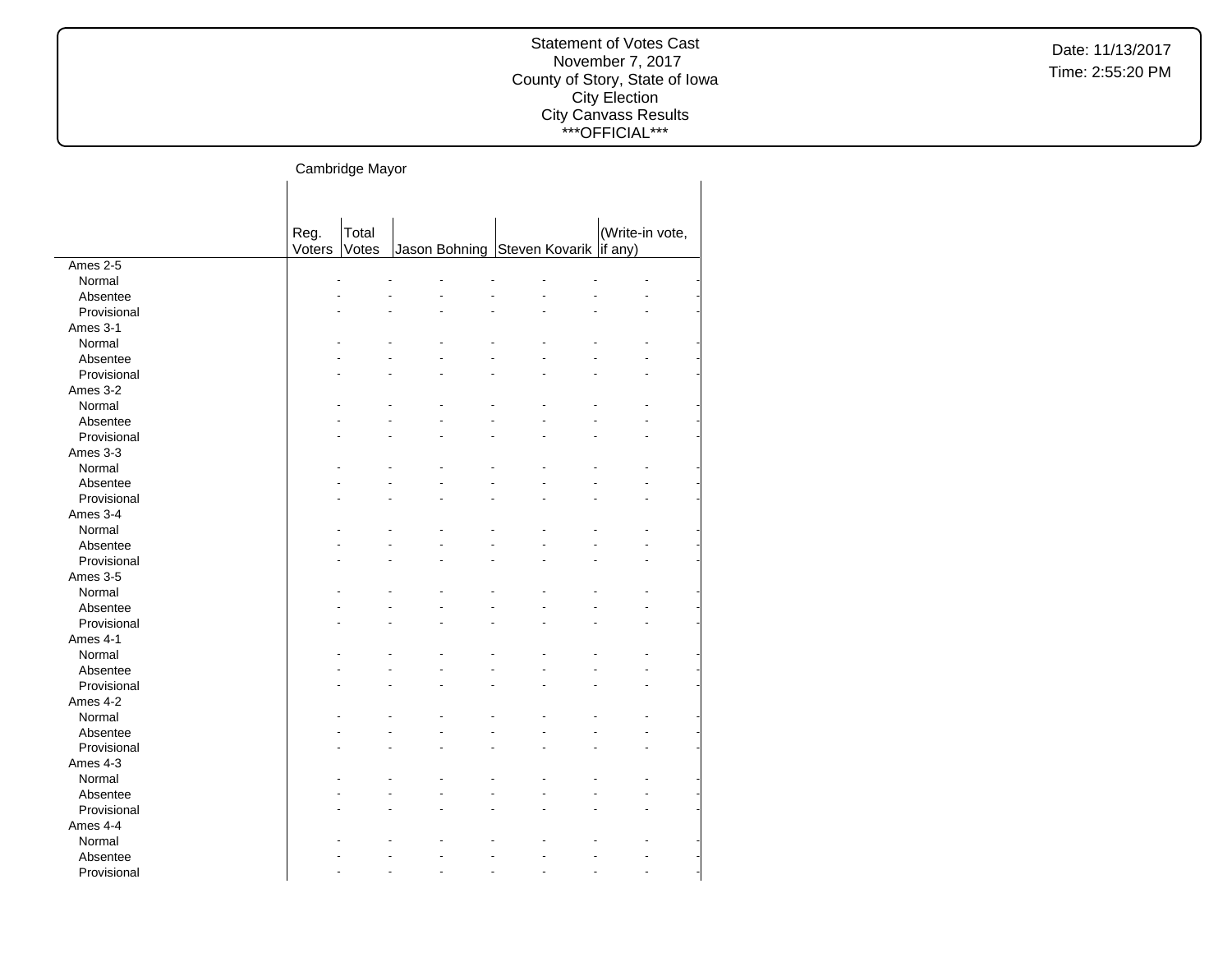Cambridge Mayor

|             | Reg.   | Total |              |        |                                      |        | (Write-in vote, |       |
|-------------|--------|-------|--------------|--------|--------------------------------------|--------|-----------------|-------|
|             | Voters | Votes |              |        | Jason Bohning Steven Kovarik if any) |        |                 |       |
| Ames 4-5    |        |       |              |        |                                      |        |                 |       |
| Normal      |        |       |              |        |                                      |        |                 |       |
| Absentee    |        |       |              |        |                                      |        |                 |       |
| Provisional |        |       |              |        |                                      |        |                 |       |
| Cambridge   |        |       |              |        |                                      |        |                 |       |
| Normal      | 564    | 176   | 47           | 26.70% | 128                                  | 72.73% | $\mathbf{1}$    | 0.57% |
| Absentee    | 564    | 8     | $\mathbf{1}$ | 12.50% | $\overline{7}$                       | 87.50% | $\mathbf 0$     |       |
| Provisional | 564    | 0     | $\mathbf 0$  | L.     | 0                                    | J.     | $\mathbf 0$     |       |
| Collins     |        |       |              |        |                                      |        |                 |       |
| Normal      |        |       |              |        |                                      |        |                 |       |
| Absentee    |        |       |              |        |                                      |        |                 |       |
| Provisional |        |       |              |        |                                      |        |                 |       |
| Colo        |        |       |              |        |                                      |        |                 |       |
| Normal      |        |       |              |        |                                      |        |                 |       |
| Absentee    |        |       |              |        |                                      |        |                 |       |
| Provisional |        |       |              |        |                                      |        |                 |       |
| Gilbert     |        |       |              |        |                                      |        |                 |       |
| Normal      |        |       |              |        |                                      |        |                 |       |
| Absentee    |        |       |              |        |                                      |        |                 |       |
| Provisional |        |       |              |        |                                      |        |                 |       |
| Huxley      |        |       |              |        |                                      |        |                 |       |
| Normal      |        |       |              |        |                                      |        |                 |       |
| Absentee    |        |       |              |        |                                      |        |                 |       |
| Provisional |        |       |              |        |                                      |        |                 |       |
| Kelley      |        |       |              |        |                                      |        |                 |       |
| Normal      |        |       |              |        |                                      |        |                 |       |
| Absentee    |        |       |              |        |                                      |        |                 |       |
| Provisional |        |       |              |        |                                      |        |                 |       |
| Maxwell     |        |       |              |        |                                      |        |                 |       |
| Normal      |        |       |              |        |                                      |        |                 |       |
| Absentee    |        |       |              |        |                                      |        |                 |       |
| Provisional |        |       |              |        |                                      |        |                 |       |
| McCallsburg |        |       |              |        |                                      |        |                 |       |
| Normal      |        |       |              |        |                                      |        |                 |       |
| Absentee    |        |       |              |        |                                      |        |                 |       |
| Provisional |        |       |              |        |                                      |        |                 |       |
| Nevada 1    |        |       |              |        |                                      |        |                 |       |
| Normal      |        |       |              |        |                                      |        |                 |       |
| Absentee    |        |       |              |        |                                      |        |                 |       |
| Provisional |        |       |              |        |                                      |        |                 |       |
|             |        |       |              |        |                                      |        |                 |       |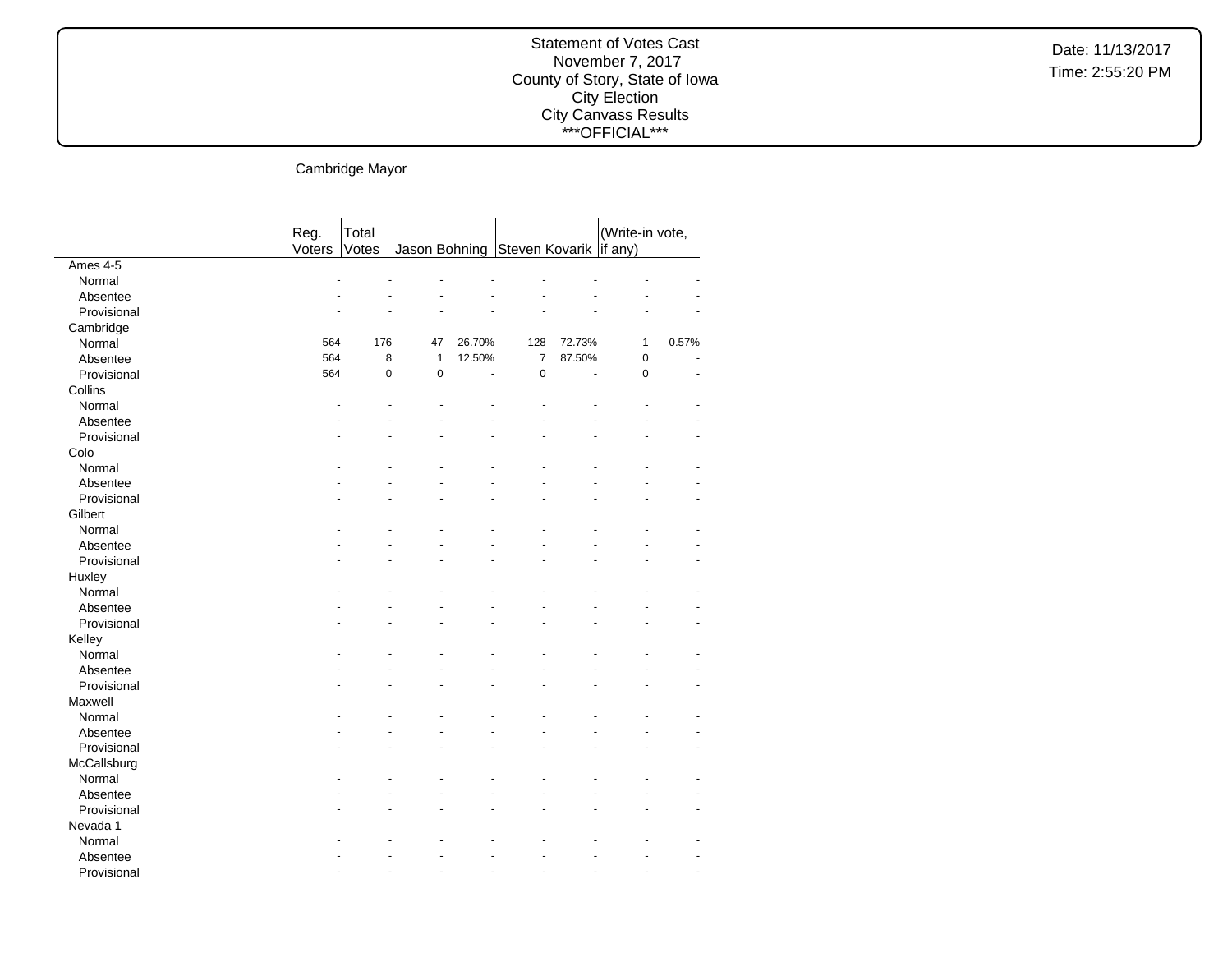Cambridge Mayor  $\mathbf{L}$ 

|                   | Reg.   | Total |           |        |                                        |        | (Write-in vote, |       |
|-------------------|--------|-------|-----------|--------|----------------------------------------|--------|-----------------|-------|
|                   | Voters | Votes |           |        | Jason Bohning Steven Kovarik   if any) |        |                 |       |
| Nevada 2          |        |       |           |        |                                        |        |                 |       |
| Normal            |        |       |           |        |                                        |        |                 |       |
| Absentee          |        |       |           |        |                                        |        |                 |       |
| Provisional       |        |       |           |        |                                        |        |                 |       |
| Nevada 3          |        |       |           |        |                                        |        |                 |       |
| Normal            |        |       |           |        |                                        |        |                 |       |
| Absentee          |        |       |           |        |                                        |        |                 |       |
| Provisional       |        |       |           |        |                                        |        |                 |       |
| Nevada 4          |        |       |           |        |                                        |        |                 |       |
| Normal            |        |       |           |        |                                        |        |                 |       |
| Absentee          |        |       |           |        |                                        |        |                 |       |
| Provisional       |        |       |           |        |                                        |        |                 |       |
| Roland            |        |       |           |        |                                        |        |                 |       |
| Normal            |        |       |           |        |                                        |        |                 |       |
| Absentee          |        |       |           |        |                                        |        |                 |       |
| Provisional       |        |       |           |        |                                        |        |                 |       |
| Slater            |        |       |           |        |                                        |        |                 |       |
| Normal            |        |       |           |        |                                        |        |                 |       |
| Absentee          |        |       |           |        |                                        |        |                 |       |
| Provisional       |        |       |           |        |                                        |        |                 |       |
| <b>Story City</b> |        |       |           |        |                                        |        |                 |       |
| Normal            |        |       |           |        |                                        |        |                 |       |
| Absentee          |        |       |           |        |                                        |        |                 |       |
| Provisional       |        |       |           |        |                                        |        |                 |       |
| Zearing           |        |       |           |        |                                        |        |                 |       |
| Normal            |        |       |           |        |                                        |        |                 |       |
| Absentee          |        |       |           |        |                                        |        |                 |       |
| Provisional       |        |       |           |        |                                        |        |                 |       |
| Total             |        |       |           |        |                                        |        |                 |       |
| Normal            | 564    | 176   | 47        | 26.70% | 128                                    | 72.73% | 1               | 0.57% |
| Absentee          | 564    | 8     | 1         | 12.50% | $\overline{7}$                         | 87.50% | $\pmb{0}$       |       |
| Provisional       | 564    | 0     | $\pmb{0}$ |        | $\mathbf 0$                            |        | 0               |       |
| Total             | 564    | 184   | 48        | 26.09% | 135                                    | 73.37% | $\mathbf{1}$    | 0.54% |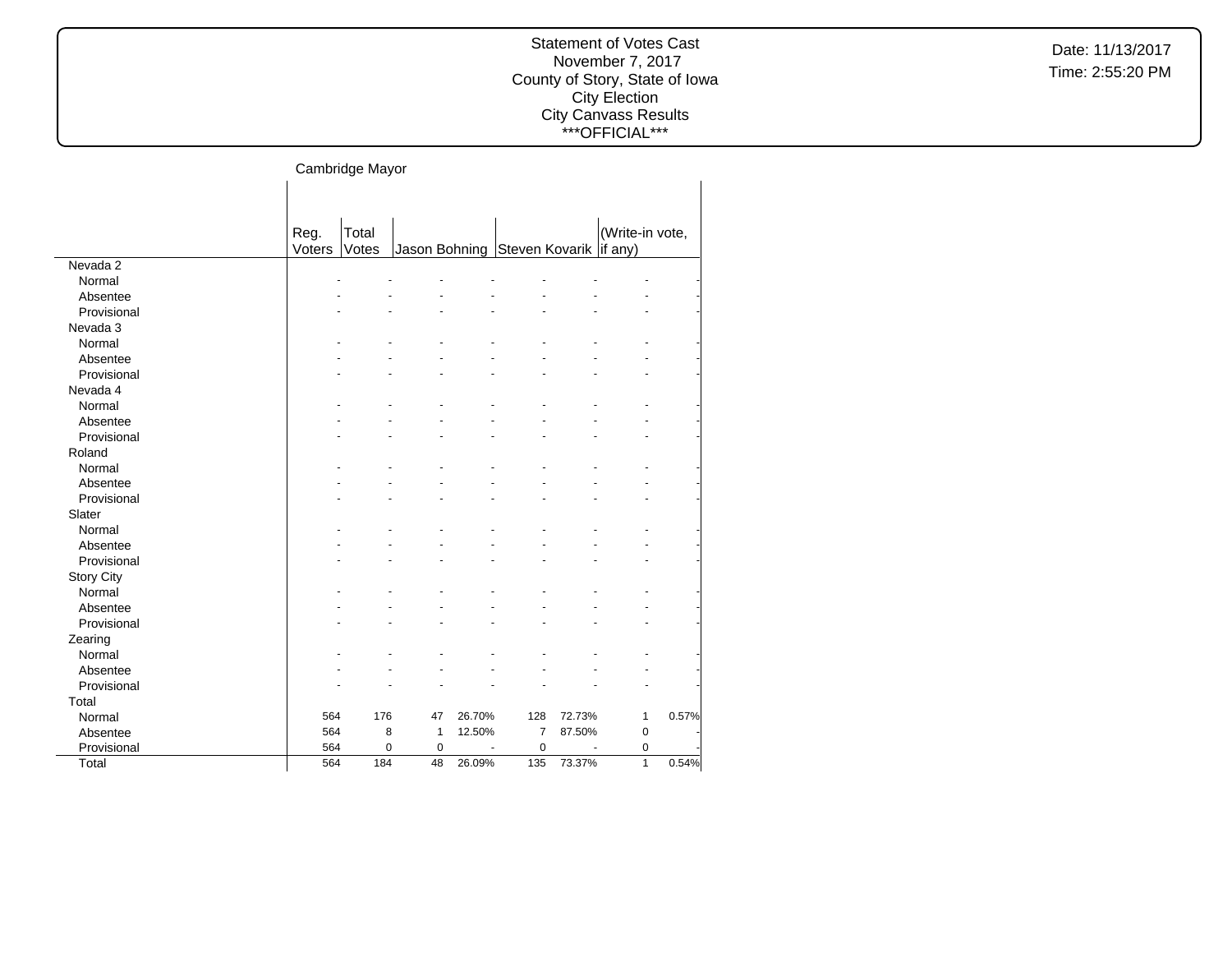#### Statement of Votes Cast November 7, 2017 County of Story, State of Iowa City Election City Canvass Results \*\*\*OFFICIAL\*\*\*

Cambridge Council At Large Reg. Voters Total Votes Michael J. Macki Barb McBreen David Thom (Write-in vote, if any) Collins Mayor (2-Year Term) Reg. Voters Votes Total Votes | Brett Comegys | if any) (Write-in vote, Jurisdiction Wide Ames 1-1 Normal and the set of the set of the set of the set of the set of the set of the set of the set of the set of the set of the set of the set of the set of the set of the set of the set of the set of the set of the set of t Absentee and the set of the set of the set of the set of the set of the set of the set of the set of the set of the set of the set of the set of the set of the set of the set of the set of the set of the set of the set of  $\textsf{Provisional}$  . The set of the set of the set of the set of the set of the set of the set of the set of the set of the set of the set of the set of the set of the set of the set of the set of the set of the set of the set of Ames 1-2 Normal and the set of the set of the set of the set of the set of the set of the set of the set of the set of the set of the set of the set of the set of the set of the set of the set of the set of the set of the set of t Absentee and the set of the set of the set of the set of the set of the set of the set of the set of the set of the set of the set of the set of the set of the set of the set of the set of the set of the set of the set of  $\textsf{Provisional}$  . The set of the set of the set of the set of the set of the set of the set of the set of the set of the set of the set of the set of the set of the set of the set of the set of the set of the set of the set of Ames 1-3 Normal and the set of the set of the set of the set of the set of the set of the set of the set of the set of the set of the set of the set of the set of the set of the set of the set of the set of the set of the set of t Absentee and the set of the set of the set of the set of the set of the set of the set of the set of the set of the set of the set of the set of the set of the set of the set of the set of the set of the set of the set of  $\textsf{Provisional}$  . The set of the set of the set of the set of the set of the set of the set of the set of the set of the set of the set of the set of the set of the set of the set of the set of the set of the set of the set of Ames 1-4 Normal and the set of the set of the set of the set of the set of the set of the set of the set of the set of the set of the set of the set of the set of the set of the set of the set of the set of the set of the set of t Absentee and the set of the set of the set of the set of the set of the set of the set of the set of the set of the set of the set of the set of the set of the set of the set of the set of the set of the set of the set of  $\textsf{Provisional}$  . The set of the set of the set of the set of the set of the set of the set of the set of the set of the set of the set of the set of the set of the set of the set of the set of the set of the set of the set of Ames 1-5 Normal and the set of the set of the set of the set of the set of the set of the set of the set of the set of the set of the set of the set of the set of the set of the set of the set of the set of the set of the set of t Absentee and the set of the set of the set of the set of the set of the set of the set of the set of the set of the set of the set of the set of the set of the set of the set of the set of the set of the set of the set of  $\textsf{Provisional}$  . The set of the set of the set of the set of the set of the set of the set of the set of the set of the set of the set of the set of the set of the set of the set of the set of the set of the set of the set of Ames 2-1 Normal and the set of the set of the set of the set of the set of the set of the set of the set of the set of the set of the set of the set of the set of the set of the set of the set of the set of the set of the set of t Absentee and the set of the set of the set of the set of the set of the set of the set of the set of the set of the set of the set of the set of the set of the set of the set of the set of the set of the set of the set of  $\textsf{Provisional}$  . The set of the set of the set of the set of the set of the set of the set of the set of the set of the set of the set of the set of the set of the set of the set of the set of the set of the set of the set of Ames 2-2 Normal and the set of the set of the set of the set of the set of the set of the set of the set of the set of the set of the set of the set of the set of the set of the set of the set of the set of the set of the set of t Absentee and the set of the set of the set of the set of the set of the set of the set of the set of the set of the set of the set of the set of the set of the set of the set of the set of the set of the set of the set of  $\textsf{Provisional}$  . The set of the set of the set of the set of the set of the set of the set of the set of the set of the set of the set of the set of the set of the set of the set of the set of the set of the set of the set of Ames 2-3 Normal and the set of the set of the set of the set of the set of the set of the set of the set of the set of the set of the set of the set of the set of the set of the set of the set of the set of the set of the set of t Absentee and the set of the set of the set of the set of the set of the set of the set of the set of the set of the set of the set of the set of the set of the set of the set of the set of the set of the set of the set of  $\textsf{Provisional}$  . The set of the set of the set of the set of the set of the set of the set of the set of the set of the set of the set of the set of the set of the set of the set of the set of the set of the set of the set of Ames 2-4 Normal - - - - - - - - - - - - - - - - Absentee and the set of the set of the set of the set of the set of the set of the set of the set of the set of the set of the set of the set of the set of the set of the set of the set of the set of the set of the set of  $\textsf{Provisional}$  . The set of the set of the set of the set of the set of the set of the set of the set of the set of the set of the set of the set of the set of the set of the set of the set of the set of the set of the set of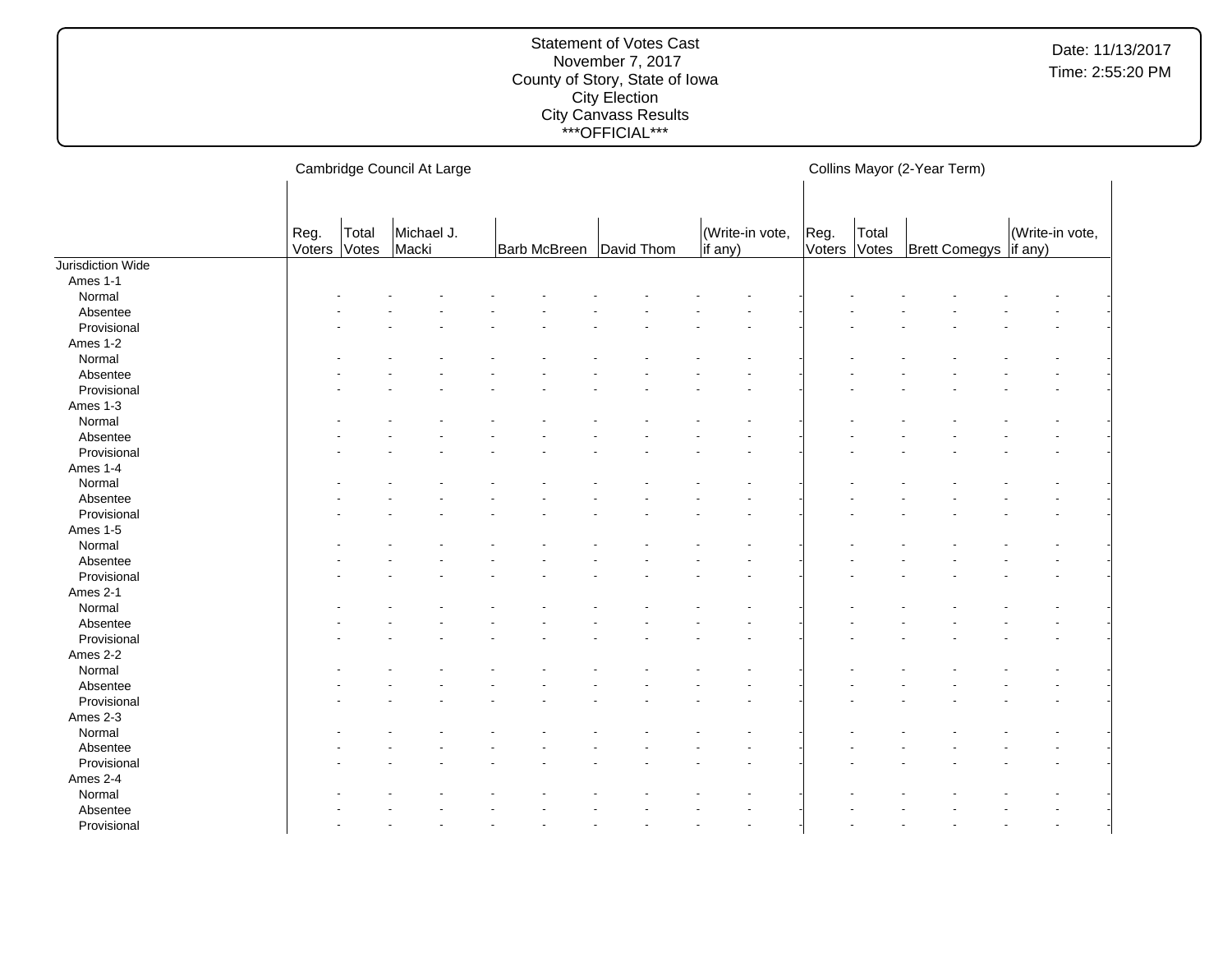#### Statement of Votes Cast November 7, 2017 County of Story, State of Iowa City Election City Canvass Results \*\*\*OFFICIAL\*\*\*

Cambridge Council At Large Reg. Voters Total Votes Michael J. Macki Barb McBreen David Thom (Write-in vote, if any) Collins Mayor (2-Year Term) Reg. Voters Votes Total Brett Comegys (Write-in vote, if any) Ames 2-5 Normal and the set of the set of the set of the set of the set of the set of the set of the set of the set of the set of the set of the set of the set of the set of the set of the set of the set of the set of the set of t Absentee and the set of the set of the set of the set of the set of the set of the set of the set of the set of the set of the set of the set of the set of the set of the set of the set of the set of the set of the set of  $\textsf{Provisional}$  . The set of the set of the set of the set of the set of the set of the set of the set of the set of the set of the set of the set of the set of the set of the set of the set of the set of the set of the set of Ames 3-1 Normal and the set of the set of the set of the set of the set of the set of the set of the set of the set of the set of the set of the set of the set of the set of the set of the set of the set of the set of the set of t Absentee and the set of the set of the set of the set of the set of the set of the set of the set of the set of the set of the set of the set of the set of the set of the set of the set of the set of the set of the set of  $\textsf{Provisional}$  . The set of the set of the set of the set of the set of the set of the set of the set of the set of the set of the set of the set of the set of the set of the set of the set of the set of the set of the set of Ames 3-2 Normal and the set of the set of the set of the set of the set of the set of the set of the set of the set of the set of the set of the set of the set of the set of the set of the set of the set of the set of the set of t Absentee and the set of the set of the set of the set of the set of the set of the set of the set of the set of the set of the set of the set of the set of the set of the set of the set of the set of the set of the set of  $\textsf{Provisional}$  . The set of the set of the set of the set of the set of the set of the set of the set of the set of the set of the set of the set of the set of the set of the set of the set of the set of the set of the set of Ames 3-3 Normal and the set of the set of the set of the set of the set of the set of the set of the set of the set of the set of the set of the set of the set of the set of the set of the set of the set of the set of the set of t Absentee and the set of the set of the set of the set of the set of the set of the set of the set of the set of the set of the set of the set of the set of the set of the set of the set of the set of the set of the set of  $\textsf{Provisional}$  . The set of the set of the set of the set of the set of the set of the set of the set of the set of the set of the set of the set of the set of the set of the set of the set of the set of the set of the set of Ames 3-4 Normal and the set of the set of the set of the set of the set of the set of the set of the set of the set of the set of the set of the set of the set of the set of the set of the set of the set of the set of the set of t Absentee and the set of the set of the set of the set of the set of the set of the set of the set of the set of the set of the set of the set of the set of the set of the set of the set of the set of the set of the set of  $\textsf{Provisional}$  . The set of the set of the set of the set of the set of the set of the set of the set of the set of the set of the set of the set of the set of the set of the set of the set of the set of the set of the set of Ames 3-5 Normal and the set of the set of the set of the set of the set of the set of the set of the set of the set of the set of the set of the set of the set of the set of the set of the set of the set of the set of the set of t Absentee and the set of the set of the set of the set of the set of the set of the set of the set of the set of the set of the set of the set of the set of the set of the set of the set of the set of the set of the set of  $\textsf{Provisional}$  . The set of the set of the set of the set of the set of the set of the set of the set of the set of the set of the set of the set of the set of the set of the set of the set of the set of the set of the set of Ames 4-1 Normal and the set of the set of the set of the set of the set of the set of the set of the set of the set of the set of the set of the set of the set of the set of the set of the set of the set of the set of the set of t Absentee and the set of the set of the set of the set of the set of the set of the set of the set of the set of the set of the set of the set of the set of the set of the set of the set of the set of the set of the set of  $\textsf{Provisional}$  . The set of the set of the set of the set of the set of the set of the set of the set of the set of the set of the set of the set of the set of the set of the set of the set of the set of the set of the set of Ames 4-2 Normal and the set of the set of the set of the set of the set of the set of the set of the set of the set of the set of the set of the set of the set of the set of the set of the set of the set of the set of the set of t Absentee and the set of the set of the set of the set of the set of the set of the set of the set of the set of the set of the set of the set of the set of the set of the set of the set of the set of the set of the set of  $\textsf{Provisional}$  . The set of the set of the set of the set of the set of the set of the set of the set of the set of the set of the set of the set of the set of the set of the set of the set of the set of the set of the set of Ames 4-3 Normal and the set of the set of the set of the set of the set of the set of the set of the set of the set of the set of the set of the set of the set of the set of the set of the set of the set of the set of the set of t Absentee and the set of the set of the set of the set of the set of the set of the set of the set of the set of the set of the set of the set of the set of the set of the set of the set of the set of the set of the set of  $\textsf{Provisional}$  . The set of the set of the set of the set of the set of the set of the set of the set of the set of the set of the set of the set of the set of the set of the set of the set of the set of the set of the set of Ames 4-4 Normal - - - - - - - - - - - - - - - - Absentee and the set of the set of the set of the set of the set of the set of the set of the set of the set of the set of the set of the set of the set of the set of the set of the set of the set of the set of the set of  $\textsf{Provisional}$  . The set of the set of the set of the set of the set of the set of the set of the set of the set of the set of the set of the set of the set of the set of the set of the set of the set of the set of the set of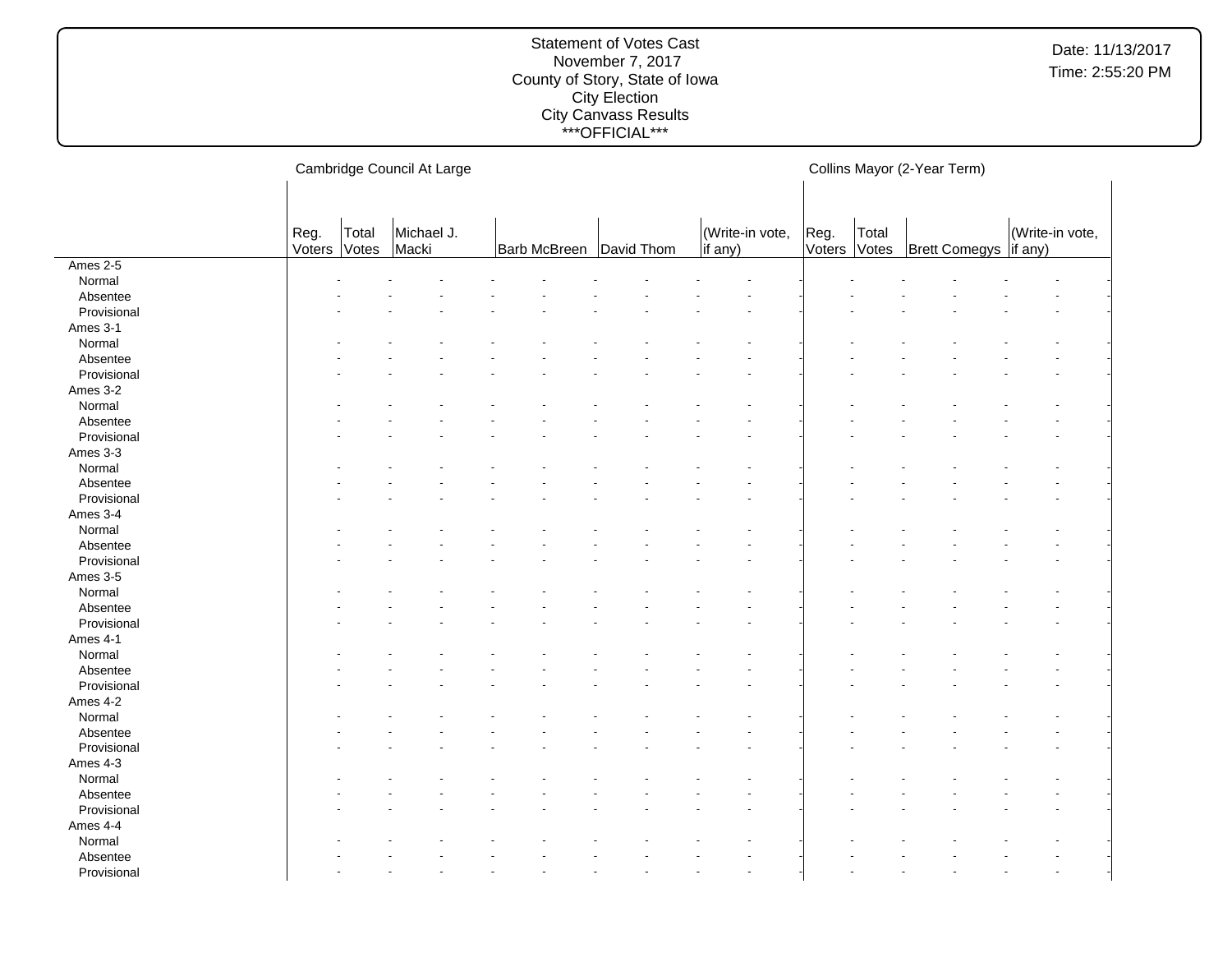#### Statement of Votes Cast November 7, 2017 County of Story, State of Iowa City Election City Canvass Results \*\*\*OFFICIAL\*\*\*

Cambridge Council At Large Reg. Voters Total Votes Michael J. Macki Barb McBreen David Thom (Write-in vote, if any) Collins Mayor (2-Year Term) Reg. Voters Votes Total Brett Comegys (Write-in vote, if any) Ames 4-5 Normal and the set of the set of the set of the set of the set of the set of the set of the set of the set of the set of the set of the set of the set of the set of the set of the set of the set of the set of the set of t Absentee and the set of the set of the set of the set of the set of the set of the set of the set of the set of the set of the set of the set of the set of the set of the set of the set of the set of the set of the set of  $\textsf{Provisional}$  . The set of the set of the set of the set of the set of the set of the set of the set of the set of the set of the set of the set of the set of the set of the set of the set of the set of the set of the set of Cambridge Normal 564 409 137 33.50% 139 33.99% 115 28.12% 18 4.40% - - - - - - Absentee 564 21 7 33.33% 8 38.10% 6 28.57% 0 - - - - - - - Provisional 564 0 0 - 0 - 0 - 0 - - - - - - - **Collins**  Normal - - - - - - - - - - 316 83 71 85.54% 12 14.46% Absentee 2000 - 100.00% 0 - 100.00% 0 - 100.00% 0 - 100.00% 0 - 100.00% 0 - 100.00% 0 - 100.00% 0 - 1 Provisional - - - - - - - - - - 316 0 0 - 0 - Colo Normal and the set of the set of the set of the set of the set of the set of the set of the set of the set of the set of the set of the set of the set of the set of the set of the set of the set of the set of the set of t Absentee and the set of the set of the set of the set of the set of the set of the set of the set of the set of the set of the set of the set of the set of the set of the set of the set of the set of the set of the set of  $\textsf{Provisional}$  . The set of the set of the set of the set of the set of the set of the set of the set of the set of the set of the set of the set of the set of the set of the set of the set of the set of the set of the set of **Gilbert** Normal and the set of the set of the set of the set of the set of the set of the set of the set of the set of the set of the set of the set of the set of the set of the set of the set of the set of the set of the set of t Absentee and the set of the set of the set of the set of the set of the set of the set of the set of the set of the set of the set of the set of the set of the set of the set of the set of the set of the set of the set of  $\textsf{Provisional}$  . The set of the set of the set of the set of the set of the set of the set of the set of the set of the set of the set of the set of the set of the set of the set of the set of the set of the set of the set of **Huxley** Normal and the set of the set of the set of the set of the set of the set of the set of the set of the set of the set of the set of the set of the set of the set of the set of the set of the set of the set of the set of t Absentee and the set of the set of the set of the set of the set of the set of the set of the set of the set of the set of the set of the set of the set of the set of the set of the set of the set of the set of the set of  $\textsf{Provisional}$  . The set of the set of the set of the set of the set of the set of the set of the set of the set of the set of the set of the set of the set of the set of the set of the set of the set of the set of the set of Kelley Normal and the set of the set of the set of the set of the set of the set of the set of the set of the set of the set of the set of the set of the set of the set of the set of the set of the set of the set of the set of t Absentee and the set of the set of the set of the set of the set of the set of the set of the set of the set of the set of the set of the set of the set of the set of the set of the set of the set of the set of the set of  $\textsf{Provisional}$  . The set of the set of the set of the set of the set of the set of the set of the set of the set of the set of the set of the set of the set of the set of the set of the set of the set of the set of the set of Maxwell Normal and the set of the set of the set of the set of the set of the set of the set of the set of the set of the set of the set of the set of the set of the set of the set of the set of the set of the set of the set of t Absentee and the set of the set of the set of the set of the set of the set of the set of the set of the set of the set of the set of the set of the set of the set of the set of the set of the set of the set of the set of  $\textsf{Provisional}$  . The set of the set of the set of the set of the set of the set of the set of the set of the set of the set of the set of the set of the set of the set of the set of the set of the set of the set of the set of **McCallsburg** Normal and the set of the set of the set of the set of the set of the set of the set of the set of the set of the set of the set of the set of the set of the set of the set of the set of the set of the set of the set of t Absentee and the set of the set of the set of the set of the set of the set of the set of the set of the set of the set of the set of the set of the set of the set of the set of the set of the set of the set of the set of  $\textsf{Provisional}$  . The set of the set of the set of the set of the set of the set of the set of the set of the set of the set of the set of the set of the set of the set of the set of the set of the set of the set of the set of Nevada 1 Normal - - - - - - - - - - - - - - - - Absentee and the set of the set of the set of the set of the set of the set of the set of the set of the set of the set of the set of the set of the set of the set of the set of the set of the set of the set of the set of  $\textsf{Provisional}$  . The set of the set of the set of the set of the set of the set of the set of the set of the set of the set of the set of the set of the set of the set of the set of the set of the set of the set of the set of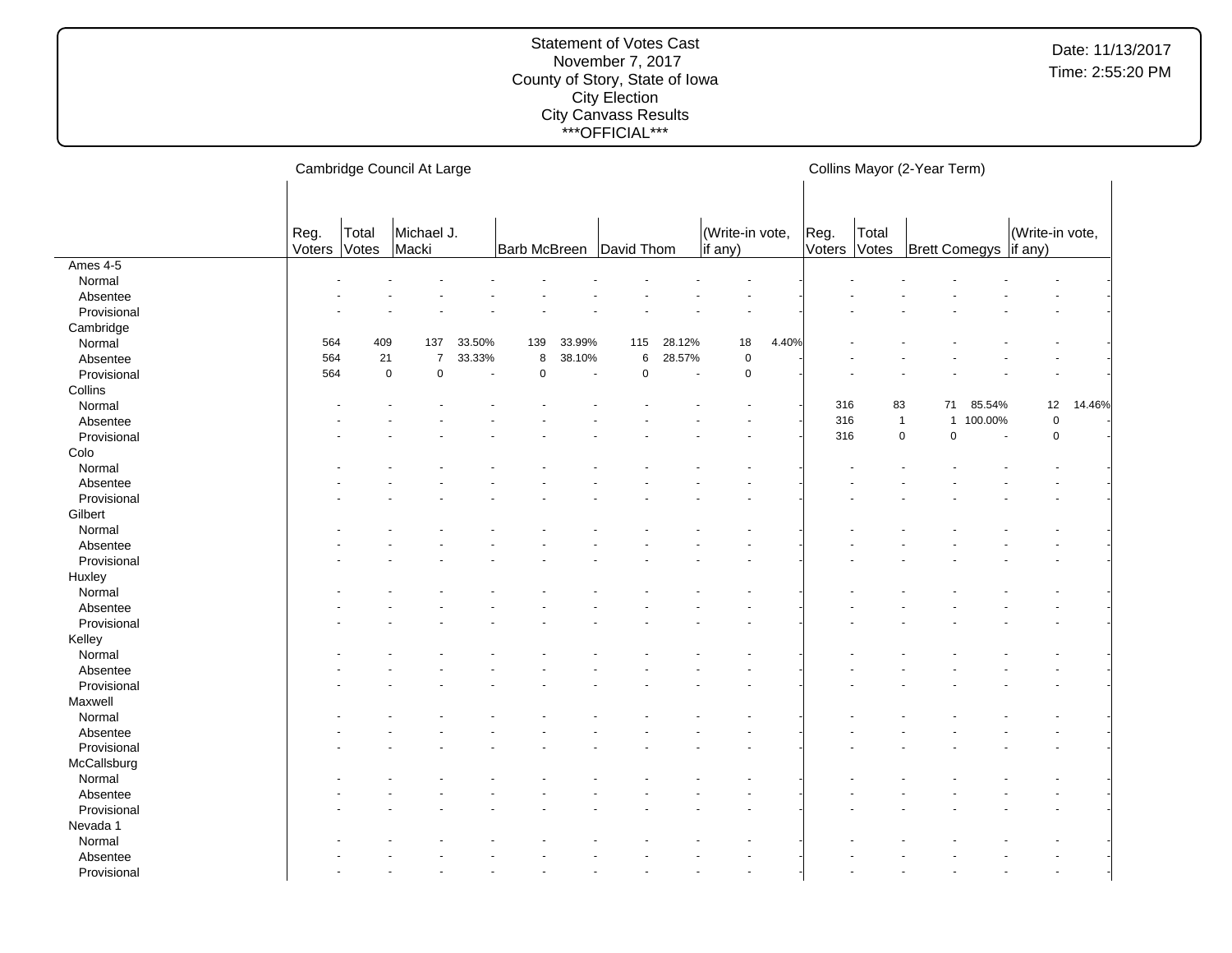#### Statement of Votes Cast November 7, 2017 County of Story, State of Iowa City Election City Canvass Results \*\*\*OFFICIAL\*\*\*

Cambridge Council At Large Reg. Voters Total Votes Michael J. Macki Barb McBreen David Thom (Write-in vote, if any) Collins Mayor (2-Year Term) Reg. Voters Votes Total **Brett Comegys** (Write-in vote, if any) Nevada 2 Normal and the set of the set of the set of the set of the set of the set of the set of the set of the set of the set of the set of the set of the set of the set of the set of the set of the set of the set of the set of t Absentee and the set of the set of the set of the set of the set of the set of the set of the set of the set of the set of the set of the set of the set of the set of the set of the set of the set of the set of the set of  $\textsf{Provisional}$  . The set of the set of the set of the set of the set of the set of the set of the set of the set of the set of the set of the set of the set of the set of the set of the set of the set of the set of the set of Nevada 3 Normal and the set of the set of the set of the set of the set of the set of the set of the set of the set of the set of the set of the set of the set of the set of the set of the set of the set of the set of the set of t Absentee and the set of the set of the set of the set of the set of the set of the set of the set of the set of the set of the set of the set of the set of the set of the set of the set of the set of the set of the set of  $\textsf{Provisional}$  . The set of the set of the set of the set of the set of the set of the set of the set of the set of the set of the set of the set of the set of the set of the set of the set of the set of the set of the set of Nevada 4 Normal and the set of the set of the set of the set of the set of the set of the set of the set of the set of the set of the set of the set of the set of the set of the set of the set of the set of the set of the set of t Absentee and the set of the set of the set of the set of the set of the set of the set of the set of the set of the set of the set of the set of the set of the set of the set of the set of the set of the set of the set of  $\textsf{Provisional}$  . The set of the set of the set of the set of the set of the set of the set of the set of the set of the set of the set of the set of the set of the set of the set of the set of the set of the set of the set of Roland Normal and the set of the set of the set of the set of the set of the set of the set of the set of the set of the set of the set of the set of the set of the set of the set of the set of the set of the set of the set of t Absentee and the set of the set of the set of the set of the set of the set of the set of the set of the set of the set of the set of the set of the set of the set of the set of the set of the set of the set of the set of  $\textsf{Provisional}$  . The set of the set of the set of the set of the set of the set of the set of the set of the set of the set of the set of the set of the set of the set of the set of the set of the set of the set of the set of Slater Normal and the set of the set of the set of the set of the set of the set of the set of the set of the set of the set of the set of the set of the set of the set of the set of the set of the set of the set of the set of t Absentee and the set of the set of the set of the set of the set of the set of the set of the set of the set of the set of the set of the set of the set of the set of the set of the set of the set of the set of the set of  $\textsf{Provisional}$  . The set of the set of the set of the set of the set of the set of the set of the set of the set of the set of the set of the set of the set of the set of the set of the set of the set of the set of the set of Story City Normal and the set of the set of the set of the set of the set of the set of the set of the set of the set of the set of the set of the set of the set of the set of the set of the set of the set of the set of the set of t Absentee and the set of the set of the set of the set of the set of the set of the set of the set of the set of the set of the set of the set of the set of the set of the set of the set of the set of the set of the set of  $\textsf{Provisional}$  . The set of the set of the set of the set of the set of the set of the set of the set of the set of the set of the set of the set of the set of the set of the set of the set of the set of the set of the set of Zearing Normal and the set of the set of the set of the set of the set of the set of the set of the set of the set of the set of the set of the set of the set of the set of the set of the set of the set of the set of the set of t Absentee and the set of the set of the set of the set of the set of the set of the set of the set of the set of the set of the set of the set of the set of the set of the set of the set of the set of the set of the set of  $\textsf{Provisional}$  . The set of the set of the set of the set of the set of the set of the set of the set of the set of the set of the set of the set of the set of the set of the set of the set of the set of the set of the set of Total Normal 564 409 137 33.50% 139 33.99% 115 28.12% 18 4.40% 316 83 71 85.54% 12 14.46% Absentee 564 21 7 33.33% 8 38.10% 6 28.57% 0 - 316 1 1 100.00% 0 - Provisional 564 0 0 - 0 - 0 - 316 0 0 - 0 -Total 564 430 144 33.49% 147 34.19% 121 28.14% 18 4.19% 316 84 72 85.71% 12 14.29%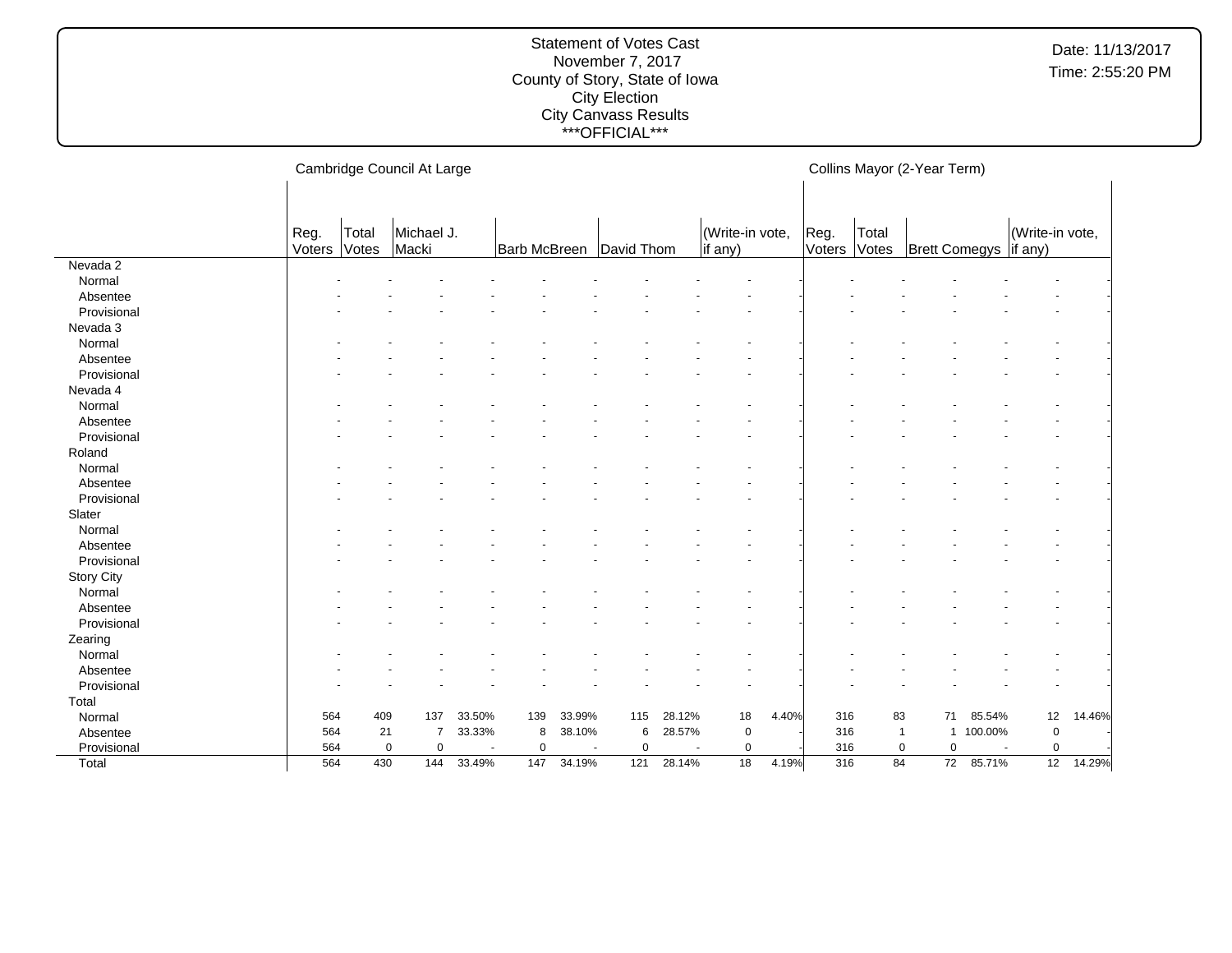#### Statement of Votes Cast November 7, 2017 County of Story, State of Iowa City Election City Canvass Results \*\*\*OFFICIAL\*\*\*

Collins Council At Large Reg. Voters Total Votes Andrew Coree | Brent Horn Gregory **Schlueter** Neal Keith **Stratton** Freddie Dupont (W) (Write-in vote, if any) Jurisdiction Wide Ames 1-1  $\textsf{Normal}$  . The set of the set of the set of the set of the set of the set of the set of the set of the set of the set of the set of the set of the set of the set of the set of the set of the set of the set of the set of t Absentee and the second contract of the second contract of the second contract of the second contract of the second contract of the second contract of the second contract of the second contract of the second contract of th Provisional and the second contract of the second contract of the second contract of the second contract of the second contract of the second contract of the second contract of the second contract of the second contract of Ames 1-2  $\textsf{Normal}$  . The set of the set of the set of the set of the set of the set of the set of the set of the set of the set of the set of the set of the set of the set of the set of the set of the set of the set of the set of t Absentee and the second contract of the second contract of the second contract of the second contract of the second contract of the second contract of the second contract of the second contract of the second contract of th Provisional and the second contract of the second contract of the second contract of the second contract of the second contract of the second contract of the second contract of the second contract of the second contract of Ames 1-3  $\textsf{Normal}$  . The set of the set of the set of the set of the set of the set of the set of the set of the set of the set of the set of the set of the set of the set of the set of the set of the set of the set of the set of t Absentee - - - - - - - - - - - - - - Provisional and the second contract of the second contract of the second contract of the second contract of the second contract of the second contract of the second contract of the second contract of the second contract of Ames 1-4  $\textsf{Normal}$  . The set of the set of the set of the set of the set of the set of the set of the set of the set of the set of the set of the set of the set of the set of the set of the set of the set of the set of the set of t Absentee and the second contract of the second contract of the second contract of the second contract of the second contract of the second contract of the second contract of the second contract of the second contract of th Provisional and the second contract of the second contract of the second contract of the second contract of the second contract of the second contract of the second contract of the second contract of the second contract of Ames 1-5  $\textsf{Normal}$  . The set of the set of the set of the set of the set of the set of the set of the set of the set of the set of the set of the set of the set of the set of the set of the set of the set of the set of the set of t Absentee and the second contract of the second contract of the second contract of the second contract of the second contract of the second contract of the second contract of the second contract of the second contract of th Provisional and the second contract of the second contract of the second contract of the second contract of the second contract of the second contract of the second contract of the second contract of the second contract of Ames 2-1  $\textsf{Normal}$  . The set of the set of the set of the set of the set of the set of the set of the set of the set of the set of the set of the set of the set of the set of the set of the set of the set of the set of the set of t Absentee - - - - - - - - - - - - - - Provisional and the second contract of the second contract of the second contract of the second contract of the second contract of the second contract of the second contract of the second contract of the second contract of Ames 2-2  $\textsf{Normal}$  . The set of the set of the set of the set of the set of the set of the set of the set of the set of the set of the set of the set of the set of the set of the set of the set of the set of the set of the set of t Absentee and the second contract of the second contract of the second contract of the second contract of the second contract of the second contract of the second contract of the second contract of the second contract of th Provisional and the second contract of the second contract of the second contract of the second contract of the second contract of the second contract of the second contract of the second contract of the second contract of Ames 2-3  $\textsf{Normal}$  . The set of the set of the set of the set of the set of the set of the set of the set of the set of the set of the set of the set of the set of the set of the set of the set of the set of the set of the set of t Absentee and the second contract of the second contract of the second contract of the second contract of the second contract of the second contract of the second contract of the second contract of the second contract of th Provisional and the second contract of the second contract of the second contract of the second contract of the second contract of the second contract of the second contract of the second contract of the second contract of Ames 2-4  $\textsf{Normal}$  . The set of the set of the set of the set of the set of the set of the set of the set of the set of the set of the set of the set of the set of the set of the set of the set of the set of the set of the set of t Absentee - - - - - - - - - - - - - - Provisional and the second contract of the second contract of the second contract of the second contract of the second contract of the second contract of the second contract of the second contract of the second contract of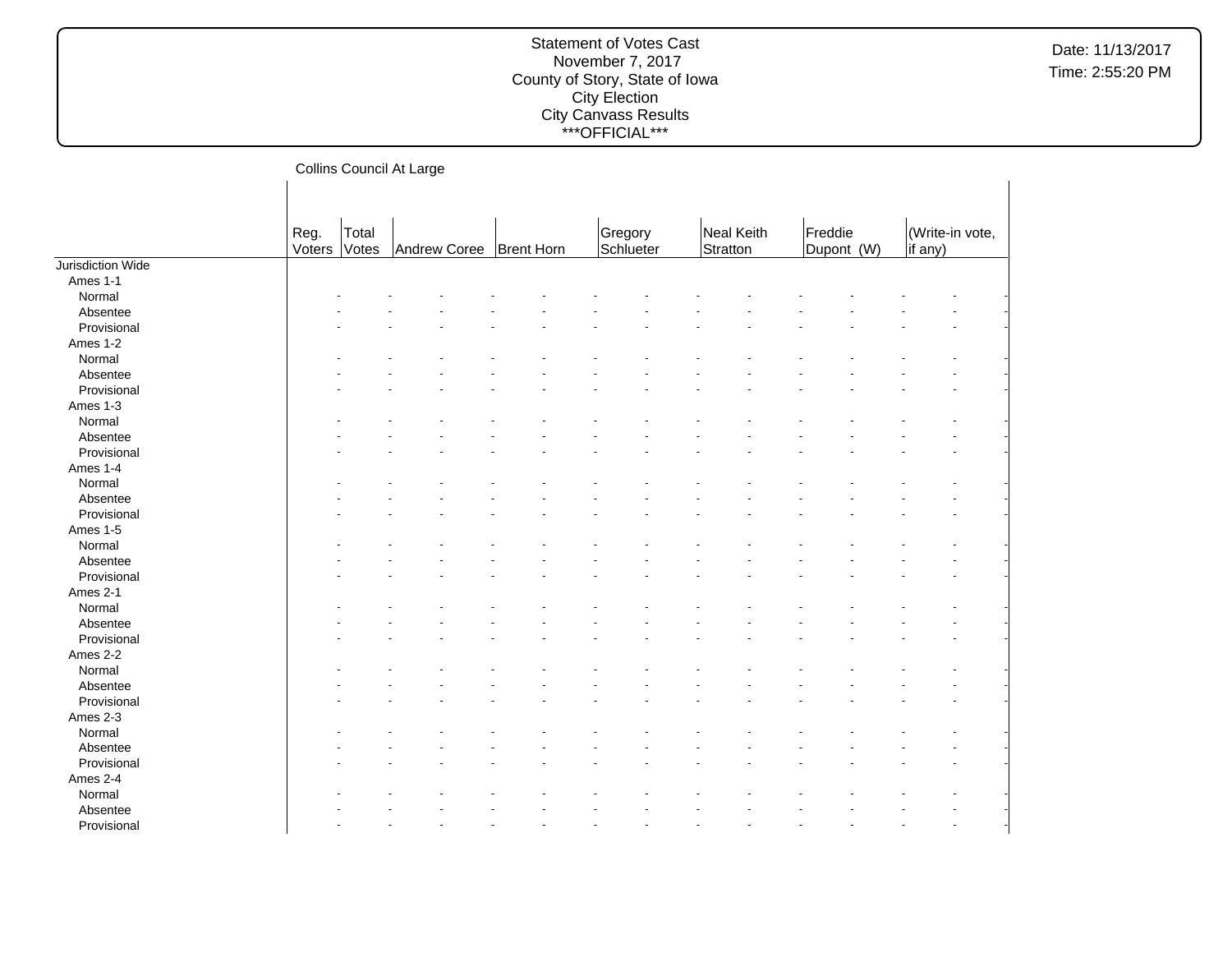|             |        |       | Collins Council At Large |                   |           |            |            |         |                 |
|-------------|--------|-------|--------------------------|-------------------|-----------|------------|------------|---------|-----------------|
|             |        |       |                          |                   |           |            |            |         |                 |
|             |        |       |                          |                   |           |            |            |         |                 |
|             | Reg.   | Total |                          |                   | Gregory   | Neal Keith | Freddie    |         | (Write-in vote, |
|             | Voters | Votes | Andrew Coree             | <b>Brent Horn</b> | Schlueter | Stratton   | Dupont (W) | if any) |                 |
| Ames 2-5    |        |       |                          |                   |           |            |            |         |                 |
| Normal      |        |       |                          |                   |           |            |            |         |                 |
| Absentee    |        |       |                          |                   |           |            |            |         |                 |
| Provisional |        |       |                          |                   |           |            |            |         |                 |
| Ames 3-1    |        |       |                          |                   |           |            |            |         |                 |
| Normal      |        |       |                          |                   |           |            |            |         |                 |
| Absentee    |        |       |                          |                   |           |            |            |         |                 |
| Provisional |        |       |                          |                   |           |            |            |         |                 |
| Ames 3-2    |        |       |                          |                   |           |            |            |         |                 |
| Normal      |        |       |                          |                   |           |            |            |         |                 |
| Absentee    |        |       |                          |                   |           |            |            |         |                 |
| Provisional |        |       |                          |                   |           |            |            |         |                 |
| Ames 3-3    |        |       |                          |                   |           |            |            |         |                 |
| Normal      |        |       |                          |                   |           |            |            |         |                 |
| Absentee    |        |       |                          |                   |           |            |            |         |                 |
| Provisional |        |       |                          |                   |           |            |            |         |                 |
| Ames 3-4    |        |       |                          |                   |           |            |            |         |                 |
| Normal      |        |       |                          |                   |           |            |            |         |                 |
| Absentee    |        |       |                          |                   |           |            |            |         |                 |
| Provisional |        |       |                          |                   |           |            |            |         |                 |
| Ames 3-5    |        |       |                          |                   |           |            |            |         |                 |
| Normal      |        |       |                          |                   |           |            |            |         |                 |
| Absentee    |        |       |                          |                   |           |            |            |         |                 |
| Provisional |        |       |                          |                   |           |            |            |         |                 |
| Ames 4-1    |        |       |                          |                   |           |            |            |         |                 |
| Normal      |        |       |                          |                   |           |            |            |         |                 |
| Absentee    |        |       |                          |                   |           |            |            |         |                 |
| Provisional |        |       |                          |                   |           |            |            |         |                 |
| Ames 4-2    |        |       |                          |                   |           |            |            |         |                 |
| Normal      |        |       |                          |                   |           |            |            |         |                 |
| Absentee    |        |       |                          |                   |           |            |            |         |                 |
| Provisional |        |       |                          |                   |           |            |            |         |                 |
| Ames 4-3    |        |       |                          |                   |           |            |            |         |                 |
| Normal      |        |       |                          |                   |           |            |            |         |                 |
| Absentee    |        |       |                          |                   |           |            |            |         |                 |
| Provisional |        |       |                          |                   |           |            |            |         |                 |
| Ames 4-4    |        |       |                          |                   |           |            |            |         |                 |
| Normal      |        |       |                          |                   |           |            |            |         |                 |
| Absentee    |        |       |                          |                   |           |            |            |         |                 |
| Provisional |        |       |                          |                   |           |            |            |         |                 |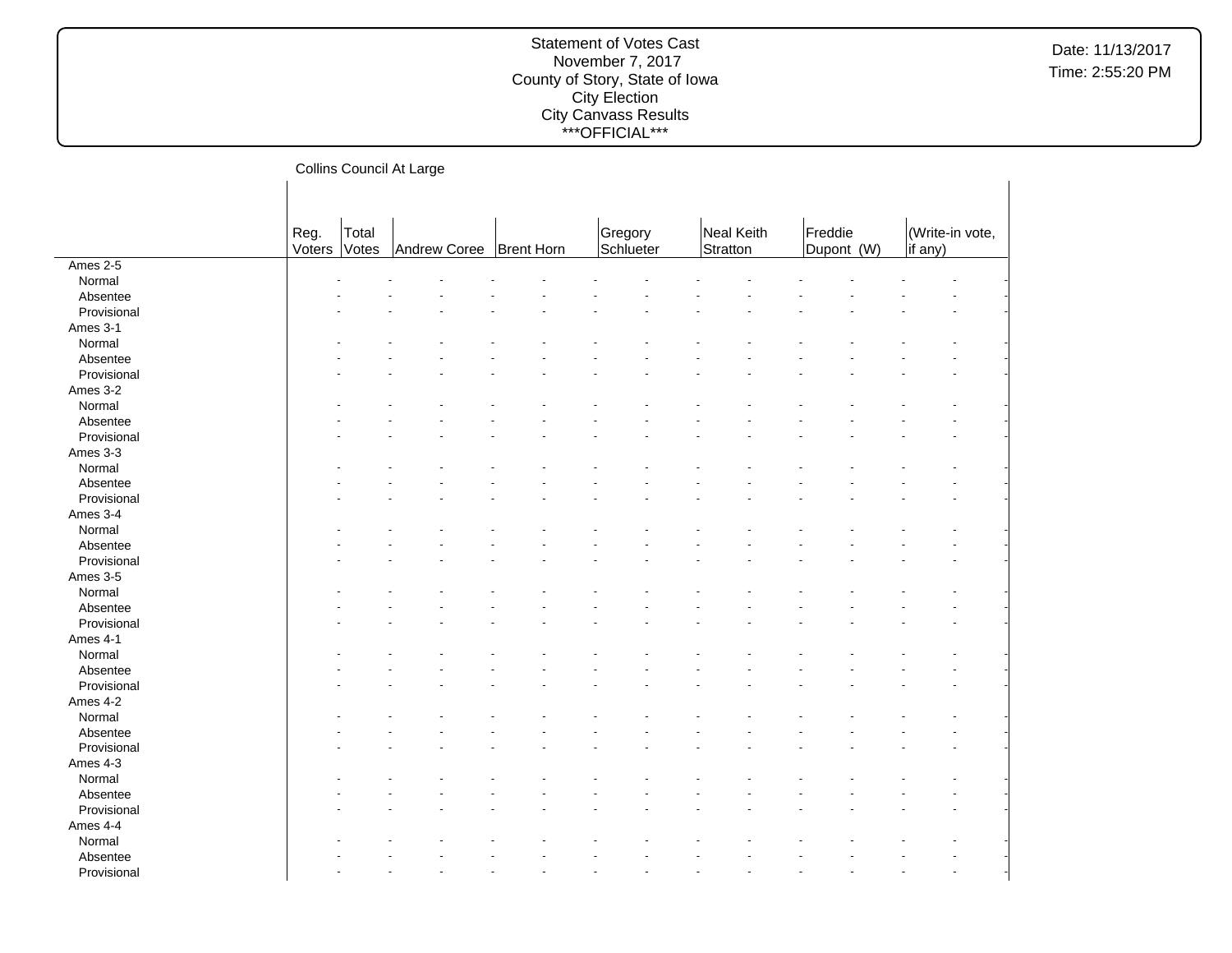|             |        |                | Collins Council At Large |        |                           |        |           |        |             |        |                                   |                      |                      |        |
|-------------|--------|----------------|--------------------------|--------|---------------------------|--------|-----------|--------|-------------|--------|-----------------------------------|----------------------|----------------------|--------|
|             |        |                |                          |        |                           |        |           |        |             |        |                                   |                      |                      |        |
|             |        |                |                          |        |                           |        |           |        |             |        |                                   |                      |                      |        |
|             | Reg.   | Total          |                          |        |                           |        | Gregory   |        | Neal Keith  |        | Freddie                           |                      | (Write-in vote,      |        |
|             | Voters | Votes          |                          |        | Andrew Coree   Brent Horn |        | Schlueter |        | Stratton    |        | Dupont (W)                        |                      | if any)              |        |
| Ames 4-5    |        |                |                          |        |                           |        |           |        |             |        |                                   |                      |                      |        |
| Normal      |        |                |                          |        |                           |        |           |        |             |        |                                   |                      |                      |        |
| Absentee    |        |                |                          |        |                           |        |           |        |             |        |                                   |                      |                      |        |
| Provisional |        |                |                          |        |                           |        |           |        |             |        |                                   |                      |                      |        |
| Cambridge   |        |                |                          |        |                           |        |           |        |             |        |                                   |                      |                      |        |
| Normal      |        |                |                          |        |                           |        |           |        |             |        |                                   |                      |                      |        |
| Absentee    |        |                |                          |        |                           |        |           |        |             |        |                                   |                      |                      |        |
| Provisional |        |                |                          |        |                           |        |           |        |             |        |                                   |                      |                      |        |
| Collins     |        |                |                          |        |                           |        |           |        |             |        |                                   |                      |                      |        |
| Normal      | 316    | 235            | 32                       | 13.62% | 35                        | 14.89% | 54        | 22.98% | 65          | 27.66% | 37                                | 15.74%               | 12                   | 5.11%  |
| Absentee    | 316    | $\overline{2}$ | $\mathbf 0$              | ä,     | $\mathbf{1}$              | 50.00% | $\pmb{0}$ |        | $\pmb{0}$   |        | $\pmb{0}$<br>$\ddot{\phantom{1}}$ | $\ddot{\phantom{1}}$ | $\mathbf{1}$         | 50.00% |
| Provisional | 316    | $\mathbf 0$    | $\mathbf 0$              |        | $\mathbf 0$               | ÷,     | 0         |        | $\mathbf 0$ |        | $\mathbf 0$                       |                      | $\mathbf 0$          |        |
| Colo        |        |                |                          |        |                           |        |           |        |             |        |                                   |                      |                      |        |
| Normal      |        |                |                          |        |                           |        |           |        |             |        |                                   |                      |                      |        |
| Absentee    |        |                |                          |        |                           |        |           |        |             |        |                                   |                      |                      |        |
| Provisional |        |                |                          |        |                           |        |           |        |             |        |                                   |                      |                      |        |
| Gilbert     |        |                |                          |        |                           |        |           |        |             |        |                                   |                      |                      |        |
| Normal      |        |                |                          |        |                           |        |           |        |             |        |                                   |                      |                      |        |
| Absentee    |        |                |                          |        |                           |        |           |        |             |        |                                   |                      |                      |        |
| Provisional |        |                |                          |        |                           |        |           |        |             |        |                                   |                      |                      |        |
| Huxley      |        |                |                          |        |                           |        |           |        |             |        |                                   |                      |                      |        |
| Normal      |        |                |                          |        |                           |        |           |        |             |        |                                   |                      |                      |        |
| Absentee    |        |                |                          |        |                           |        |           |        |             |        |                                   |                      |                      |        |
| Provisional |        |                |                          |        |                           |        |           |        |             |        |                                   |                      |                      |        |
| Kelley      |        |                |                          |        |                           |        |           |        |             |        |                                   |                      |                      |        |
| Normal      |        |                |                          |        |                           |        |           |        |             |        |                                   |                      |                      |        |
| Absentee    |        |                |                          |        |                           |        |           |        |             |        |                                   |                      |                      |        |
| Provisional |        |                |                          |        |                           |        |           |        |             |        |                                   |                      |                      |        |
| Maxwell     |        |                |                          |        |                           |        |           |        |             |        |                                   |                      |                      |        |
| Normal      |        |                |                          |        |                           |        |           |        |             |        |                                   |                      |                      |        |
| Absentee    |        |                |                          |        |                           |        |           |        |             |        |                                   |                      |                      |        |
| Provisional |        |                |                          |        |                           |        |           |        |             |        |                                   |                      |                      |        |
| McCallsburg |        |                |                          |        |                           |        |           |        |             |        |                                   |                      |                      |        |
| Normal      |        |                |                          |        |                           |        |           |        |             |        |                                   |                      |                      |        |
| Absentee    |        |                |                          |        |                           |        |           |        |             |        |                                   |                      |                      |        |
| Provisional |        |                |                          |        |                           |        |           |        |             |        |                                   |                      |                      |        |
| Nevada 1    |        |                |                          |        |                           |        |           |        |             |        |                                   |                      |                      |        |
| Normal      |        |                |                          |        |                           |        |           |        |             |        |                                   |                      |                      |        |
| Absentee    |        |                |                          |        |                           |        |           |        |             |        |                                   |                      |                      |        |
| Provisional |        |                |                          |        |                           |        |           |        |             |        |                                   |                      | $\ddot{\phantom{1}}$ |        |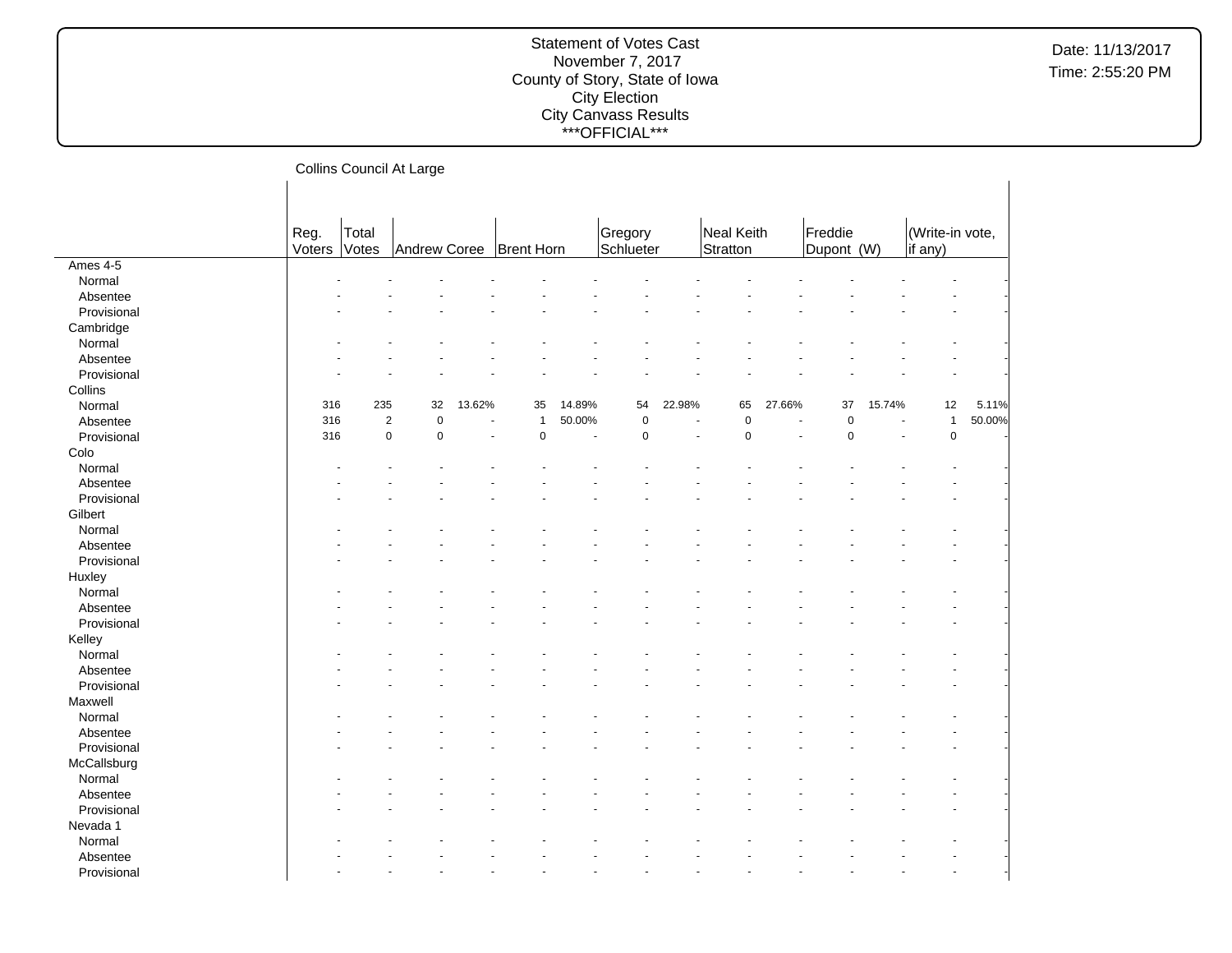|                   |        |       | Collins Council At Large    |                |                               |        |           |                          |            |                          |            |                |                 |        |
|-------------------|--------|-------|-----------------------------|----------------|-------------------------------|--------|-----------|--------------------------|------------|--------------------------|------------|----------------|-----------------|--------|
|                   |        |       |                             |                |                               |        |           |                          |            |                          |            |                |                 |        |
|                   |        |       |                             |                |                               |        |           |                          |            |                          |            |                |                 |        |
|                   | Reg.   | Total |                             |                |                               |        | Gregory   |                          | Neal Keith |                          | Freddie    |                | (Write-in vote, |        |
|                   | Voters | Votes | Andrew Coree                |                | <b>Brent Horn</b>             |        | Schlueter |                          | Stratton   |                          | Dupont (W) |                | if any)         |        |
| Nevada 2          |        |       |                             |                |                               |        |           |                          |            |                          |            |                |                 |        |
| Normal            |        |       |                             |                |                               |        |           |                          |            |                          |            |                |                 |        |
| Absentee          |        |       |                             |                |                               |        |           |                          |            |                          |            |                |                 |        |
| Provisional       |        |       |                             |                |                               |        |           |                          |            |                          |            |                |                 |        |
| Nevada 3          |        |       |                             |                |                               |        |           |                          |            |                          |            |                |                 |        |
| Normal            |        |       |                             |                |                               |        |           |                          |            |                          |            |                |                 |        |
| Absentee          |        |       |                             |                |                               |        |           |                          |            |                          |            |                |                 |        |
| Provisional       |        |       |                             |                |                               |        |           |                          |            |                          |            |                |                 |        |
| Nevada 4          |        |       |                             |                |                               |        |           |                          |            |                          |            |                |                 |        |
| Normal            |        |       |                             |                |                               |        |           |                          |            |                          |            |                |                 |        |
| Absentee          |        |       |                             |                |                               |        |           |                          |            |                          |            |                |                 |        |
| Provisional       |        |       |                             |                |                               |        |           |                          |            |                          |            |                |                 |        |
| Roland            |        |       |                             |                |                               |        |           |                          |            |                          |            |                |                 |        |
| Normal            |        |       |                             |                |                               |        |           |                          |            |                          |            |                |                 |        |
| Absentee          |        |       |                             |                |                               |        |           |                          |            |                          |            |                |                 |        |
| Provisional       |        |       |                             |                |                               |        |           |                          |            |                          |            |                |                 |        |
| Slater            |        |       |                             |                |                               |        |           |                          |            |                          |            |                |                 |        |
| Normal            |        |       |                             |                |                               |        |           |                          |            |                          |            |                |                 |        |
| Absentee          |        |       |                             |                |                               |        |           |                          |            |                          |            |                |                 |        |
|                   |        |       |                             |                |                               |        |           |                          |            |                          |            |                |                 |        |
| Provisional       |        |       |                             |                |                               |        |           |                          |            |                          |            |                |                 |        |
| <b>Story City</b> |        |       |                             |                |                               |        |           |                          |            |                          |            |                |                 |        |
| Normal            |        |       |                             |                |                               |        |           |                          |            |                          |            |                |                 |        |
| Absentee          |        |       |                             |                |                               |        |           |                          |            |                          |            |                |                 |        |
| Provisional       |        |       |                             |                |                               |        |           |                          |            |                          |            |                |                 |        |
| Zearing           |        |       |                             |                |                               |        |           |                          |            |                          |            |                |                 |        |
| Normal            |        |       |                             |                |                               |        |           |                          |            |                          |            |                |                 |        |
| Absentee          |        |       |                             |                |                               |        |           |                          |            |                          |            |                |                 |        |
| Provisional       |        |       |                             |                |                               |        |           |                          |            |                          |            |                |                 |        |
| Total             |        |       |                             |                |                               |        |           |                          |            |                          |            |                |                 |        |
| Normal            | 316    | 235   | 32                          | 13.62%         | 35                            | 14.89% | 54        | 22.98%                   | 65         | 27.66%                   | 37         | 15.74%         | 12              | 5.11%  |
| Absentee          | 316    |       | $\pmb{0}$<br>$\overline{c}$ | $\blacksquare$ | 1                             | 50.00% | $\pmb{0}$ | $\overline{\phantom{a}}$ | $\pmb{0}$  |                          | 0          | $\blacksquare$ | $\mathbf{1}$    | 50.00% |
| Provisional       | 316    |       | $\pmb{0}$<br>0              |                | 0<br>$\overline{\phantom{a}}$ | $\sim$ | 0         | $\sim$                   | 0          | $\overline{\phantom{a}}$ | 0          | $\blacksquare$ | $\mathbf 0$     |        |
| Total             | 316    | 237   | 32                          | 13.50%         | 36                            | 15.19% | 54        | 22.78%                   | 65         | 27.43%                   | 37         | 15.61%         | $13$            | 5.49%  |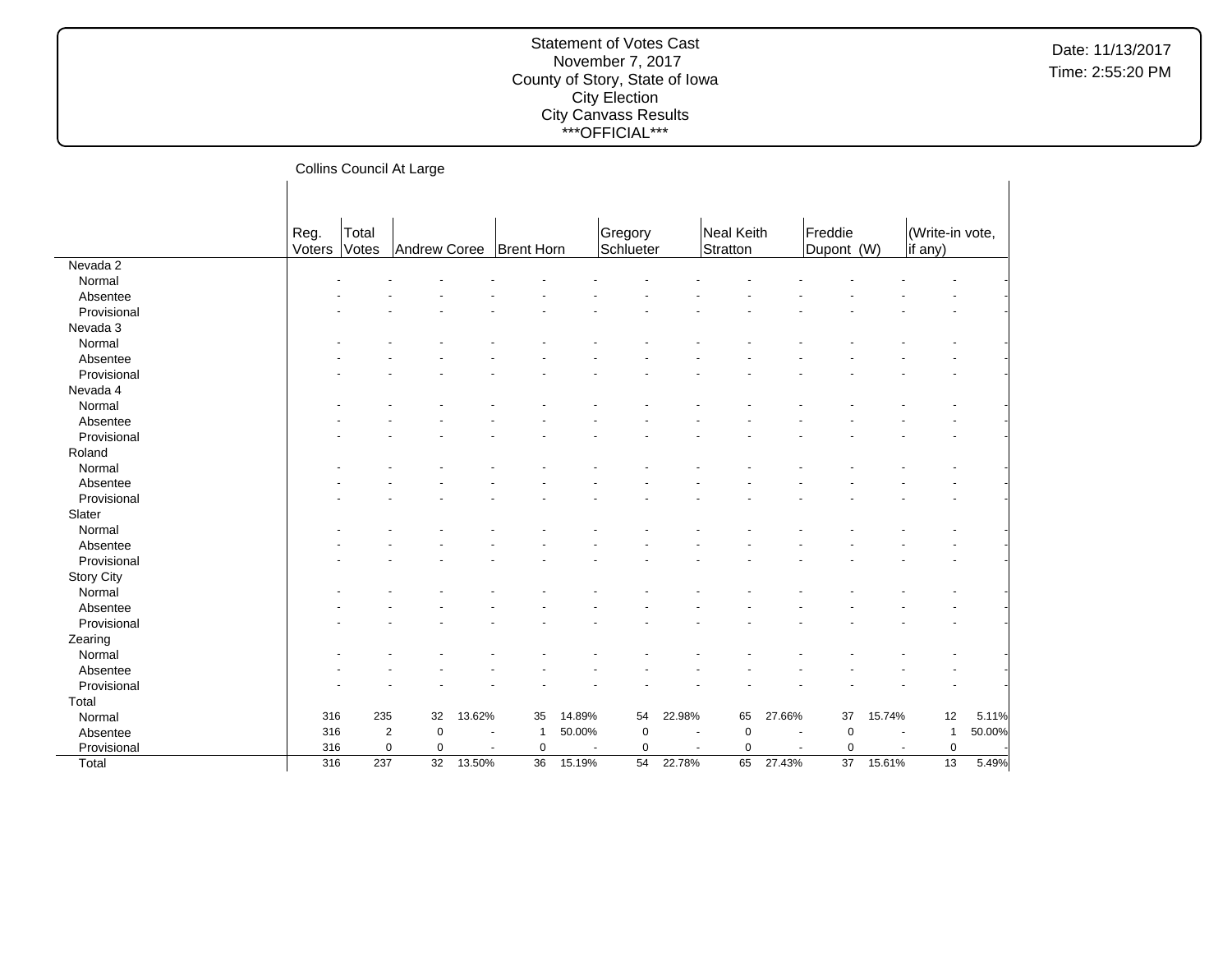Date: 11/13/2017 Time: 2:55:20 PM

## Colo Council At Large

|                   | Reg.   | Total |             |                | Brandon   | Benjamin |  | Randy Stoeffler (Write-in vote, |         |  |
|-------------------|--------|-------|-------------|----------------|-----------|----------|--|---------------------------------|---------|--|
|                   | Voters | Votes | Paul Conrad | Austin Fortsch | Handsaker | Spalding |  |                                 | if any) |  |
| Jurisdiction Wide |        |       |             |                |           |          |  |                                 |         |  |
| Ames 1-1          |        |       |             |                |           |          |  |                                 |         |  |
| Normal            |        |       |             |                |           |          |  |                                 |         |  |
| Absentee          |        |       |             |                |           |          |  |                                 |         |  |
| Provisional       |        |       |             |                |           |          |  |                                 |         |  |
| Ames 1-2          |        |       |             |                |           |          |  |                                 |         |  |
| Normal            |        |       |             |                |           |          |  |                                 |         |  |
| Absentee          |        |       |             |                |           |          |  |                                 |         |  |
| Provisional       |        |       |             |                |           |          |  |                                 |         |  |
| Ames 1-3          |        |       |             |                |           |          |  |                                 |         |  |
| Normal            |        |       |             |                |           |          |  |                                 |         |  |
| Absentee          |        |       |             |                |           |          |  |                                 |         |  |
| Provisional       |        |       |             |                |           |          |  |                                 |         |  |
| Ames 1-4          |        |       |             |                |           |          |  |                                 |         |  |
| Normal            |        |       |             |                |           |          |  |                                 |         |  |
| Absentee          |        |       |             |                |           |          |  |                                 |         |  |
| Provisional       |        |       |             |                |           |          |  |                                 |         |  |
| Ames 1-5          |        |       |             |                |           |          |  |                                 |         |  |
| Normal            |        |       |             |                |           |          |  |                                 |         |  |
| Absentee          |        |       |             |                |           |          |  |                                 |         |  |
| Provisional       |        |       |             |                |           |          |  |                                 |         |  |
| Ames 2-1          |        |       |             |                |           |          |  |                                 |         |  |
| Normal            |        |       |             |                |           |          |  |                                 |         |  |
| Absentee          |        |       |             |                |           |          |  |                                 |         |  |
| Provisional       |        |       |             |                |           |          |  |                                 |         |  |
| Ames 2-2          |        |       |             |                |           |          |  |                                 |         |  |
| Normal            |        |       |             |                |           |          |  |                                 |         |  |
| Absentee          |        |       |             |                |           |          |  |                                 |         |  |
| Provisional       |        |       |             |                |           |          |  |                                 |         |  |
| Ames 2-3          |        |       |             |                |           |          |  |                                 |         |  |
| Normal            |        |       |             |                |           |          |  |                                 |         |  |
| Absentee          |        |       |             |                |           |          |  |                                 |         |  |
| Provisional       |        |       |             |                |           |          |  |                                 |         |  |
| Ames 2-4          |        |       |             |                |           |          |  |                                 |         |  |
| Normal            |        |       |             |                |           |          |  |                                 |         |  |
| Absentee          |        |       |             |                |           |          |  |                                 |         |  |
|                   |        |       |             |                |           |          |  |                                 |         |  |
| Provisional       |        |       |             |                |           |          |  |                                 |         |  |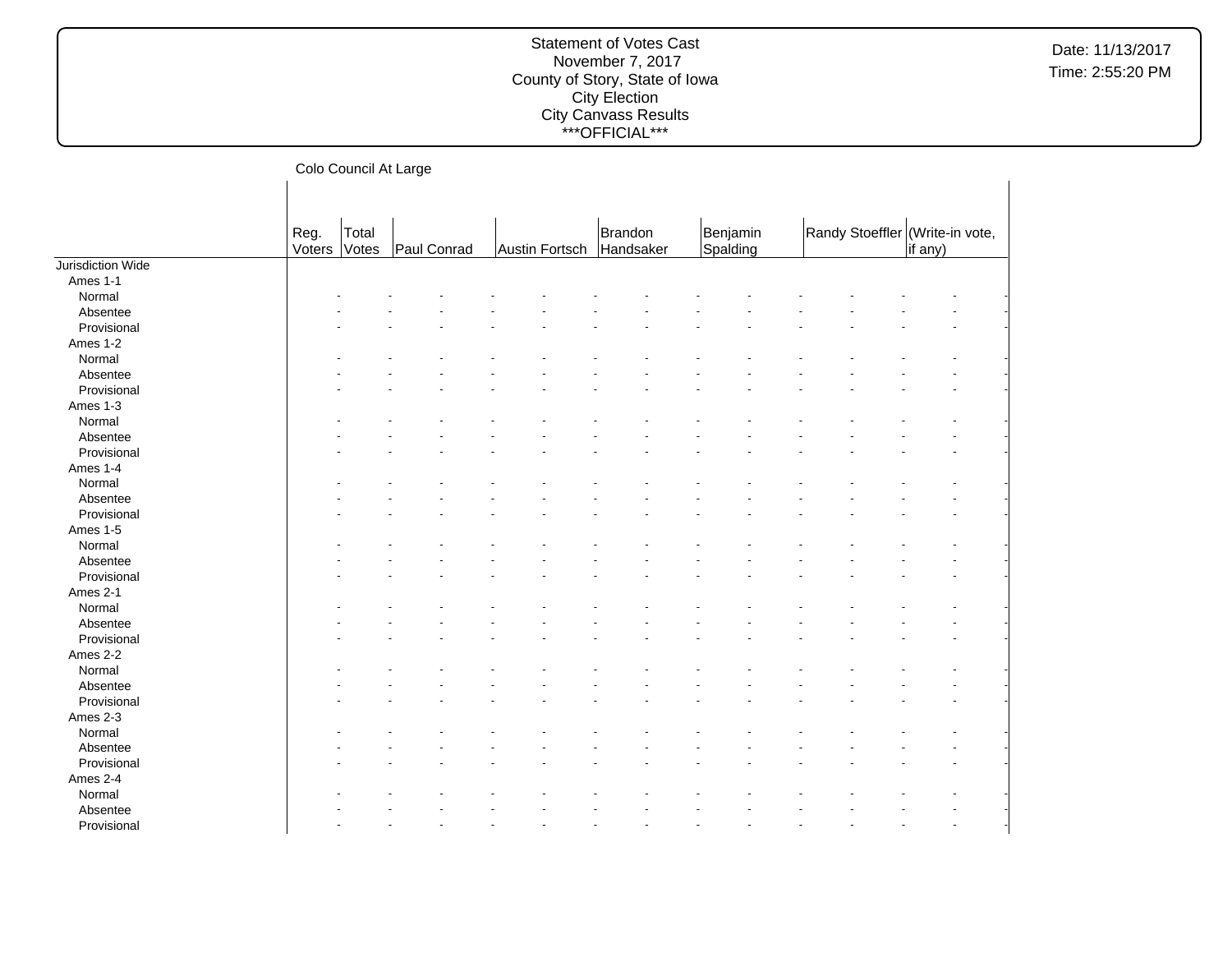|                         |                | Colo Council At Large |             |                          |         |                      |                                 |         |
|-------------------------|----------------|-----------------------|-------------|--------------------------|---------|----------------------|---------------------------------|---------|
|                         | Reg.<br>Voters | Total<br>Votes        | Paul Conrad | Austin Fortsch Handsaker | Brandon | Benjamin<br>Spalding | Randy Stoeffler (Write-in vote, | if any) |
| Ames 2-5                |                |                       |             |                          |         |                      |                                 |         |
| Normal                  |                |                       |             |                          |         |                      |                                 |         |
| Absentee                |                |                       |             |                          |         |                      |                                 |         |
| Provisional             |                |                       |             |                          |         |                      |                                 |         |
| Ames 3-1                |                |                       |             |                          |         |                      |                                 |         |
| Normal                  |                |                       |             |                          |         |                      |                                 |         |
| Absentee                |                |                       |             |                          |         |                      |                                 |         |
| Provisional             |                |                       |             |                          |         |                      |                                 |         |
| Ames 3-2                |                |                       |             |                          |         |                      |                                 |         |
| Normal                  |                |                       |             |                          |         |                      |                                 |         |
| Absentee                |                |                       |             |                          |         |                      |                                 |         |
| Provisional             |                |                       |             |                          |         |                      |                                 |         |
| Ames 3-3                |                |                       |             |                          |         |                      |                                 |         |
| Normal                  |                |                       |             |                          |         |                      |                                 |         |
| Absentee                |                |                       |             |                          |         |                      |                                 |         |
| Provisional             |                |                       |             |                          |         |                      |                                 |         |
| Ames 3-4                |                |                       |             |                          |         |                      |                                 |         |
| Normal                  |                |                       |             |                          |         |                      |                                 |         |
| Absentee                |                |                       |             |                          |         |                      |                                 |         |
| Provisional             |                |                       |             |                          |         |                      |                                 |         |
| Ames 3-5                |                |                       |             |                          |         |                      |                                 |         |
| Normal                  |                |                       |             |                          |         |                      |                                 |         |
| Absentee                |                |                       |             |                          |         |                      |                                 |         |
| Provisional             |                |                       |             |                          |         |                      |                                 |         |
| Ames 4-1                |                |                       |             |                          |         |                      |                                 |         |
| Normal                  |                |                       |             |                          |         |                      |                                 |         |
| Absentee                |                |                       |             |                          |         |                      |                                 |         |
| Provisional             |                |                       |             |                          |         |                      |                                 |         |
| Ames 4-2                |                |                       |             |                          |         |                      |                                 |         |
| Normal                  |                |                       |             |                          |         |                      |                                 |         |
| Absentee                |                |                       |             |                          |         |                      |                                 |         |
| Provisional             |                |                       |             |                          |         |                      |                                 |         |
| Ames 4-3                |                |                       |             |                          |         |                      |                                 |         |
| Normal                  |                |                       |             |                          |         |                      |                                 |         |
|                         |                |                       |             |                          |         |                      |                                 |         |
| Absentee<br>Provisional |                |                       |             |                          |         |                      |                                 |         |
|                         |                |                       |             |                          |         |                      |                                 |         |
| Ames 4-4                |                |                       |             |                          |         |                      |                                 |         |
| Normal                  |                |                       |             |                          |         |                      |                                 |         |
| Absentee                |                |                       |             |                          |         |                      |                                 |         |
| Provisional             |                |                       |             |                          |         |                      |                                 |         |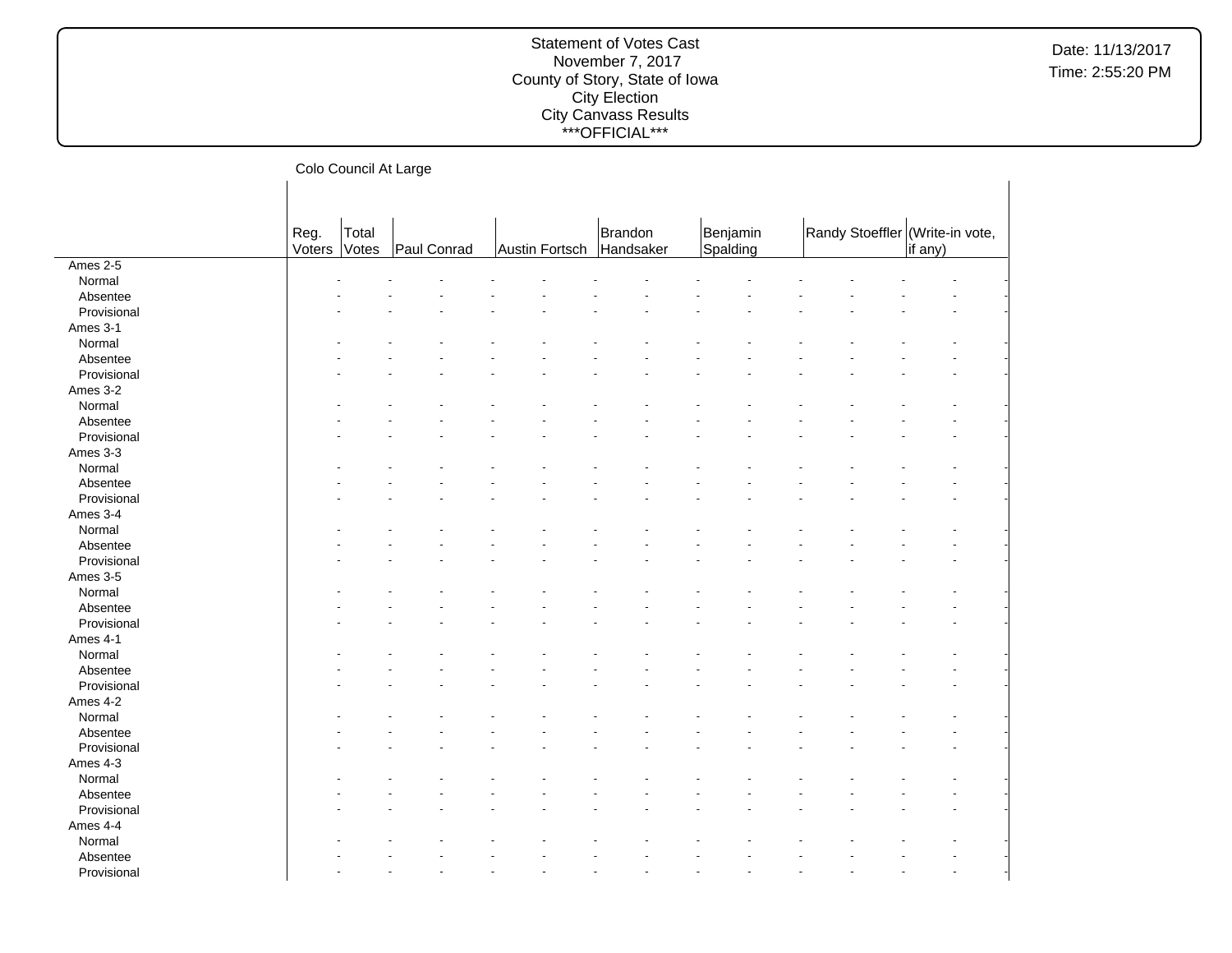|             |        | Colo Council At Large |                         |                          |                           |        |                   |        |             |        |                |        |                                 |       |
|-------------|--------|-----------------------|-------------------------|--------------------------|---------------------------|--------|-------------------|--------|-------------|--------|----------------|--------|---------------------------------|-------|
|             |        |                       |                         |                          |                           |        |                   |        |             |        |                |        |                                 |       |
|             |        |                       |                         |                          |                           |        |                   |        |             |        |                |        |                                 |       |
|             |        |                       |                         |                          |                           |        |                   |        |             |        |                |        |                                 |       |
|             | Reg.   | Total                 |                         |                          |                           |        | Brandon           |        | Benjamin    |        |                |        | Randy Stoeffler (Write-in vote, |       |
|             | Voters | Votes                 | Paul Conrad             |                          | Austin Fortsch            |        | Handsaker         |        | Spalding    |        |                |        | if any)                         |       |
| Ames 4-5    |        |                       |                         |                          |                           |        |                   |        |             |        |                |        |                                 |       |
| Normal      |        |                       |                         |                          |                           |        |                   |        |             |        |                |        |                                 |       |
| Absentee    |        |                       |                         |                          |                           |        |                   |        |             |        |                |        |                                 |       |
| Provisional |        |                       |                         |                          |                           |        |                   |        |             |        |                |        |                                 |       |
| Cambridge   |        |                       |                         |                          |                           |        |                   |        |             |        |                |        |                                 |       |
| Normal      |        |                       |                         |                          |                           |        |                   |        |             |        |                |        |                                 |       |
| Absentee    |        |                       |                         |                          |                           |        |                   |        |             |        |                |        |                                 |       |
| Provisional |        |                       |                         |                          |                           |        |                   |        |             |        |                |        |                                 |       |
| Collins     |        |                       |                         |                          |                           |        |                   |        |             |        |                |        |                                 |       |
| Normal      |        |                       |                         |                          |                           |        |                   |        |             |        |                |        |                                 |       |
| Absentee    |        |                       |                         |                          |                           |        |                   |        |             |        |                |        |                                 |       |
| Provisional |        |                       |                         |                          |                           |        |                   |        |             |        |                |        |                                 |       |
| Colo        |        |                       |                         |                          |                           |        |                   |        |             |        |                |        |                                 |       |
| Normal      | 606    | 232                   | 29                      | 12.50%                   | 23                        | 9.91%  | 59                | 25.43% | 61          | 26.29% | 57             | 24.57% | 3                               | 1.29% |
| Absentee    | 606    | 21                    | $\overline{\mathbf{4}}$ | 19.05%                   | $\ensuremath{\mathsf{3}}$ | 14.29% | $\overline{7}$    | 33.33% | $\pmb{0}$   | ÷,     | $\overline{7}$ | 33.33% | $\pmb{0}$                       |       |
| Provisional | 606    | $\mathbf 0$           | $\mathbf 0$             | $\overline{\phantom{a}}$ | $\mathbf 0$               |        | $\mathbf 0$<br>÷, | ÷,     | $\mathbf 0$ | ÷.     | $\mathbf 0$    | $\sim$ | $\mathbf 0$                     |       |
| Gilbert     |        |                       |                         |                          |                           |        |                   |        |             |        |                |        |                                 |       |
| Normal      |        |                       |                         |                          |                           |        |                   |        |             |        |                |        |                                 |       |
| Absentee    |        |                       |                         |                          |                           |        |                   |        |             |        |                |        |                                 |       |
| Provisional |        |                       |                         |                          |                           |        |                   |        |             |        |                |        |                                 |       |
| Huxley      |        |                       |                         |                          |                           |        |                   |        |             |        |                |        |                                 |       |
| Normal      |        |                       |                         |                          |                           |        |                   |        |             |        |                |        |                                 |       |
| Absentee    |        |                       |                         |                          |                           |        |                   |        |             |        |                |        |                                 |       |
| Provisional |        |                       |                         |                          |                           |        |                   |        |             |        |                |        |                                 |       |
| Kelley      |        |                       |                         |                          |                           |        |                   |        |             |        |                |        |                                 |       |
| Normal      |        |                       |                         |                          |                           |        |                   |        |             |        |                |        |                                 |       |
| Absentee    |        |                       |                         |                          |                           |        |                   |        |             |        |                |        |                                 |       |
| Provisional |        |                       |                         |                          |                           |        |                   |        |             |        |                |        |                                 |       |
| Maxwell     |        |                       |                         |                          |                           |        |                   |        |             |        |                |        |                                 |       |
| Normal      |        |                       |                         |                          |                           |        |                   |        |             |        |                |        |                                 |       |
| Absentee    |        |                       |                         |                          |                           |        |                   |        |             |        |                |        |                                 |       |
| Provisional |        |                       |                         |                          |                           |        |                   |        |             |        |                |        |                                 |       |
| McCallsburg |        |                       |                         |                          |                           |        |                   |        |             |        |                |        |                                 |       |
| Normal      |        |                       |                         |                          |                           |        |                   |        |             |        |                |        |                                 |       |
| Absentee    |        |                       |                         |                          |                           |        |                   |        |             |        |                |        |                                 |       |
| Provisional |        |                       |                         |                          |                           |        |                   |        |             |        |                |        |                                 |       |
|             |        |                       |                         |                          |                           |        |                   |        |             |        |                |        |                                 |       |
| Nevada 1    |        |                       |                         |                          |                           |        |                   |        |             |        |                |        |                                 |       |
| Normal      |        |                       |                         |                          |                           |        |                   |        |             |        |                |        |                                 |       |
| Absentee    |        |                       |                         |                          |                           |        |                   |        |             |        |                |        |                                 |       |
| Provisional |        |                       |                         |                          |                           |        |                   |        |             |        |                |        |                                 |       |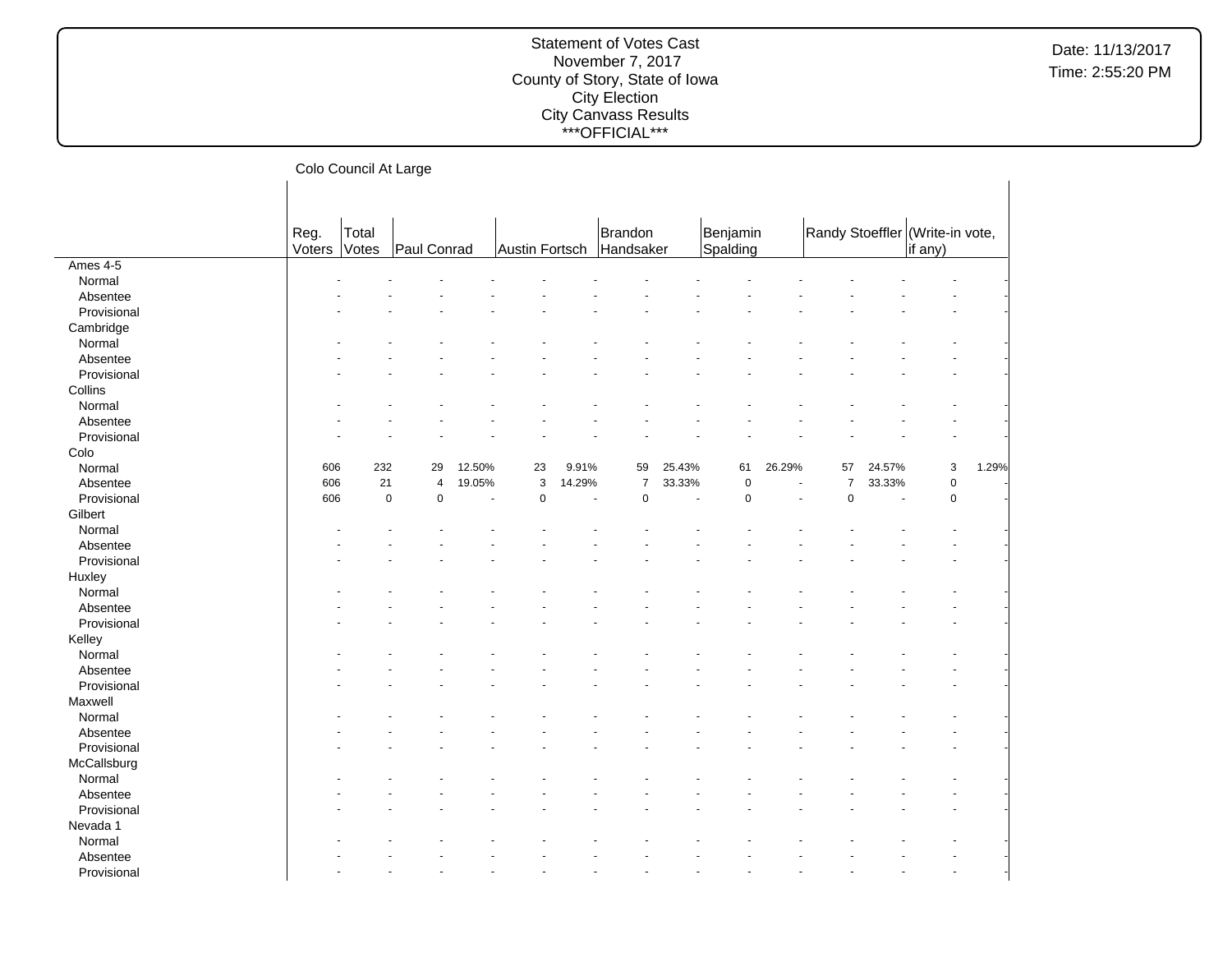|             |                | Colo Council At Large |             |        |                 |        |                  |                          |             |                                    |                                 |                                    |                |       |  |
|-------------|----------------|-----------------------|-------------|--------|-----------------|--------|------------------|--------------------------|-------------|------------------------------------|---------------------------------|------------------------------------|----------------|-------|--|
|             |                |                       |             |        |                 |        |                  |                          |             |                                    |                                 |                                    |                |       |  |
|             |                |                       |             |        |                 |        |                  |                          |             |                                    |                                 |                                    |                |       |  |
|             |                | Total                 |             |        |                 |        | Brandon          |                          | Benjamin    |                                    |                                 |                                    |                |       |  |
|             | Reg.<br>Voters | Votes                 | Paul Conrad |        | Austin Fortsch  |        | Handsaker        |                          | Spalding    |                                    | Randy Stoeffler (Write-in vote, |                                    | if any)        |       |  |
| Nevada 2    |                |                       |             |        |                 |        |                  |                          |             |                                    |                                 |                                    |                |       |  |
| Normal      |                |                       |             |        |                 |        |                  |                          |             |                                    |                                 |                                    |                |       |  |
| Absentee    |                |                       |             |        |                 |        |                  |                          |             |                                    |                                 |                                    |                |       |  |
| Provisional |                |                       |             |        |                 |        |                  |                          |             |                                    |                                 |                                    |                |       |  |
| Nevada 3    |                |                       |             |        |                 |        |                  |                          |             |                                    |                                 |                                    |                |       |  |
| Normal      |                |                       |             |        |                 |        |                  |                          |             |                                    |                                 |                                    |                |       |  |
| Absentee    |                |                       |             |        |                 |        |                  |                          |             |                                    |                                 |                                    |                |       |  |
| Provisional |                |                       |             |        |                 |        |                  |                          |             |                                    |                                 |                                    |                |       |  |
| Nevada 4    |                |                       |             |        |                 |        |                  |                          |             |                                    |                                 |                                    |                |       |  |
| Normal      |                |                       |             |        |                 |        |                  |                          |             |                                    |                                 |                                    |                |       |  |
| Absentee    |                |                       |             |        |                 |        |                  |                          |             |                                    |                                 |                                    |                |       |  |
| Provisional |                |                       |             |        |                 |        |                  |                          |             |                                    |                                 |                                    |                |       |  |
| Roland      |                |                       |             |        |                 |        |                  |                          |             |                                    |                                 |                                    |                |       |  |
| Normal      |                |                       |             |        |                 |        |                  |                          |             |                                    |                                 |                                    |                |       |  |
| Absentee    |                |                       |             |        |                 |        |                  |                          |             |                                    |                                 |                                    |                |       |  |
| Provisional |                |                       |             |        |                 |        |                  |                          |             |                                    |                                 |                                    |                |       |  |
| Slater      |                |                       |             |        |                 |        |                  |                          |             |                                    |                                 |                                    |                |       |  |
| Normal      |                |                       |             |        |                 |        |                  |                          |             |                                    |                                 |                                    |                |       |  |
| Absentee    |                |                       |             |        |                 |        |                  |                          |             |                                    |                                 |                                    |                |       |  |
| Provisional |                |                       |             |        |                 |        |                  |                          |             |                                    |                                 |                                    |                |       |  |
| Story City  |                |                       |             |        |                 |        |                  |                          |             |                                    |                                 |                                    |                |       |  |
| Normal      |                |                       |             |        |                 |        |                  |                          |             |                                    |                                 |                                    |                |       |  |
| Absentee    |                |                       |             |        |                 |        |                  |                          |             |                                    |                                 |                                    |                |       |  |
| Provisional |                |                       |             |        |                 |        |                  |                          |             |                                    |                                 |                                    |                |       |  |
| Zearing     |                |                       |             |        |                 |        |                  |                          |             |                                    |                                 |                                    |                |       |  |
| Normal      |                |                       |             |        |                 |        |                  |                          |             |                                    |                                 |                                    |                |       |  |
| Absentee    |                |                       |             |        |                 |        |                  |                          |             |                                    |                                 |                                    |                |       |  |
| Provisional |                |                       |             |        |                 |        |                  |                          |             |                                    |                                 |                                    |                |       |  |
|             |                |                       |             |        |                 |        |                  |                          |             |                                    |                                 |                                    |                |       |  |
| Total       | 606            | 232                   | 29          | 12.50% | 23              | 9.91%  | 59               | 25.43%                   | 61          | 26.29%                             | 57                              | 24.57%                             | 3              | 1.29% |  |
| Normal      | 606            | 21                    | 4           | 19.05% | 3               | 14.29% | $\overline{7}$   | 33.33%                   | $\mathbf 0$ |                                    | $\overline{7}$                  | 33.33%                             | $\pmb{0}$      |       |  |
| Absentee    | 606            | $\mathbf 0$           |             |        | $\mathbf 0$     |        | $\mathbf 0$<br>÷ | $\overline{\phantom{a}}$ | $\mathbf 0$ |                                    | $\mathbf 0$                     |                                    | $\mathbf 0$    |       |  |
| Provisional |                | 253                   | 0           | 13.04% | $\overline{26}$ | 10.28% | 66               | 26.09%                   | 61          | $\overline{\phantom{a}}$<br>24.11% | 64                              | $\overline{\phantom{a}}$<br>25.30% | $\overline{3}$ | 1.19% |  |
| Total       | 606            |                       | 33          |        |                 |        |                  |                          |             |                                    |                                 |                                    |                |       |  |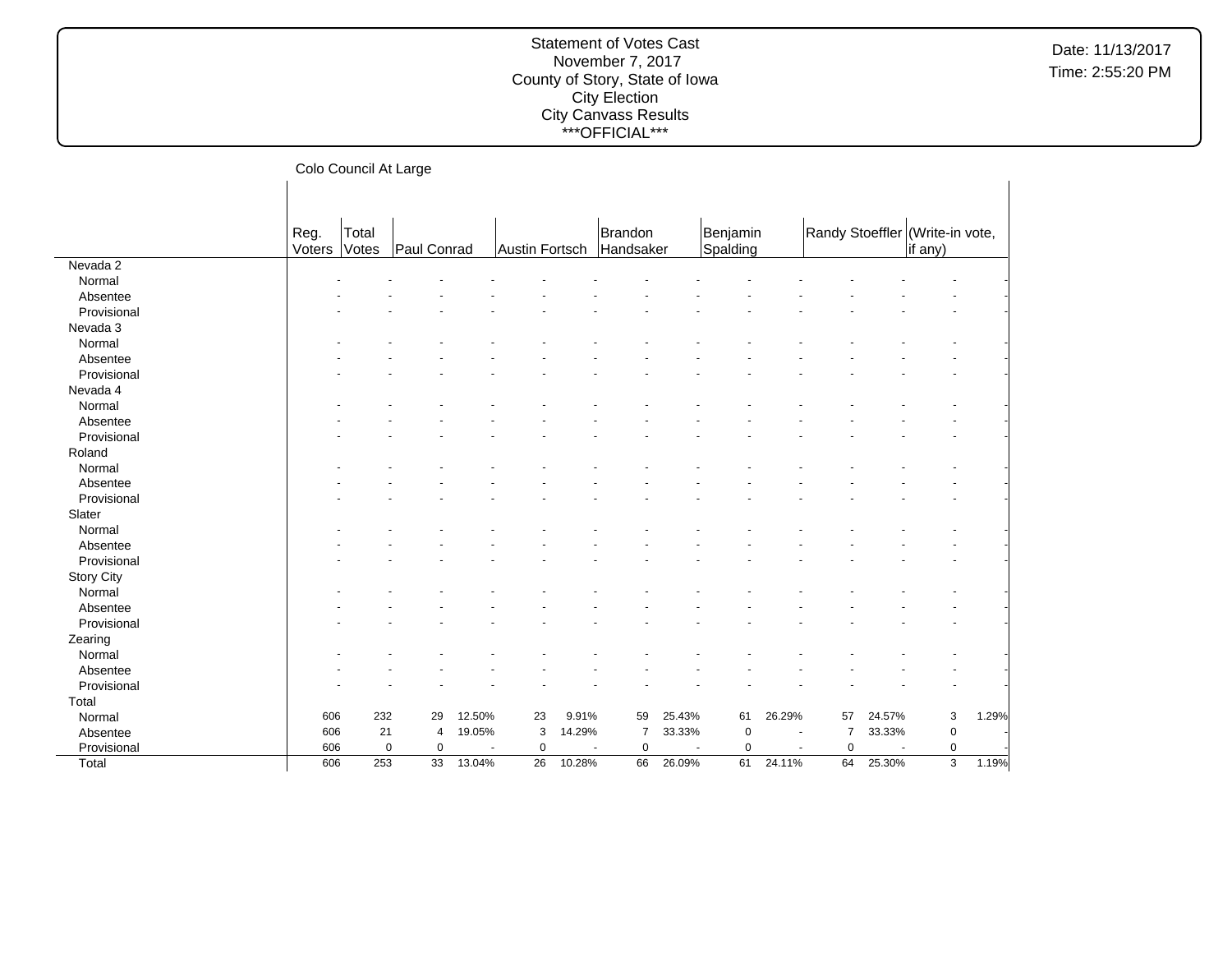|                   |                | Gilbert Mayor (2-Year Term) |                     |                            |                |                | Gilbert Council At Large  |               |                            |  |  |  |  |
|-------------------|----------------|-----------------------------|---------------------|----------------------------|----------------|----------------|---------------------------|---------------|----------------------------|--|--|--|--|
|                   |                |                             |                     |                            |                |                |                           |               |                            |  |  |  |  |
|                   | Reg.<br>Voters | Total<br>Votes              | Jonathan C.<br>Popp | (Write-in vote,<br>if any) | Reg.<br>Voters | Total<br>Votes | Teri Harriman<br>Gallahan | Katie Jerkins | (Write-in vote,<br>if any) |  |  |  |  |
| Jurisdiction Wide |                |                             |                     |                            |                |                |                           |               |                            |  |  |  |  |
| Ames 1-1          |                |                             |                     |                            |                |                |                           |               |                            |  |  |  |  |
| Normal            |                |                             |                     |                            |                |                |                           |               |                            |  |  |  |  |
| Absentee          |                |                             |                     |                            |                |                |                           |               |                            |  |  |  |  |
| Provisional       |                |                             |                     |                            |                |                |                           |               |                            |  |  |  |  |
| Ames 1-2          |                |                             |                     |                            |                |                |                           |               |                            |  |  |  |  |
| Normal            |                |                             |                     |                            |                |                |                           |               |                            |  |  |  |  |
| Absentee          |                |                             |                     |                            |                |                |                           |               |                            |  |  |  |  |
| Provisional       |                |                             |                     |                            |                |                |                           |               |                            |  |  |  |  |
| Ames 1-3          |                |                             |                     |                            |                |                |                           |               |                            |  |  |  |  |
| Normal            |                |                             |                     |                            |                |                |                           |               |                            |  |  |  |  |
| Absentee          |                |                             |                     |                            |                |                |                           |               |                            |  |  |  |  |
| Provisional       |                |                             |                     |                            |                |                |                           |               |                            |  |  |  |  |
| Ames 1-4          |                |                             |                     |                            |                |                |                           |               |                            |  |  |  |  |
| Normal            |                |                             |                     |                            |                |                |                           |               |                            |  |  |  |  |
| Absentee          |                |                             |                     |                            |                |                |                           |               |                            |  |  |  |  |
| Provisional       |                |                             |                     |                            |                |                |                           |               |                            |  |  |  |  |
| Ames 1-5          |                |                             |                     |                            |                |                |                           |               |                            |  |  |  |  |
| Normal            |                |                             |                     |                            |                |                |                           |               |                            |  |  |  |  |
| Absentee          |                |                             |                     |                            |                |                |                           |               |                            |  |  |  |  |
| Provisional       |                |                             |                     |                            |                |                |                           |               |                            |  |  |  |  |
| Ames 2-1          |                |                             |                     |                            |                |                |                           |               |                            |  |  |  |  |
| Normal            |                |                             |                     |                            |                |                |                           |               |                            |  |  |  |  |
| Absentee          |                |                             |                     |                            |                |                |                           |               |                            |  |  |  |  |
| Provisional       |                |                             |                     |                            |                |                |                           |               |                            |  |  |  |  |
| Ames 2-2          |                |                             |                     |                            |                |                |                           |               |                            |  |  |  |  |
| Normal            |                |                             |                     |                            |                |                |                           |               |                            |  |  |  |  |
| Absentee          |                |                             |                     |                            |                |                |                           |               |                            |  |  |  |  |
| Provisional       |                |                             |                     |                            |                |                |                           |               |                            |  |  |  |  |
| Ames 2-3          |                |                             |                     |                            |                |                |                           |               |                            |  |  |  |  |
| Normal            |                |                             |                     |                            |                |                |                           |               |                            |  |  |  |  |
| Absentee          |                |                             |                     |                            |                |                |                           |               |                            |  |  |  |  |
| Provisional       |                |                             |                     |                            |                |                |                           |               |                            |  |  |  |  |
| Ames 2-4          |                |                             |                     |                            |                |                |                           |               |                            |  |  |  |  |
| Normal            |                |                             |                     |                            |                |                |                           |               |                            |  |  |  |  |
| Absentee          |                |                             |                     |                            |                |                |                           |               |                            |  |  |  |  |
| Provisional       |                |                             |                     | ÷.                         |                |                |                           |               |                            |  |  |  |  |
|                   |                |                             |                     |                            |                |                |                           |               |                            |  |  |  |  |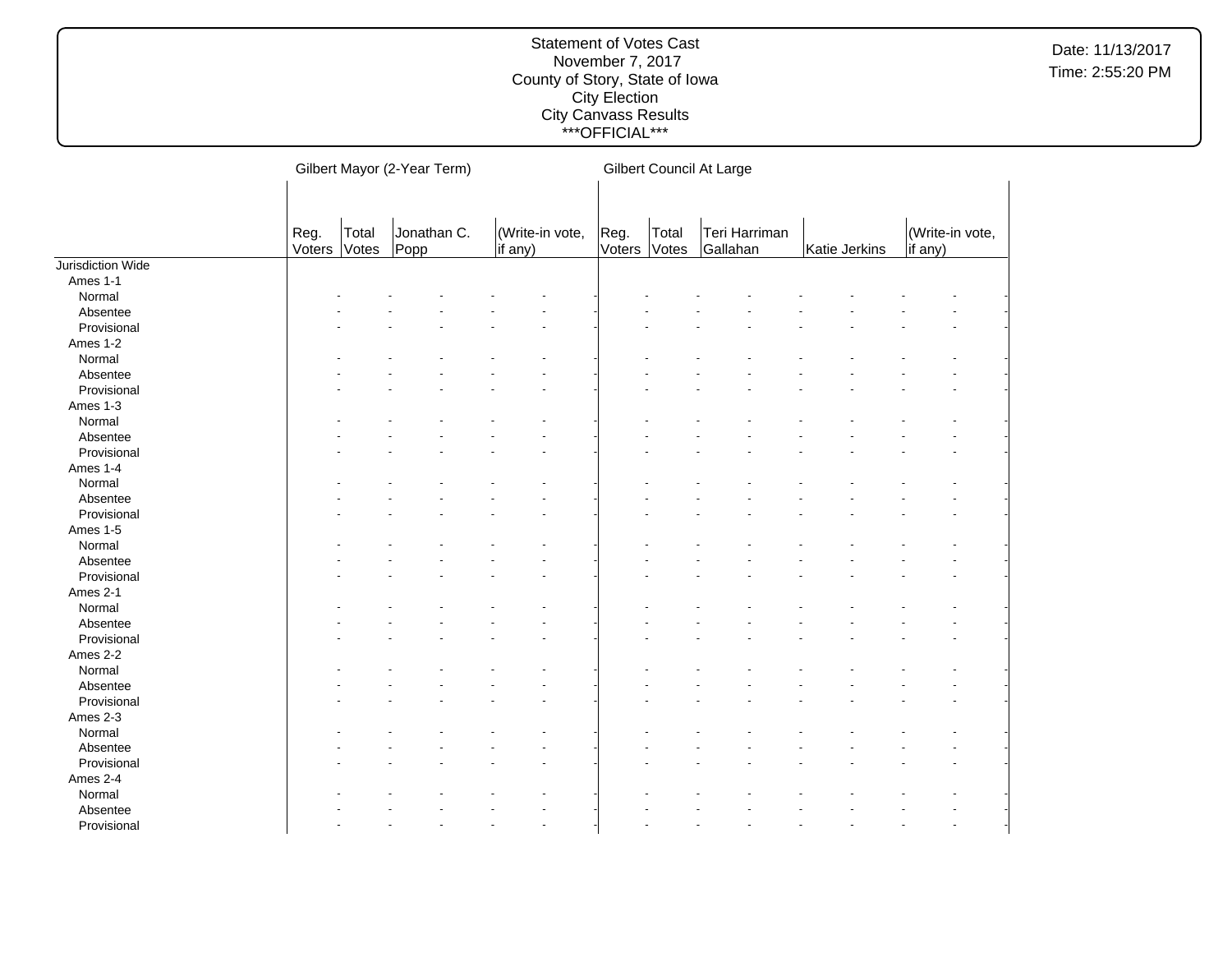|             |        |       | Gilbert Mayor (2-Year Term) |                      |        |       | Gilbert Council At Large |               |                 |  |
|-------------|--------|-------|-----------------------------|----------------------|--------|-------|--------------------------|---------------|-----------------|--|
|             |        |       |                             |                      |        |       |                          |               |                 |  |
|             |        |       |                             |                      |        |       |                          |               |                 |  |
|             | Reg.   | Total | Jonathan C.                 | (Write-in vote,      | Reg.   | Total | Teri Harriman            |               | (Write-in vote, |  |
|             | Voters | Votes | Popp                        | if any)              | Voters | Votes | Gallahan                 | Katie Jerkins | if any)         |  |
| Ames 2-5    |        |       |                             |                      |        |       |                          |               |                 |  |
| Normal      |        |       |                             |                      |        |       |                          |               |                 |  |
| Absentee    |        |       |                             |                      |        |       |                          |               |                 |  |
| Provisional |        |       |                             |                      |        |       |                          |               |                 |  |
| Ames 3-1    |        |       |                             |                      |        |       |                          |               |                 |  |
| Normal      |        |       |                             |                      |        |       |                          |               |                 |  |
| Absentee    |        |       |                             |                      |        |       |                          |               |                 |  |
| Provisional |        |       |                             |                      |        |       |                          |               |                 |  |
| Ames 3-2    |        |       |                             |                      |        |       |                          |               |                 |  |
| Normal      |        |       |                             |                      |        |       |                          |               |                 |  |
| Absentee    |        |       |                             |                      |        |       |                          |               |                 |  |
| Provisional |        |       |                             |                      |        |       |                          |               |                 |  |
| Ames 3-3    |        |       |                             |                      |        |       |                          |               |                 |  |
| Normal      |        |       |                             |                      |        |       |                          |               |                 |  |
| Absentee    |        |       |                             |                      |        |       |                          |               |                 |  |
| Provisional |        |       |                             |                      |        |       |                          |               |                 |  |
| Ames 3-4    |        |       |                             |                      |        |       |                          |               |                 |  |
| Normal      |        |       |                             |                      |        |       |                          |               |                 |  |
| Absentee    |        |       |                             |                      |        |       |                          |               |                 |  |
| Provisional |        |       |                             |                      |        |       |                          |               |                 |  |
| Ames 3-5    |        |       |                             |                      |        |       |                          |               |                 |  |
| Normal      |        |       |                             |                      |        |       |                          |               |                 |  |
| Absentee    |        |       |                             |                      |        |       |                          |               |                 |  |
| Provisional |        |       |                             |                      |        |       |                          |               |                 |  |
| Ames 4-1    |        |       |                             |                      |        |       |                          |               |                 |  |
| Normal      |        |       |                             |                      |        |       |                          |               |                 |  |
| Absentee    |        |       |                             |                      |        |       |                          |               |                 |  |
| Provisional |        |       |                             |                      |        |       |                          |               |                 |  |
| Ames 4-2    |        |       |                             |                      |        |       |                          |               |                 |  |
| Normal      |        |       |                             |                      |        |       |                          |               |                 |  |
| Absentee    |        |       |                             |                      |        |       |                          |               |                 |  |
| Provisional |        |       |                             |                      |        |       |                          |               |                 |  |
| Ames 4-3    |        |       |                             |                      |        |       |                          |               |                 |  |
| Normal      |        |       |                             |                      |        |       |                          |               |                 |  |
| Absentee    |        |       |                             |                      |        |       |                          |               |                 |  |
| Provisional |        |       |                             |                      |        |       |                          |               |                 |  |
|             |        |       |                             |                      |        |       |                          |               |                 |  |
| Ames 4-4    |        |       |                             |                      |        |       |                          |               |                 |  |
| Normal      |        |       |                             |                      |        |       |                          |               |                 |  |
| Absentee    |        |       |                             |                      |        |       |                          |               |                 |  |
| Provisional |        |       |                             | $\ddot{\phantom{1}}$ |        |       |                          |               |                 |  |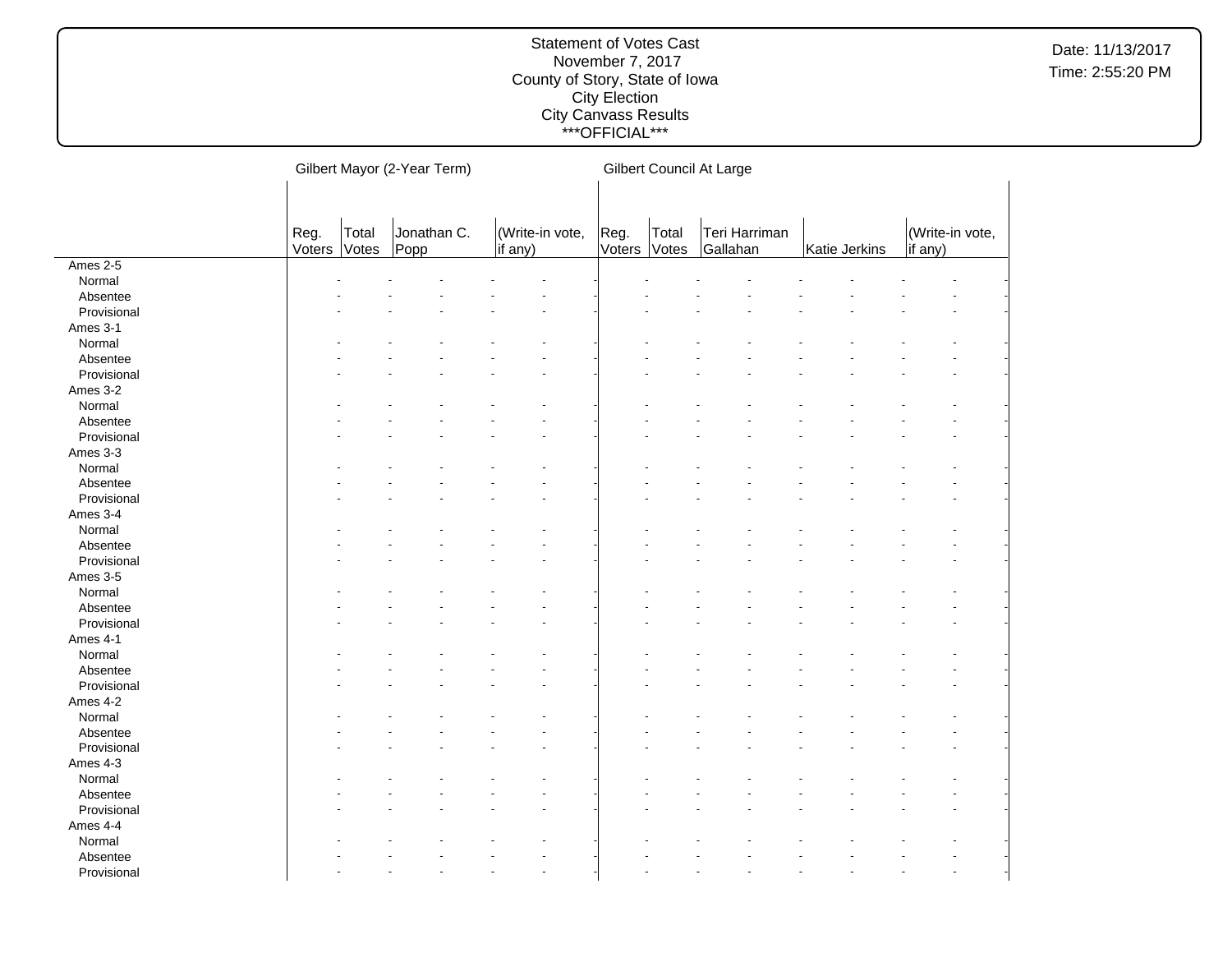|             |                | Gilbert Mayor (2-Year Term) |                     |         |                            | Gilbert Council At Large |                |                |                                |        |               |        |                            |       |
|-------------|----------------|-----------------------------|---------------------|---------|----------------------------|--------------------------|----------------|----------------|--------------------------------|--------|---------------|--------|----------------------------|-------|
|             |                |                             |                     |         |                            |                          |                |                |                                |        |               |        |                            |       |
|             |                |                             |                     |         |                            |                          |                |                |                                |        |               |        |                            |       |
|             | Reg.<br>Voters | Total<br>Votes              | Jonathan C.<br>Popp |         | (Write-in vote,<br>if any) |                          | Reg.<br>Voters | Total<br>Votes | Teri Harriman<br>Gallahan      |        | Katie Jerkins |        | (Write-in vote,<br>if any) |       |
| Ames $4-5$  |                |                             |                     |         |                            |                          |                |                |                                |        |               |        |                            |       |
| Normal      |                |                             |                     |         |                            |                          |                |                |                                |        |               |        |                            |       |
| Absentee    |                |                             |                     |         |                            |                          |                |                |                                |        |               |        |                            |       |
| Provisional |                |                             |                     |         |                            |                          |                |                |                                |        |               |        |                            |       |
| Cambridge   |                |                             |                     |         |                            |                          |                |                |                                |        |               |        |                            |       |
| Normal      |                |                             |                     |         |                            |                          |                |                |                                |        |               |        |                            |       |
| Absentee    |                |                             |                     |         |                            |                          |                |                |                                |        |               |        |                            |       |
| Provisional |                |                             |                     |         |                            |                          |                |                |                                |        |               |        |                            |       |
| Collins     |                |                             |                     |         |                            |                          |                |                |                                |        |               |        |                            |       |
| Normal      |                |                             |                     |         |                            |                          |                |                |                                |        |               |        |                            |       |
| Absentee    |                |                             |                     |         |                            |                          |                |                |                                |        |               |        |                            |       |
| Provisional |                |                             |                     |         |                            |                          |                |                |                                |        |               |        |                            |       |
| Colo        |                |                             |                     |         |                            |                          |                |                |                                |        |               |        |                            |       |
| Normal      |                |                             |                     |         |                            |                          |                |                |                                |        |               |        |                            |       |
| Absentee    |                |                             |                     |         |                            |                          |                |                |                                |        |               |        |                            |       |
| Provisional |                |                             |                     |         |                            |                          |                |                |                                |        |               |        |                            |       |
| Gilbert     |                |                             |                     |         |                            |                          |                |                |                                |        |               |        |                            |       |
| Normal      | 800            | 48                          | 45                  | 93.75%  | 3                          | 6.25%                    | 800            |                | 89<br>43                       | 48.31% | 41            | 46.07% | 5                          | 5.62% |
| Absentee    | 800            | $\mathbf{1}$                | $\mathbf{1}$        | 100.00% | 0                          |                          | 800            |                | $\overline{2}$<br>$\mathbf{1}$ | 50.00% | $\mathbf{1}$  | 50.00% | $\mathbf 0$                |       |
| Provisional | 800            | $\mathbf 0$                 | $\pmb{0}$           |         | $\pmb{0}$                  |                          | 800            |                | $\mathbf 0$<br>$\mathsf 0$     | $\sim$ | $\mathbf 0$   | ÷,     | $\pmb{0}$                  |       |
| Huxley      |                |                             |                     |         |                            |                          |                |                |                                |        |               |        |                            |       |
| Normal      |                |                             |                     |         |                            |                          |                |                |                                |        |               |        |                            |       |
| Absentee    |                |                             |                     |         |                            |                          |                |                |                                |        |               |        |                            |       |
| Provisional |                |                             |                     |         |                            |                          |                |                |                                |        |               |        |                            |       |
| Kelley      |                |                             |                     |         |                            |                          |                |                |                                |        |               |        |                            |       |
| Normal      |                |                             |                     |         |                            |                          |                |                |                                |        |               |        |                            |       |
| Absentee    |                |                             |                     |         |                            |                          |                |                |                                |        |               |        |                            |       |
| Provisional |                |                             |                     |         |                            |                          |                |                |                                |        |               |        |                            |       |
| Maxwell     |                |                             |                     |         |                            |                          |                |                |                                |        |               |        |                            |       |
| Normal      |                |                             |                     |         |                            |                          |                |                |                                |        |               |        |                            |       |
| Absentee    |                |                             |                     |         |                            |                          |                |                |                                |        |               |        |                            |       |
| Provisional |                |                             |                     |         |                            |                          |                |                |                                |        |               |        |                            |       |
| McCallsburg |                |                             |                     |         |                            |                          |                |                |                                |        |               |        |                            |       |
| Normal      |                |                             |                     |         |                            |                          |                |                |                                |        |               |        |                            |       |
| Absentee    |                |                             |                     |         |                            |                          |                |                |                                |        |               |        |                            |       |
| Provisional |                |                             |                     |         |                            |                          |                |                |                                |        |               |        |                            |       |
| Nevada 1    |                |                             |                     |         |                            |                          |                |                |                                |        |               |        |                            |       |
| Normal      |                |                             |                     |         |                            |                          |                |                |                                |        |               |        |                            |       |
| Absentee    |                |                             |                     |         |                            |                          |                |                |                                |        |               |        |                            |       |
| Provisional |                |                             |                     |         |                            |                          |                |                |                                |        |               |        |                            |       |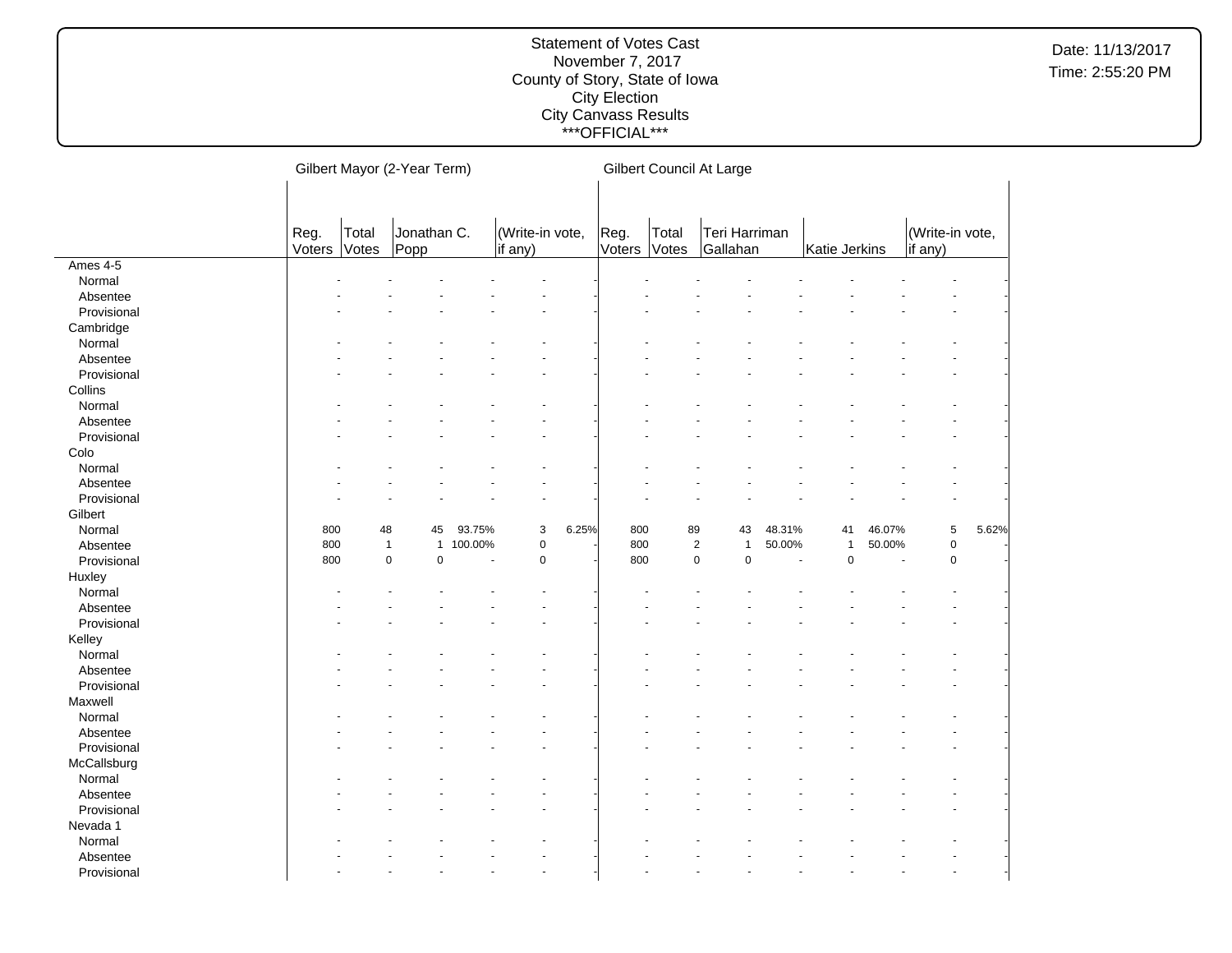|                   | Gilbert Mayor (2-Year Term) |                |                     |         |                            | Gilbert Council At Large |                |                |                                  |        |                                         |        |                            |       |
|-------------------|-----------------------------|----------------|---------------------|---------|----------------------------|--------------------------|----------------|----------------|----------------------------------|--------|-----------------------------------------|--------|----------------------------|-------|
|                   |                             |                |                     |         |                            |                          |                |                |                                  |        |                                         |        |                            |       |
|                   |                             |                |                     |         |                            |                          |                |                |                                  |        |                                         |        |                            |       |
|                   | Reg.<br>Voters              | Total<br>Votes | Jonathan C.<br>Popp |         | (Write-in vote,<br>if any) |                          | Reg.<br>Voters | Total<br>Votes | Teri Harriman<br>Gallahan        |        | Katie Jerkins                           |        | (Write-in vote,<br>if any) |       |
| Nevada 2          |                             |                |                     |         |                            |                          |                |                |                                  |        |                                         |        |                            |       |
| Normal            |                             |                |                     |         |                            |                          |                |                |                                  |        |                                         |        |                            |       |
| Absentee          |                             |                |                     |         |                            |                          |                |                |                                  |        |                                         |        |                            |       |
| Provisional       |                             |                |                     |         |                            |                          |                |                |                                  |        |                                         |        |                            |       |
| Nevada 3          |                             |                |                     |         |                            |                          |                |                |                                  |        |                                         |        |                            |       |
| Normal            |                             |                |                     |         |                            |                          |                |                |                                  |        |                                         |        |                            |       |
| Absentee          |                             |                |                     |         |                            |                          |                |                |                                  |        |                                         |        |                            |       |
| Provisional       |                             |                |                     |         |                            |                          |                |                |                                  |        |                                         |        |                            |       |
| Nevada 4          |                             |                |                     |         |                            |                          |                |                |                                  |        |                                         |        |                            |       |
| Normal            |                             |                |                     |         |                            |                          |                |                |                                  |        |                                         |        |                            |       |
| Absentee          |                             |                |                     |         |                            |                          |                |                |                                  |        |                                         |        |                            |       |
| Provisional       |                             |                |                     |         |                            |                          |                |                |                                  |        |                                         |        |                            |       |
| Roland            |                             |                |                     |         |                            |                          |                |                |                                  |        |                                         |        |                            |       |
| Normal            |                             |                |                     |         |                            |                          |                |                |                                  |        |                                         |        |                            |       |
| Absentee          |                             |                |                     |         |                            |                          |                |                |                                  |        |                                         |        |                            |       |
| Provisional       |                             |                |                     |         |                            |                          |                |                |                                  |        |                                         |        |                            |       |
| Slater            |                             |                |                     |         |                            |                          |                |                |                                  |        |                                         |        |                            |       |
| Normal            |                             |                |                     |         |                            |                          |                |                |                                  |        |                                         |        |                            |       |
| Absentee          |                             |                |                     |         |                            |                          |                |                |                                  |        |                                         |        |                            |       |
| Provisional       |                             |                |                     |         |                            |                          |                |                |                                  |        |                                         |        |                            |       |
| <b>Story City</b> |                             |                |                     |         |                            |                          |                |                |                                  |        |                                         |        |                            |       |
| Normal            |                             |                |                     |         |                            |                          |                |                |                                  |        |                                         |        |                            |       |
| Absentee          |                             |                |                     |         |                            |                          |                |                |                                  |        |                                         |        |                            |       |
| Provisional       |                             |                |                     |         |                            |                          |                |                |                                  |        |                                         |        |                            |       |
| Zearing           |                             |                |                     |         |                            |                          |                |                |                                  |        |                                         |        |                            |       |
| Normal            |                             |                |                     |         |                            |                          |                |                |                                  |        |                                         |        |                            |       |
| Absentee          |                             |                |                     |         |                            |                          |                |                |                                  |        |                                         |        |                            |       |
| Provisional       |                             |                |                     |         |                            |                          |                |                |                                  |        |                                         |        |                            |       |
| Total             |                             |                |                     |         |                            |                          |                |                |                                  |        |                                         |        |                            |       |
| Normal            | 800                         | 48             | 45                  | 93.75%  | 3                          | 6.25%                    | 800            | 89             | 43                               | 48.31% | 41                                      | 46.07% | 5                          | 5.62% |
|                   | 800                         | $\mathbf{1}$   | $\mathbf{1}$        | 100.00% | 0                          |                          | 800            |                | $\overline{2}$<br>$\overline{1}$ | 50.00% | 1                                       | 50.00% | $\pmb{0}$                  |       |
| Absentee          | 800                         | $\mathbf 0$    | 0                   |         | 0                          |                          | 800            |                | 0<br>$\mathbf 0$                 |        | $\mathbf 0$<br>$\overline{\phantom{a}}$ | ÷,     | 0                          |       |
| Provisional       | 800                         | 49             | 46                  | 93.88%  |                            | 6.12%                    | 800            | 91             | 44                               | 48.35% | 42                                      | 46.15% | 5                          |       |
| Total             |                             |                |                     |         | 3                          |                          |                |                |                                  |        |                                         |        |                            | 5.49% |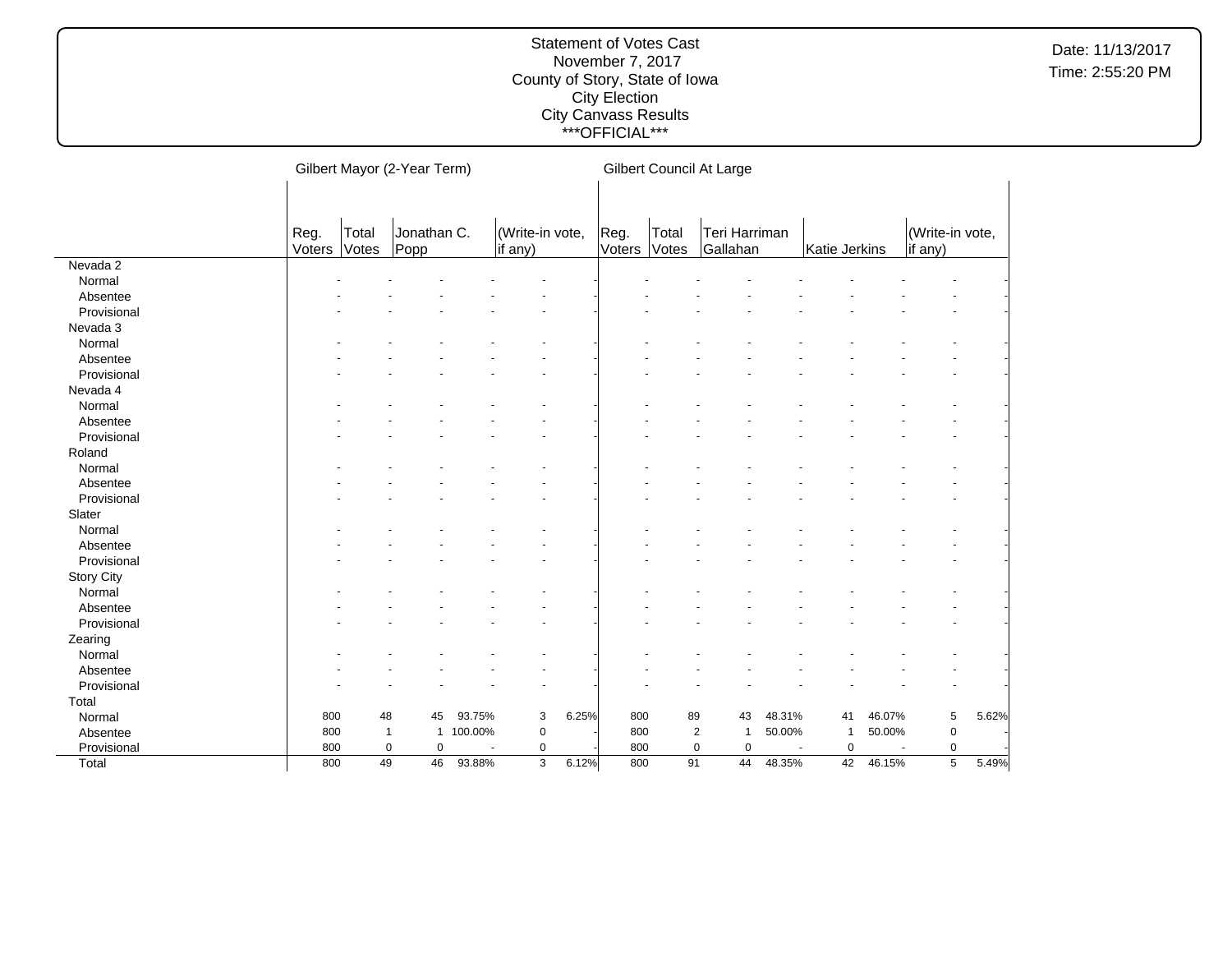#### Statement of Votes Cast November 7, 2017 County of Story, State of Iowa City Election City Canvass Results \*\*\*OFFICIAL\*\*\*

Huxley Mayor (2-Year Term)

|                   | Reg.   | Total |                | (Write-in vote, |
|-------------------|--------|-------|----------------|-----------------|
|                   | Voters | Votes | Craig D. Henry | if any)         |
| Jurisdiction Wide |        |       |                |                 |
| Ames 1-1          |        |       |                |                 |
| Normal            |        |       |                |                 |
| Absentee          |        |       |                |                 |
| Provisional       |        |       |                |                 |
| Ames 1-2          |        |       |                |                 |
| Normal            |        |       |                |                 |
| Absentee          |        |       |                |                 |
| Provisional       |        |       |                |                 |
| Ames 1-3          |        |       |                |                 |
| Normal            |        |       |                |                 |
| Absentee          |        |       |                |                 |
| Provisional       |        |       |                |                 |
| Ames 1-4          |        |       |                |                 |
| Normal            |        |       |                |                 |
| Absentee          |        |       |                |                 |
| Provisional       |        |       |                |                 |
| Ames 1-5          |        |       |                |                 |
| Normal            |        |       |                |                 |
| Absentee          |        |       |                |                 |
| Provisional       |        |       |                |                 |
| Ames 2-1          |        |       |                |                 |
| Normal            |        |       |                |                 |
| Absentee          |        |       |                |                 |
| Provisional       |        |       |                |                 |
| Ames 2-2          |        |       |                |                 |
| Normal            |        |       |                |                 |
| Absentee          |        |       |                |                 |
| Provisional       |        |       |                |                 |
| Ames 2-3          |        |       |                |                 |
| Normal            |        |       |                |                 |
| Absentee          |        |       |                |                 |
| Provisional       |        |       |                |                 |
| Ames 2-4          |        |       |                |                 |
| Normal            |        |       |                |                 |
| Absentee          |        |       |                |                 |
| Provisional       |        |       |                |                 |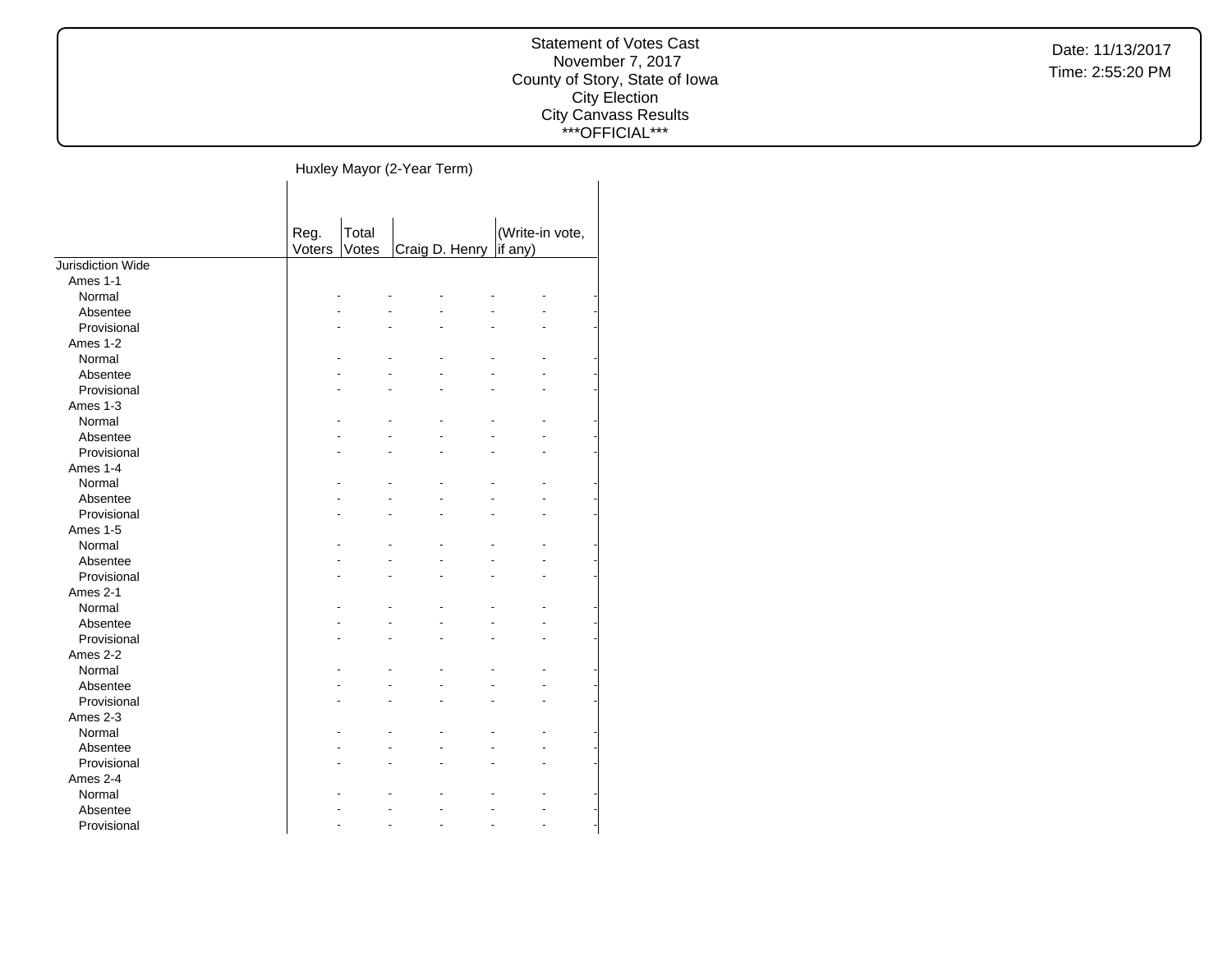#### Statement of Votes Cast November 7, 2017 County of Story, State of Iowa City Election City Canvass Results \*\*\*OFFICIAL\*\*\*

 $\overline{\phantom{a}}$ 

Huxley Mayor (2-Year Term)

|             |                | Total |                |                            |  |
|-------------|----------------|-------|----------------|----------------------------|--|
|             | Reg.<br>Voters | Votes | Craig D. Henry | (Write-in vote,<br>if any) |  |
| Ames 2-5    |                |       |                |                            |  |
| Normal      | Ĭ.             |       |                |                            |  |
|             |                |       |                |                            |  |
| Absentee    |                |       |                |                            |  |
| Provisional |                |       |                |                            |  |
| Ames 3-1    |                |       |                |                            |  |
| Normal      |                |       |                |                            |  |
| Absentee    |                |       |                |                            |  |
| Provisional |                |       |                |                            |  |
| Ames 3-2    |                |       |                |                            |  |
| Normal      |                |       |                |                            |  |
| Absentee    |                |       |                |                            |  |
| Provisional |                |       |                |                            |  |
| Ames 3-3    |                |       |                |                            |  |
| Normal      |                |       |                |                            |  |
| Absentee    |                |       |                |                            |  |
| Provisional |                |       |                |                            |  |
| Ames 3-4    |                |       |                |                            |  |
| Normal      |                |       |                |                            |  |
| Absentee    |                |       |                |                            |  |
| Provisional |                |       |                |                            |  |
| Ames 3-5    |                |       |                |                            |  |
| Normal      |                |       |                |                            |  |
| Absentee    |                |       |                |                            |  |
| Provisional |                |       |                |                            |  |
| Ames 4-1    |                |       |                |                            |  |
| Normal      |                |       |                |                            |  |
| Absentee    |                |       |                |                            |  |
| Provisional |                |       |                |                            |  |
| Ames 4-2    |                |       |                |                            |  |
| Normal      |                |       |                |                            |  |
| Absentee    |                |       |                |                            |  |
| Provisional |                |       |                |                            |  |
| Ames 4-3    |                |       |                |                            |  |
| Normal      |                |       |                |                            |  |
| Absentee    |                |       |                |                            |  |
| Provisional |                |       |                |                            |  |
| Ames 4-4    |                |       |                |                            |  |
| Normal      |                |       |                |                            |  |
| Absentee    |                |       |                |                            |  |
| Provisional |                |       |                |                            |  |
|             |                |       |                |                            |  |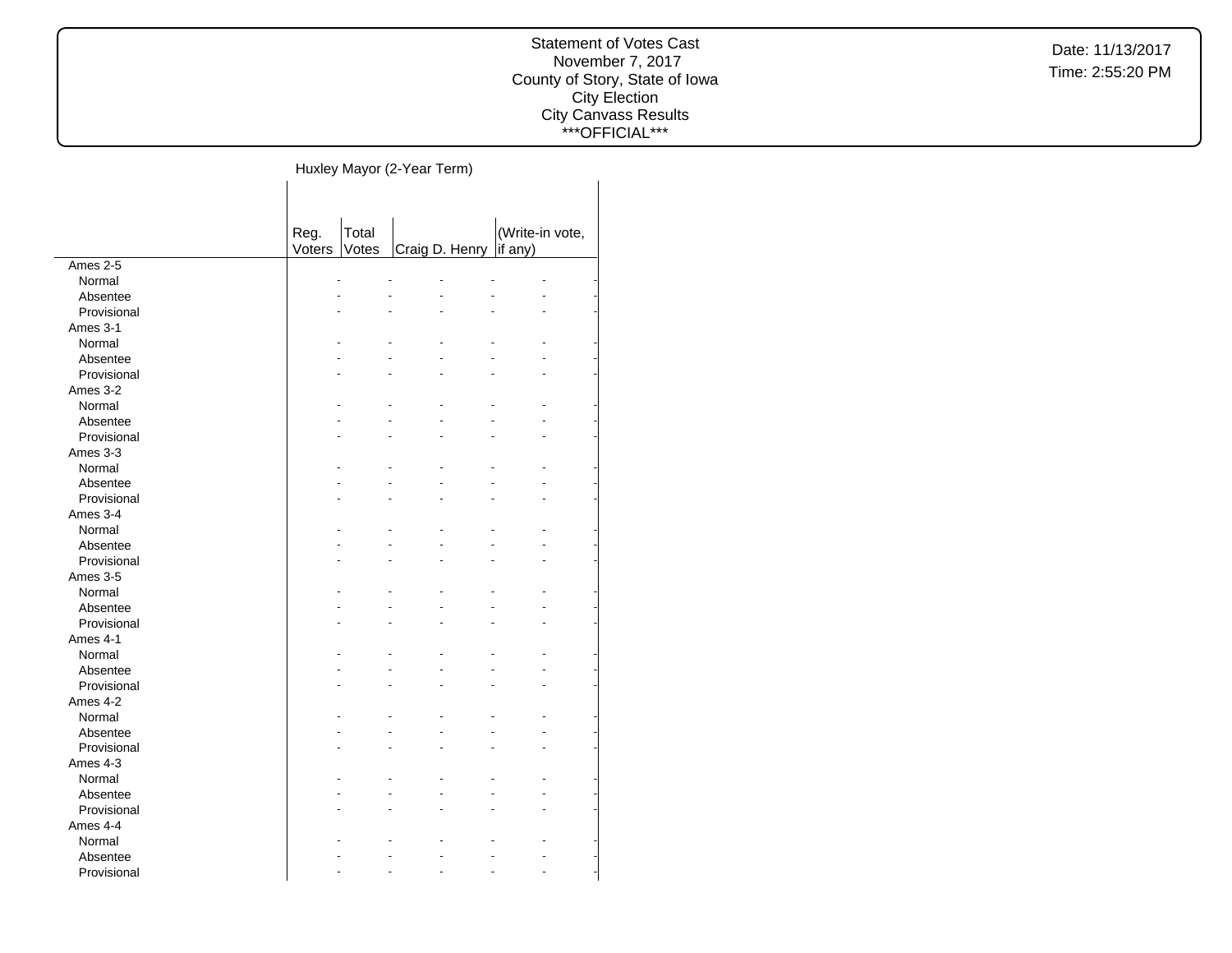#### Statement of Votes Cast November 7, 2017 County of Story, State of Iowa City Election City Canvass Results \*\*\*OFFICIAL\*\*\*

 $\overline{\phantom{a}}$ 

Huxley Mayor (2-Year Term)

|             | Reg.   | Total |                |         | (Write-in vote, |        |
|-------------|--------|-------|----------------|---------|-----------------|--------|
|             | Voters | Votes | Craig D. Henry |         | if any)         |        |
| Ames 4-5    | ä,     | ä,    |                |         |                 |        |
| Normal      |        |       |                |         |                 |        |
| Absentee    |        |       |                |         |                 |        |
| Provisional |        |       |                |         |                 |        |
| Cambridge   |        |       |                |         |                 |        |
| Normal      |        |       |                |         |                 |        |
| Absentee    |        |       |                |         |                 |        |
| Provisional |        |       |                |         |                 |        |
| Collins     |        |       |                |         |                 |        |
| Normal      |        |       |                |         |                 |        |
| Absentee    |        |       |                |         |                 |        |
| Provisional |        |       |                |         |                 |        |
| Colo        |        |       |                |         |                 |        |
| Normal      |        |       |                |         |                 |        |
| Absentee    |        |       |                |         |                 |        |
| Provisional |        |       |                |         |                 |        |
| Gilbert     |        |       |                |         |                 |        |
| Normal      |        |       |                |         |                 |        |
| Absentee    |        |       |                |         |                 |        |
| Provisional |        |       |                |         |                 |        |
| Huxley      |        |       |                |         |                 |        |
| Normal      | 2466   | 252   | 219            | 86.90%  | 33              | 13.10% |
| Absentee    | 2466   | 6     | 6              | 100.00% | 0               |        |
| Provisional | 2466   | 0     | $\overline{0}$ |         | $\mathbf 0$     |        |
| Kelley      |        |       |                |         |                 |        |
| Normal      |        |       |                |         |                 |        |
| Absentee    |        |       |                |         |                 |        |
| Provisional |        |       |                |         |                 |        |
| Maxwell     |        |       |                |         |                 |        |
| Normal      |        |       |                |         |                 |        |
| Absentee    |        |       |                |         |                 |        |
| Provisional |        |       |                |         |                 |        |
| McCallsburg |        |       |                |         |                 |        |
| Normal      |        |       |                |         |                 |        |
| Absentee    |        |       |                |         |                 |        |
| Provisional |        |       |                |         |                 |        |
| Nevada 1    |        |       |                |         |                 |        |
| Normal      |        |       |                |         |                 |        |
| Absentee    |        |       |                |         |                 |        |
| Provisional |        |       |                |         |                 |        |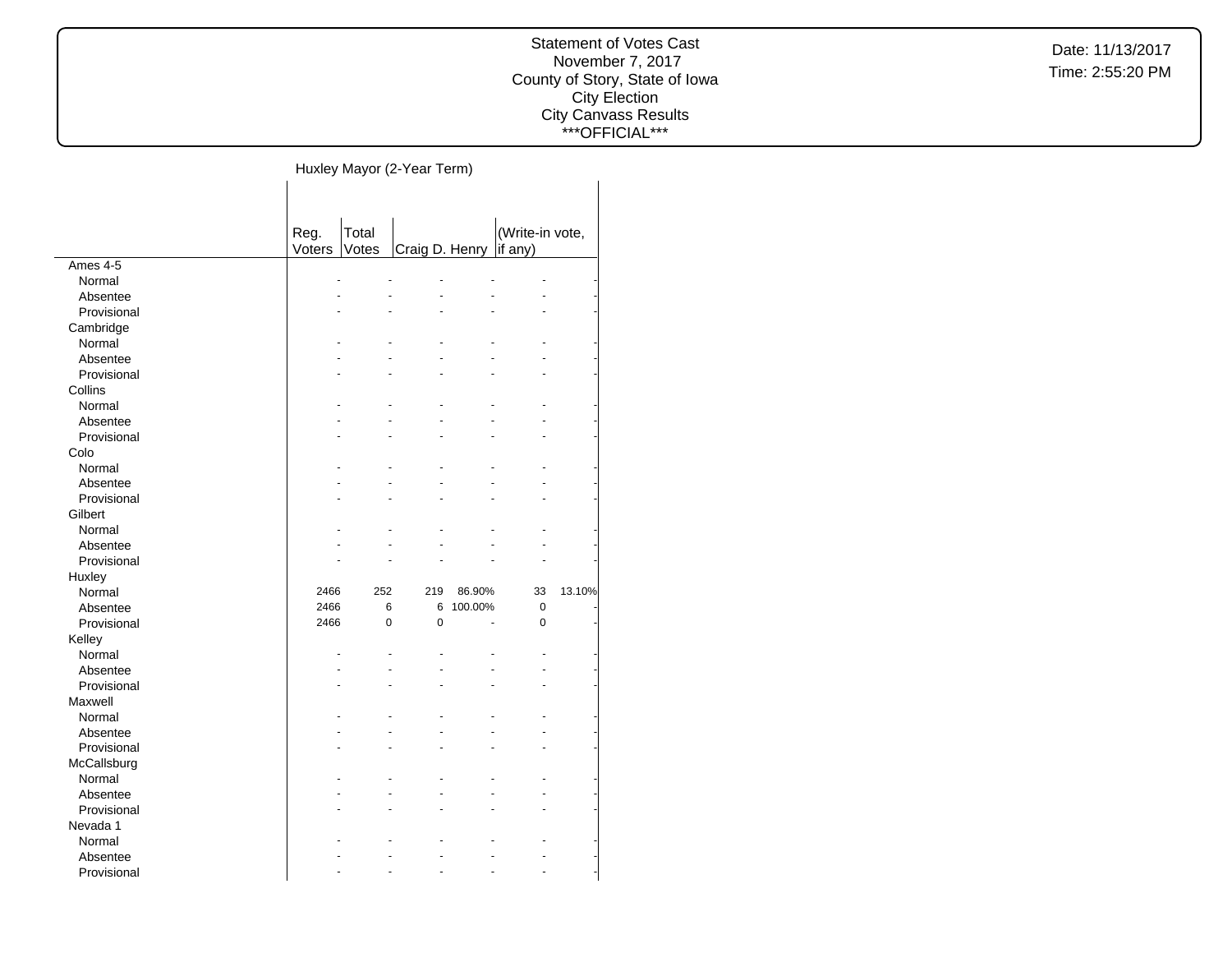#### Statement of Votes Cast November 7, 2017 County of Story, State of Iowa City Election City Canvass Results \*\*\*OFFICIAL\*\*\*

 $\overline{\phantom{a}}$ 

Huxley Mayor (2-Year Term)

|                   | Reg.   | Total |                  |         | (Write-in vote, |        |
|-------------------|--------|-------|------------------|---------|-----------------|--------|
|                   | Voters | Votes | Craig D. Henry   |         | if any)         |        |
| Nevada 2          |        |       |                  |         |                 |        |
| Normal            |        |       |                  |         |                 |        |
| Absentee          |        |       |                  |         |                 |        |
| Provisional       |        |       |                  |         |                 |        |
| Nevada 3          |        |       |                  |         |                 |        |
| Normal            |        |       |                  |         |                 |        |
| Absentee          |        |       |                  |         |                 |        |
| Provisional       |        |       |                  |         |                 |        |
| Nevada 4          |        |       |                  |         |                 |        |
| Normal            |        |       |                  |         |                 |        |
| Absentee          |        |       |                  |         |                 |        |
| Provisional       |        |       |                  |         |                 |        |
| Roland            |        |       |                  |         |                 |        |
| Normal            |        |       |                  |         |                 |        |
| Absentee          |        |       |                  |         |                 |        |
| Provisional       |        |       |                  |         |                 |        |
| Slater            |        |       |                  |         |                 |        |
| Normal            |        |       |                  |         |                 |        |
| Absentee          |        |       |                  |         |                 |        |
| Provisional       |        |       |                  |         |                 |        |
| <b>Story City</b> |        |       |                  |         |                 |        |
| Normal            |        |       |                  |         |                 |        |
| Absentee          |        |       |                  |         |                 |        |
| Provisional       |        |       |                  |         |                 |        |
| Zearing           |        |       |                  |         |                 |        |
| Normal            |        |       |                  |         |                 |        |
| Absentee          |        |       |                  |         |                 |        |
| Provisional       |        |       |                  |         |                 |        |
| Total             |        |       |                  |         |                 |        |
| Normal            | 2466   | 252   | 219              | 86.90%  | 33              | 13.10% |
| Absentee          | 2466   |       | 6<br>6           | 100.00% | $\mathbf 0$     |        |
| Provisional       | 2466   |       | 0<br>$\mathbf 0$ |         | 0               |        |
| Total             | 2466   | 258   | 225              | 87.21%  | 33              | 12.79% |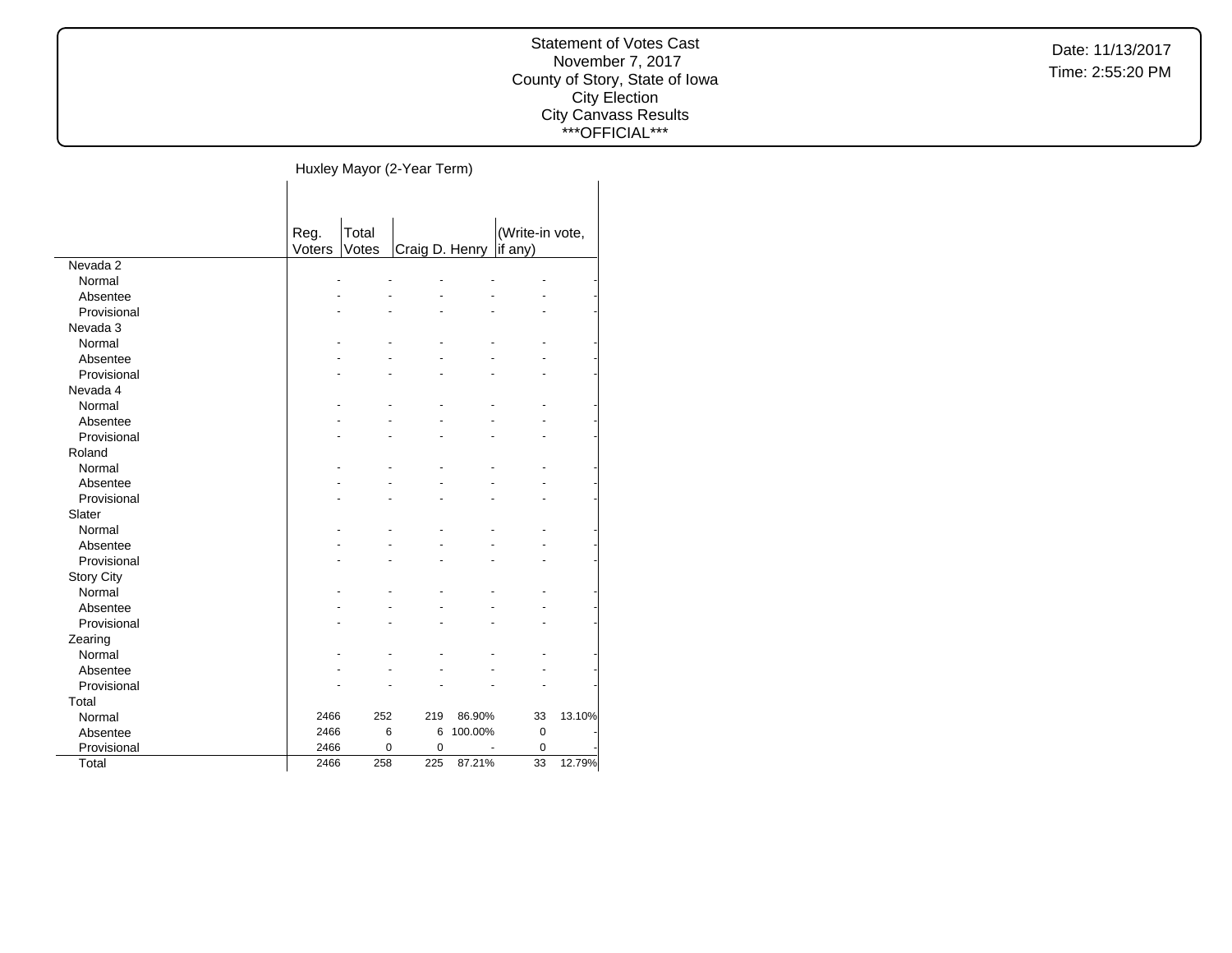|                   |                |                | Huxley Council At Large |            |             |               |                    |                                    |
|-------------------|----------------|----------------|-------------------------|------------|-------------|---------------|--------------------|------------------------------------|
|                   |                |                |                         |            |             |               |                    |                                    |
|                   | Reg.<br>Voters | Total<br>Votes | Kevin Deaton            | David Kuhn | Greg Mulder | Rick Peterson | Joe<br>Schierbrock | (Write-in vote,<br>$\vert$ if any) |
| Jurisdiction Wide |                |                |                         |            |             |               |                    |                                    |
| Ames 1-1          |                |                |                         |            |             |               |                    |                                    |
| Normal            |                |                |                         |            |             |               |                    |                                    |
| Absentee          |                |                |                         |            |             |               |                    |                                    |
| Provisional       |                |                |                         |            |             |               |                    |                                    |
| Ames 1-2          |                |                |                         |            |             |               |                    |                                    |
| Normal            |                |                |                         |            |             |               |                    |                                    |
| Absentee          |                |                |                         |            |             |               |                    |                                    |
| Provisional       |                |                |                         |            |             |               |                    |                                    |
| Ames 1-3          |                |                |                         |            |             |               |                    |                                    |
| Normal            |                |                |                         |            |             |               |                    |                                    |
| Absentee          |                |                |                         |            |             |               |                    |                                    |
| Provisional       |                |                |                         |            |             |               |                    |                                    |
| Ames 1-4          |                |                |                         |            |             |               |                    |                                    |
| Normal            |                |                |                         |            |             |               |                    |                                    |
| Absentee          |                |                |                         |            |             |               |                    |                                    |
| Provisional       |                |                |                         |            |             |               |                    |                                    |
| Ames 1-5          |                |                |                         |            |             |               |                    |                                    |
| Normal            |                |                |                         |            |             |               |                    |                                    |
| Absentee          |                |                |                         |            |             |               |                    |                                    |
| Provisional       |                |                |                         |            |             |               |                    |                                    |
| Ames 2-1          |                |                |                         |            |             |               |                    |                                    |
| Normal            |                |                |                         |            |             |               |                    |                                    |
| Absentee          |                |                |                         |            |             |               |                    |                                    |
| Provisional       |                |                |                         |            |             |               |                    |                                    |
| Ames 2-2          |                |                |                         |            |             |               |                    |                                    |
| Normal            |                |                |                         |            |             |               |                    |                                    |
| Absentee          |                |                |                         |            |             |               |                    |                                    |
| Provisional       |                |                |                         |            |             |               |                    |                                    |
| Ames 2-3          |                |                |                         |            |             |               |                    |                                    |
| Normal            |                |                |                         |            |             |               |                    |                                    |
| Absentee          |                |                |                         |            |             |               |                    |                                    |
| Provisional       |                |                |                         |            |             |               |                    |                                    |
| Ames 2-4          |                |                |                         |            |             |               |                    |                                    |
| Normal            |                |                |                         |            |             |               |                    |                                    |
| Absentee          |                |                |                         |            |             |               |                    |                                    |
|                   |                |                |                         |            |             |               |                    |                                    |
| Provisional       |                |                |                         |            |             |               |                    |                                    |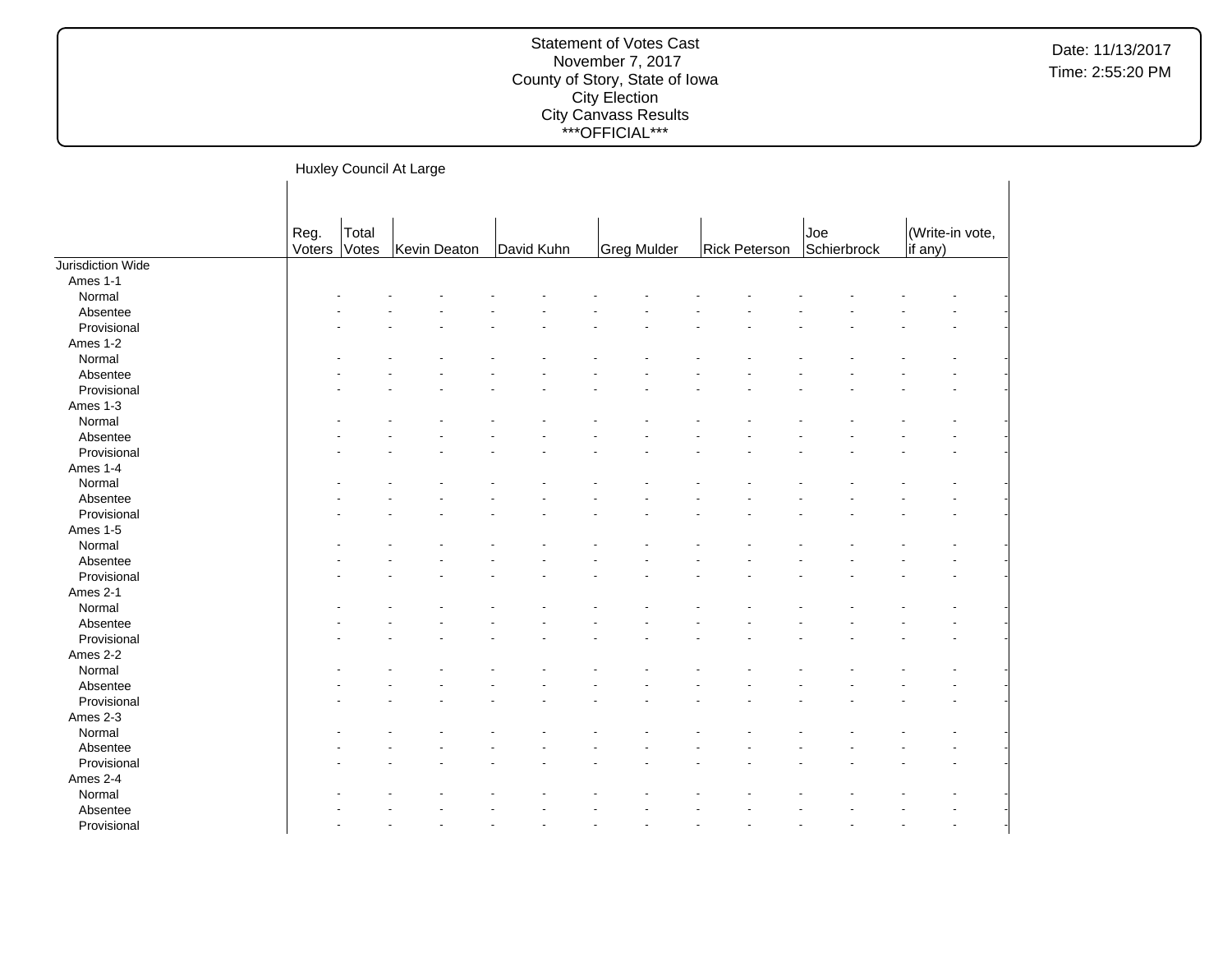|             |                      |       | Huxley Council At Large |            |             |               |                    |                            |  |
|-------------|----------------------|-------|-------------------------|------------|-------------|---------------|--------------------|----------------------------|--|
|             |                      |       |                         |            |             |               |                    |                            |  |
|             | Reg.<br>Voters Votes | Total | Kevin Deaton            | David Kuhn | Greg Mulder | Rick Peterson | Joe<br>Schierbrock | (Write-in vote,<br>if any) |  |
| Ames 2-5    |                      |       |                         |            |             |               |                    |                            |  |
| Normal      |                      |       |                         |            |             |               |                    |                            |  |
| Absentee    |                      |       |                         |            |             |               |                    |                            |  |
| Provisional |                      |       |                         |            |             |               |                    |                            |  |
| Ames 3-1    |                      |       |                         |            |             |               |                    |                            |  |
| Normal      |                      |       |                         |            |             |               |                    |                            |  |
| Absentee    |                      |       |                         |            |             |               |                    |                            |  |
| Provisional |                      |       |                         |            |             |               |                    |                            |  |
| Ames 3-2    |                      |       |                         |            |             |               |                    |                            |  |
| Normal      |                      |       |                         |            |             |               |                    |                            |  |
| Absentee    |                      |       |                         |            |             |               |                    |                            |  |
| Provisional |                      |       |                         |            |             |               |                    |                            |  |
| Ames 3-3    |                      |       |                         |            |             |               |                    |                            |  |
| Normal      |                      |       |                         |            |             |               |                    |                            |  |
| Absentee    |                      |       |                         |            |             |               |                    |                            |  |
| Provisional |                      |       |                         |            |             |               |                    |                            |  |
| Ames 3-4    |                      |       |                         |            |             |               |                    |                            |  |
| Normal      |                      |       |                         |            |             |               |                    |                            |  |
| Absentee    |                      |       |                         |            |             |               |                    |                            |  |
| Provisional |                      |       |                         |            |             |               |                    |                            |  |
| Ames 3-5    |                      |       |                         |            |             |               |                    |                            |  |
| Normal      |                      |       |                         |            |             |               |                    |                            |  |
| Absentee    |                      |       |                         |            |             |               |                    |                            |  |
| Provisional |                      |       |                         |            |             |               |                    |                            |  |
| Ames 4-1    |                      |       |                         |            |             |               |                    |                            |  |
| Normal      |                      |       |                         |            |             |               |                    |                            |  |
| Absentee    |                      |       |                         |            |             |               |                    |                            |  |
| Provisional |                      |       |                         |            |             |               |                    |                            |  |
| Ames 4-2    |                      |       |                         |            |             |               |                    |                            |  |
| Normal      |                      |       |                         |            |             |               |                    |                            |  |
| Absentee    |                      |       |                         |            |             |               |                    |                            |  |
| Provisional |                      |       |                         |            |             |               |                    |                            |  |
| Ames 4-3    |                      |       |                         |            |             |               |                    |                            |  |
| Normal      |                      |       |                         |            |             |               |                    |                            |  |
| Absentee    |                      |       |                         |            |             |               |                    |                            |  |
| Provisional |                      |       |                         |            |             |               |                    |                            |  |
| Ames 4-4    |                      |       |                         |            |             |               |                    |                            |  |
| Normal      |                      |       |                         |            |             |               |                    |                            |  |
| Absentee    |                      |       |                         |            |             |               |                    |                            |  |
| Provisional |                      |       |                         |            |             |               |                    |                            |  |
|             |                      |       |                         |            |             |               |                    |                            |  |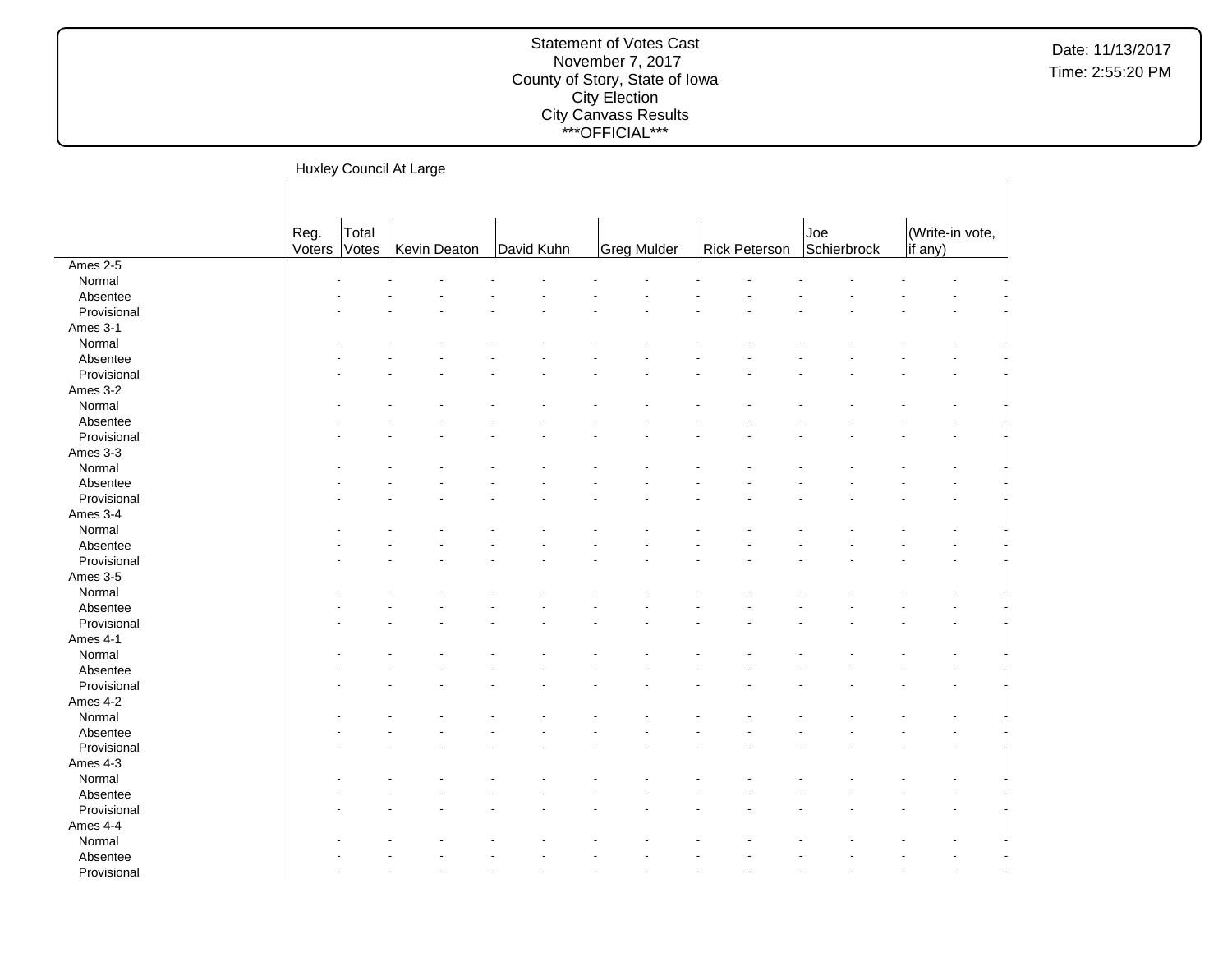|             |                      |             | Huxley Council At Large |        |             |        |             |        |                      |        |                    |        |                            |       |
|-------------|----------------------|-------------|-------------------------|--------|-------------|--------|-------------|--------|----------------------|--------|--------------------|--------|----------------------------|-------|
|             | Reg.<br>Voters Votes | Total       | Kevin Deaton            |        | David Kuhn  |        | Greg Mulder |        | <b>Rick Peterson</b> |        | Joe<br>Schierbrock |        | (Write-in vote,<br>if any) |       |
| Ames 4-5    |                      |             |                         |        |             |        |             |        |                      |        |                    |        |                            |       |
| Normal      |                      |             |                         |        |             |        |             |        |                      |        |                    |        |                            |       |
| Absentee    |                      |             |                         |        |             |        |             |        |                      |        |                    |        |                            |       |
| Provisional |                      |             |                         |        |             |        |             |        |                      |        |                    |        |                            |       |
| Cambridge   |                      |             |                         |        |             |        |             |        |                      |        |                    |        |                            |       |
| Normal      |                      |             |                         |        |             |        |             |        |                      |        |                    |        |                            |       |
| Absentee    |                      |             |                         |        |             |        |             |        |                      |        |                    |        |                            |       |
| Provisional |                      |             |                         |        |             |        |             |        |                      |        |                    |        |                            |       |
| Collins     |                      |             |                         |        |             |        |             |        |                      |        |                    |        |                            |       |
| Normal      |                      |             |                         |        |             |        |             |        |                      |        |                    |        |                            |       |
| Absentee    |                      |             |                         |        |             |        |             |        |                      |        |                    |        |                            |       |
| Provisional |                      |             |                         |        |             |        |             |        |                      |        |                    |        |                            |       |
| Colo        |                      |             |                         |        |             |        |             |        |                      |        |                    |        |                            |       |
| Normal      |                      |             |                         |        |             |        |             |        |                      |        |                    |        |                            |       |
| Absentee    |                      |             |                         |        |             |        |             |        |                      |        |                    |        |                            |       |
| Provisional |                      |             |                         |        |             |        |             |        |                      |        |                    |        |                            |       |
| Gilbert     |                      |             |                         |        |             |        |             |        |                      |        |                    |        |                            |       |
| Normal      |                      |             |                         |        |             |        |             |        |                      |        |                    |        |                            |       |
| Absentee    |                      |             |                         |        |             |        |             |        |                      |        |                    |        |                            |       |
| Provisional |                      |             |                         |        |             |        |             |        |                      |        |                    |        |                            |       |
| Huxley      |                      |             |                         |        |             |        |             |        |                      |        |                    |        |                            |       |
| Normal      | 2466                 | 778         | 132                     | 16.97% | 183         | 23.52% | 163         | 20.95% | 176                  | 22.62% | 116                | 14.91% | 8                          | 1.03% |
| Absentee    | 2466                 | 16          | $\overline{2}$          | 12.50% | 5           | 31.25% | 5           | 31.25% | 3                    | 18.75% | $\mathbf{1}$       | 6.25%  | $\pmb{0}$                  |       |
| Provisional | 2466                 | $\mathsf 0$ | $\mathsf 0$             |        | $\mathbf 0$ | ÷,     | $\mathbf 0$ |        | $\mathbf 0$          | ÷,     | $\mathsf 0$        | ÷.     | $\pmb{0}$                  |       |
| Kelley      |                      |             |                         |        |             |        |             |        |                      |        |                    |        |                            |       |
| Normal      |                      |             |                         |        |             |        |             |        |                      |        |                    |        |                            |       |
| Absentee    |                      |             |                         |        |             |        |             |        |                      |        |                    |        |                            |       |
| Provisional |                      |             |                         |        |             |        |             |        |                      |        |                    |        |                            |       |
| Maxwell     |                      |             |                         |        |             |        |             |        |                      |        |                    |        |                            |       |
| Normal      |                      |             |                         |        |             |        |             |        |                      |        |                    |        |                            |       |
| Absentee    |                      |             |                         |        |             |        |             |        |                      |        |                    |        |                            |       |
| Provisional |                      |             |                         |        |             |        |             |        |                      |        |                    |        |                            |       |
|             |                      |             |                         |        |             |        |             |        |                      |        |                    |        |                            |       |
| McCallsburg |                      |             |                         |        |             |        |             |        |                      |        |                    |        |                            |       |
| Normal      |                      |             |                         |        |             |        |             |        |                      |        |                    |        |                            |       |
| Absentee    |                      |             |                         |        |             |        |             |        |                      |        |                    |        |                            |       |
| Provisional |                      |             |                         |        |             |        |             |        |                      |        |                    |        |                            |       |
| Nevada 1    |                      |             |                         |        |             |        |             |        |                      |        |                    |        |                            |       |
| Normal      |                      |             |                         |        |             |        |             |        |                      |        |                    |        |                            |       |
| Absentee    |                      |             |                         |        |             |        |             |        |                      |        |                    |        |                            |       |
| Provisional |                      |             |                         |        |             |        |             |        |                      |        |                    |        | $\ddot{\phantom{1}}$       |       |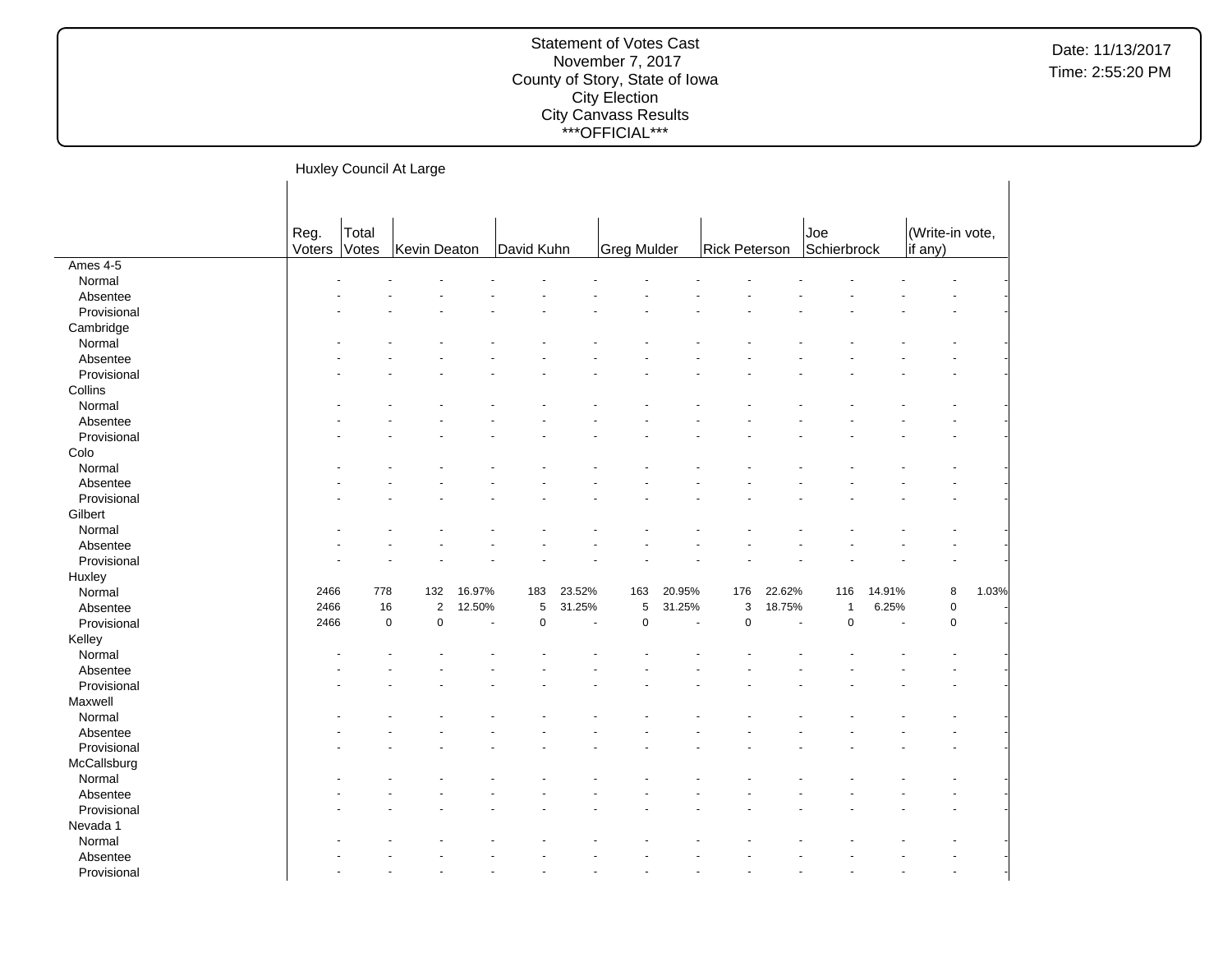|                    |                |                | Huxley Council At Large    |        |            |                          |             |        |                      |        |                                         |        |                            |       |
|--------------------|----------------|----------------|----------------------------|--------|------------|--------------------------|-------------|--------|----------------------|--------|-----------------------------------------|--------|----------------------------|-------|
|                    |                |                |                            |        |            |                          |             |        |                      |        |                                         |        |                            |       |
|                    | Reg.<br>Voters | Total<br>Votes | Kevin Deaton               |        | David Kuhn |                          | Greg Mulder |        | <b>Rick Peterson</b> |        | Joe<br>Schierbrock                      |        | (Write-in vote,<br>if any) |       |
| Nevada 2           |                |                |                            |        |            |                          |             |        |                      |        |                                         |        |                            |       |
| Normal             |                |                |                            |        |            |                          |             |        |                      |        |                                         |        |                            |       |
| Absentee           |                |                |                            |        |            |                          |             |        |                      |        |                                         |        |                            |       |
| Provisional        |                |                |                            |        |            |                          |             |        |                      |        |                                         |        |                            |       |
| Nevada 3           |                |                |                            |        |            |                          |             |        |                      |        |                                         |        |                            |       |
| Normal             |                |                |                            |        |            |                          |             |        |                      |        |                                         |        |                            |       |
| Absentee           |                |                |                            |        |            |                          |             |        |                      |        |                                         |        |                            |       |
| Provisional        |                |                |                            |        |            |                          |             |        |                      |        |                                         |        |                            |       |
| Nevada 4           |                |                |                            |        |            |                          |             |        |                      |        |                                         |        |                            |       |
| Normal             |                |                |                            |        |            |                          |             |        |                      |        |                                         |        |                            |       |
| Absentee           |                |                |                            |        |            |                          |             |        |                      |        |                                         |        |                            |       |
| Provisional        |                |                |                            |        |            |                          |             |        |                      |        |                                         |        |                            |       |
| Roland             |                |                |                            |        |            |                          |             |        |                      |        |                                         |        |                            |       |
| Normal             |                |                |                            |        |            |                          |             |        |                      |        |                                         |        |                            |       |
| Absentee           |                |                |                            |        |            |                          |             |        |                      |        |                                         |        |                            |       |
| Provisional        |                |                |                            |        |            |                          |             |        |                      |        |                                         |        |                            |       |
| Slater             |                |                |                            |        |            |                          |             |        |                      |        |                                         |        |                            |       |
| Normal             |                |                |                            |        |            |                          |             |        |                      |        |                                         |        |                            |       |
| Absentee           |                |                |                            |        |            |                          |             |        |                      |        |                                         |        |                            |       |
| Provisional        |                |                |                            |        |            |                          |             |        |                      |        |                                         |        |                            |       |
| <b>Story City</b>  |                |                |                            |        |            |                          |             |        |                      |        |                                         |        |                            |       |
| Normal             |                |                |                            |        |            |                          |             |        |                      |        |                                         |        |                            |       |
| Absentee           |                |                |                            |        |            |                          |             |        |                      |        |                                         |        |                            |       |
| Provisional        |                |                |                            |        |            |                          |             |        |                      |        |                                         |        |                            |       |
| Zearing            |                |                |                            |        |            |                          |             |        |                      |        |                                         |        |                            |       |
|                    |                |                |                            |        |            |                          |             |        |                      |        |                                         |        |                            |       |
| Normal<br>Absentee |                |                |                            |        |            |                          |             |        |                      |        |                                         |        |                            |       |
|                    |                |                |                            |        |            |                          |             |        |                      |        |                                         |        |                            |       |
| Provisional        |                |                |                            |        |            |                          |             |        |                      |        |                                         |        |                            |       |
| Total              |                |                |                            |        |            |                          |             |        |                      |        |                                         |        |                            |       |
| Normal             | 2466           | 778            | 132                        | 16.97% | 183        | 23.52%                   | 163         | 20.95% | 176                  | 22.62% | 116                                     | 14.91% | 8                          | 1.03% |
| Absentee           | 2466           | 16             | $\overline{2}$             | 12.50% | 5          | 31.25%                   | 5           | 31.25% | 3                    | 18.75% | $\overline{1}$                          | 6.25%  | $\mathbf 0$                |       |
| Provisional        | 2466           |                | $\mathbf 0$<br>$\mathbf 0$ | $\sim$ | 0          | $\overline{\phantom{a}}$ | $\pmb{0}$   | ÷.     | $\mathbf 0$          |        | $\mathbf 0$<br>$\overline{\phantom{a}}$ |        | $\pmb{0}$                  |       |
| Total              | 2466           | 794            | 134                        | 16.88% | 188        | 23.68%                   | 168         | 21.16% | 179                  | 22.54% | 117                                     | 14.74% | 8                          | 1.01% |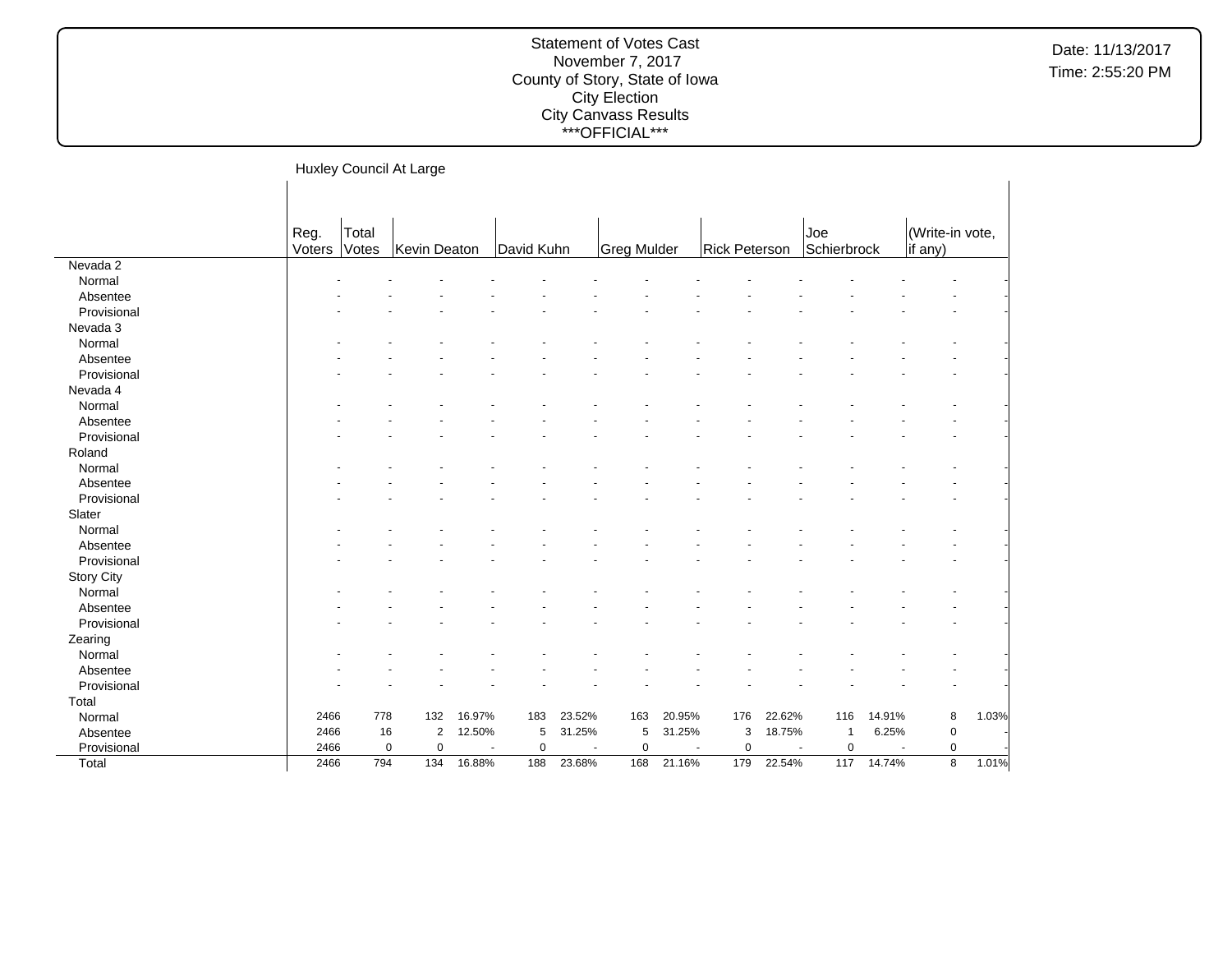|                   |        |       | Kelley Council At Large |             |         |                 |        | Maxwell Mayor (2-Year Term) |             |         |                 |  |
|-------------------|--------|-------|-------------------------|-------------|---------|-----------------|--------|-----------------------------|-------------|---------|-----------------|--|
|                   | Reg.   | Total | David E.                | Jane Walter |         | (Write-in vote, | Reg.   | Total                       |             |         | (Write-in vote, |  |
|                   | Voters | Votes | Hauge Jr.               | $\vert$ (W) | if any) |                 | Voters | Votes                       | Steven Gast | if any) |                 |  |
| Jurisdiction Wide |        |       |                         |             |         |                 |        |                             |             |         |                 |  |
| Ames 1-1          |        |       |                         |             |         |                 |        |                             |             |         |                 |  |
| Normal            |        |       |                         |             |         |                 |        |                             |             |         |                 |  |
| Absentee          |        |       |                         |             |         |                 |        |                             |             |         |                 |  |
| Provisional       |        |       |                         |             |         |                 |        |                             |             |         |                 |  |
| Ames 1-2          |        |       |                         |             |         |                 |        |                             |             |         |                 |  |
| Normal            |        |       |                         |             |         |                 |        |                             |             |         |                 |  |
| Absentee          |        |       |                         |             |         |                 |        |                             |             |         |                 |  |
| Provisional       |        |       |                         |             |         |                 |        |                             |             |         |                 |  |
| Ames 1-3          |        |       |                         |             |         |                 |        |                             |             |         |                 |  |
| Normal            |        |       |                         |             |         |                 |        |                             |             |         |                 |  |
| Absentee          |        |       |                         |             |         |                 |        |                             |             |         |                 |  |
| Provisional       |        |       |                         |             |         |                 |        |                             |             |         |                 |  |
| Ames 1-4          |        |       |                         |             |         |                 |        |                             |             |         |                 |  |
| Normal            |        |       |                         |             |         |                 |        |                             |             |         |                 |  |
| Absentee          |        |       |                         |             |         |                 |        |                             |             |         |                 |  |
| Provisional       |        |       |                         |             |         |                 |        |                             |             |         |                 |  |
| Ames 1-5          |        |       |                         |             |         |                 |        |                             |             |         |                 |  |
| Normal            |        |       |                         |             |         |                 |        |                             |             |         |                 |  |
| Absentee          |        |       |                         |             |         |                 |        |                             |             |         |                 |  |
| Provisional       |        |       |                         |             |         |                 |        |                             |             |         |                 |  |
| Ames 2-1          |        |       |                         |             |         |                 |        |                             |             |         |                 |  |
| Normal            |        |       |                         |             |         |                 |        |                             |             |         |                 |  |
| Absentee          |        |       |                         |             |         |                 |        |                             |             |         |                 |  |
| Provisional       |        |       |                         |             |         |                 |        |                             |             |         |                 |  |
| Ames 2-2          |        |       |                         |             |         |                 |        |                             |             |         |                 |  |
| Normal            |        |       |                         |             |         |                 |        |                             |             |         |                 |  |
| Absentee          |        |       |                         |             |         |                 |        |                             |             |         |                 |  |
| Provisional       |        |       |                         |             |         |                 |        |                             |             |         |                 |  |
| Ames 2-3          |        |       |                         |             |         |                 |        |                             |             |         |                 |  |
| Normal            |        |       |                         |             |         |                 |        |                             |             |         |                 |  |
| Absentee          |        |       |                         |             |         |                 |        |                             |             |         |                 |  |
| Provisional       |        |       |                         |             |         |                 |        |                             |             |         |                 |  |
| Ames 2-4          |        |       |                         |             |         |                 |        |                             |             |         |                 |  |
| Normal            |        |       |                         |             |         |                 |        |                             |             |         |                 |  |
| Absentee          |        |       |                         |             |         |                 |        |                             |             |         |                 |  |
| Provisional       |        |       |                         |             |         | $\blacksquare$  |        |                             |             |         |                 |  |
|                   |        |       |                         |             |         |                 |        |                             |             |         |                 |  |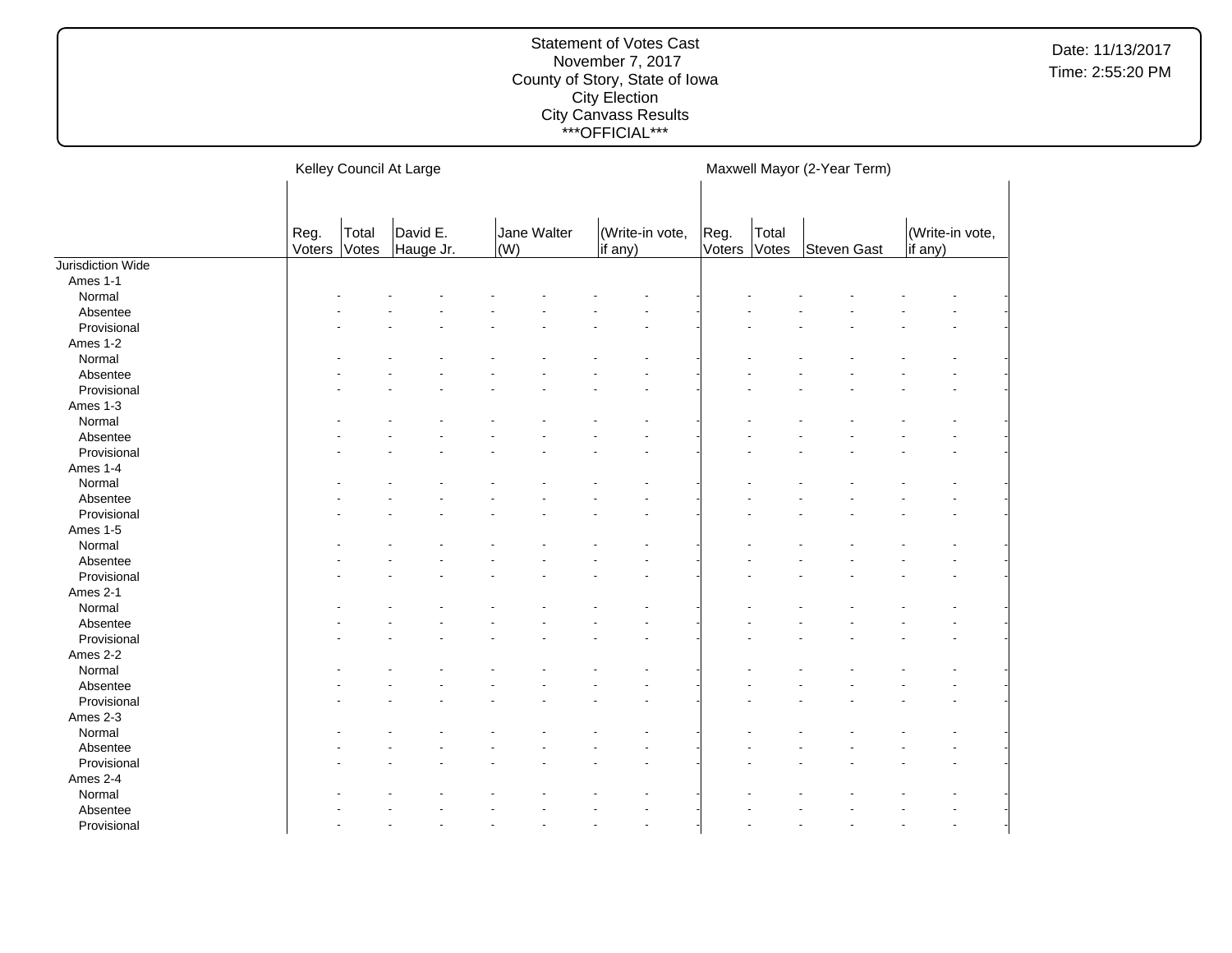|             |        |       | Kelley Council At Large |             |                 |                      |        | Maxwell Mayor (2-Year Term) |             |                 |  |
|-------------|--------|-------|-------------------------|-------------|-----------------|----------------------|--------|-----------------------------|-------------|-----------------|--|
|             |        |       |                         |             |                 |                      |        |                             |             |                 |  |
|             |        |       |                         |             |                 |                      |        |                             |             |                 |  |
|             | Reg.   | Total | David E.                | Jane Walter | (Write-in vote, |                      | Reg.   | Total                       |             | (Write-in vote, |  |
|             | Voters | Votes | Hauge Jr.               | (W)         | $\vert$ if any) |                      | Voters | Votes                       | Steven Gast | if any)         |  |
| Ames 2-5    |        |       |                         |             |                 |                      |        |                             |             |                 |  |
| Normal      |        |       |                         |             |                 |                      |        |                             |             |                 |  |
| Absentee    |        |       |                         |             |                 |                      |        |                             |             |                 |  |
| Provisional |        |       |                         |             |                 |                      |        |                             |             |                 |  |
| Ames 3-1    |        |       |                         |             |                 |                      |        |                             |             |                 |  |
| Normal      |        |       |                         |             |                 |                      |        |                             |             |                 |  |
| Absentee    |        |       |                         |             |                 |                      |        |                             |             |                 |  |
| Provisional |        |       |                         |             |                 |                      |        |                             |             |                 |  |
| Ames 3-2    |        |       |                         |             |                 |                      |        |                             |             |                 |  |
| Normal      |        |       |                         |             |                 |                      |        |                             |             |                 |  |
| Absentee    |        |       |                         |             |                 |                      |        |                             |             |                 |  |
| Provisional |        |       |                         |             |                 |                      |        |                             |             |                 |  |
| Ames 3-3    |        |       |                         |             |                 |                      |        |                             |             |                 |  |
| Normal      |        |       |                         |             |                 |                      |        |                             |             |                 |  |
| Absentee    |        |       |                         |             |                 |                      |        |                             |             |                 |  |
| Provisional |        |       |                         |             |                 |                      |        |                             |             |                 |  |
| Ames 3-4    |        |       |                         |             |                 |                      |        |                             |             |                 |  |
| Normal      |        |       |                         |             |                 |                      |        |                             |             |                 |  |
| Absentee    |        |       |                         |             |                 |                      |        |                             |             |                 |  |
| Provisional |        |       |                         |             |                 |                      |        |                             |             |                 |  |
| Ames 3-5    |        |       |                         |             |                 |                      |        |                             |             |                 |  |
| Normal      |        |       |                         |             |                 |                      |        |                             |             |                 |  |
| Absentee    |        |       |                         |             |                 |                      |        |                             |             |                 |  |
| Provisional |        |       |                         |             |                 |                      |        |                             |             |                 |  |
| Ames 4-1    |        |       |                         |             |                 |                      |        |                             |             |                 |  |
| Normal      |        |       |                         |             |                 |                      |        |                             |             |                 |  |
| Absentee    |        |       |                         |             |                 |                      |        |                             |             |                 |  |
| Provisional |        |       |                         |             |                 |                      |        |                             |             |                 |  |
| Ames 4-2    |        |       |                         |             |                 |                      |        |                             |             |                 |  |
| Normal      |        |       |                         |             |                 |                      |        |                             |             |                 |  |
| Absentee    |        |       |                         |             |                 |                      |        |                             |             |                 |  |
| Provisional |        |       |                         |             |                 |                      |        |                             |             |                 |  |
| Ames 4-3    |        |       |                         |             |                 |                      |        |                             |             |                 |  |
| Normal      |        |       |                         |             |                 |                      |        |                             |             |                 |  |
| Absentee    |        |       |                         |             |                 |                      |        |                             |             |                 |  |
| Provisional |        |       |                         |             |                 |                      |        |                             |             |                 |  |
| Ames 4-4    |        |       |                         |             |                 |                      |        |                             |             |                 |  |
| Normal      |        |       |                         |             |                 |                      |        |                             |             |                 |  |
| Absentee    |        |       |                         |             |                 |                      |        |                             |             |                 |  |
| Provisional |        |       |                         |             |                 | $\ddot{\phantom{1}}$ |        |                             |             |                 |  |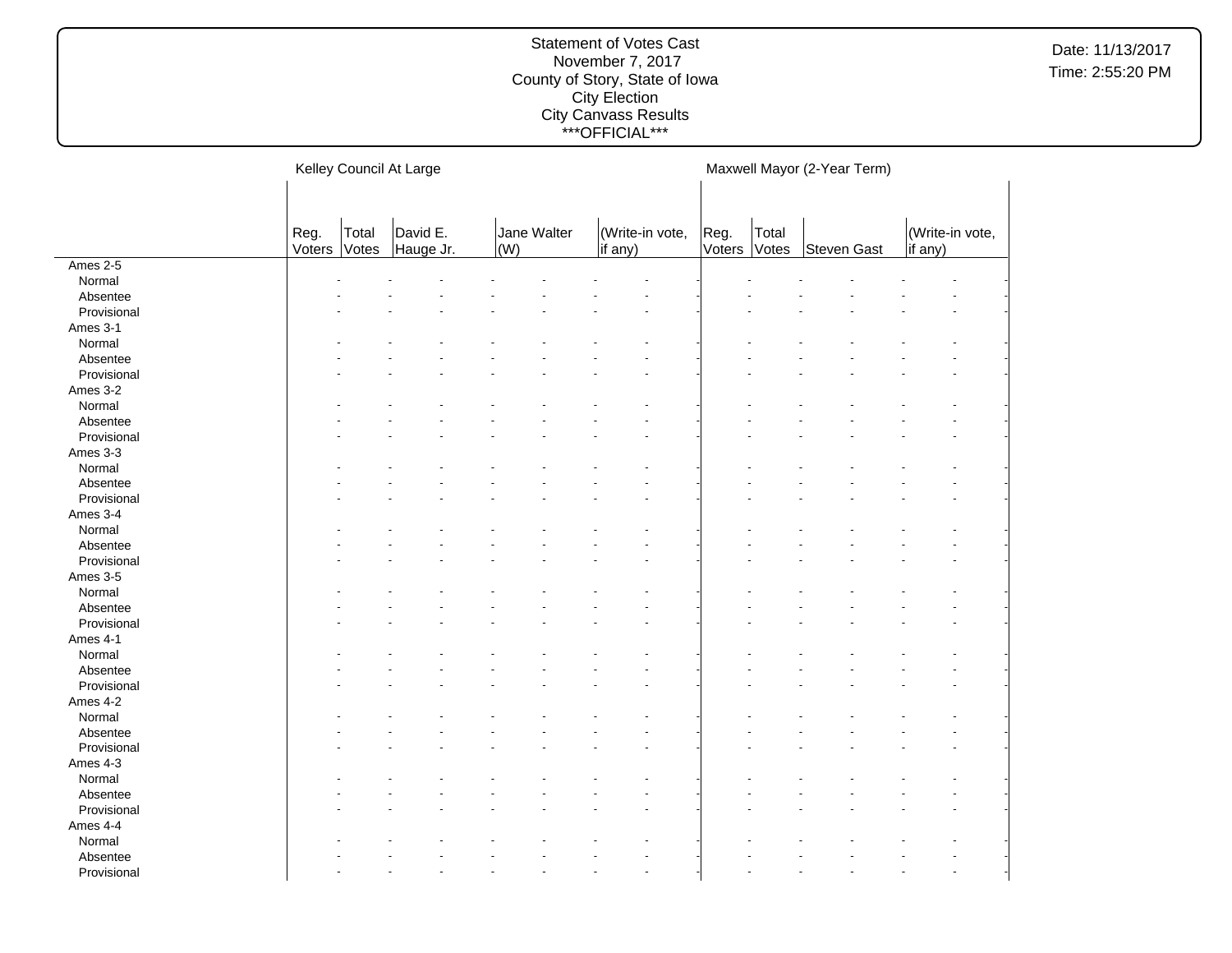|             |                |                | Kelley Council At Large |        |                    |                       |                            |        |                |                | Maxwell Mayor (2-Year Term) |        |                            |        |
|-------------|----------------|----------------|-------------------------|--------|--------------------|-----------------------|----------------------------|--------|----------------|----------------|-----------------------------|--------|----------------------------|--------|
|             |                |                |                         |        |                    |                       |                            |        |                |                |                             |        |                            |        |
|             | Reg.<br>Voters | Total<br>Votes | David E.<br>Hauge Jr.   |        | Jane Walter<br>(W) |                       | (Write-in vote,<br>if any) |        | Reg.<br>Voters | Total<br>Votes | Steven Gast                 |        | (Write-in vote,<br>if any) |        |
| Ames 4-5    |                |                |                         |        |                    |                       |                            |        |                |                |                             |        |                            |        |
| Normal      |                |                |                         |        |                    |                       |                            |        |                |                |                             |        |                            |        |
| Absentee    |                |                |                         |        |                    |                       |                            |        |                |                |                             |        |                            |        |
| Provisional |                |                |                         |        |                    |                       |                            |        |                |                |                             |        |                            |        |
| Cambridge   |                |                |                         |        |                    |                       |                            |        |                |                |                             |        |                            |        |
| Normal      |                |                |                         |        |                    |                       |                            |        |                |                |                             |        |                            |        |
| Absentee    |                |                |                         |        |                    |                       |                            |        |                |                |                             |        |                            |        |
| Provisional |                |                |                         |        |                    |                       |                            |        |                |                |                             |        |                            |        |
| Collins     |                |                |                         |        |                    |                       |                            |        |                |                |                             |        |                            |        |
| Normal      |                |                |                         |        |                    |                       |                            |        |                |                |                             |        |                            |        |
| Absentee    |                |                |                         |        |                    |                       |                            |        |                |                |                             |        |                            |        |
| Provisional |                |                |                         |        |                    |                       |                            |        |                |                |                             |        |                            |        |
| Colo        |                |                |                         |        |                    |                       |                            |        |                |                |                             |        |                            |        |
| Normal      |                |                |                         |        |                    |                       |                            |        |                |                |                             |        |                            |        |
| Absentee    |                |                |                         |        |                    |                       |                            |        |                |                |                             |        |                            |        |
| Provisional |                |                |                         |        |                    |                       |                            |        |                |                |                             |        |                            |        |
| Gilbert     |                |                |                         |        |                    |                       |                            |        |                |                |                             |        |                            |        |
| Normal      |                |                |                         |        |                    |                       |                            |        |                |                |                             |        |                            |        |
| Absentee    |                |                |                         |        |                    |                       |                            |        |                |                |                             |        |                            |        |
| Provisional |                |                |                         |        |                    |                       |                            |        |                |                |                             |        |                            |        |
| Huxley      |                |                |                         |        |                    |                       |                            |        |                |                |                             |        |                            |        |
| Normal      |                |                |                         |        |                    |                       |                            |        |                |                |                             |        |                            |        |
| Absentee    |                |                |                         |        |                    |                       |                            |        |                |                |                             |        |                            |        |
| Provisional |                |                |                         |        |                    |                       |                            |        |                |                |                             |        |                            |        |
| Kelley      |                |                |                         |        |                    |                       |                            |        |                |                |                             |        |                            |        |
| Normal      | 232            | 49             | 27                      | 55.10% | 14                 | 28.57%                | 8                          | 16.33% |                |                |                             |        |                            |        |
| Absentee    | 232            | $\pmb{0}$      | $\pmb{0}$               |        | $\mathbf 0$        |                       | $\pmb{0}$                  |        |                |                |                             |        |                            |        |
| Provisional | 232            | $\mathbf 0$    | $\mathbf 0$             |        | $\mathbf 0$        | $\tilde{\phantom{a}}$ | $\mathbf 0$                |        |                |                |                             |        |                            |        |
| Maxwell     |                |                |                         |        |                    |                       |                            |        |                |                |                             |        |                            |        |
| Normal      |                |                |                         |        |                    |                       |                            |        | 599            | 142            | 114                         | 80.28% | 28                         | 19.72% |
| Absentee    |                |                |                         |        |                    |                       |                            |        | 599            |                | 6<br>5                      | 83.33% | $\mathbf{1}$               | 16.67% |
| Provisional |                |                |                         |        |                    |                       |                            |        | 599            |                | $\pmb{0}$<br>$\pmb{0}$      |        | 0                          |        |
| McCallsburg |                |                |                         |        |                    |                       |                            |        |                |                |                             |        |                            |        |
| Normal      |                |                |                         |        |                    |                       |                            |        |                |                |                             |        |                            |        |
| Absentee    |                |                |                         |        |                    |                       |                            |        |                |                |                             |        |                            |        |
| Provisional |                |                |                         |        |                    |                       |                            |        |                |                |                             |        |                            |        |
| Nevada 1    |                |                |                         |        |                    |                       |                            |        |                |                |                             |        |                            |        |
| Normal      |                |                |                         |        |                    |                       |                            |        |                |                |                             |        |                            |        |
| Absentee    |                |                |                         |        |                    |                       |                            |        |                |                |                             |        |                            |        |
| Provisional |                |                |                         |        |                    |                       |                            |        |                |                |                             |        |                            |        |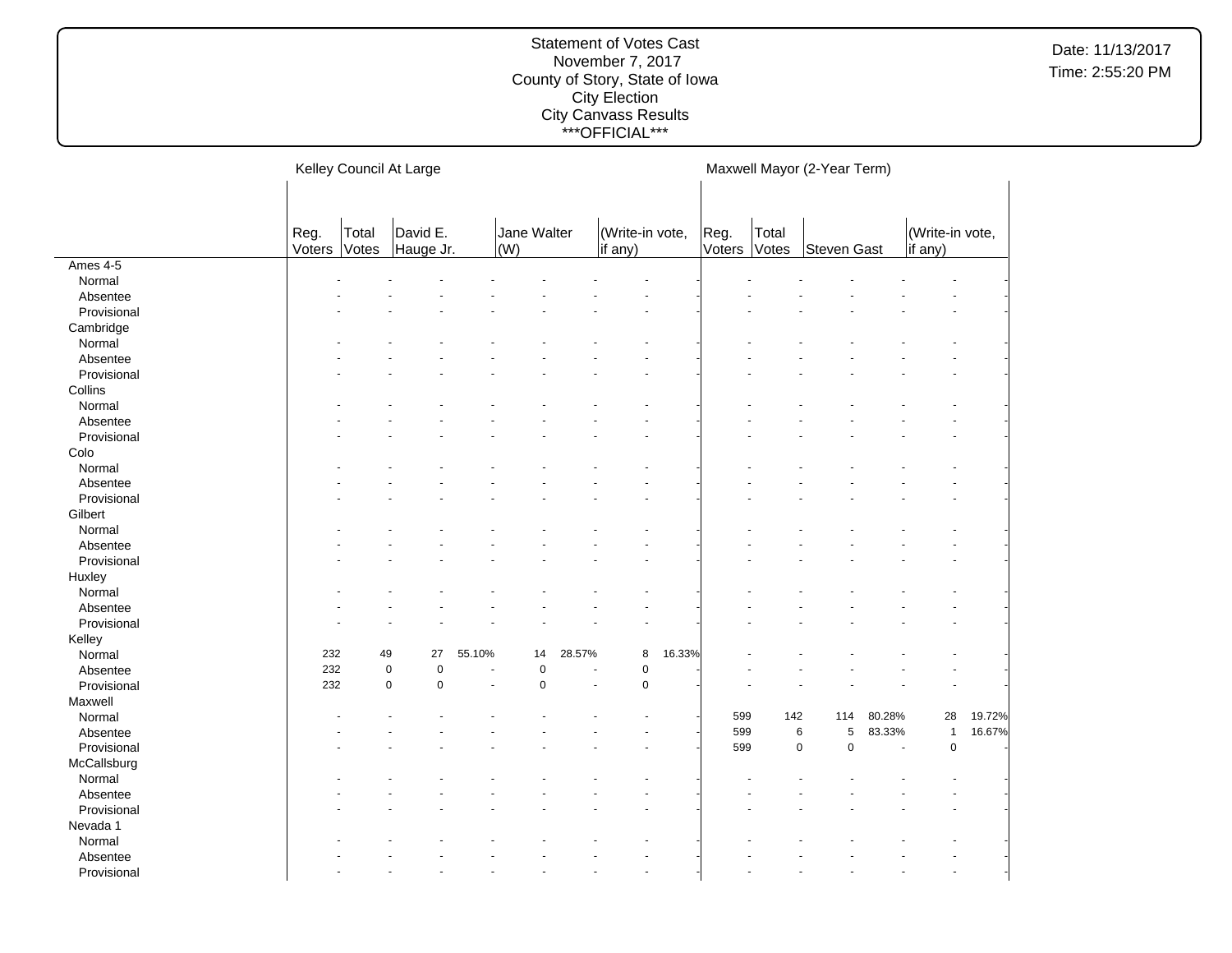|                   |                |                | Kelley Council At Large |                          |                    |                          |                            |        |                |                | Maxwell Mayor (2-Year Term) |                |                            |        |
|-------------------|----------------|----------------|-------------------------|--------------------------|--------------------|--------------------------|----------------------------|--------|----------------|----------------|-----------------------------|----------------|----------------------------|--------|
|                   | Reg.<br>Voters | Total<br>Votes | David E.<br>Hauge Jr.   |                          | Jane Walter<br>(W) |                          | (Write-in vote,<br>if any) |        | Reg.<br>Voters | Total<br>Votes | Steven Gast                 |                | (Write-in vote,<br>if any) |        |
| Nevada 2          |                |                |                         |                          |                    |                          |                            |        |                |                |                             |                |                            |        |
| Normal            |                |                |                         |                          |                    |                          |                            |        |                |                |                             |                |                            |        |
| Absentee          |                |                |                         |                          |                    |                          |                            |        |                |                |                             |                |                            |        |
| Provisional       |                |                |                         |                          |                    |                          |                            |        |                |                |                             |                |                            |        |
| Nevada 3          |                |                |                         |                          |                    |                          |                            |        |                |                |                             |                |                            |        |
| Normal            |                |                |                         |                          |                    |                          |                            |        |                |                |                             |                |                            |        |
| Absentee          |                |                |                         |                          |                    |                          |                            |        |                |                |                             |                |                            |        |
| Provisional       |                |                |                         |                          |                    |                          |                            |        |                |                |                             |                |                            |        |
| Nevada 4          |                |                |                         |                          |                    |                          |                            |        |                |                |                             |                |                            |        |
| Normal            |                |                |                         |                          |                    |                          |                            |        |                |                |                             |                |                            |        |
| Absentee          |                |                |                         |                          |                    |                          |                            |        |                |                |                             |                |                            |        |
| Provisional       |                |                |                         |                          |                    |                          |                            |        |                |                |                             |                |                            |        |
| Roland            |                |                |                         |                          |                    |                          |                            |        |                |                |                             |                |                            |        |
| Normal            |                |                |                         |                          |                    |                          |                            |        |                |                |                             |                |                            |        |
| Absentee          |                |                |                         |                          |                    |                          |                            |        |                |                |                             |                |                            |        |
| Provisional       |                |                |                         |                          |                    |                          |                            |        |                |                |                             |                |                            |        |
| Slater            |                |                |                         |                          |                    |                          |                            |        |                |                |                             |                |                            |        |
| Normal            |                |                |                         |                          |                    |                          |                            |        |                |                |                             |                |                            |        |
| Absentee          |                |                |                         |                          |                    |                          |                            |        |                |                |                             |                |                            |        |
| Provisional       |                |                |                         |                          |                    |                          |                            |        |                |                |                             |                |                            |        |
| <b>Story City</b> |                |                |                         |                          |                    |                          |                            |        |                |                |                             |                |                            |        |
| Normal            |                |                |                         |                          |                    |                          |                            |        |                |                |                             |                |                            |        |
| Absentee          |                |                |                         |                          |                    |                          |                            |        |                |                |                             |                |                            |        |
| Provisional       |                |                |                         |                          |                    |                          |                            |        |                |                |                             |                |                            |        |
| Zearing           |                |                |                         |                          |                    |                          |                            |        |                |                |                             |                |                            |        |
| Normal            |                |                |                         |                          |                    |                          |                            |        |                |                |                             |                |                            |        |
| Absentee          |                |                |                         |                          |                    |                          |                            |        |                |                |                             |                |                            |        |
| Provisional       |                |                |                         |                          |                    |                          |                            |        |                |                |                             |                |                            |        |
| Total             |                |                |                         |                          |                    |                          |                            |        |                |                |                             |                |                            |        |
| Normal            | 232            | 49             | 27                      | 55.10%                   | 14                 | 28.57%                   | 8                          | 16.33% | 599            | 142            | 114                         | 80.28%         | 28                         | 19.72% |
| Absentee          | 232            |                | $\pmb{0}$<br>$\pmb{0}$  | $\blacksquare$           | $\pmb{0}$          |                          | $\mathbf 0$                |        | 599            |                | 6<br>5                      | 83.33%         | $\mathbf{1}$               | 16.67% |
| Provisional       | 232            |                | $\pmb{0}$<br>0          | $\overline{\phantom{a}}$ | 0                  | $\overline{\phantom{a}}$ | 0                          |        | 599            |                | $\pmb{0}$<br>0              | $\blacksquare$ | $\pmb{0}$                  |        |
| Total             | 232            | 49             | 27                      | 55.10%                   | 14                 | 28.57%                   | 8                          | 16.33% | 599            | 148            | 119                         | 80.41%         | 29                         | 19.59% |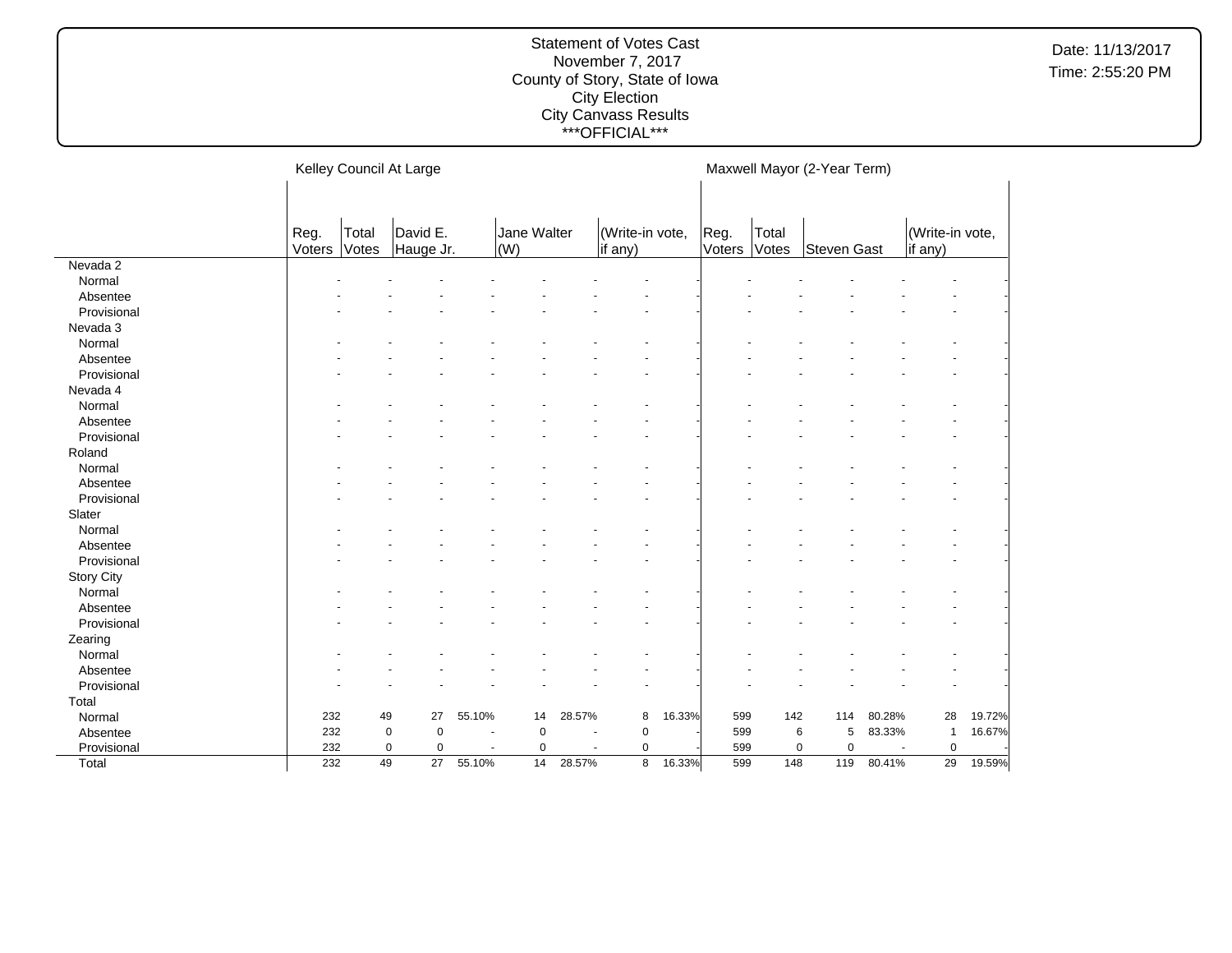|                   |                |                | Maxwell Council At Large |                      |           |                      |                            |
|-------------------|----------------|----------------|--------------------------|----------------------|-----------|----------------------|----------------------------|
|                   | Reg.<br>Voters | Total<br>Votes | <b>Alex Golly</b>        | Michael<br>Gustafson | Jon Klein | Charles<br>Robertson | (Write-in vote,<br>if any) |
| Jurisdiction Wide |                |                |                          |                      |           |                      |                            |
| Ames 1-1          |                |                |                          |                      |           |                      |                            |
| Normal            |                |                |                          |                      |           |                      |                            |
| Absentee          |                |                |                          |                      |           |                      |                            |
| Provisional       |                |                |                          |                      |           |                      |                            |
| Ames 1-2          |                |                |                          |                      |           |                      |                            |
| Normal            |                |                |                          |                      |           |                      |                            |
| Absentee          |                |                |                          |                      |           |                      |                            |
| Provisional       |                |                |                          |                      |           |                      |                            |
| Ames 1-3          |                |                |                          |                      |           |                      |                            |
| Normal            |                |                |                          |                      |           |                      |                            |
| Absentee          |                |                |                          |                      |           |                      |                            |
| Provisional       |                |                |                          |                      |           |                      |                            |
| Ames 1-4          |                |                |                          |                      |           |                      |                            |
| Normal            |                |                |                          |                      |           |                      |                            |
| Absentee          |                |                |                          |                      |           |                      |                            |
| Provisional       |                |                |                          |                      |           |                      |                            |
| Ames 1-5          |                |                |                          |                      |           |                      |                            |
| Normal            |                |                |                          |                      |           |                      |                            |
| Absentee          |                |                |                          |                      |           |                      |                            |
| Provisional       |                |                |                          |                      |           |                      |                            |
| Ames 2-1          |                |                |                          |                      |           |                      |                            |
| Normal            |                |                |                          |                      |           |                      |                            |
| Absentee          |                |                |                          |                      |           |                      |                            |
| Provisional       |                |                |                          |                      |           |                      |                            |
| Ames 2-2          |                |                |                          |                      |           |                      |                            |
| Normal            |                |                |                          |                      |           |                      |                            |
|                   |                |                |                          |                      |           |                      |                            |
| Absentee          |                |                |                          |                      |           |                      |                            |
| Provisional       |                |                |                          |                      |           |                      |                            |
| Ames 2-3          |                |                |                          |                      |           |                      |                            |
| Normal            |                |                |                          |                      |           |                      |                            |
| Absentee          |                |                |                          |                      |           |                      |                            |
| Provisional       |                |                |                          |                      |           |                      |                            |
| Ames 2-4          |                |                |                          |                      |           |                      |                            |
| Normal            |                |                |                          |                      |           |                      |                            |
| Absentee          |                |                |                          |                      |           |                      |                            |
| Provisional       |                |                |                          |                      |           |                      | ä,                         |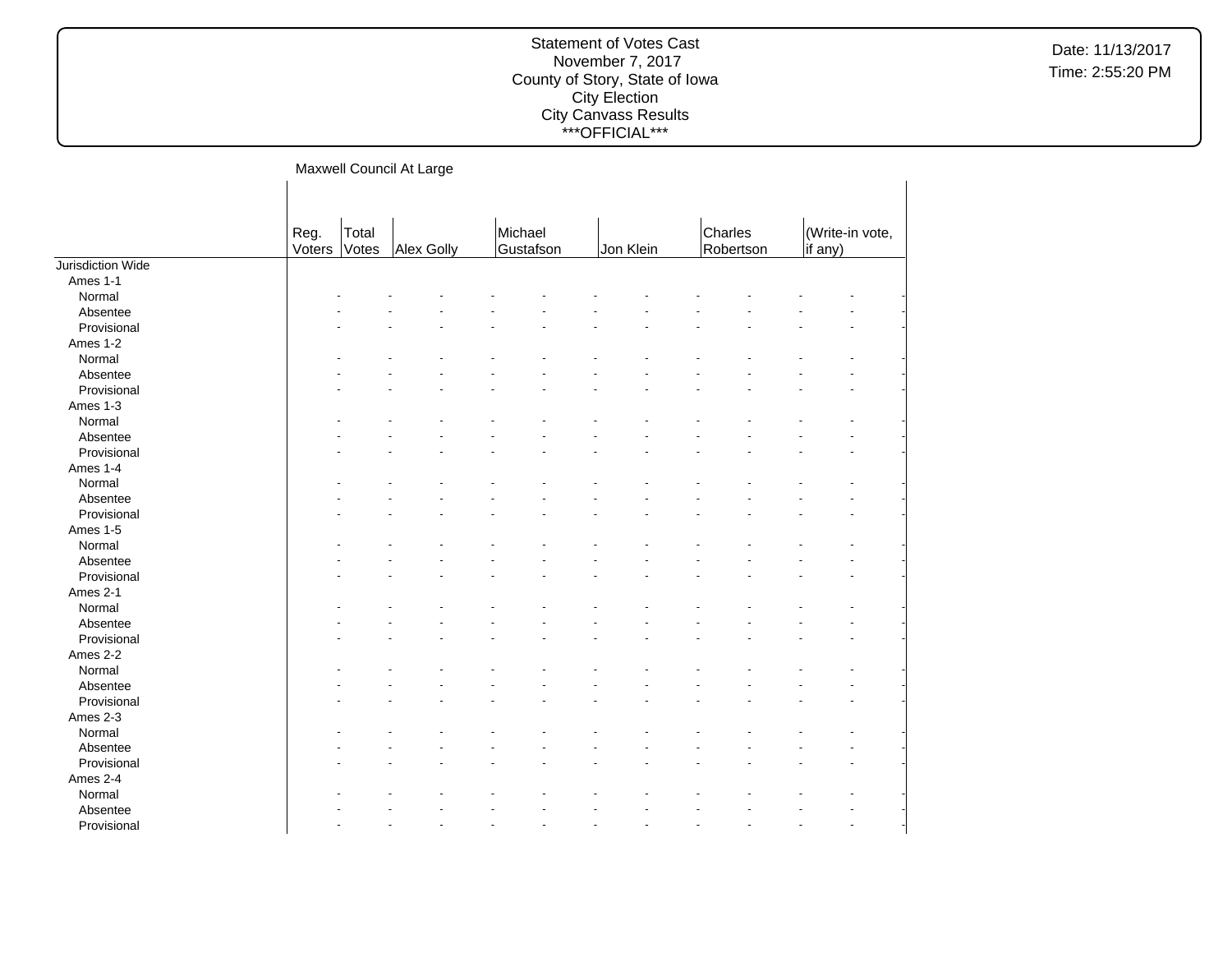|             |                |                | Maxwell Council At Large |                      |           |                      |                            |  |
|-------------|----------------|----------------|--------------------------|----------------------|-----------|----------------------|----------------------------|--|
|             |                |                |                          |                      |           |                      |                            |  |
|             | Reg.<br>Voters | Total<br>Votes | Alex Golly               | Michael<br>Gustafson | Jon Klein | Charles<br>Robertson | (Write-in vote,<br>if any) |  |
| Ames 2-5    |                |                |                          |                      |           |                      |                            |  |
| Normal      |                |                |                          |                      |           |                      |                            |  |
| Absentee    |                |                |                          |                      |           |                      |                            |  |
| Provisional |                |                |                          |                      |           |                      |                            |  |
| Ames 3-1    |                |                |                          |                      |           |                      |                            |  |
| Normal      |                |                |                          |                      |           |                      |                            |  |
| Absentee    |                |                |                          |                      |           |                      |                            |  |
| Provisional |                |                |                          |                      |           |                      |                            |  |
| Ames 3-2    |                |                |                          |                      |           |                      |                            |  |
| Normal      |                |                |                          |                      |           |                      |                            |  |
| Absentee    |                |                |                          |                      |           |                      |                            |  |
| Provisional |                |                |                          |                      |           |                      |                            |  |
| Ames 3-3    |                |                |                          |                      |           |                      |                            |  |
| Normal      |                |                |                          |                      |           |                      |                            |  |
| Absentee    |                |                |                          |                      |           |                      |                            |  |
| Provisional |                |                |                          |                      |           |                      |                            |  |
| Ames 3-4    |                |                |                          |                      |           |                      |                            |  |
| Normal      |                |                |                          |                      |           |                      |                            |  |
| Absentee    |                |                |                          |                      |           |                      |                            |  |
| Provisional |                |                |                          |                      |           |                      |                            |  |
| Ames 3-5    |                |                |                          |                      |           |                      |                            |  |
| Normal      |                |                |                          |                      |           |                      |                            |  |
| Absentee    |                |                |                          |                      |           |                      |                            |  |
| Provisional |                |                |                          |                      |           |                      |                            |  |
| Ames 4-1    |                |                |                          |                      |           |                      |                            |  |
| Normal      |                |                |                          |                      |           |                      |                            |  |
| Absentee    |                |                |                          |                      |           |                      |                            |  |
| Provisional |                |                |                          |                      |           |                      |                            |  |
| Ames 4-2    |                |                |                          |                      |           |                      |                            |  |
| Normal      |                |                |                          |                      |           |                      |                            |  |
| Absentee    |                |                |                          |                      |           |                      |                            |  |
| Provisional |                |                |                          |                      |           |                      |                            |  |
| Ames 4-3    |                |                |                          |                      |           |                      |                            |  |
| Normal      |                |                |                          |                      |           |                      |                            |  |
| Absentee    |                |                |                          |                      |           |                      |                            |  |
| Provisional |                |                |                          |                      |           |                      |                            |  |
| Ames 4-4    |                |                |                          |                      |           |                      |                            |  |
| Normal      |                |                |                          |                      |           |                      |                            |  |
| Absentee    |                |                |                          |                      |           |                      |                            |  |
| Provisional |                |                |                          |                      |           |                      | ä,                         |  |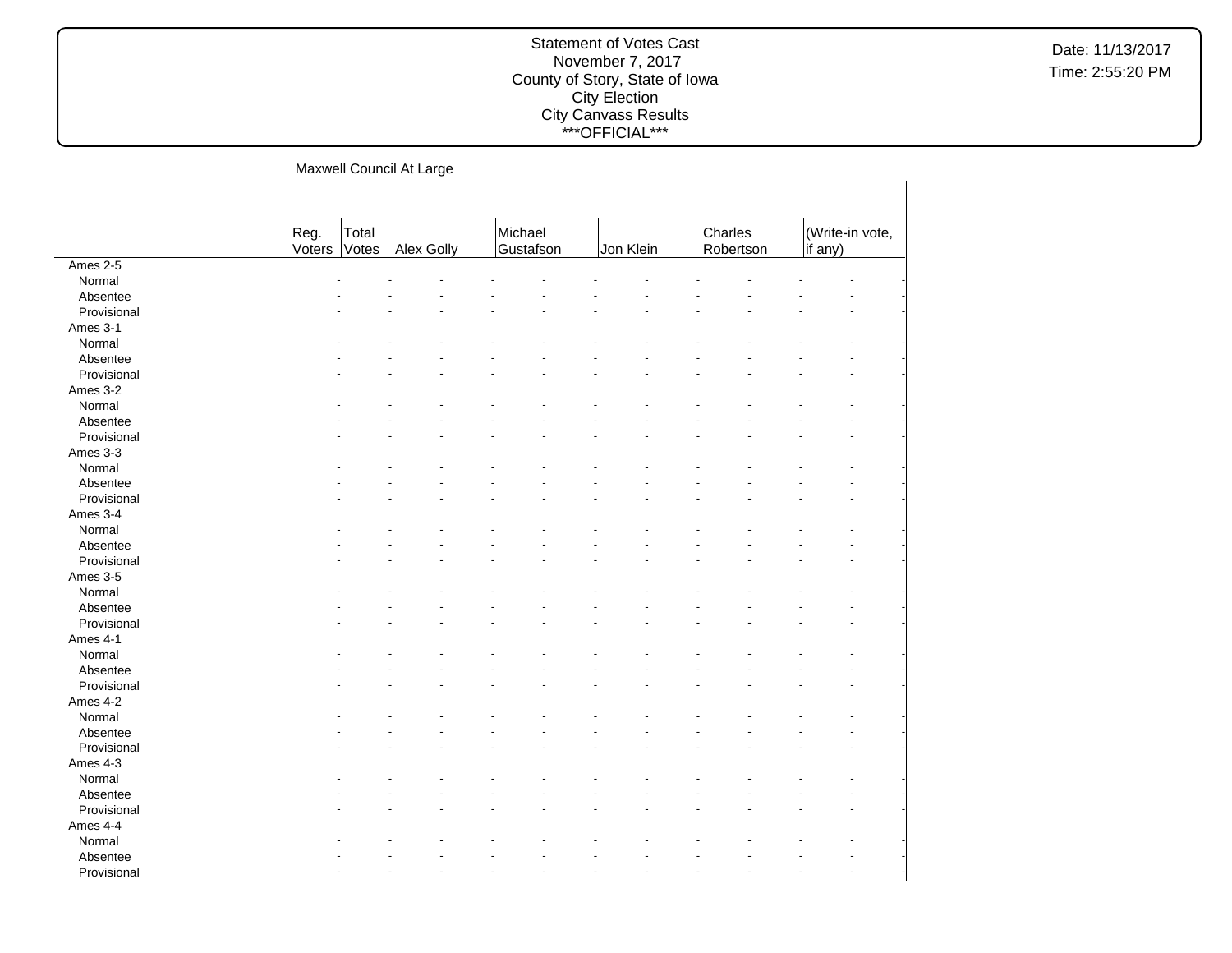| Michael<br>Total<br>Charles<br>(Write-in vote,<br>Reg.<br>Voters<br>Jon Klein<br>Robertson<br>Votes<br>Alex Golly<br>Gustafson<br>if any)<br>Ames $4-5$<br>Normal<br>Absentee<br>Provisional<br>Cambridge<br>Normal<br>Absentee<br>Provisional<br>Collins<br>Normal<br>Absentee<br>Provisional<br>Colo<br>Normal<br>Absentee<br>Provisional<br>Gilbert |        |  | Maxwell Council At Large |  |  |  |  |  |
|--------------------------------------------------------------------------------------------------------------------------------------------------------------------------------------------------------------------------------------------------------------------------------------------------------------------------------------------------------|--------|--|--------------------------|--|--|--|--|--|
|                                                                                                                                                                                                                                                                                                                                                        |        |  |                          |  |  |  |  |  |
|                                                                                                                                                                                                                                                                                                                                                        |        |  |                          |  |  |  |  |  |
|                                                                                                                                                                                                                                                                                                                                                        |        |  |                          |  |  |  |  |  |
|                                                                                                                                                                                                                                                                                                                                                        |        |  |                          |  |  |  |  |  |
|                                                                                                                                                                                                                                                                                                                                                        |        |  |                          |  |  |  |  |  |
|                                                                                                                                                                                                                                                                                                                                                        |        |  |                          |  |  |  |  |  |
|                                                                                                                                                                                                                                                                                                                                                        |        |  |                          |  |  |  |  |  |
|                                                                                                                                                                                                                                                                                                                                                        |        |  |                          |  |  |  |  |  |
|                                                                                                                                                                                                                                                                                                                                                        |        |  |                          |  |  |  |  |  |
|                                                                                                                                                                                                                                                                                                                                                        |        |  |                          |  |  |  |  |  |
|                                                                                                                                                                                                                                                                                                                                                        |        |  |                          |  |  |  |  |  |
|                                                                                                                                                                                                                                                                                                                                                        |        |  |                          |  |  |  |  |  |
|                                                                                                                                                                                                                                                                                                                                                        |        |  |                          |  |  |  |  |  |
|                                                                                                                                                                                                                                                                                                                                                        |        |  |                          |  |  |  |  |  |
|                                                                                                                                                                                                                                                                                                                                                        |        |  |                          |  |  |  |  |  |
|                                                                                                                                                                                                                                                                                                                                                        |        |  |                          |  |  |  |  |  |
|                                                                                                                                                                                                                                                                                                                                                        |        |  |                          |  |  |  |  |  |
|                                                                                                                                                                                                                                                                                                                                                        |        |  |                          |  |  |  |  |  |
|                                                                                                                                                                                                                                                                                                                                                        |        |  |                          |  |  |  |  |  |
|                                                                                                                                                                                                                                                                                                                                                        | Normal |  |                          |  |  |  |  |  |
| Absentee                                                                                                                                                                                                                                                                                                                                               |        |  |                          |  |  |  |  |  |
| Provisional                                                                                                                                                                                                                                                                                                                                            |        |  |                          |  |  |  |  |  |
| Huxley                                                                                                                                                                                                                                                                                                                                                 |        |  |                          |  |  |  |  |  |
| Normal                                                                                                                                                                                                                                                                                                                                                 |        |  |                          |  |  |  |  |  |
| Absentee                                                                                                                                                                                                                                                                                                                                               |        |  |                          |  |  |  |  |  |
| Provisional                                                                                                                                                                                                                                                                                                                                            |        |  |                          |  |  |  |  |  |
| Kelley                                                                                                                                                                                                                                                                                                                                                 |        |  |                          |  |  |  |  |  |
| Normal                                                                                                                                                                                                                                                                                                                                                 |        |  |                          |  |  |  |  |  |
| Absentee                                                                                                                                                                                                                                                                                                                                               |        |  |                          |  |  |  |  |  |
| Provisional                                                                                                                                                                                                                                                                                                                                            |        |  |                          |  |  |  |  |  |
| Maxwell                                                                                                                                                                                                                                                                                                                                                |        |  |                          |  |  |  |  |  |
| 599<br>286<br>27.62%<br>30.42%<br>0.35%<br>Normal<br>79<br>49<br>17.13%<br>70<br>24.48%<br>87<br>$\mathbf{1}$                                                                                                                                                                                                                                          |        |  |                          |  |  |  |  |  |
| 21.43%<br>7.14%<br>$\pmb{0}$<br>599<br>14<br>$\overline{4}$<br>28.57%<br>3<br>$\mathbf{1}$<br>6<br>42.86%<br>Absentee                                                                                                                                                                                                                                  |        |  |                          |  |  |  |  |  |
| Provisional<br>599<br>$\mathbf 0$<br>$\mathbf 0$<br>$\pmb{0}$<br>$\mathbf 0$<br>0<br>$\mathbf 0$<br>L.<br>L.<br>$\overline{a}$                                                                                                                                                                                                                         |        |  |                          |  |  |  |  |  |
| McCallsburg                                                                                                                                                                                                                                                                                                                                            |        |  |                          |  |  |  |  |  |
| Normal                                                                                                                                                                                                                                                                                                                                                 |        |  |                          |  |  |  |  |  |
| Absentee                                                                                                                                                                                                                                                                                                                                               |        |  |                          |  |  |  |  |  |
| Provisional                                                                                                                                                                                                                                                                                                                                            |        |  |                          |  |  |  |  |  |
| Nevada 1                                                                                                                                                                                                                                                                                                                                               |        |  |                          |  |  |  |  |  |
| Normal                                                                                                                                                                                                                                                                                                                                                 |        |  |                          |  |  |  |  |  |
| Absentee                                                                                                                                                                                                                                                                                                                                               |        |  |                          |  |  |  |  |  |
| Provisional                                                                                                                                                                                                                                                                                                                                            |        |  |                          |  |  |  |  |  |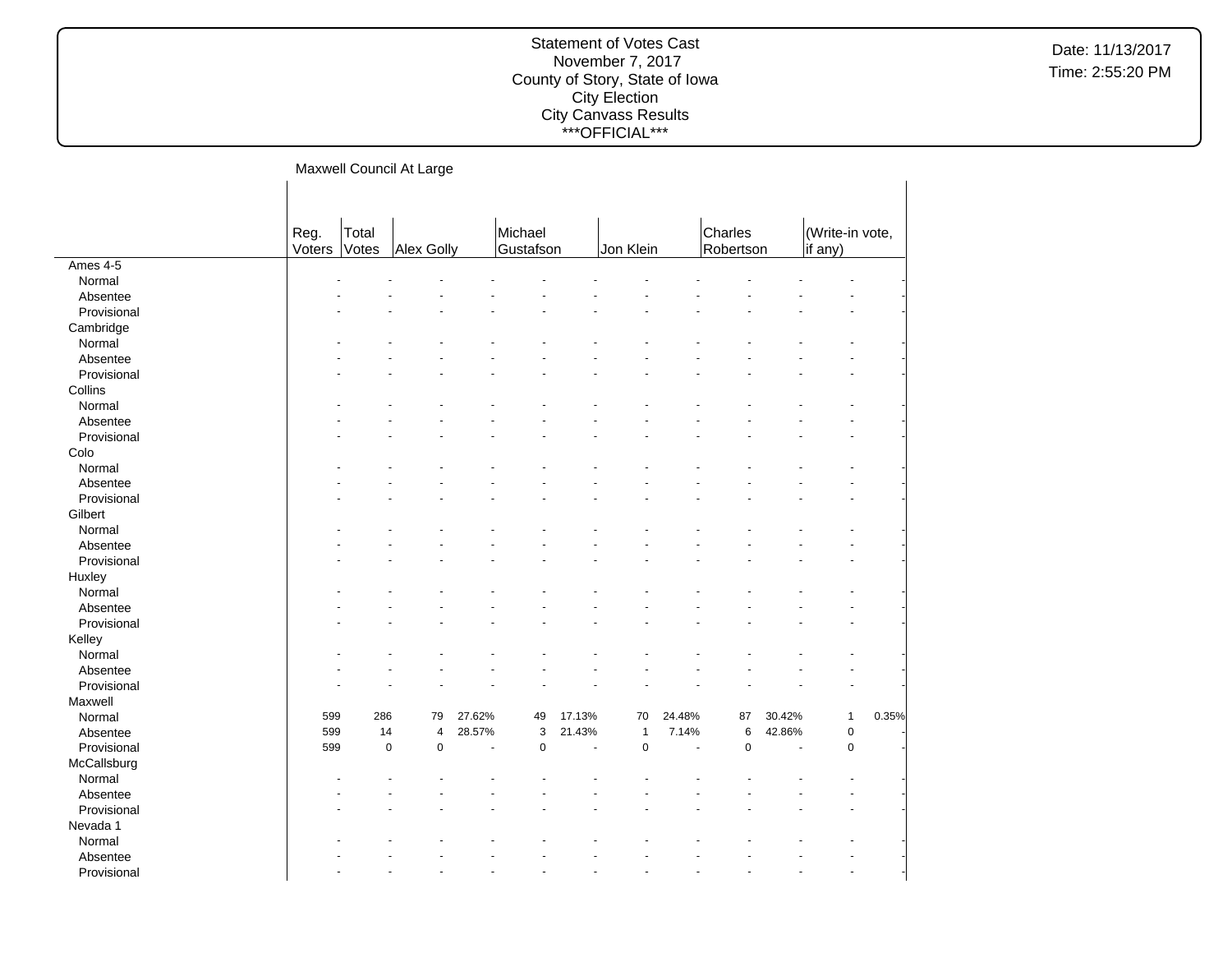|                   |                |                | Maxwell Council At Large |        |                      |                          |                 |        |                      |        |                            |       |
|-------------------|----------------|----------------|--------------------------|--------|----------------------|--------------------------|-----------------|--------|----------------------|--------|----------------------------|-------|
|                   | Reg.<br>Voters | Total<br>Votes | Alex Golly               |        | Michael<br>Gustafson |                          | Jon Klein       |        | Charles<br>Robertson |        | (Write-in vote,<br>if any) |       |
| Nevada 2          |                |                |                          |        |                      |                          |                 |        |                      |        |                            |       |
| Normal            |                |                |                          |        |                      |                          |                 |        |                      |        |                            |       |
| Absentee          |                |                |                          |        |                      |                          |                 |        |                      |        |                            |       |
| Provisional       |                |                |                          |        |                      |                          |                 |        |                      |        |                            |       |
| Nevada 3          |                |                |                          |        |                      |                          |                 |        |                      |        |                            |       |
| Normal            |                |                |                          |        |                      |                          |                 |        |                      |        |                            |       |
| Absentee          |                |                |                          |        |                      |                          |                 |        |                      |        |                            |       |
| Provisional       |                |                |                          |        |                      |                          |                 |        |                      |        |                            |       |
| Nevada 4          |                |                |                          |        |                      |                          |                 |        |                      |        |                            |       |
| Normal            |                |                |                          |        |                      |                          |                 |        |                      |        |                            |       |
| Absentee          |                |                |                          |        |                      |                          |                 |        |                      |        |                            |       |
| Provisional       |                |                |                          |        |                      |                          |                 |        |                      |        |                            |       |
| Roland            |                |                |                          |        |                      |                          |                 |        |                      |        |                            |       |
| Normal            |                |                |                          |        |                      |                          |                 |        |                      |        |                            |       |
| Absentee          |                |                |                          |        |                      |                          |                 |        |                      |        |                            |       |
| Provisional       |                |                |                          |        |                      |                          |                 |        |                      |        |                            |       |
| Slater            |                |                |                          |        |                      |                          |                 |        |                      |        |                            |       |
| Normal            |                |                |                          |        |                      |                          |                 |        |                      |        |                            |       |
| Absentee          |                |                |                          |        |                      |                          |                 |        |                      |        |                            |       |
| Provisional       |                |                |                          |        |                      |                          |                 |        |                      |        |                            |       |
| <b>Story City</b> |                |                |                          |        |                      |                          |                 |        |                      |        |                            |       |
| Normal            |                |                |                          |        |                      |                          |                 |        |                      |        |                            |       |
| Absentee          |                |                |                          |        |                      |                          |                 |        |                      |        |                            |       |
| Provisional       |                |                |                          |        |                      |                          |                 |        |                      |        |                            |       |
| Zearing           |                |                |                          |        |                      |                          |                 |        |                      |        |                            |       |
| Normal            |                |                |                          |        |                      |                          |                 |        |                      |        |                            |       |
| Absentee          |                |                |                          |        |                      |                          |                 |        |                      |        |                            |       |
| Provisional       |                |                |                          |        |                      |                          |                 |        |                      |        |                            |       |
| Total             |                |                |                          |        |                      |                          |                 |        |                      |        |                            |       |
| Normal            | 599            | 286            | 79                       | 27.62% | 49                   | 17.13%                   | 70              | 24.48% | 87                   | 30.42% | $\mathbf{1}$               | 0.35% |
| Absentee          | 599            | 14             | 4                        | 28.57% | 3                    | 21.43%                   | $\overline{1}$  | 7.14%  | 6                    | 42.86% | $\mathbf 0$                |       |
| Provisional       | 599            |                | $\pmb{0}$<br>0           |        | $\mathbf 0$          | $\overline{\phantom{a}}$ | $\mathbf 0$     | ÷      | $\mathbf 0$          | $\sim$ | $\mathsf 0$                |       |
| Total             | 599            | 300            | 83                       | 27.67% | 52                   | 17.33%                   | $\overline{71}$ | 23.67% | 93                   | 31.00% | $\mathbf{1}$               | 0.33% |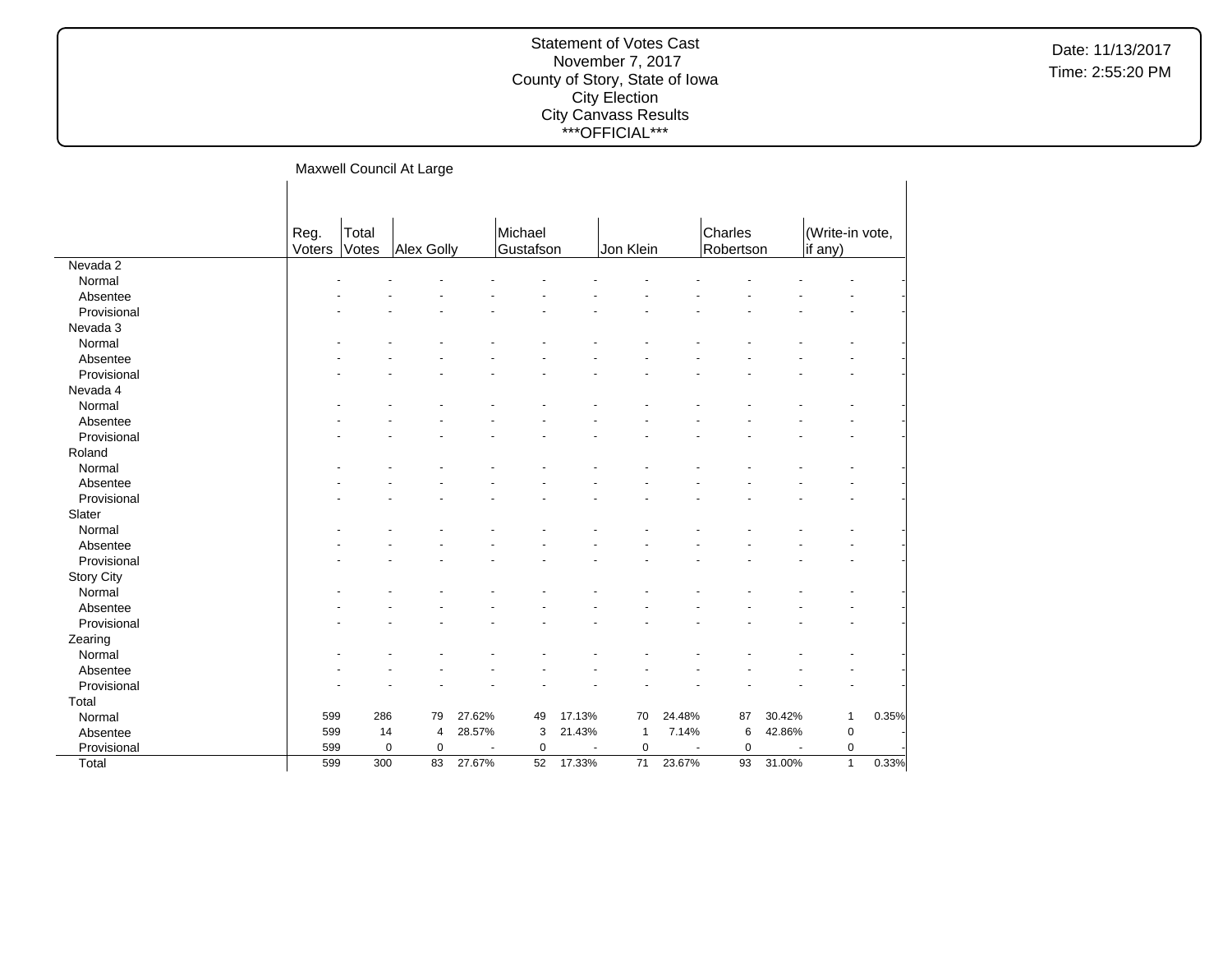## Statement of Votes Cast November 7, 2017 County of Story, State of Iowa City Election City Canvass Results \*\*\*OFFICIAL\*\*\*

McCallsburg Mayor (2-Year Term)  $\mathbf{L}$ 

|                   | Reg.   | Total |             | Chris Erickson | (Write-in vote, |
|-------------------|--------|-------|-------------|----------------|-----------------|
|                   | Voters | Votes | Alex Rainey | (W)            | if any)         |
| Jurisdiction Wide |        |       |             |                |                 |
| Ames 1-1          |        |       |             |                |                 |
| Normal            |        |       |             |                |                 |
| Absentee          |        |       |             |                |                 |
| Provisional       |        |       |             |                |                 |
| Ames 1-2          |        |       |             |                |                 |
| Normal            |        |       |             |                |                 |
| Absentee          |        |       |             |                |                 |
| Provisional       |        |       |             |                |                 |
| Ames 1-3          |        |       |             |                |                 |
| Normal            |        |       |             |                |                 |
| Absentee          |        |       |             |                |                 |
| Provisional       |        |       |             |                |                 |
| Ames 1-4          |        |       |             |                |                 |
| Normal            |        |       |             |                |                 |
| Absentee          |        |       |             |                |                 |
| Provisional       |        |       |             |                |                 |
| Ames 1-5          |        |       |             |                |                 |
| Normal            |        |       |             |                |                 |
| Absentee          |        |       |             |                |                 |
| Provisional       |        |       |             |                |                 |
| Ames 2-1          |        |       |             |                |                 |
| Normal            |        |       |             |                |                 |
| Absentee          |        |       |             |                |                 |
| Provisional       |        |       |             |                |                 |
| Ames 2-2          |        |       |             |                |                 |
| Normal            |        |       |             |                |                 |
| Absentee          |        |       |             |                |                 |
| Provisional       |        |       |             |                |                 |
| Ames 2-3          |        |       |             |                |                 |
| Normal            |        |       |             |                |                 |
| Absentee          |        |       |             |                |                 |
| Provisional       |        |       |             |                |                 |
| Ames 2-4          |        |       |             |                |                 |
| Normal            |        |       |             |                |                 |
| Absentee          |        |       |             |                |                 |
| Provisional       |        |       |             |                |                 |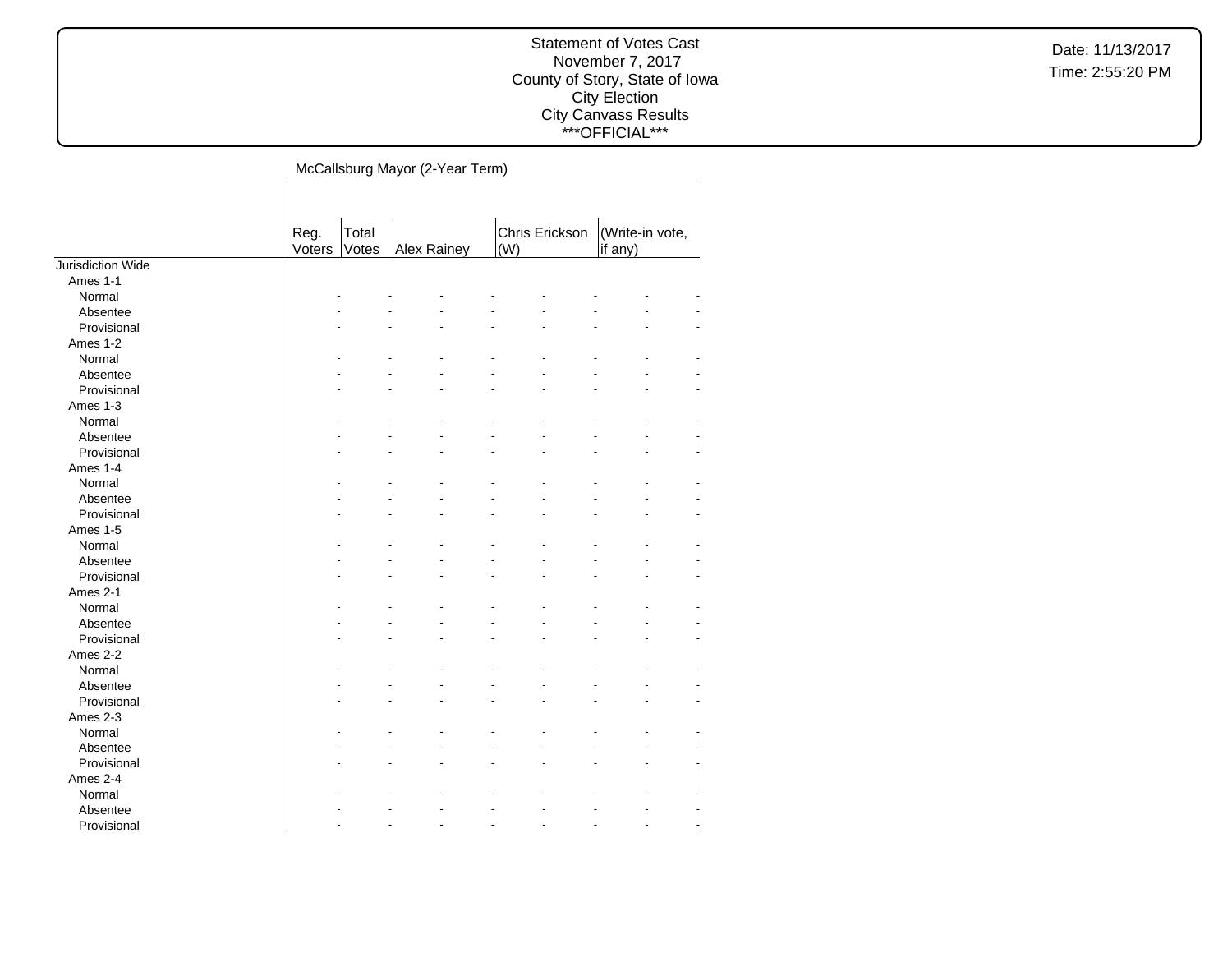## Statement of Votes Cast November 7, 2017 County of Story, State of Iowa City Election City Canvass Results \*\*\*OFFICIAL\*\*\*

McCallsburg Mayor (2-Year Term)  $\mathbf{L}$ 

|             | Reg.   | Total |                    | Chris Erickson | (Write-in vote, |
|-------------|--------|-------|--------------------|----------------|-----------------|
|             | Voters | Votes | <b>Alex Rainey</b> | (W)            | if any)         |
| Ames 2-5    |        |       |                    |                |                 |
| Normal      |        |       |                    |                |                 |
| Absentee    |        |       |                    |                |                 |
| Provisional |        |       |                    |                |                 |
| Ames 3-1    |        |       |                    |                |                 |
| Normal      |        |       |                    |                |                 |
| Absentee    |        |       |                    |                |                 |
| Provisional |        |       |                    |                |                 |
| Ames 3-2    |        |       |                    |                |                 |
| Normal      |        |       |                    |                |                 |
| Absentee    |        |       |                    |                |                 |
| Provisional |        |       |                    |                |                 |
| Ames 3-3    |        |       |                    |                |                 |
| Normal      |        |       |                    |                |                 |
| Absentee    |        |       |                    |                |                 |
| Provisional |        |       |                    |                |                 |
| Ames 3-4    |        |       |                    |                |                 |
| Normal      |        |       |                    |                |                 |
| Absentee    |        |       |                    |                |                 |
| Provisional |        |       |                    |                |                 |
| Ames 3-5    |        |       |                    |                |                 |
| Normal      |        |       |                    |                |                 |
| Absentee    |        |       |                    |                |                 |
| Provisional |        |       |                    |                |                 |
| Ames 4-1    |        |       |                    |                |                 |
| Normal      |        |       |                    |                |                 |
| Absentee    |        |       |                    |                |                 |
| Provisional |        |       |                    |                |                 |
| Ames 4-2    |        |       |                    |                |                 |
| Normal      |        |       |                    |                |                 |
| Absentee    |        |       |                    |                |                 |
| Provisional |        |       |                    |                |                 |
| Ames 4-3    |        |       |                    |                |                 |
| Normal      |        |       |                    |                |                 |
| Absentee    |        |       |                    |                |                 |
| Provisional |        |       |                    |                |                 |
| Ames 4-4    |        |       |                    |                |                 |
| Normal      |        |       |                    |                |                 |
| Absentee    |        |       |                    |                |                 |
| Provisional |        |       |                    |                |                 |
|             |        |       |                    |                |                 |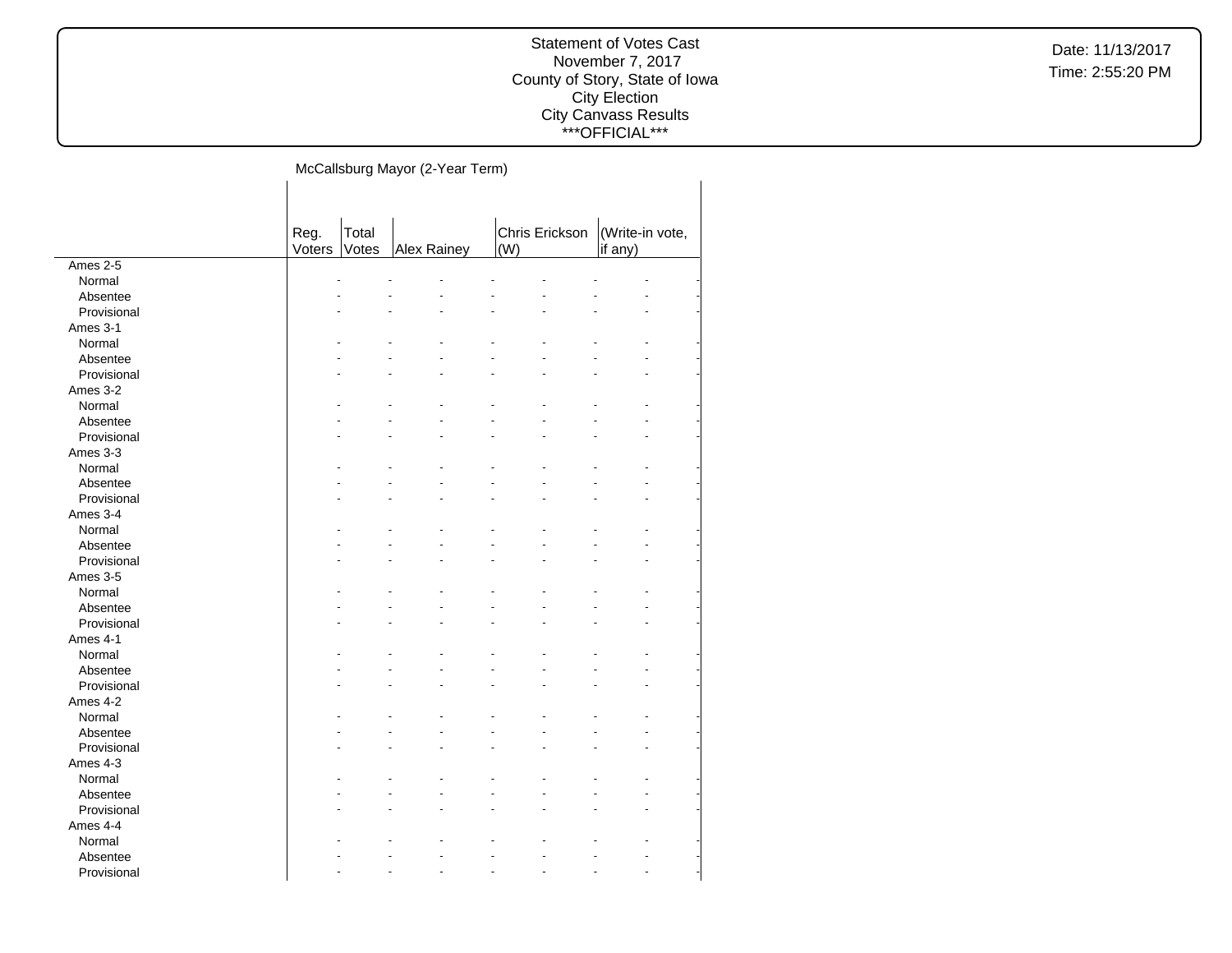## Statement of Votes Cast November 7, 2017 County of Story, State of Iowa City Election City Canvass Results \*\*\*OFFICIAL\*\*\*

McCallsburg Mayor (2-Year Term)  $\mathbf{L}$ 

|             | Reg.<br>Voters | Total<br>Votes | Alex Rainey                  |         | Chris Erickson<br>(W) |        | (Write-in vote,<br>if any) |       |
|-------------|----------------|----------------|------------------------------|---------|-----------------------|--------|----------------------------|-------|
| Ames 4-5    |                |                |                              |         |                       |        |                            |       |
| Normal      |                |                |                              |         |                       |        |                            |       |
| Absentee    |                |                |                              |         |                       |        |                            |       |
| Provisional |                |                |                              |         |                       |        |                            |       |
| Cambridge   |                |                |                              |         |                       |        |                            |       |
| Normal      |                |                |                              |         |                       |        |                            |       |
| Absentee    |                |                |                              |         |                       |        |                            |       |
| Provisional |                |                |                              |         |                       |        |                            |       |
| Collins     |                |                |                              |         |                       |        |                            |       |
| Normal      |                |                |                              |         |                       |        |                            |       |
| Absentee    |                |                |                              |         |                       |        |                            |       |
| Provisional |                |                |                              |         |                       |        |                            |       |
| Colo        |                |                |                              |         |                       |        |                            |       |
| Normal      |                |                |                              |         |                       |        |                            |       |
| Absentee    |                |                |                              |         |                       |        |                            |       |
| Provisional |                |                |                              |         |                       |        |                            |       |
| Gilbert     |                |                |                              |         |                       |        |                            |       |
| Normal      |                |                |                              |         |                       |        |                            |       |
| Absentee    |                |                |                              |         |                       |        |                            |       |
| Provisional |                |                |                              |         |                       |        |                            |       |
| Huxley      |                |                |                              |         |                       |        |                            |       |
| Normal      |                |                |                              |         |                       |        |                            |       |
| Absentee    |                |                |                              |         |                       |        |                            |       |
| Provisional |                |                |                              |         |                       |        |                            |       |
| Kelley      |                |                |                              |         |                       |        |                            |       |
| Normal      |                |                |                              |         |                       |        |                            |       |
| Absentee    |                |                |                              |         |                       |        |                            |       |
| Provisional |                |                |                              |         |                       |        |                            |       |
| Maxwell     |                |                |                              |         |                       |        |                            |       |
| Normal      |                |                |                              |         |                       |        |                            |       |
| Absentee    |                |                |                              |         |                       |        |                            |       |
| Provisional |                |                |                              |         |                       |        |                            |       |
| McCallsburg |                |                |                              |         |                       |        |                            |       |
| Normal      | 196            | 42             | 16                           | 38.10%  | 25                    | 59.52% | 1                          | 2.38% |
| Absentee    | 196            |                | $\mathbf{1}$<br>$\mathbf{1}$ | 100.00% | $\mathbf 0$           |        | $\mathbf 0$                |       |
| Provisional | 196            |                | $\mathbf 0$<br>$\mathbf 0$   | L       | $\mathbf 0$           |        | 0                          |       |
| Nevada 1    |                |                |                              |         |                       |        |                            |       |
| Normal      |                |                |                              |         |                       |        |                            |       |
| Absentee    |                |                |                              |         |                       |        |                            |       |
| Provisional |                |                |                              |         |                       |        |                            |       |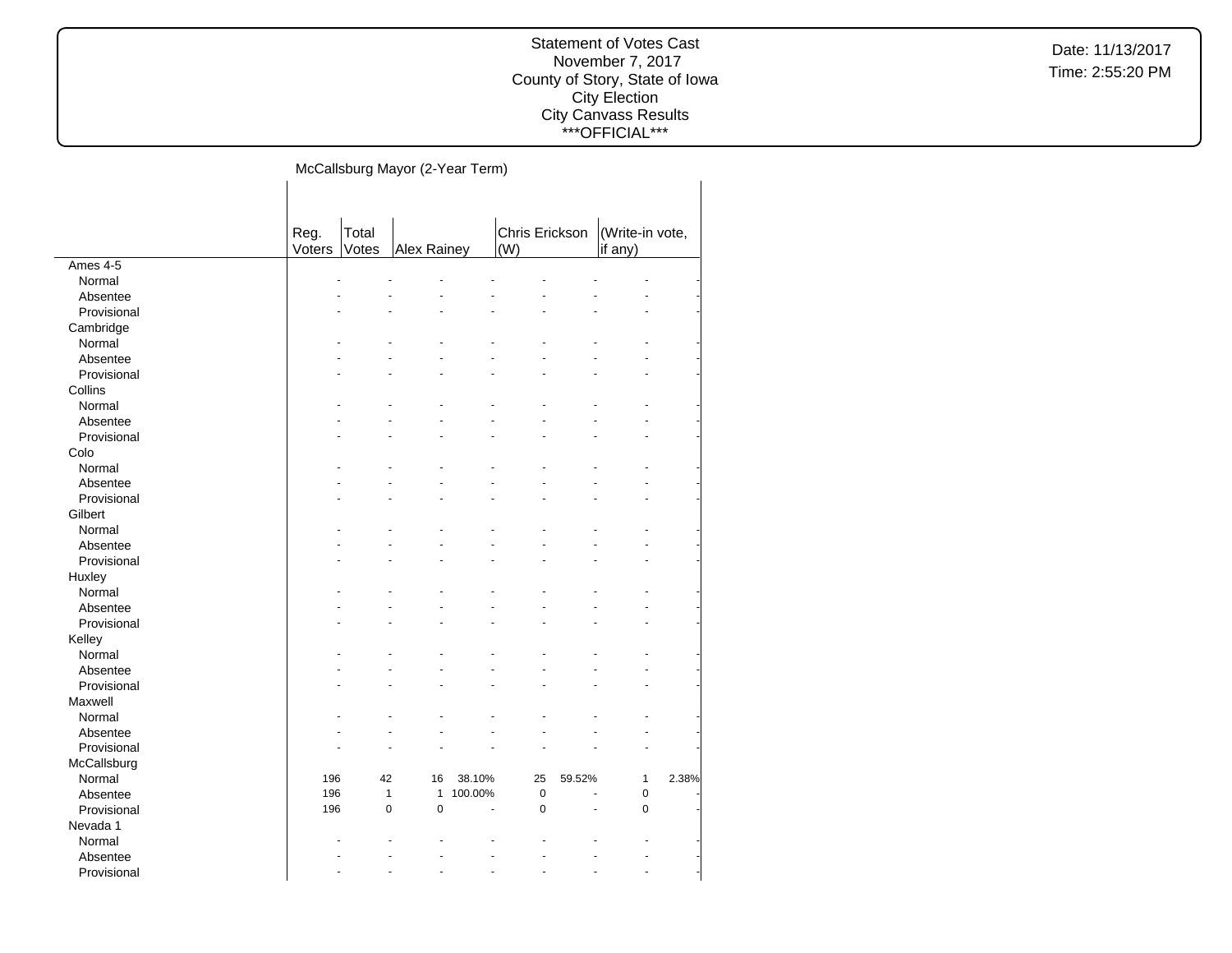## Statement of Votes Cast November 7, 2017 County of Story, State of Iowa City Election City Canvass Results \*\*\*OFFICIAL\*\*\*

McCallsburg Mayor (2-Year Term)  $\mathbf{I}$ 

|                   | Reg.<br>Voters | Total<br>Votes | Alex Rainey  |                | Chris Erickson<br>(W) |                | (Write-in vote,<br>if any) |       |
|-------------------|----------------|----------------|--------------|----------------|-----------------------|----------------|----------------------------|-------|
| Nevada 2          |                |                |              |                |                       |                |                            |       |
| Normal            |                |                |              |                |                       |                |                            |       |
| Absentee          |                |                |              |                |                       |                |                            |       |
| Provisional       |                |                |              |                |                       |                |                            |       |
| Nevada 3          |                |                |              |                |                       |                |                            |       |
| Normal            |                |                |              |                |                       |                |                            |       |
| Absentee          |                |                |              |                |                       |                |                            |       |
| Provisional       |                |                |              |                |                       |                |                            |       |
| Nevada 4          |                |                |              |                |                       |                |                            |       |
| Normal            |                |                |              |                |                       |                |                            |       |
| Absentee          |                |                |              |                |                       |                |                            |       |
| Provisional       |                |                |              |                |                       |                |                            |       |
| Roland            |                |                |              |                |                       |                |                            |       |
| Normal            |                |                |              |                |                       |                |                            |       |
| Absentee          |                |                |              |                |                       |                |                            |       |
| Provisional       |                |                |              |                |                       |                |                            |       |
| Slater            |                |                |              |                |                       |                |                            |       |
| Normal            |                |                |              |                |                       |                |                            |       |
| Absentee          |                |                |              |                |                       |                |                            |       |
| Provisional       |                |                |              |                |                       |                |                            |       |
| <b>Story City</b> |                |                |              |                |                       |                |                            |       |
| Normal            |                |                |              |                |                       |                |                            |       |
| Absentee          |                |                |              |                |                       |                |                            |       |
| Provisional       |                |                |              |                |                       |                |                            |       |
| Zearing           |                |                |              |                |                       |                |                            |       |
| Normal            |                |                |              |                |                       |                |                            |       |
| Absentee          |                |                |              |                |                       |                |                            |       |
| Provisional       |                |                |              |                |                       |                |                            |       |
| Total             |                |                |              |                |                       |                |                            |       |
| Normal            | 196            | 42             | 16           | 38.10%         | 25                    | 59.52%         | 1                          | 2.38% |
| Absentee          | 196            | $\mathbf{1}$   | $\mathbf{1}$ | 100.00%        | $\mathbf 0$           |                | $\mathbf 0$                |       |
| Provisional       | 196            | 0              | 0            | $\blacksquare$ | $\mathbf 0$           | $\blacksquare$ | 0                          |       |
| Total             | 196            | 43             | 17           | 39.53%         | 25                    | 58.14%         | $\mathbf{1}$               | 2.33% |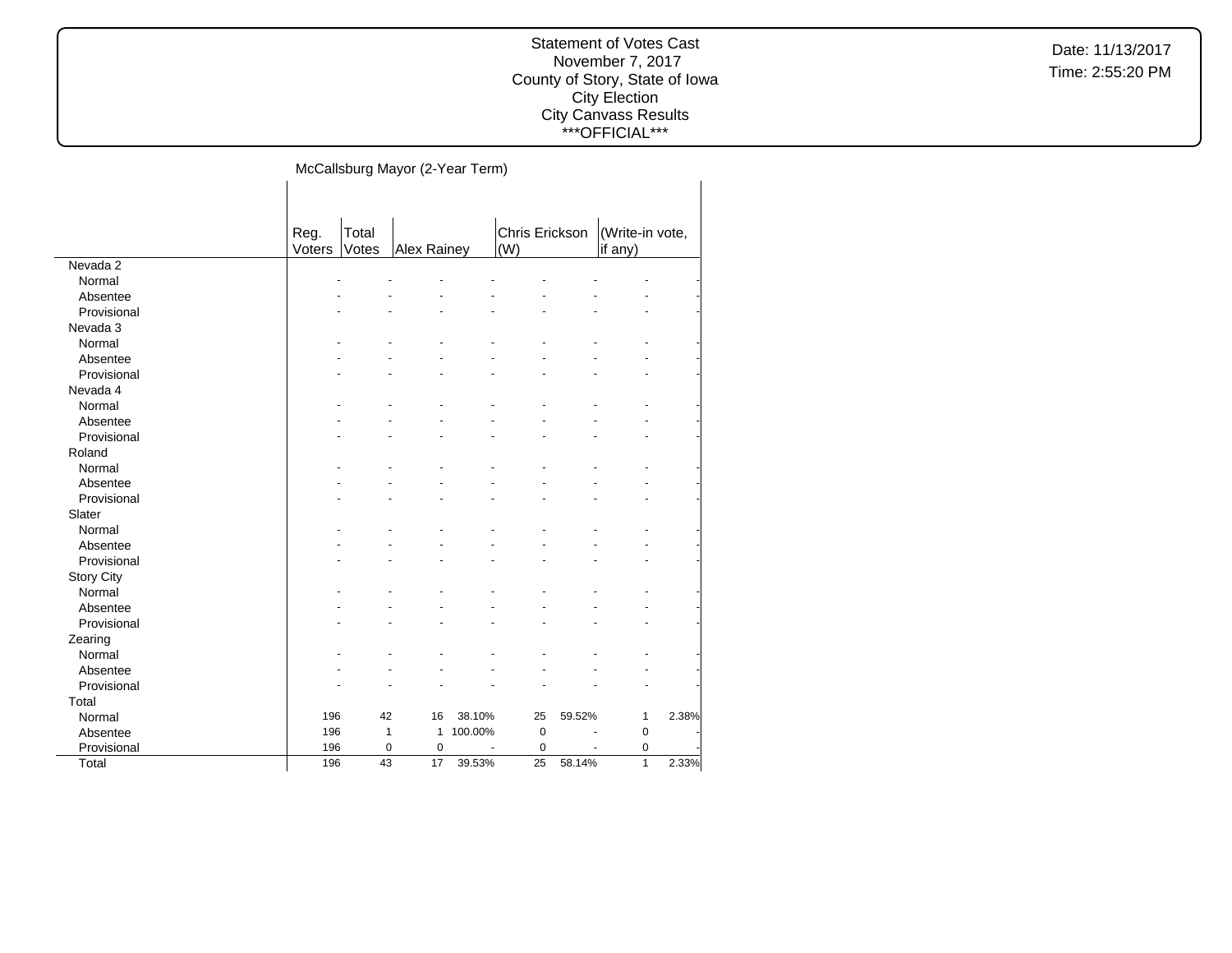#### Statement of Votes Cast November 7, 2017 County of Story, State of Iowa City Election City Canvass Results \*\*\*OFFICIAL\*\*\*

McCallsburg Council At Large Reg. Voters Total Votes | Scott Anderson | LeAnn Hazen Gayle Springer (Write-in vote, (W) if any) Nevada Mayor Reg. Voters Votes Total **Brett Barker** (Write-in vote, if any) Jurisdiction Wide Ames 1-1 Normal and the set of the set of the set of the set of the set of the set of the set of the set of the set of the set of the set of the set of the set of the set of the set of the set of the set of the set of the set of t Absentee and the set of the set of the set of the set of the set of the set of the set of the set of the set of the set of the set of the set of the set of the set of the set of the set of the set of the set of the set of  $\textsf{Provisional}$  . The set of the set of the set of the set of the set of the set of the set of the set of the set of the set of the set of the set of the set of the set of the set of the set of the set of the set of the set of Ames 1-2 Normal and the set of the set of the set of the set of the set of the set of the set of the set of the set of the set of the set of the set of the set of the set of the set of the set of the set of the set of the set of t Absentee and the set of the set of the set of the set of the set of the set of the set of the set of the set of the set of the set of the set of the set of the set of the set of the set of the set of the set of the set of  $\textsf{Provisional}$  . The set of the set of the set of the set of the set of the set of the set of the set of the set of the set of the set of the set of the set of the set of the set of the set of the set of the set of the set of Ames 1-3 Normal and the set of the set of the set of the set of the set of the set of the set of the set of the set of the set of the set of the set of the set of the set of the set of the set of the set of the set of the set of t Absentee and the set of the set of the set of the set of the set of the set of the set of the set of the set of the set of the set of the set of the set of the set of the set of the set of the set of the set of the set of  $\textsf{Provisional}$  . The set of the set of the set of the set of the set of the set of the set of the set of the set of the set of the set of the set of the set of the set of the set of the set of the set of the set of the set of Ames 1-4 Normal and the set of the set of the set of the set of the set of the set of the set of the set of the set of the set of the set of the set of the set of the set of the set of the set of the set of the set of the set of t Absentee and the set of the set of the set of the set of the set of the set of the set of the set of the set of the set of the set of the set of the set of the set of the set of the set of the set of the set of the set of  $\textsf{Provisional}$  . The set of the set of the set of the set of the set of the set of the set of the set of the set of the set of the set of the set of the set of the set of the set of the set of the set of the set of the set of Ames 1-5 Normal and the set of the set of the set of the set of the set of the set of the set of the set of the set of the set of the set of the set of the set of the set of the set of the set of the set of the set of the set of t Absentee and the set of the set of the set of the set of the set of the set of the set of the set of the set of the set of the set of the set of the set of the set of the set of the set of the set of the set of the set of  $\textsf{Provisional}$  . The set of the set of the set of the set of the set of the set of the set of the set of the set of the set of the set of the set of the set of the set of the set of the set of the set of the set of the set of Ames 2-1 Normal and the set of the set of the set of the set of the set of the set of the set of the set of the set of the set of the set of the set of the set of the set of the set of the set of the set of the set of the set of t Absentee and the set of the set of the set of the set of the set of the set of the set of the set of the set of the set of the set of the set of the set of the set of the set of the set of the set of the set of the set of  $\textsf{Provisional}$  . The set of the set of the set of the set of the set of the set of the set of the set of the set of the set of the set of the set of the set of the set of the set of the set of the set of the set of the set of Ames 2-2 Normal and the set of the set of the set of the set of the set of the set of the set of the set of the set of the set of the set of the set of the set of the set of the set of the set of the set of the set of the set of t Absentee and the set of the set of the set of the set of the set of the set of the set of the set of the set of the set of the set of the set of the set of the set of the set of the set of the set of the set of the set of  $\textsf{Provisional}$  . The set of the set of the set of the set of the set of the set of the set of the set of the set of the set of the set of the set of the set of the set of the set of the set of the set of the set of the set of Ames 2-3 Normal and the set of the set of the set of the set of the set of the set of the set of the set of the set of the set of the set of the set of the set of the set of the set of the set of the set of the set of the set of t Absentee and the set of the set of the set of the set of the set of the set of the set of the set of the set of the set of the set of the set of the set of the set of the set of the set of the set of the set of the set of  $\textsf{Provisional}$  . The set of the set of the set of the set of the set of the set of the set of the set of the set of the set of the set of the set of the set of the set of the set of the set of the set of the set of the set of Ames 2-4 Normal - - - - - - - - - - - - - - - - Absentee and the set of the set of the set of the set of the set of the set of the set of the set of the set of the set of the set of the set of the set of the set of the set of the set of the set of the set of the set of  $\textsf{Provisional}$  . The set of the set of the set of the set of the set of the set of the set of the set of the set of the set of the set of the set of the set of the set of the set of the set of the set of the set of the set of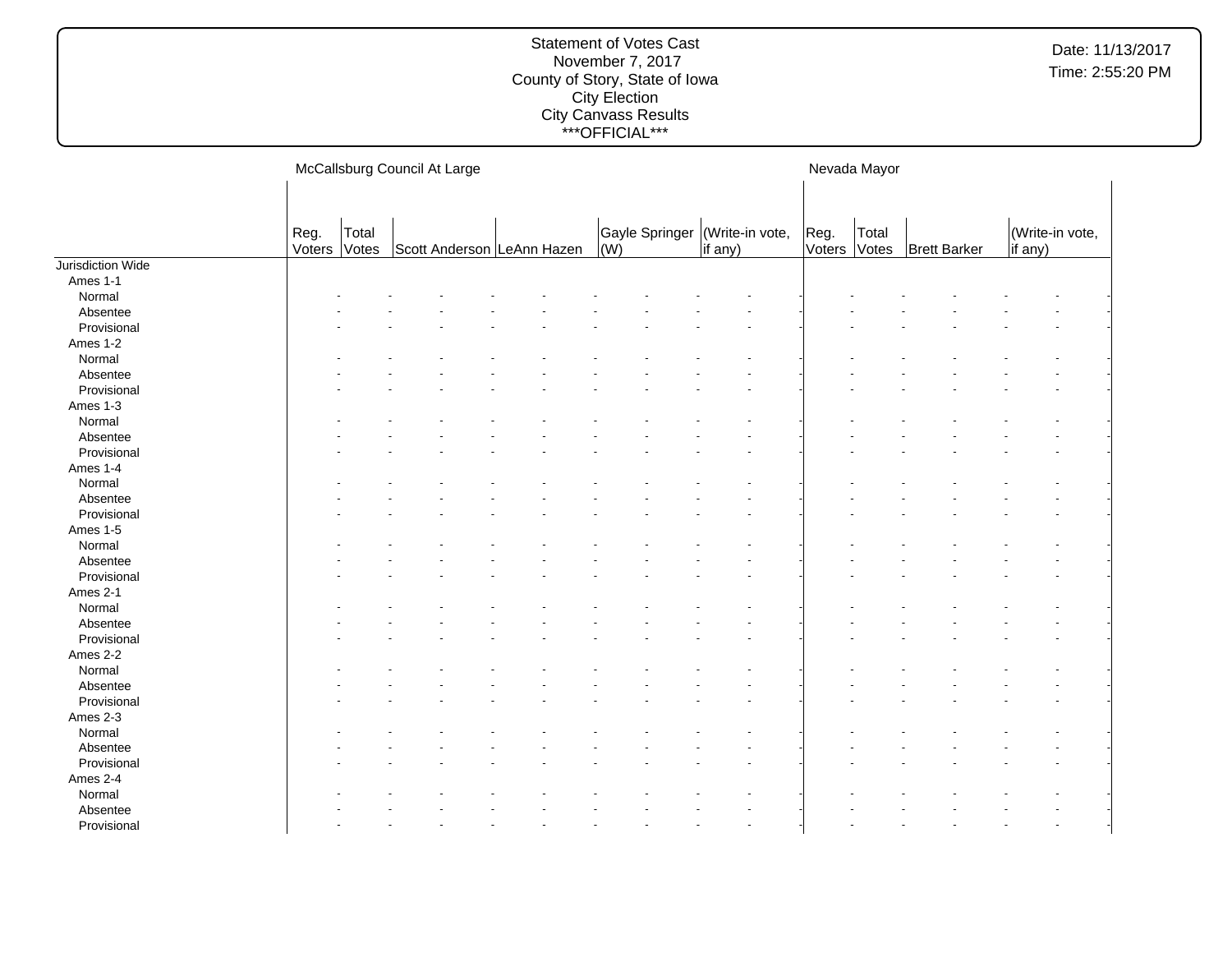|             |        |       | McCallsburg Council At Large |  |  |     | Nevada Mayor   |                 |        |       |                     |                 |  |
|-------------|--------|-------|------------------------------|--|--|-----|----------------|-----------------|--------|-------|---------------------|-----------------|--|
|             |        |       |                              |  |  |     |                |                 |        |       |                     |                 |  |
|             | Reg.   | Total |                              |  |  |     | Gayle Springer | (Write-in vote, | Reg.   | Total |                     | (Write-in vote, |  |
|             | Voters | Votes | Scott Anderson LeAnn Hazen   |  |  | (W) |                | $ \dot{f}$ any) | Voters | Votes | <b>Brett Barker</b> | if any)         |  |
| Ames 2-5    |        |       |                              |  |  |     |                |                 |        |       |                     |                 |  |
| Normal      |        |       |                              |  |  |     |                |                 |        |       |                     |                 |  |
| Absentee    |        |       |                              |  |  |     |                |                 |        |       |                     |                 |  |
| Provisional |        |       |                              |  |  |     |                |                 |        |       |                     |                 |  |
| Ames 3-1    |        |       |                              |  |  |     |                |                 |        |       |                     |                 |  |
| Normal      |        |       |                              |  |  |     |                |                 |        |       |                     |                 |  |
| Absentee    |        |       |                              |  |  |     |                |                 |        |       |                     |                 |  |
| Provisional |        |       |                              |  |  |     |                |                 |        |       |                     |                 |  |
| Ames 3-2    |        |       |                              |  |  |     |                |                 |        |       |                     |                 |  |
| Normal      |        |       |                              |  |  |     |                |                 |        |       |                     |                 |  |
| Absentee    |        |       |                              |  |  |     |                |                 |        |       |                     |                 |  |
| Provisional |        |       |                              |  |  |     |                |                 |        |       |                     |                 |  |
| Ames 3-3    |        |       |                              |  |  |     |                |                 |        |       |                     |                 |  |
| Normal      |        |       |                              |  |  |     |                |                 |        |       |                     |                 |  |
| Absentee    |        |       |                              |  |  |     |                |                 |        |       |                     |                 |  |
| Provisional |        |       |                              |  |  |     |                |                 |        |       |                     |                 |  |
| Ames 3-4    |        |       |                              |  |  |     |                |                 |        |       |                     |                 |  |
| Normal      |        |       |                              |  |  |     |                |                 |        |       |                     |                 |  |
| Absentee    |        |       |                              |  |  |     |                |                 |        |       |                     |                 |  |
| Provisional |        |       |                              |  |  |     |                |                 |        |       |                     |                 |  |
| Ames 3-5    |        |       |                              |  |  |     |                |                 |        |       |                     |                 |  |
| Normal      |        |       |                              |  |  |     |                |                 |        |       |                     |                 |  |
| Absentee    |        |       |                              |  |  |     |                |                 |        |       |                     |                 |  |
| Provisional |        |       |                              |  |  |     |                |                 |        |       |                     |                 |  |
| Ames 4-1    |        |       |                              |  |  |     |                |                 |        |       |                     |                 |  |
| Normal      |        |       |                              |  |  |     |                |                 |        |       |                     |                 |  |
| Absentee    |        |       |                              |  |  |     |                |                 |        |       |                     |                 |  |
| Provisional |        |       |                              |  |  |     |                |                 |        |       |                     |                 |  |
| Ames 4-2    |        |       |                              |  |  |     |                |                 |        |       |                     |                 |  |
| Normal      |        |       |                              |  |  |     |                |                 |        |       |                     |                 |  |
| Absentee    |        |       |                              |  |  |     |                |                 |        |       |                     |                 |  |
| Provisional |        |       |                              |  |  |     |                |                 |        |       |                     |                 |  |
| Ames 4-3    |        |       |                              |  |  |     |                |                 |        |       |                     |                 |  |
| Normal      |        |       |                              |  |  |     |                |                 |        |       |                     |                 |  |
| Absentee    |        |       |                              |  |  |     |                |                 |        |       |                     |                 |  |
| Provisional |        |       |                              |  |  |     |                |                 |        |       |                     |                 |  |
| Ames 4-4    |        |       |                              |  |  |     |                |                 |        |       |                     |                 |  |
| Normal      |        |       |                              |  |  |     |                |                 |        |       |                     |                 |  |
| Absentee    |        |       |                              |  |  |     |                |                 |        |       |                     |                 |  |
| Provisional |        |       |                              |  |  |     |                |                 |        |       |                     |                 |  |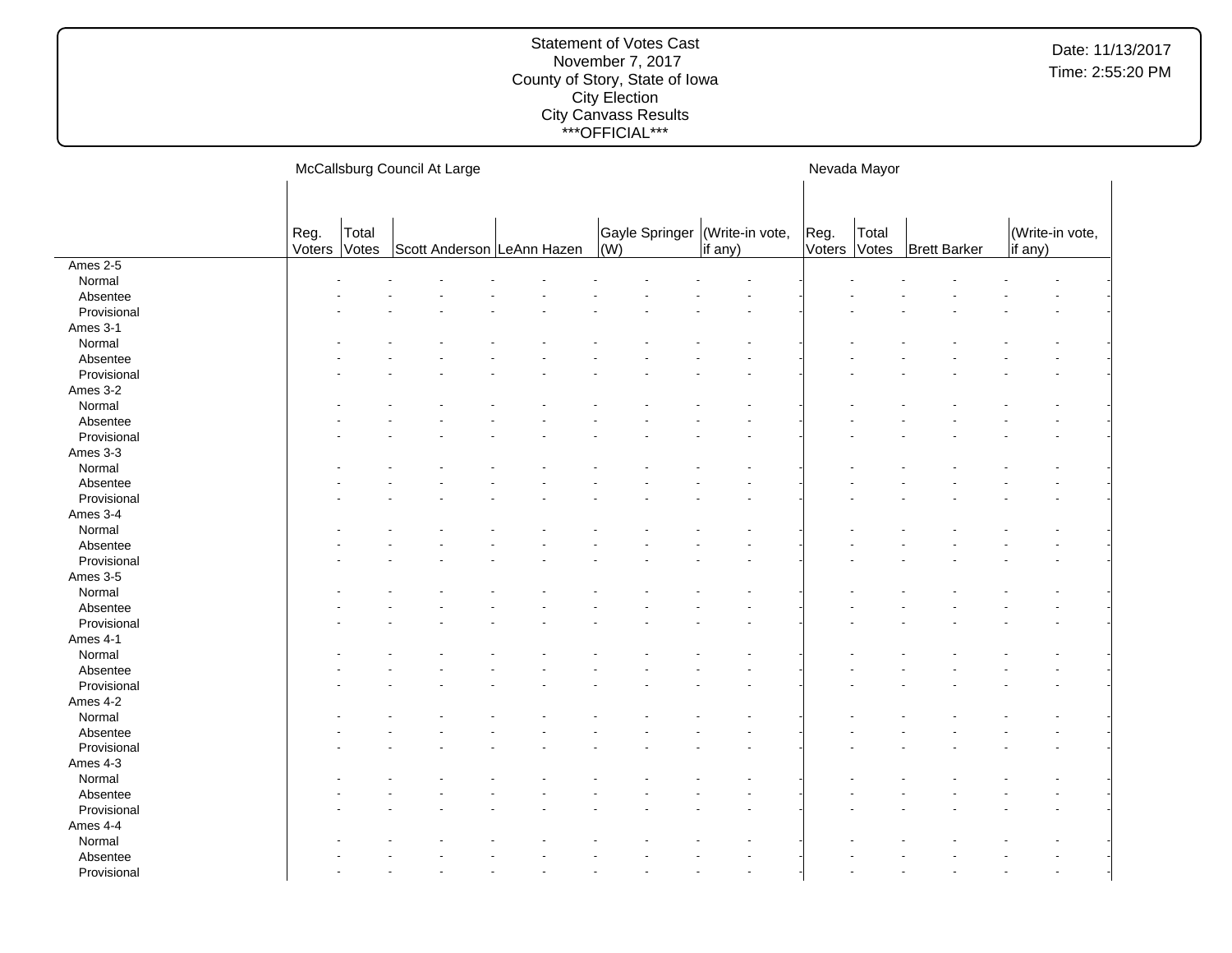|             |                | McCallsburg Council At Large |                            |                          |              |                          |                                    |                |                            |        |                |                | Nevada Mayor               |                          |                            |        |
|-------------|----------------|------------------------------|----------------------------|--------------------------|--------------|--------------------------|------------------------------------|----------------|----------------------------|--------|----------------|----------------|----------------------------|--------------------------|----------------------------|--------|
|             | Reg.<br>Voters | Total<br>Votes               | Scott Anderson LeAnn Hazen |                          |              |                          | Gayle Springer<br>$\overline{(W)}$ |                | (Write-in vote,<br>if any) |        | Reg.<br>Voters | Total<br>Votes | <b>Brett Barker</b>        |                          | (Write-in vote,<br>if any) |        |
| Ames 4-5    |                |                              |                            |                          |              |                          |                                    |                |                            |        |                |                |                            |                          |                            |        |
| Normal      |                |                              |                            |                          |              |                          |                                    |                |                            |        |                |                |                            |                          |                            |        |
| Absentee    |                |                              |                            |                          |              |                          |                                    |                |                            |        |                |                |                            |                          |                            |        |
| Provisional |                |                              |                            |                          |              |                          |                                    |                |                            |        |                |                |                            |                          |                            |        |
| Cambridge   |                |                              |                            |                          |              |                          |                                    |                |                            |        |                |                |                            |                          |                            |        |
| Normal      |                |                              |                            |                          |              |                          |                                    |                |                            |        |                |                |                            |                          |                            |        |
| Absentee    |                |                              |                            |                          |              |                          |                                    |                |                            |        |                |                |                            |                          |                            |        |
| Provisional |                |                              |                            |                          |              |                          |                                    |                |                            |        |                |                |                            |                          |                            |        |
| Collins     |                |                              |                            |                          |              |                          |                                    |                |                            |        |                |                |                            |                          |                            |        |
| Normal      |                |                              |                            |                          |              |                          |                                    |                |                            |        |                |                |                            |                          |                            |        |
| Absentee    |                |                              |                            |                          |              |                          |                                    |                |                            |        |                |                |                            |                          |                            |        |
| Provisional |                |                              |                            |                          |              |                          |                                    |                |                            |        |                |                |                            |                          |                            |        |
| Colo        |                |                              |                            |                          |              |                          |                                    |                |                            |        |                |                |                            |                          |                            |        |
| Normal      |                |                              |                            |                          |              |                          |                                    |                |                            |        |                |                |                            |                          |                            |        |
| Absentee    |                |                              |                            |                          |              |                          |                                    |                |                            |        |                |                |                            |                          |                            |        |
| Provisional |                |                              |                            |                          |              |                          |                                    |                |                            |        |                |                |                            |                          |                            |        |
| Gilbert     |                |                              |                            |                          |              |                          |                                    |                |                            |        |                |                |                            |                          |                            |        |
| Normal      |                |                              |                            |                          |              |                          |                                    |                |                            |        |                |                |                            |                          |                            |        |
| Absentee    |                |                              |                            |                          |              |                          |                                    |                |                            |        |                |                |                            |                          |                            |        |
| Provisional |                |                              |                            |                          |              |                          |                                    |                |                            |        |                |                |                            |                          |                            |        |
| Huxley      |                |                              |                            |                          |              |                          |                                    |                |                            |        |                |                |                            |                          |                            |        |
| Normal      |                |                              |                            |                          |              |                          |                                    |                |                            |        |                |                |                            |                          |                            |        |
| Absentee    |                |                              |                            |                          |              |                          |                                    |                |                            |        |                |                |                            |                          |                            |        |
| Provisional |                |                              |                            |                          |              |                          |                                    |                |                            |        |                |                |                            |                          |                            |        |
| Kelley      |                |                              |                            |                          |              |                          |                                    |                |                            |        |                |                |                            |                          |                            |        |
| Normal      |                |                              |                            |                          |              |                          |                                    |                |                            |        |                |                |                            |                          |                            |        |
| Absentee    |                |                              |                            |                          |              |                          |                                    |                |                            |        |                |                |                            |                          |                            |        |
| Provisional |                |                              |                            |                          |              |                          |                                    |                |                            |        |                |                |                            |                          |                            |        |
| Maxwell     |                |                              |                            |                          |              |                          |                                    |                |                            |        |                |                |                            |                          |                            |        |
| Normal      |                |                              |                            |                          |              |                          |                                    |                |                            |        |                |                |                            |                          |                            |        |
| Absentee    |                |                              |                            |                          |              |                          |                                    |                |                            |        |                |                |                            |                          |                            |        |
| Provisional |                |                              |                            |                          |              |                          |                                    |                |                            |        |                |                |                            |                          |                            |        |
| McCallsburg |                |                              |                            |                          |              |                          |                                    |                |                            |        |                |                |                            |                          |                            |        |
| Normal      | 196            | 104                          | 38                         | 36.54%                   | 34           | 32.69%                   | 19                                 | 18.27%         | 13                         | 12.50% |                |                |                            |                          |                            |        |
| Absentee    | 196            |                              | 3<br>$\mathbf{1}$          | 33.33%                   | $\mathbf{1}$ | 33.33%                   | $\mathbf 0$                        |                | $\mathbf{1}$               | 33.33% |                |                |                            |                          |                            |        |
| Provisional | 196            |                              | $\mathbf 0$<br>$\mathbf 0$ | $\overline{\phantom{a}}$ | $\pmb{0}$    | $\overline{\phantom{a}}$ | $\mathbf 0$                        | $\blacksquare$ | $\mathsf 0$                |        |                |                |                            |                          |                            |        |
| Nevada 1    |                |                              |                            |                          |              |                          |                                    |                |                            |        |                |                |                            |                          |                            |        |
| Normal      |                |                              |                            |                          |              |                          |                                    |                |                            |        | 1112           | 108            | 100                        | 92.59%                   | 8                          | 7.41%  |
| Absentee    |                |                              |                            |                          |              |                          |                                    |                |                            |        | 1112           | 29             | 23                         | 79.31%                   | 6                          | 20.69% |
| Provisional |                |                              |                            |                          |              |                          |                                    |                | ٠                          |        | 1112           |                | $\mathbf 0$<br>$\mathbf 0$ | $\overline{\phantom{a}}$ | $\pmb{0}$                  |        |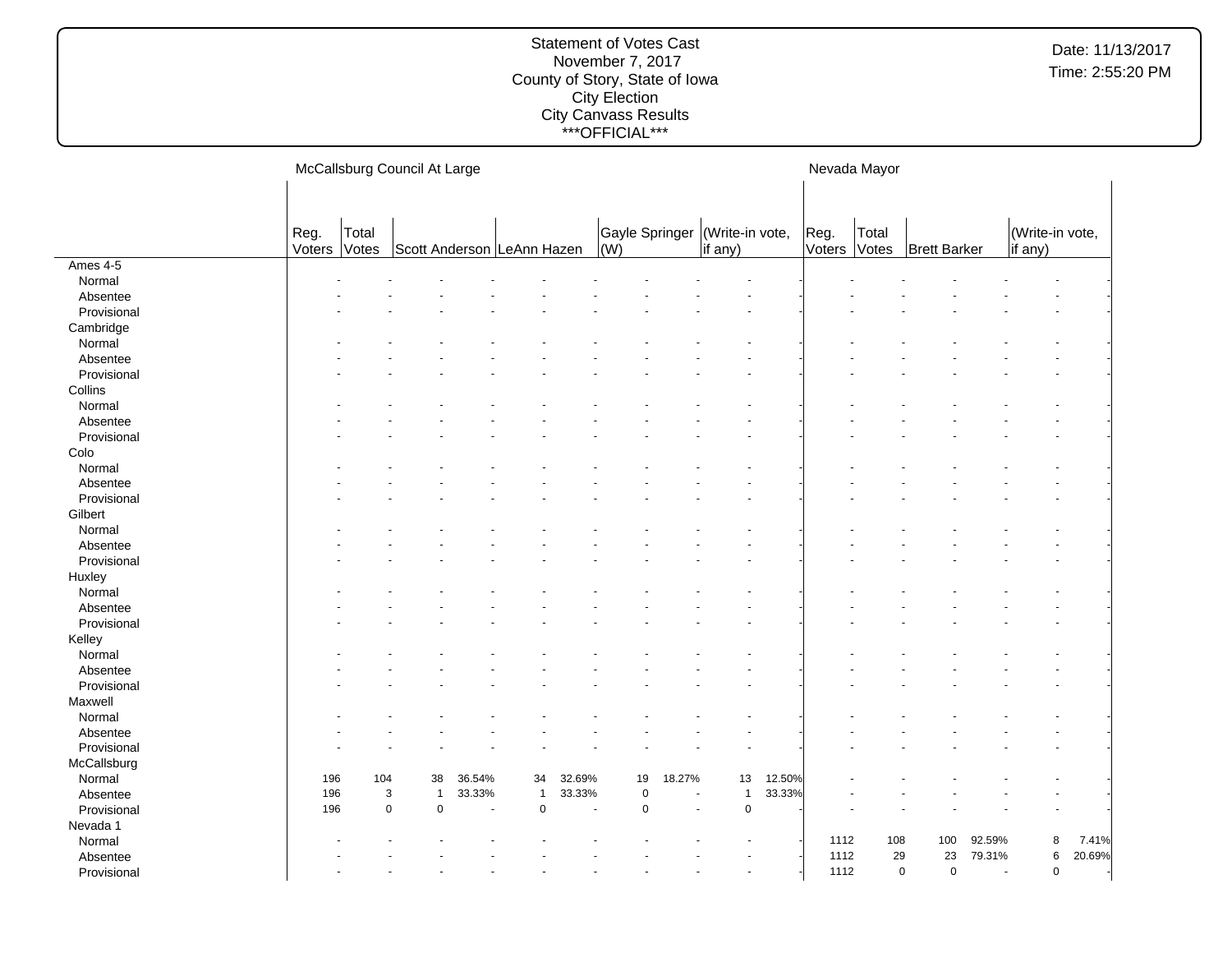|                   |                |                | McCallsburg Council At Large |        |              |        |                                   |                |                                    |        | Nevada Mayor   |                |                     |           |                            |        |
|-------------------|----------------|----------------|------------------------------|--------|--------------|--------|-----------------------------------|----------------|------------------------------------|--------|----------------|----------------|---------------------|-----------|----------------------------|--------|
|                   |                |                |                              |        |              |        |                                   |                |                                    |        |                |                |                     |           |                            |        |
|                   | Reg.<br>Voters | Total<br>Votes | Scott Anderson LeAnn Hazen   |        |              |        | Gayle Springer<br>$\mathsf{I}(W)$ |                | (Write-in vote,<br>$\vert$ if any) |        | Reg.<br>Voters | Total<br>Votes | <b>Brett Barker</b> |           | (Write-in vote,<br>if any) |        |
| Nevada 2          |                |                |                              |        |              |        |                                   |                |                                    |        |                |                |                     |           |                            |        |
| Normal            |                |                |                              |        |              |        |                                   |                |                                    |        | 1056           | 169            | 158                 | 93.49%    | 11                         | 6.51%  |
| Absentee          |                |                |                              |        |              |        |                                   |                |                                    |        | 1056           | 23             | 20                  | 86.96%    | 3                          | 13.04% |
| Provisional       |                |                |                              |        |              |        |                                   |                |                                    |        | 1056           | $\mathsf 0$    | $\mathbf 0$         | ٠.        | $\mathbf 0$                |        |
| Nevada 3          |                |                |                              |        |              |        |                                   |                |                                    |        |                |                |                     |           |                            |        |
| Normal            |                |                |                              |        |              |        |                                   |                |                                    |        | 1191           | 112            | 104                 | 92.86%    | 8                          | 7.14%  |
| Absentee          |                |                |                              |        |              |        |                                   |                |                                    |        | 1191           | 13             | 13                  | 100.00%   | 0                          |        |
| Provisional       |                |                |                              |        |              |        |                                   |                |                                    |        | 1191           | $\mathbf 0$    | 0                   | ٠.        | $\mathsf 0$                |        |
| Nevada 4          |                |                |                              |        |              |        |                                   |                |                                    |        |                |                |                     |           |                            |        |
| Normal            |                |                |                              |        |              |        |                                   |                |                                    |        | 1156           | 192            | 172                 | 89.58%    | 20                         | 10.42% |
| Absentee          |                |                |                              |        |              |        |                                   |                |                                    |        | 1156           | 44             | 43                  | 97.73%    | $\mathbf{1}$               | 2.27%  |
| Provisional       |                |                |                              |        |              |        |                                   |                |                                    |        | 1156           | $\mathbf{1}$   |                     | 1 100.00% | $\mathsf 0$                |        |
| Roland            |                |                |                              |        |              |        |                                   |                |                                    |        |                |                |                     |           |                            |        |
| Normal            |                |                |                              |        |              |        |                                   |                |                                    |        |                |                |                     |           |                            |        |
| Absentee          |                |                |                              |        |              |        |                                   |                |                                    |        |                |                |                     |           |                            |        |
| Provisional       |                |                |                              |        |              |        |                                   |                |                                    |        |                |                |                     |           |                            |        |
| Slater            |                |                |                              |        |              |        |                                   |                |                                    |        |                |                |                     |           |                            |        |
| Normal            |                |                |                              |        |              |        |                                   |                |                                    |        |                |                |                     |           |                            |        |
| Absentee          |                |                |                              |        |              |        |                                   |                |                                    |        |                |                |                     |           |                            |        |
| Provisional       |                |                |                              |        |              |        |                                   |                |                                    |        |                |                |                     |           |                            |        |
| <b>Story City</b> |                |                |                              |        |              |        |                                   |                |                                    |        |                |                |                     |           |                            |        |
| Normal            |                |                |                              |        |              |        |                                   |                |                                    |        |                |                |                     |           |                            |        |
| Absentee          |                |                |                              |        |              |        |                                   |                |                                    |        |                |                |                     |           |                            |        |
| Provisional       |                |                |                              |        |              |        |                                   |                |                                    |        |                |                |                     |           |                            |        |
| Zearing           |                |                |                              |        |              |        |                                   |                |                                    |        |                |                |                     |           |                            |        |
| Normal            |                |                |                              |        |              |        |                                   |                |                                    |        |                |                |                     |           |                            |        |
| Absentee          |                |                |                              |        |              |        |                                   |                |                                    |        |                |                |                     |           |                            |        |
| Provisional       |                |                |                              |        |              |        |                                   |                |                                    |        |                |                |                     |           |                            |        |
| Total             |                |                |                              |        |              |        |                                   |                |                                    |        |                |                |                     |           |                            |        |
| Normal            | 196            | 104            | 38                           | 36.54% | 34           | 32.69% | 19                                | 18.27%         | 13                                 | 12.50% | 4515           | 581            | 534                 | 91.91%    | 47                         | 8.09%  |
| Absentee          | 196            |                | 3<br>$\mathbf 1$             | 33.33% | $\mathbf{1}$ | 33.33% | $\mathbf 0$                       | ÷              | $\overline{1}$                     | 33.33% | 4515           | 109            | 99                  | 90.83%    | 10                         | 9.17%  |
| Provisional       | 196            |                | $\mathbf 0$<br>$\mathbf 0$   |        | $\mathbf 0$  |        | $\mathbf 0$                       | $\blacksquare$ | $\mathbf 0$                        |        | 4515           | $\mathbf{1}$   | $\mathbf{1}$        | 100.00%   | $\mathbf 0$                |        |
| Total             | 196            | 107            | 39                           | 36.45% | 35           | 32.71% | 19                                | 17.76%         | 14                                 | 13.08% | 4515           | 691            | 634                 | 91.75%    | 57                         | 8.25%  |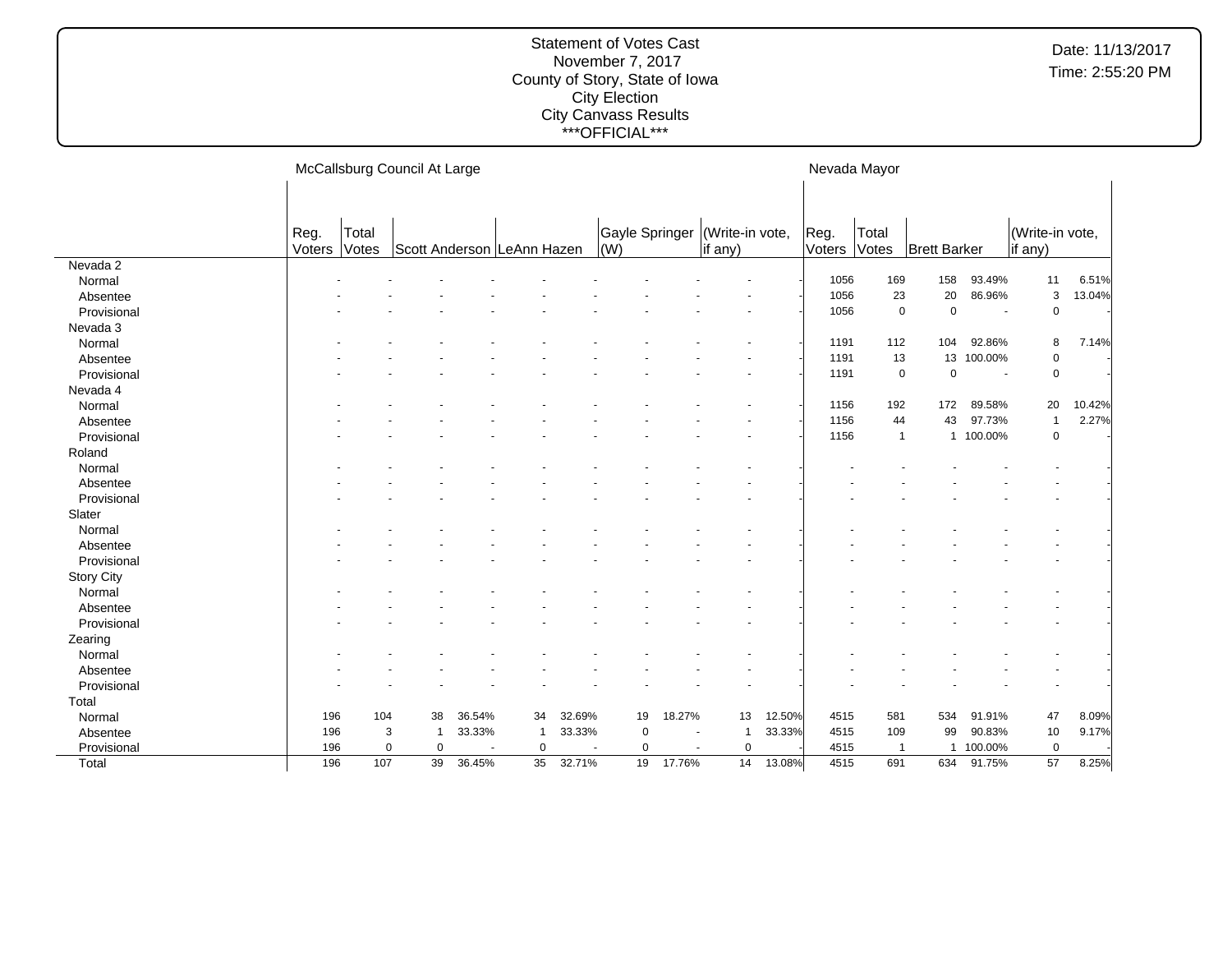|                   |                |                | Nevada Council At Large |             |              |                            |                |                | Nevada Council Ward 2 |             |                            |
|-------------------|----------------|----------------|-------------------------|-------------|--------------|----------------------------|----------------|----------------|-----------------------|-------------|----------------------------|
|                   |                |                |                         |             |              |                            |                |                |                       |             |                            |
|                   | Reg.<br>Voters | Total<br>Votes | Brian Hanson            | $\vert$ (W) | Charlie Good | (Write-in vote,<br>if any) | Reg.<br>Voters | Total<br>Votes | Larry Sloan           | Luke Spence | (Write-in vote,<br>if any) |
| Jurisdiction Wide |                |                |                         |             |              |                            |                |                |                       |             |                            |
| Ames 1-1          |                |                |                         |             |              |                            |                |                |                       |             |                            |
| Normal            |                |                |                         |             |              |                            |                |                |                       |             |                            |
| Absentee          |                |                |                         |             |              |                            |                |                |                       |             |                            |
| Provisional       |                |                |                         |             |              |                            |                |                |                       |             |                            |
| Ames 1-2          |                |                |                         |             |              |                            |                |                |                       |             |                            |
| Normal            |                |                |                         |             |              |                            |                |                |                       |             |                            |
| Absentee          |                |                |                         |             |              |                            |                |                |                       |             |                            |
| Provisional       |                |                |                         |             |              |                            |                |                |                       |             |                            |
| Ames 1-3          |                |                |                         |             |              |                            |                |                |                       |             |                            |
| Normal            |                |                |                         |             |              |                            |                |                |                       |             |                            |
| Absentee          |                |                |                         |             |              |                            |                |                |                       |             |                            |
| Provisional       |                |                |                         |             |              |                            |                |                |                       |             |                            |
| Ames 1-4          |                |                |                         |             |              |                            |                |                |                       |             |                            |
| Normal            |                |                |                         |             |              |                            |                |                |                       |             |                            |
| Absentee          |                |                |                         |             |              |                            |                |                |                       |             |                            |
| Provisional       |                |                |                         |             |              |                            |                |                |                       |             |                            |
| Ames 1-5          |                |                |                         |             |              |                            |                |                |                       |             |                            |
| Normal            |                |                |                         |             |              |                            |                |                |                       |             |                            |
| Absentee          |                |                |                         |             |              |                            |                |                |                       |             |                            |
| Provisional       |                |                |                         |             |              |                            |                |                |                       |             |                            |
| Ames 2-1          |                |                |                         |             |              |                            |                |                |                       |             |                            |
| Normal            |                |                |                         |             |              |                            |                |                |                       |             |                            |
| Absentee          |                |                |                         |             |              |                            |                |                |                       |             |                            |
| Provisional       |                |                |                         |             |              |                            |                |                |                       |             |                            |
| Ames 2-2          |                |                |                         |             |              |                            |                |                |                       |             |                            |
| Normal            |                |                |                         |             |              |                            |                |                |                       |             |                            |
| Absentee          |                |                |                         |             |              |                            |                |                |                       |             |                            |
| Provisional       |                |                |                         |             |              |                            |                |                |                       |             |                            |
| Ames 2-3          |                |                |                         |             |              |                            |                |                |                       |             |                            |
| Normal            |                |                |                         |             |              |                            |                |                |                       |             |                            |
| Absentee          |                |                |                         |             |              |                            |                |                |                       |             |                            |
| Provisional       |                |                |                         |             |              |                            |                |                |                       |             |                            |
| Ames 2-4          |                |                |                         |             |              |                            |                |                |                       |             |                            |
| Normal            |                |                |                         |             |              |                            |                |                |                       |             |                            |
| Absentee          |                |                |                         |             |              |                            |                |                |                       |             |                            |
|                   |                |                |                         |             |              |                            |                |                |                       |             |                            |
| Provisional       |                |                |                         |             |              |                            |                |                |                       |             |                            |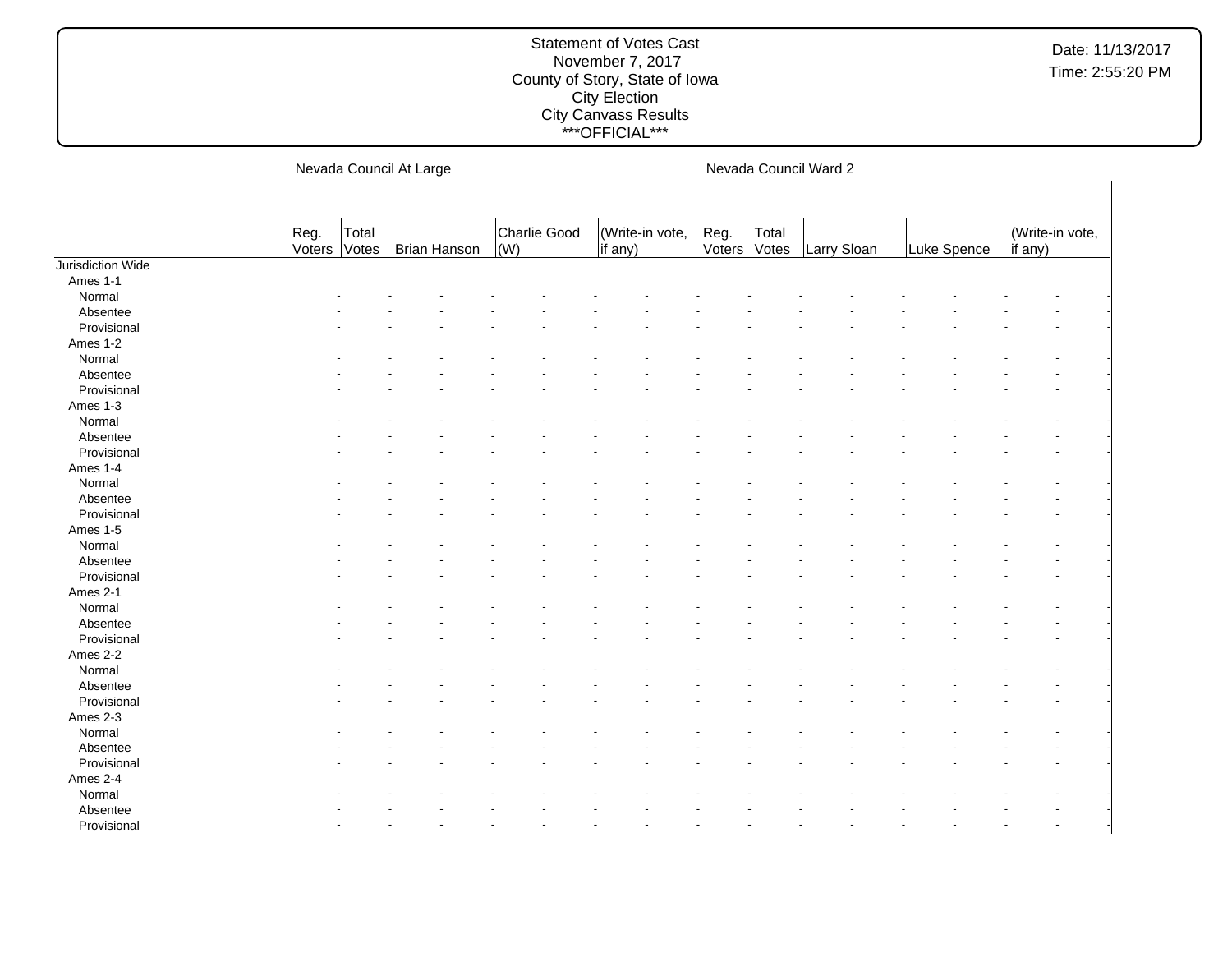|             |                |                | Nevada Council At Large |                     |                            |                |                | Nevada Council Ward 2 |             |                            |
|-------------|----------------|----------------|-------------------------|---------------------|----------------------------|----------------|----------------|-----------------------|-------------|----------------------------|
|             |                |                |                         |                     |                            |                |                |                       |             |                            |
|             |                |                |                         |                     |                            |                |                |                       |             |                            |
|             | Reg.<br>Voters | Total<br>Votes | Brian Hanson            | Charlie Good<br>(W) | (Write-in vote,<br>if any) | Reg.<br>Voters | Total<br>Votes | Larry Sloan           | Luke Spence | (Write-in vote,<br>if any) |
| Ames 2-5    |                |                |                         |                     |                            |                |                |                       |             |                            |
| Normal      |                |                |                         |                     |                            |                |                |                       |             |                            |
| Absentee    |                |                |                         |                     |                            |                |                |                       |             |                            |
| Provisional |                |                |                         |                     |                            |                |                |                       |             |                            |
| Ames 3-1    |                |                |                         |                     |                            |                |                |                       |             |                            |
| Normal      |                |                |                         |                     |                            |                |                |                       |             |                            |
| Absentee    |                |                |                         |                     |                            |                |                |                       |             |                            |
| Provisional |                |                |                         |                     |                            |                |                |                       |             |                            |
| Ames 3-2    |                |                |                         |                     |                            |                |                |                       |             |                            |
| Normal      |                |                |                         |                     |                            |                |                |                       |             |                            |
| Absentee    |                |                |                         |                     |                            |                |                |                       |             |                            |
| Provisional |                |                |                         |                     |                            |                |                |                       |             |                            |
| Ames 3-3    |                |                |                         |                     |                            |                |                |                       |             |                            |
| Normal      |                |                |                         |                     |                            |                |                |                       |             |                            |
| Absentee    |                |                |                         |                     |                            |                |                |                       |             |                            |
| Provisional |                |                |                         |                     |                            |                |                |                       |             |                            |
| Ames 3-4    |                |                |                         |                     |                            |                |                |                       |             |                            |
| Normal      |                |                |                         |                     |                            |                |                |                       |             |                            |
| Absentee    |                |                |                         |                     |                            |                |                |                       |             |                            |
| Provisional |                |                |                         |                     |                            |                |                |                       |             |                            |
| Ames 3-5    |                |                |                         |                     |                            |                |                |                       |             |                            |
| Normal      |                |                |                         |                     |                            |                |                |                       |             |                            |
| Absentee    |                |                |                         |                     |                            |                |                |                       |             |                            |
| Provisional |                |                |                         |                     |                            |                |                |                       |             |                            |
| Ames 4-1    |                |                |                         |                     |                            |                |                |                       |             |                            |
| Normal      |                |                |                         |                     |                            |                |                |                       |             |                            |
| Absentee    |                |                |                         |                     |                            |                |                |                       |             |                            |
| Provisional |                |                |                         |                     |                            |                |                |                       |             |                            |
| Ames 4-2    |                |                |                         |                     |                            |                |                |                       |             |                            |
| Normal      |                |                |                         |                     |                            |                |                |                       |             |                            |
| Absentee    |                |                |                         |                     |                            |                |                |                       |             |                            |
| Provisional |                |                |                         |                     |                            |                |                |                       |             |                            |
| Ames 4-3    |                |                |                         |                     |                            |                |                |                       |             |                            |
| Normal      |                |                |                         |                     |                            |                |                |                       |             |                            |
| Absentee    |                |                |                         |                     |                            |                |                |                       |             |                            |
| Provisional |                |                |                         |                     |                            |                |                |                       |             |                            |
| Ames 4-4    |                |                |                         |                     |                            |                |                |                       |             |                            |
| Normal      |                |                |                         |                     |                            |                |                |                       |             |                            |
| Absentee    |                |                |                         |                     |                            |                |                |                       |             |                            |
| Provisional |                |                |                         |                     |                            |                |                |                       |             |                            |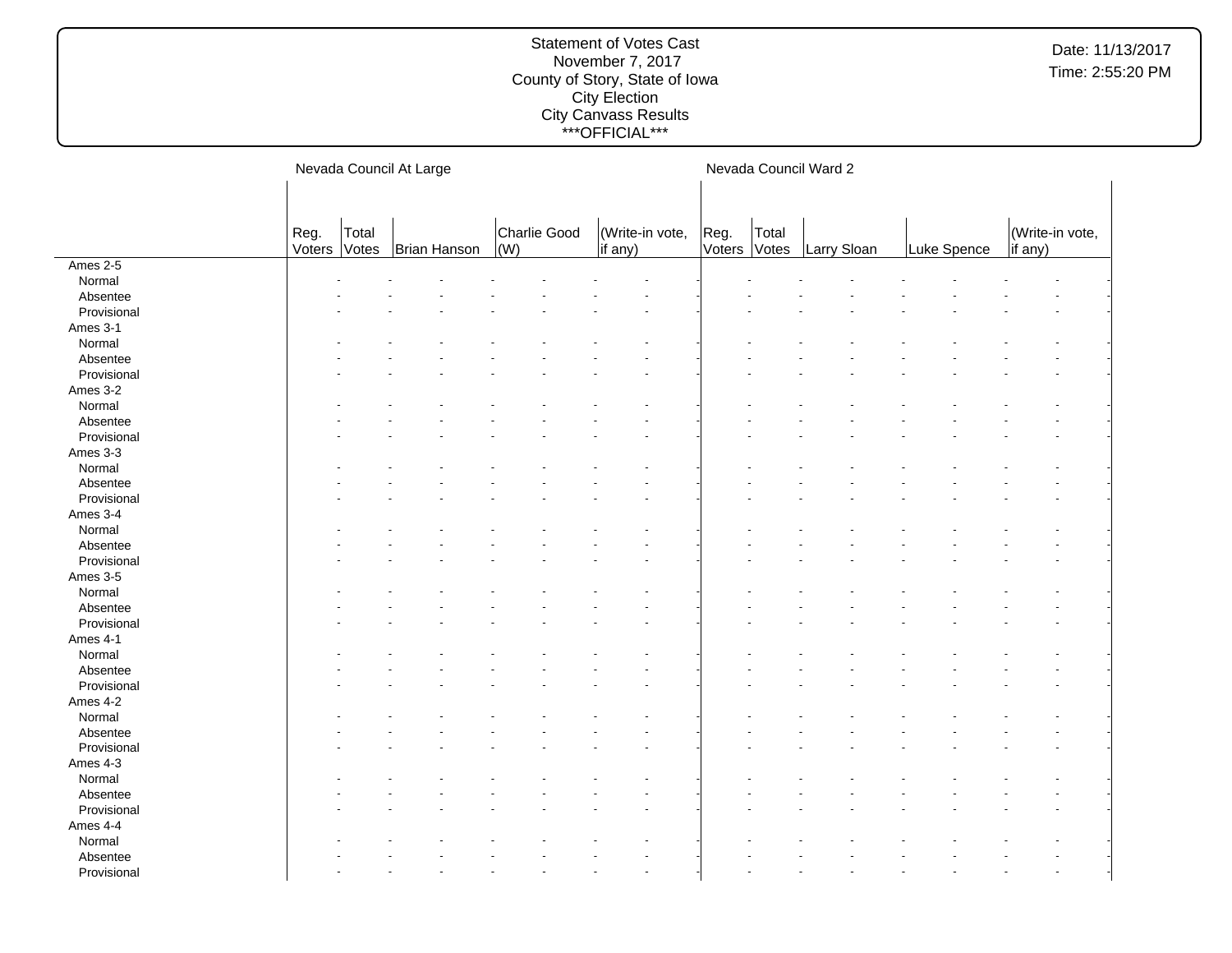|             |        |           | Nevada Council At Large |        |                                       |                |                 |        |        |       | Nevada Council Ward 2 |             |                 |  |
|-------------|--------|-----------|-------------------------|--------|---------------------------------------|----------------|-----------------|--------|--------|-------|-----------------------|-------------|-----------------|--|
|             |        |           |                         |        |                                       |                |                 |        |        |       |                       |             |                 |  |
|             |        |           |                         |        |                                       |                |                 |        |        |       |                       |             |                 |  |
|             | Reg.   | Total     |                         |        | Charlie Good                          |                | (Write-in vote, |        | Reg.   | Total |                       |             | (Write-in vote, |  |
|             | Voters | Votes     | Brian Hanson            |        | (W)                                   |                | if any)         |        | Voters | Votes | Larry Sloan           | Luke Spence | if any)         |  |
| Ames 4-5    |        |           |                         |        |                                       |                |                 |        |        |       |                       |             |                 |  |
| Normal      |        |           |                         |        |                                       |                |                 |        |        |       |                       |             |                 |  |
| Absentee    |        |           |                         |        |                                       |                |                 |        |        |       |                       |             |                 |  |
| Provisional |        |           |                         |        |                                       |                |                 |        |        |       |                       |             |                 |  |
| Cambridge   |        |           |                         |        |                                       |                |                 |        |        |       |                       |             |                 |  |
| Normal      |        |           |                         |        |                                       |                |                 |        |        |       |                       |             |                 |  |
| Absentee    |        |           |                         |        |                                       |                |                 |        |        |       |                       |             |                 |  |
| Provisional |        |           |                         |        |                                       |                |                 |        |        |       |                       |             |                 |  |
| Collins     |        |           |                         |        |                                       |                |                 |        |        |       |                       |             |                 |  |
| Normal      |        |           |                         |        |                                       |                |                 |        |        |       |                       |             |                 |  |
| Absentee    |        |           |                         |        |                                       |                |                 |        |        |       |                       |             |                 |  |
| Provisional |        |           |                         |        |                                       |                |                 |        |        |       |                       |             |                 |  |
| Colo        |        |           |                         |        |                                       |                |                 |        |        |       |                       |             |                 |  |
| Normal      |        |           |                         |        |                                       |                |                 |        |        |       |                       |             |                 |  |
| Absentee    |        |           |                         |        |                                       |                |                 |        |        |       |                       |             |                 |  |
| Provisional |        |           |                         |        |                                       |                |                 |        |        |       |                       |             |                 |  |
| Gilbert     |        |           |                         |        |                                       |                |                 |        |        |       |                       |             |                 |  |
| Normal      |        |           |                         |        |                                       |                |                 |        |        |       |                       |             |                 |  |
| Absentee    |        |           |                         |        |                                       |                |                 |        |        |       |                       |             |                 |  |
| Provisional |        |           |                         |        |                                       |                |                 |        |        |       |                       |             |                 |  |
| Huxley      |        |           |                         |        |                                       |                |                 |        |        |       |                       |             |                 |  |
| Normal      |        |           |                         |        |                                       |                |                 |        |        |       |                       |             |                 |  |
| Absentee    |        |           |                         |        |                                       |                |                 |        |        |       |                       |             |                 |  |
| Provisional |        |           |                         |        |                                       |                |                 |        |        |       |                       |             |                 |  |
| Kelley      |        |           |                         |        |                                       |                |                 |        |        |       |                       |             |                 |  |
| Normal      |        |           |                         |        |                                       |                |                 |        |        |       |                       |             |                 |  |
| Absentee    |        |           |                         |        |                                       |                |                 |        |        |       |                       |             |                 |  |
| Provisional |        |           |                         |        |                                       |                |                 |        |        |       |                       |             |                 |  |
| Maxwell     |        |           |                         |        |                                       |                |                 |        |        |       |                       |             |                 |  |
| Normal      |        |           |                         |        |                                       |                |                 |        |        |       |                       |             |                 |  |
| Absentee    |        |           |                         |        |                                       |                |                 |        |        |       |                       |             |                 |  |
| Provisional |        |           |                         |        |                                       |                |                 |        |        |       |                       |             |                 |  |
| McCallsburg |        |           |                         |        |                                       |                |                 |        |        |       |                       |             |                 |  |
| Normal      |        |           |                         |        |                                       |                |                 |        |        |       |                       |             |                 |  |
| Absentee    |        |           |                         |        |                                       |                |                 |        |        |       |                       |             |                 |  |
| Provisional |        |           |                         |        |                                       |                |                 |        |        |       |                       |             |                 |  |
| Nevada 1    |        |           |                         |        |                                       |                |                 |        |        |       |                       |             |                 |  |
| Normal      | 1112   | 112       | 86                      | 76.79% | 21                                    | 18.75%         | 5               | 4.46%  |        |       |                       |             |                 |  |
| Absentee    | 1112   | 28        | 23                      | 82.14% | $\overline{2}$                        | 7.14%          | 3               | 10.71% |        |       |                       |             |                 |  |
| Provisional | 1112   | $\pmb{0}$ | $\pmb{0}$               |        | $\pmb{0}$<br>$\overline{\phantom{a}}$ | $\blacksquare$ | $\pmb{0}$       |        |        |       |                       |             |                 |  |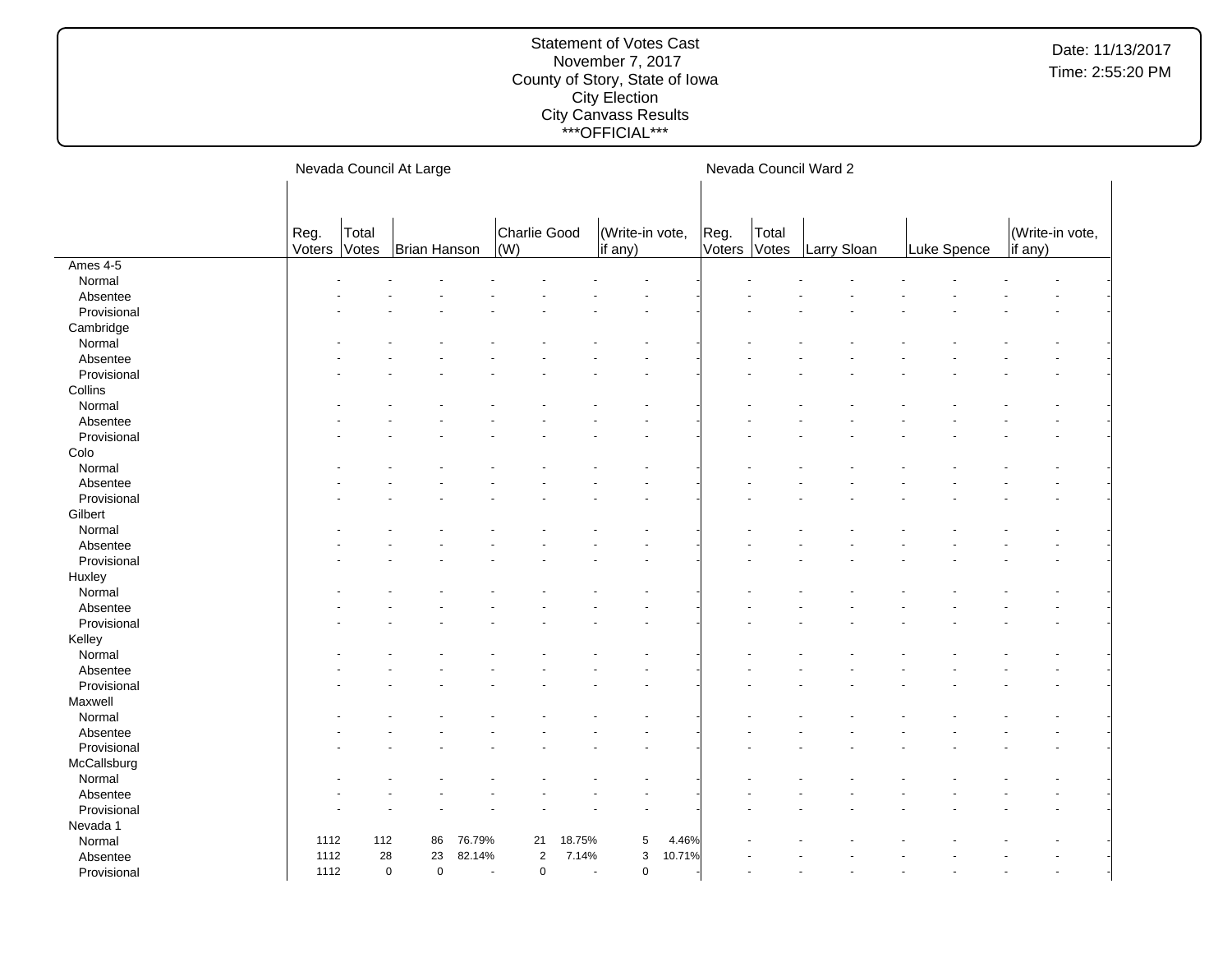|                   |                |                | Nevada Council At Large |            |                     |                          |                            |       |                | Nevada Council Ward 2 |             |        |             |                          |                            |       |
|-------------------|----------------|----------------|-------------------------|------------|---------------------|--------------------------|----------------------------|-------|----------------|-----------------------|-------------|--------|-------------|--------------------------|----------------------------|-------|
|                   | Reg.<br>Voters | Total<br>Votes | Brian Hanson            |            | Charlie Good<br>(W) |                          | (Write-in vote,<br>if any) |       | Reg.<br>Voters | Total<br>Votes        | Larry Sloan |        | Luke Spence |                          | (Write-in vote,<br>if any) |       |
| Nevada 2          |                |                |                         |            |                     |                          |                            |       |                |                       |             |        |             |                          |                            |       |
| Normal            | 1056           | 158            | 140                     | 88.61%     | 11                  | 6.96%                    | $\overline{7}$             | 4.43% | 1056           | 190                   | 62          | 32.63% | 127         | 66.84%                   | $\mathbf 1$                | 0.53% |
| Absentee          | 1056           | 23             | 20                      | 86.96%     | $\mathbf 1$         | 4.35%                    | $\overline{2}$             | 8.70% | 1056           | 29                    | 8           | 27.59% | 21          | 72.41%                   | $\mathbf 0$                |       |
| Provisional       | 1056           | $\mathbf 0$    | $\mathbf 0$             |            | $\mathbf 0$         | $\overline{\phantom{a}}$ | $\mathbf 0$                |       | 1056           | $\mathbf 0$           | $\Omega$    | $\sim$ | $\mathbf 0$ | $\overline{\phantom{a}}$ | $\mathsf 0$                |       |
| Nevada 3          |                |                |                         |            |                     |                          |                            |       |                |                       |             |        |             |                          |                            |       |
| Normal            | 1191           | 107            | 95                      | 88.79%     | $\overline{4}$      | 3.74%                    | 8                          | 7.48% |                |                       |             |        |             |                          |                            |       |
| Absentee          | 1191           | 13             |                         | 13 100.00% | 0                   |                          | 0                          |       |                |                       |             |        |             |                          |                            |       |
| Provisional       | 1191           | $\mathbf 0$    | $\mathbf 0$             |            | $\mathbf 0$         |                          | 0                          |       |                |                       |             |        |             |                          |                            |       |
| Nevada 4          |                |                |                         |            |                     |                          |                            |       |                |                       |             |        |             |                          |                            |       |
| Normal            | 1156           | 188            | 175                     | 93.09%     | 9                   | 4.79%                    | $\overline{4}$             | 2.13% |                |                       |             |        |             |                          |                            |       |
| Absentee          | 1156           | 48             | 46                      | 95.83%     | $\mathbf 1$         | 2.08%                    | $\mathbf{1}$               | 2.08% |                |                       |             |        |             |                          |                            |       |
| Provisional       | 1156           | $\mathbf{1}$   |                         | 1 100.00%  | $\mathbf 0$         | $\overline{\phantom{a}}$ | $\mathbf 0$                |       |                |                       |             |        |             |                          |                            |       |
| Roland            |                |                |                         |            |                     |                          |                            |       |                |                       |             |        |             |                          |                            |       |
| Normal            |                |                |                         |            |                     |                          |                            |       |                |                       |             |        |             |                          |                            |       |
| Absentee          |                |                |                         |            |                     |                          |                            |       |                |                       |             |        |             |                          |                            |       |
| Provisional       |                |                |                         |            |                     |                          |                            |       |                |                       |             |        |             |                          |                            |       |
| Slater            |                |                |                         |            |                     |                          |                            |       |                |                       |             |        |             |                          |                            |       |
| Normal            |                |                |                         |            |                     |                          |                            |       |                |                       |             |        |             |                          |                            |       |
| Absentee          |                |                |                         |            |                     |                          |                            |       |                |                       |             |        |             |                          |                            |       |
| Provisional       |                |                |                         |            |                     |                          |                            |       |                |                       |             |        |             |                          |                            |       |
| <b>Story City</b> |                |                |                         |            |                     |                          |                            |       |                |                       |             |        |             |                          |                            |       |
| Normal            |                |                |                         |            |                     |                          |                            |       |                |                       |             |        |             |                          |                            |       |
| Absentee          |                |                |                         |            |                     |                          |                            |       |                |                       |             |        |             |                          |                            |       |
| Provisional       |                |                |                         |            |                     |                          |                            |       |                |                       |             |        |             |                          |                            |       |
| Zearing           |                |                |                         |            |                     |                          |                            |       |                |                       |             |        |             |                          |                            |       |
| Normal            |                |                |                         |            |                     |                          |                            |       |                |                       |             |        |             |                          |                            |       |
| Absentee          |                |                |                         |            |                     |                          |                            |       |                |                       |             |        |             |                          |                            |       |
|                   |                |                |                         |            |                     |                          |                            |       |                |                       |             |        |             |                          |                            |       |
| Provisional       |                |                |                         |            |                     |                          |                            |       |                |                       |             |        |             |                          |                            |       |
| Total             | 4515           | 565            | 496                     | 87.79%     |                     |                          | 24                         |       | 1056           | 190                   | 62          | 32.63% | 127         | 66.84%                   |                            |       |
| Normal            | 4515           | 112            |                         |            | 45                  | 7.96%                    |                            | 4.25% |                |                       |             |        | 21          |                          | 1                          | 0.53% |
| Absentee          |                |                | 102                     | 91.07%     | 4                   | 3.57%                    | 6                          | 5.36% | 1056           | 29                    | 8           | 27.59% |             | 72.41%                   | $\mathbf 0$                |       |
| Provisional       | 4515           | $\mathbf{1}$   |                         | 1 100.00%  | $\mathbf 0$         |                          | $\mathbf 0$                |       | 1056           | $\mathbf 0$           | $\mathbf 0$ |        | $\mathbf 0$ |                          | $\mathbf 0$                |       |
| Total             | 4515           | 678            | 599                     | 88.35%     | 49                  | 7.23%                    | 30                         | 4.42% | 1056           | 219                   | 70          | 31.96% | 148         | 67.58%                   | $\mathbf{1}$               | 0.46% |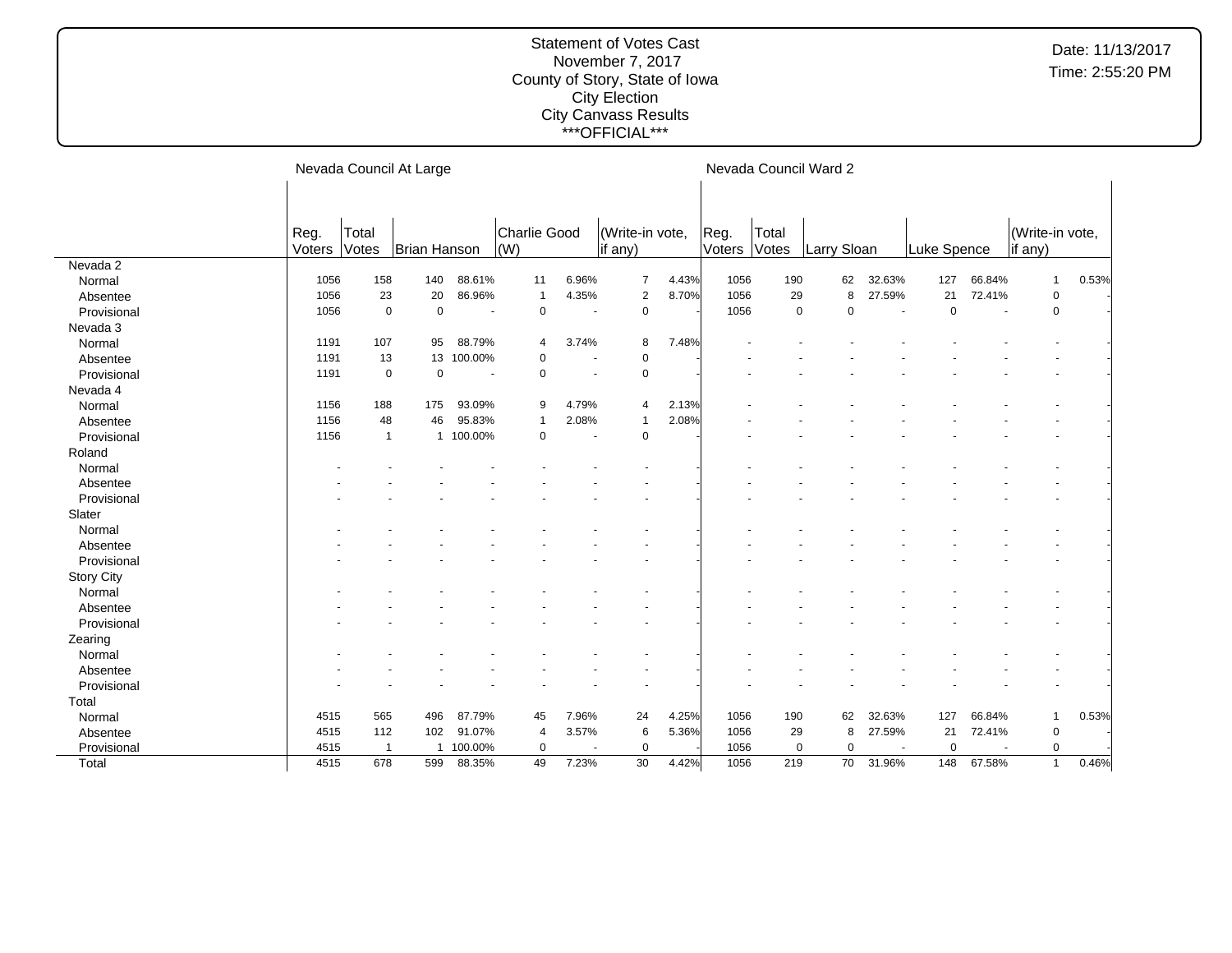#### Statement of Votes Cast November 7, 2017 County of Story, State of Iowa City Election City Canvass Results \*\*\*OFFICIAL\*\*\*

Nevada Council Ward 4 Reg. Voters Total Votes Charles Good Dane O. Nealson Jason Sampson (Write-in vote, if any) Roland Mayor (2-Year Term) Reg. Voters Votes Total Andrew Webb (Write-in vote, if any) Jurisdiction Wide Ames 1-1 Normal and the set of the set of the set of the set of the set of the set of the set of the set of the set of the set of the set of the set of the set of the set of the set of the set of the set of the set of the set of t Absentee and the set of the set of the set of the set of the set of the set of the set of the set of the set of the set of the set of the set of the set of the set of the set of the set of the set of the set of the set of  $\textsf{Provisional}$  . The set of the set of the set of the set of the set of the set of the set of the set of the set of the set of the set of the set of the set of the set of the set of the set of the set of the set of the set of Ames 1-2 Normal and the set of the set of the set of the set of the set of the set of the set of the set of the set of the set of the set of the set of the set of the set of the set of the set of the set of the set of the set of t Absentee and the set of the set of the set of the set of the set of the set of the set of the set of the set of the set of the set of the set of the set of the set of the set of the set of the set of the set of the set of  $\textsf{Provisional}$  . The set of the set of the set of the set of the set of the set of the set of the set of the set of the set of the set of the set of the set of the set of the set of the set of the set of the set of the set of Ames 1-3 Normal and the set of the set of the set of the set of the set of the set of the set of the set of the set of the set of the set of the set of the set of the set of the set of the set of the set of the set of the set of t Absentee and the set of the set of the set of the set of the set of the set of the set of the set of the set of the set of the set of the set of the set of the set of the set of the set of the set of the set of the set of  $\textsf{Provisional}$  . The set of the set of the set of the set of the set of the set of the set of the set of the set of the set of the set of the set of the set of the set of the set of the set of the set of the set of the set of Ames 1-4 Normal and the set of the set of the set of the set of the set of the set of the set of the set of the set of the set of the set of the set of the set of the set of the set of the set of the set of the set of the set of t Absentee and the set of the set of the set of the set of the set of the set of the set of the set of the set of the set of the set of the set of the set of the set of the set of the set of the set of the set of the set of  $\textsf{Provisional}$  . The set of the set of the set of the set of the set of the set of the set of the set of the set of the set of the set of the set of the set of the set of the set of the set of the set of the set of the set of Ames 1-5 Normal and the set of the set of the set of the set of the set of the set of the set of the set of the set of the set of the set of the set of the set of the set of the set of the set of the set of the set of the set of t Absentee and the set of the set of the set of the set of the set of the set of the set of the set of the set of the set of the set of the set of the set of the set of the set of the set of the set of the set of the set of  $\textsf{Provisional}$  . The set of the set of the set of the set of the set of the set of the set of the set of the set of the set of the set of the set of the set of the set of the set of the set of the set of the set of the set of Ames 2-1 Normal and the set of the set of the set of the set of the set of the set of the set of the set of the set of the set of the set of the set of the set of the set of the set of the set of the set of the set of the set of t Absentee and the set of the set of the set of the set of the set of the set of the set of the set of the set of the set of the set of the set of the set of the set of the set of the set of the set of the set of the set of  $\textsf{Provisional}$  . The set of the set of the set of the set of the set of the set of the set of the set of the set of the set of the set of the set of the set of the set of the set of the set of the set of the set of the set of Ames 2-2 Normal and the set of the set of the set of the set of the set of the set of the set of the set of the set of the set of the set of the set of the set of the set of the set of the set of the set of the set of the set of t Absentee and the set of the set of the set of the set of the set of the set of the set of the set of the set of the set of the set of the set of the set of the set of the set of the set of the set of the set of the set of  $\textsf{Provisional}$  . The set of the set of the set of the set of the set of the set of the set of the set of the set of the set of the set of the set of the set of the set of the set of the set of the set of the set of the set of Ames 2-3 Normal and the set of the set of the set of the set of the set of the set of the set of the set of the set of the set of the set of the set of the set of the set of the set of the set of the set of the set of the set of t Absentee and the set of the set of the set of the set of the set of the set of the set of the set of the set of the set of the set of the set of the set of the set of the set of the set of the set of the set of the set of  $\textsf{Provisional}$  . The set of the set of the set of the set of the set of the set of the set of the set of the set of the set of the set of the set of the set of the set of the set of the set of the set of the set of the set of Ames 2-4 Normal - - - - - - - - - - - - - - - - Absentee and the set of the set of the set of the set of the set of the set of the set of the set of the set of the set of the set of the set of the set of the set of the set of the set of the set of the set of the set of  $\textsf{Provisional}$  . The set of the set of the set of the set of the set of the set of the set of the set of the set of the set of the set of the set of the set of the set of the set of the set of the set of the set of the set of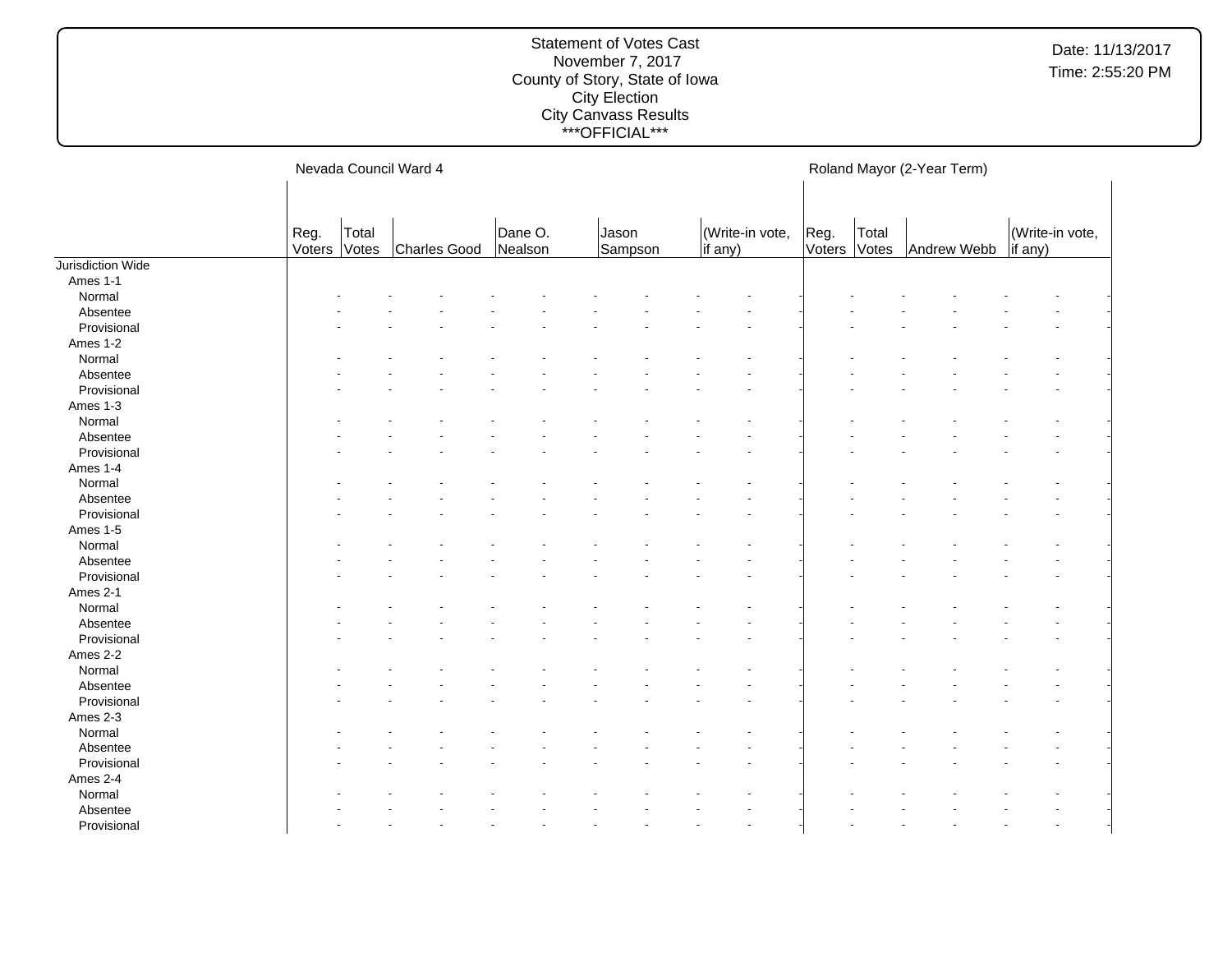#### Statement of Votes Cast November 7, 2017 County of Story, State of Iowa City Election City Canvass Results \*\*\*OFFICIAL\*\*\*

Nevada Council Ward 4 Reg. Voters Total Votes Charles Good Dane O. Nealson Jason Sampson (Write-in vote, if any) Roland Mayor (2-Year Term) Reg. Voters Votes Total Andrew Webb (Write-in vote, if any) Ames 2-5 Normal and the set of the set of the set of the set of the set of the set of the set of the set of the set of the set of the set of the set of the set of the set of the set of the set of the set of the set of the set of t Absentee and the set of the set of the set of the set of the set of the set of the set of the set of the set of the set of the set of the set of the set of the set of the set of the set of the set of the set of the set of  $\textsf{Provisional}$  . The set of the set of the set of the set of the set of the set of the set of the set of the set of the set of the set of the set of the set of the set of the set of the set of the set of the set of the set of Ames 3-1 Normal and the set of the set of the set of the set of the set of the set of the set of the set of the set of the set of the set of the set of the set of the set of the set of the set of the set of the set of the set of t Absentee and the set of the set of the set of the set of the set of the set of the set of the set of the set of the set of the set of the set of the set of the set of the set of the set of the set of the set of the set of  $\textsf{Provisional}$  . The set of the set of the set of the set of the set of the set of the set of the set of the set of the set of the set of the set of the set of the set of the set of the set of the set of the set of the set of Ames 3-2 Normal and the set of the set of the set of the set of the set of the set of the set of the set of the set of the set of the set of the set of the set of the set of the set of the set of the set of the set of the set of t Absentee and the set of the set of the set of the set of the set of the set of the set of the set of the set of the set of the set of the set of the set of the set of the set of the set of the set of the set of the set of  $\textsf{Provisional}$  . The set of the set of the set of the set of the set of the set of the set of the set of the set of the set of the set of the set of the set of the set of the set of the set of the set of the set of the set of Ames 3-3 Normal and the set of the set of the set of the set of the set of the set of the set of the set of the set of the set of the set of the set of the set of the set of the set of the set of the set of the set of the set of t Absentee and the set of the set of the set of the set of the set of the set of the set of the set of the set of the set of the set of the set of the set of the set of the set of the set of the set of the set of the set of  $\textsf{Provisional}$  . The set of the set of the set of the set of the set of the set of the set of the set of the set of the set of the set of the set of the set of the set of the set of the set of the set of the set of the set of Ames 3-4 Normal and the set of the set of the set of the set of the set of the set of the set of the set of the set of the set of the set of the set of the set of the set of the set of the set of the set of the set of the set of t Absentee and the set of the set of the set of the set of the set of the set of the set of the set of the set of the set of the set of the set of the set of the set of the set of the set of the set of the set of the set of  $\textsf{Provisional}$  . The set of the set of the set of the set of the set of the set of the set of the set of the set of the set of the set of the set of the set of the set of the set of the set of the set of the set of the set of Ames 3-5 Normal and the set of the set of the set of the set of the set of the set of the set of the set of the set of the set of the set of the set of the set of the set of the set of the set of the set of the set of the set of t Absentee and the set of the set of the set of the set of the set of the set of the set of the set of the set of the set of the set of the set of the set of the set of the set of the set of the set of the set of the set of  $\textsf{Provisional}$  . The set of the set of the set of the set of the set of the set of the set of the set of the set of the set of the set of the set of the set of the set of the set of the set of the set of the set of the set of Ames 4-1 Normal and the set of the set of the set of the set of the set of the set of the set of the set of the set of the set of the set of the set of the set of the set of the set of the set of the set of the set of the set of t Absentee and the set of the set of the set of the set of the set of the set of the set of the set of the set of the set of the set of the set of the set of the set of the set of the set of the set of the set of the set of  $\textsf{Provisional}$  . The set of the set of the set of the set of the set of the set of the set of the set of the set of the set of the set of the set of the set of the set of the set of the set of the set of the set of the set of Ames 4-2 Normal and the set of the set of the set of the set of the set of the set of the set of the set of the set of the set of the set of the set of the set of the set of the set of the set of the set of the set of the set of t Absentee and the set of the set of the set of the set of the set of the set of the set of the set of the set of the set of the set of the set of the set of the set of the set of the set of the set of the set of the set of  $\textsf{Provisional}$  . The set of the set of the set of the set of the set of the set of the set of the set of the set of the set of the set of the set of the set of the set of the set of the set of the set of the set of the set of Ames 4-3 Normal and the set of the set of the set of the set of the set of the set of the set of the set of the set of the set of the set of the set of the set of the set of the set of the set of the set of the set of the set of t Absentee and the set of the set of the set of the set of the set of the set of the set of the set of the set of the set of the set of the set of the set of the set of the set of the set of the set of the set of the set of  $\textsf{Provisional}$  . The set of the set of the set of the set of the set of the set of the set of the set of the set of the set of the set of the set of the set of the set of the set of the set of the set of the set of the set of Ames 4-4 Normal - - - - - - - - - - - - - - - - Absentee and the set of the set of the set of the set of the set of the set of the set of the set of the set of the set of the set of the set of the set of the set of the set of the set of the set of the set of the set of  $\textsf{Provisional}$  . The set of the set of the set of the set of the set of the set of the set of the set of the set of the set of the set of the set of the set of the set of the set of the set of the set of the set of the set of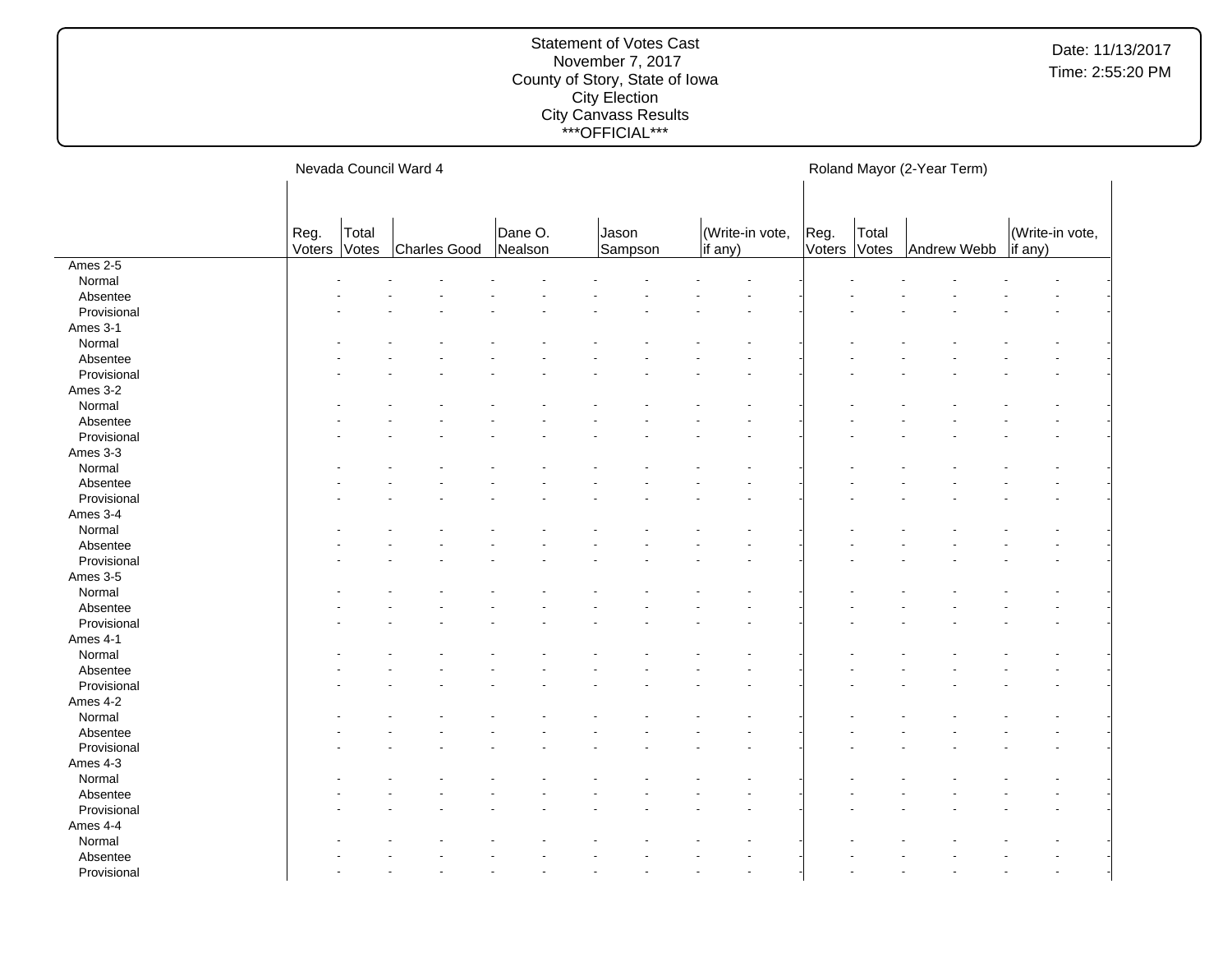#### Statement of Votes Cast November 7, 2017 County of Story, State of Iowa City Election City Canvass Results \*\*\*OFFICIAL\*\*\*

Nevada Council Ward 4 Reg. Voters Total Votes Charles Good Dane O. Nealson Jason Sampson (Write-in vote, if any) Roland Mayor (2-Year Term) Reg. Voters Votes Total Andrew Webb (Write-in vote, if any) Ames 4-5 Normal and the set of the set of the set of the set of the set of the set of the set of the set of the set of the set of the set of the set of the set of the set of the set of the set of the set of the set of the set of t Absentee and the set of the set of the set of the set of the set of the set of the set of the set of the set of the set of the set of the set of the set of the set of the set of the set of the set of the set of the set of  $\textsf{Provisional}$  . The set of the set of the set of the set of the set of the set of the set of the set of the set of the set of the set of the set of the set of the set of the set of the set of the set of the set of the set of Cambridge Normal and the set of the set of the set of the set of the set of the set of the set of the set of the set of the set of the set of the set of the set of the set of the set of the set of the set of the set of the set of t Absentee and the set of the set of the set of the set of the set of the set of the set of the set of the set of the set of the set of the set of the set of the set of the set of the set of the set of the set of the set of  $\textsf{Provisional}$  . The set of the set of the set of the set of the set of the set of the set of the set of the set of the set of the set of the set of the set of the set of the set of the set of the set of the set of the set of **Collins** Normal and the set of the set of the set of the set of the set of the set of the set of the set of the set of the set of the set of the set of the set of the set of the set of the set of the set of the set of the set of t Absentee and the set of the set of the set of the set of the set of the set of the set of the set of the set of the set of the set of the set of the set of the set of the set of the set of the set of the set of the set of  $\textsf{Provisional}$  . The set of the set of the set of the set of the set of the set of the set of the set of the set of the set of the set of the set of the set of the set of the set of the set of the set of the set of the set of Colo Normal and the set of the set of the set of the set of the set of the set of the set of the set of the set of the set of the set of the set of the set of the set of the set of the set of the set of the set of the set of t Absentee and the set of the set of the set of the set of the set of the set of the set of the set of the set of the set of the set of the set of the set of the set of the set of the set of the set of the set of the set of  $\textsf{Provisional}$  . The set of the set of the set of the set of the set of the set of the set of the set of the set of the set of the set of the set of the set of the set of the set of the set of the set of the set of the set of **Gilbert** Normal and the set of the set of the set of the set of the set of the set of the set of the set of the set of the set of the set of the set of the set of the set of the set of the set of the set of the set of the set of t Absentee and the set of the set of the set of the set of the set of the set of the set of the set of the set of the set of the set of the set of the set of the set of the set of the set of the set of the set of the set of  $\textsf{Provisional}$  . The set of the set of the set of the set of the set of the set of the set of the set of the set of the set of the set of the set of the set of the set of the set of the set of the set of the set of the set of Huxley Normal and the set of the set of the set of the set of the set of the set of the set of the set of the set of the set of the set of the set of the set of the set of the set of the set of the set of the set of the set of t Absentee and the set of the set of the set of the set of the set of the set of the set of the set of the set of the set of the set of the set of the set of the set of the set of the set of the set of the set of the set of  $\textsf{Provisional}$  . The set of the set of the set of the set of the set of the set of the set of the set of the set of the set of the set of the set of the set of the set of the set of the set of the set of the set of the set of Kelley Normal and the set of the set of the set of the set of the set of the set of the set of the set of the set of the set of the set of the set of the set of the set of the set of the set of the set of the set of the set of t Absentee and the set of the set of the set of the set of the set of the set of the set of the set of the set of the set of the set of the set of the set of the set of the set of the set of the set of the set of the set of  $\textsf{Provisional}$  . The set of the set of the set of the set of the set of the set of the set of the set of the set of the set of the set of the set of the set of the set of the set of the set of the set of the set of the set of Maxwell Normal and the set of the set of the set of the set of the set of the set of the set of the set of the set of the set of the set of the set of the set of the set of the set of the set of the set of the set of the set of t Absentee and the set of the set of the set of the set of the set of the set of the set of the set of the set of the set of the set of the set of the set of the set of the set of the set of the set of the set of the set of  $\textsf{Provisional}$  . The set of the set of the set of the set of the set of the set of the set of the set of the set of the set of the set of the set of the set of the set of the set of the set of the set of the set of the set of **McCallsburg** Normal and the set of the set of the set of the set of the set of the set of the set of the set of the set of the set of the set of the set of the set of the set of the set of the set of the set of the set of the set of t Absentee and the set of the set of the set of the set of the set of the set of the set of the set of the set of the set of the set of the set of the set of the set of the set of the set of the set of the set of the set of  $\textsf{Provisional}$  . The set of the set of the set of the set of the set of the set of the set of the set of the set of the set of the set of the set of the set of the set of the set of the set of the set of the set of the set of Nevada 1 Normal - - - - - - - - - - - - - - - - Absentee and the set of the set of the set of the set of the set of the set of the set of the set of the set of the set of the set of the set of the set of the set of the set of the set of the set of the set of the set of

 $\textsf{Provisional}$  . The set of the set of the set of the set of the set of the set of the set of the set of the set of the set of the set of the set of the set of the set of the set of the set of the set of the set of the set of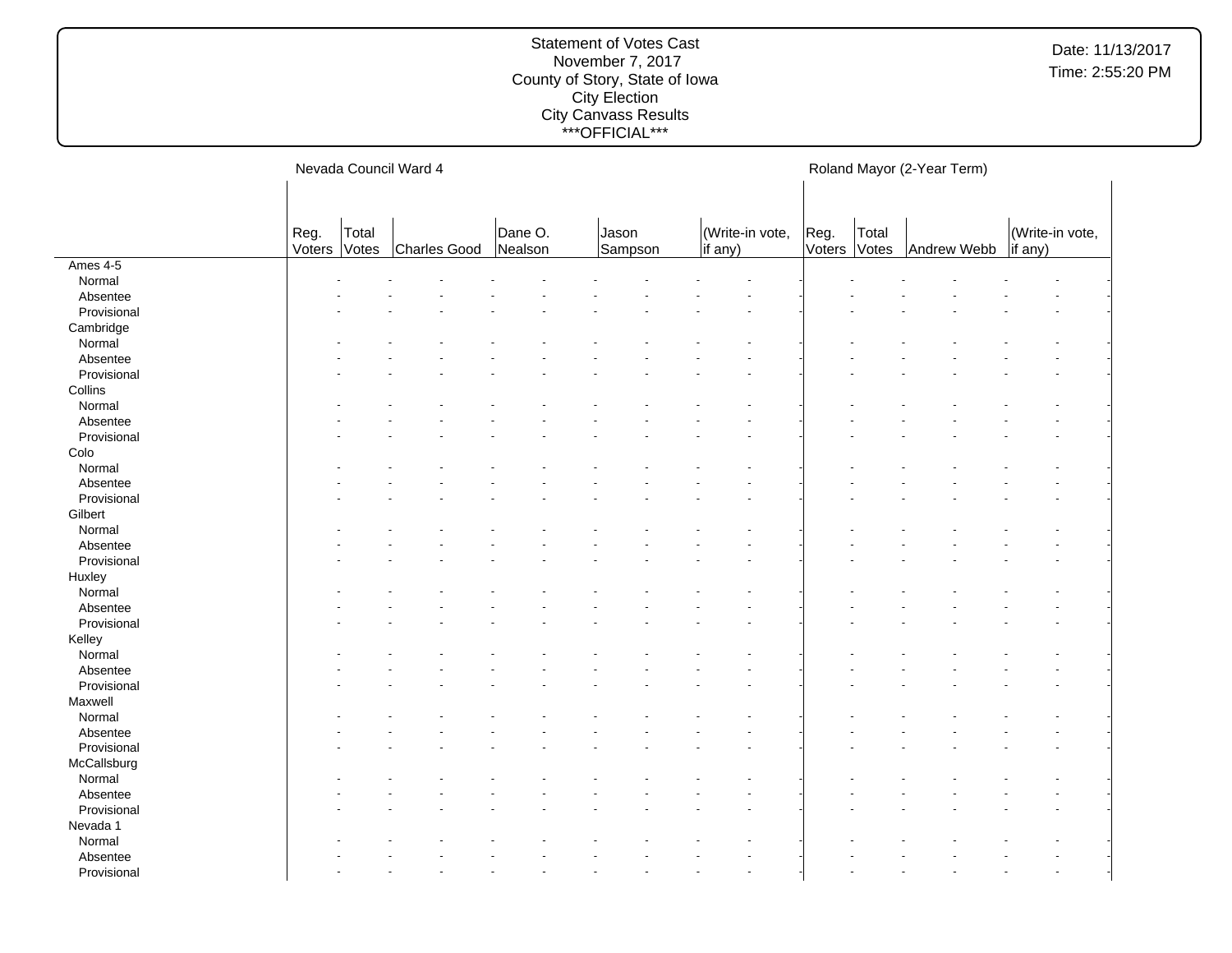#### Statement of Votes Cast November 7, 2017 County of Story, State of Iowa City Election City Canvass Results \*\*\*OFFICIAL\*\*\*

Nevada 2

Nevada 3

Nevada 4

Total

Nevada Council Ward 4 Reg. Voters Total Votes Charles Good Dane O. Nealson Jason Sampson (Write-in vote, if any) Roland Mayor (2-Year Term) Reg. Voters | Votes | Andrew Webb Total (Write-in vote, if any) Normal and the set of the set of the set of the set of the set of the set of the set of the set of the set of the set of the set of the set of the set of the set of the set of the set of the set of the set of the set of t Absentee and the set of the set of the set of the set of the set of the set of the set of the set of the set of the set of the set of the set of the set of the set of the set of the set of the set of the set of the set of  $\textsf{Provisional}$  . The set of the set of the set of the set of the set of the set of the set of the set of the set of the set of the set of the set of the set of the set of the set of the set of the set of the set of the set of Normal and the set of the set of the set of the set of the set of the set of the set of the set of the set of the set of the set of the set of the set of the set of the set of the set of the set of the set of the set of t Absentee and the set of the set of the set of the set of the set of the set of the set of the set of the set of the set of the set of the set of the set of the set of the set of the set of the set of the set of the set of  $\textsf{Provisional}$  . The set of the set of the set of the set of the set of the set of the set of the set of the set of the set of the set of the set of the set of the set of the set of the set of the set of the set of the set of Normal 1156 212 71 33.49% 79 37.26% 62 29.25% 0 - - - - - - - - - - - - - - - - -Absentee 1156 52 12 23.08% 37 71.15% 3 5.77% 0 - - - - - - - - - - - - - - - - - Provisional 1156 1 0 - 1 100.00% 0 - 0 - - - - - - - Normal - - - - - - - - - - 944 151 140 92.72% 11 7.28% Absentee 200000% (and the set of the set of the set of the set of the set of the set of the set of the set of t Provisional - - - - - - - - - - 944 0 0 - 0 - Normal and the set of the set of the set of the set of the set of the set of the set of the set of the set of the set of the set of the set of the set of the set of the set of the set of the set of the set of the set of t Absentee and the set of the set of the set of the set of the set of the set of the set of the set of the set of the set of the set of the set of the set of the set of the set of the set of the set of the set of the set of  $\textsf{Provisional}$  . The set of the set of the set of the set of the set of the set of the set of the set of the set of the set of the set of the set of the set of the set of the set of the set of the set of the set of the set of Normal and the set of the set of the set of the set of the set of the set of the set of the set of the set of the set of the set of the set of the set of the set of the set of the set of the set of the set of the set of t Absentee and the set of the set of the set of the set of the set of the set of the set of the set of the set of the set of the set of the set of the set of the set of the set of the set of the set of the set of the set of  $\textsf{Provisional}$  . The set of the set of the set of the set of the set of the set of the set of the set of the set of the set of the set of the set of the set of the set of the set of the set of the set of the set of the set of Normal and the set of the set of the set of the set of the set of the set of the set of the set of the set of the set of the set of the set of the set of the set of the set of the set of the set of the set of the set of t

 Provisional 1156 1 0 - 1 100.00% 0 - 0 - 944 0 0 - 0 - Total 1156 265 83 31.32% 117 44.15% 65 24.53% 0 - 944 157 146 92.99% 11 7.01%

| Absentee          |      |              |    |                          |    |         |    |        |             |     |     |     |                          |             |       |  |
|-------------------|------|--------------|----|--------------------------|----|---------|----|--------|-------------|-----|-----|-----|--------------------------|-------------|-------|--|
| Provisional       |      |              |    |                          |    |         |    |        |             |     |     |     |                          |             |       |  |
| Nevada 4          |      |              |    |                          |    |         |    |        |             |     |     |     |                          |             |       |  |
| Normal            | 1156 | 212          | 71 | 33.49%                   | 79 | 37.26%  | 62 | 29.25% | $\mathbf 0$ |     |     |     |                          |             |       |  |
| Absentee          | 1156 | 52           | 12 | 23.08%                   | 37 | 71.15%  | 3  | 5.77%  | 0           |     |     |     |                          |             |       |  |
| Provisional       | 1156 | $\mathbf{1}$ | 0  | $\overline{\phantom{a}}$ | -1 | 100.00% | 0  |        | $\mathbf 0$ |     |     |     |                          |             |       |  |
| Roland            |      |              |    |                          |    |         |    |        |             |     |     |     |                          |             |       |  |
| Normal            |      |              |    |                          |    |         |    |        |             | 944 | 151 | 140 | 92.72%                   | 11          | 7.28% |  |
| Absentee          |      |              |    |                          |    |         |    |        |             | 944 | 6   |     | 6 100.00%                | 0           |       |  |
| Provisional       |      |              |    |                          |    |         |    |        |             | 944 | 0   | 0   | $\overline{\phantom{a}}$ | 0           |       |  |
| Slater            |      |              |    |                          |    |         |    |        |             |     |     |     |                          |             |       |  |
| Normal            |      |              |    |                          |    |         |    |        |             |     |     |     |                          |             |       |  |
| Absentee          |      |              |    |                          |    |         |    |        |             |     |     |     |                          |             |       |  |
| Provisional       |      |              |    |                          |    |         |    |        |             |     |     |     |                          |             |       |  |
| <b>Story City</b> |      |              |    |                          |    |         |    |        |             |     |     |     |                          |             |       |  |
| Normal            |      |              |    |                          |    |         |    |        |             |     |     |     |                          |             |       |  |
| Absentee          |      |              |    |                          |    |         |    |        |             |     |     |     |                          |             |       |  |
| Provisional       |      |              |    |                          |    |         |    |        |             |     |     |     |                          |             |       |  |
| Zearing           |      |              |    |                          |    |         |    |        |             |     |     |     |                          |             |       |  |
| Normal            |      |              |    |                          |    |         |    |        |             |     |     |     |                          |             |       |  |
| Absentee          |      |              |    |                          |    |         |    |        |             |     |     |     |                          |             |       |  |
| Provisional       |      |              |    |                          |    |         |    |        |             |     |     |     |                          |             |       |  |
| Total             |      |              |    |                          |    |         |    |        |             |     |     |     |                          |             |       |  |
| Normal            | 1156 | 212          | 71 | 33.49%                   | 79 | 37.26%  | 62 | 29.25% | $\mathbf 0$ | 944 | 151 | 140 | 92.72%                   | 11          | 7.28% |  |
| Absentee          | 1156 | 52           | 12 | 23.08%                   | 37 | 71.15%  | 3  | 5.77%  | $\mathbf 0$ | 944 | 6   |     | 6 100.00%                | $\mathbf 0$ |       |  |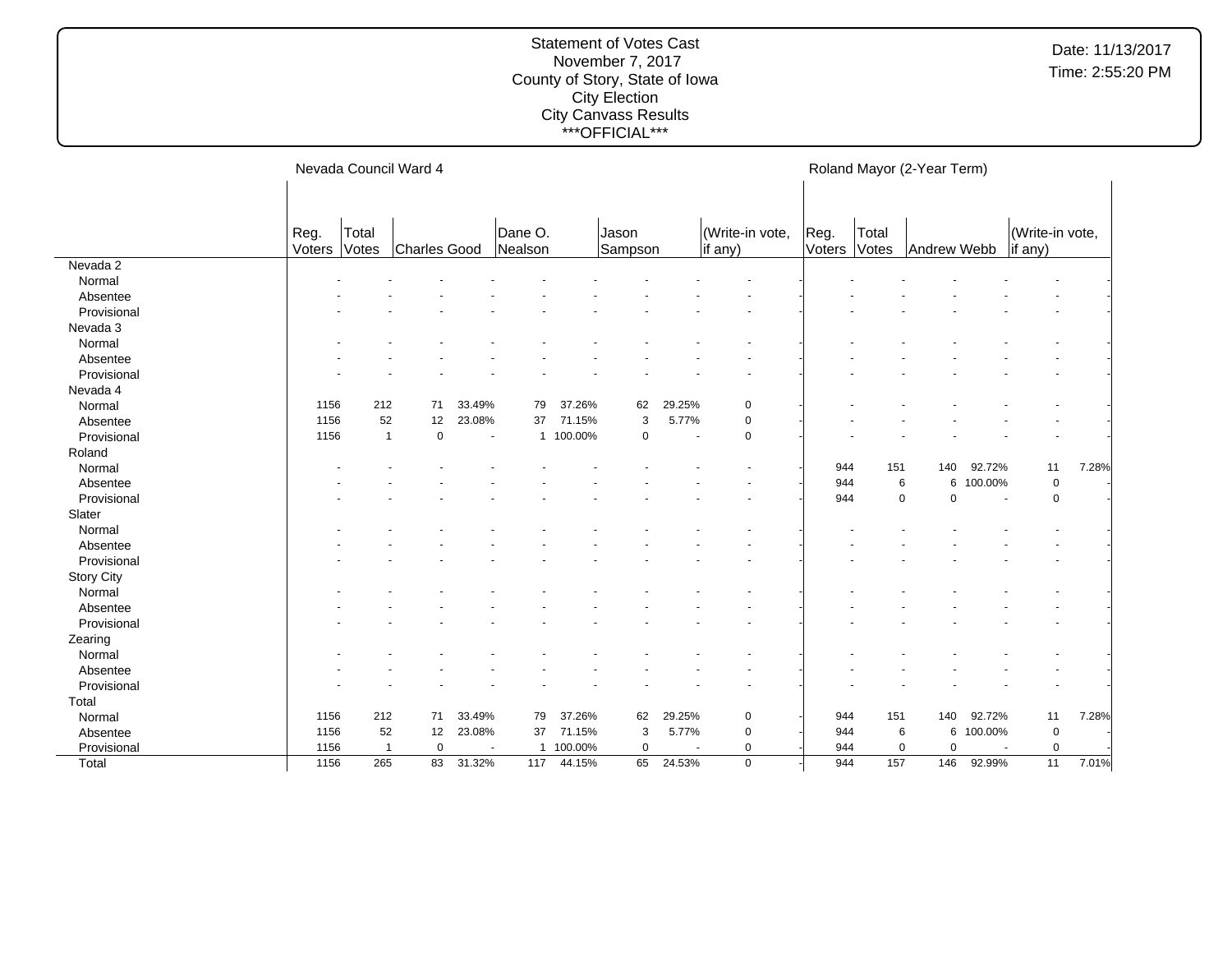## Statement of Votes Cast November 7, 2017 County of Story, State of Iowa City Election City Canvass Results \*\*\*OFFICIAL\*\*\*

Roland Council At Large

|                   |              |       | ັ            |              |                     |              |                 |
|-------------------|--------------|-------|--------------|--------------|---------------------|--------------|-----------------|
|                   |              |       |              |              |                     |              |                 |
|                   |              |       |              |              |                     |              |                 |
|                   | Reg.         | Total |              |              |                     |              | (Write-in vote, |
|                   | Voters Votes |       | Jerry Balmer | Linda Gauley | <b>Riley Larson</b> | Danny Weston | if any)         |
| Jurisdiction Wide |              |       |              |              |                     |              |                 |
| Ames 1-1          |              |       |              |              |                     |              |                 |
| Normal            |              |       |              |              |                     |              |                 |
| Absentee          |              |       |              |              |                     |              |                 |
| Provisional       |              |       |              |              |                     |              |                 |
| Ames 1-2          |              |       |              |              |                     |              |                 |
| Normal            |              |       |              |              |                     |              |                 |
| Absentee          |              |       |              |              |                     |              |                 |
| Provisional       |              |       |              |              |                     |              |                 |
| Ames 1-3          |              |       |              |              |                     |              |                 |
| Normal            |              |       |              |              |                     |              |                 |
| Absentee          |              |       |              |              |                     |              |                 |
| Provisional       |              |       |              |              |                     |              |                 |
| Ames 1-4          |              |       |              |              |                     |              |                 |
| Normal            |              |       |              |              |                     |              |                 |
| Absentee          |              |       |              |              |                     |              |                 |
| Provisional       |              |       |              |              |                     |              |                 |
| Ames 1-5          |              |       |              |              |                     |              |                 |
| Normal            |              |       |              |              |                     |              |                 |
| Absentee          |              |       |              |              |                     |              |                 |
| Provisional       |              |       |              |              |                     |              |                 |
| Ames 2-1          |              |       |              |              |                     |              |                 |
| Normal            |              |       |              |              |                     |              |                 |
| Absentee          |              |       |              |              |                     |              |                 |
| Provisional       |              |       |              |              |                     |              |                 |
| Ames 2-2          |              |       |              |              |                     |              |                 |
| Normal            |              |       |              |              |                     |              |                 |
| Absentee          |              |       |              |              |                     |              |                 |
| Provisional       |              |       |              |              |                     |              |                 |
| Ames 2-3          |              |       |              |              |                     |              |                 |
| Normal            |              |       |              |              |                     |              |                 |
| Absentee          |              |       |              |              |                     |              |                 |
| Provisional       |              |       |              |              |                     |              |                 |
| Ames 2-4          |              |       |              |              |                     |              |                 |
| Normal            |              |       |              |              |                     |              |                 |
| Absentee          |              |       |              |              |                     |              |                 |
| Provisional       |              |       |              |              |                     |              |                 |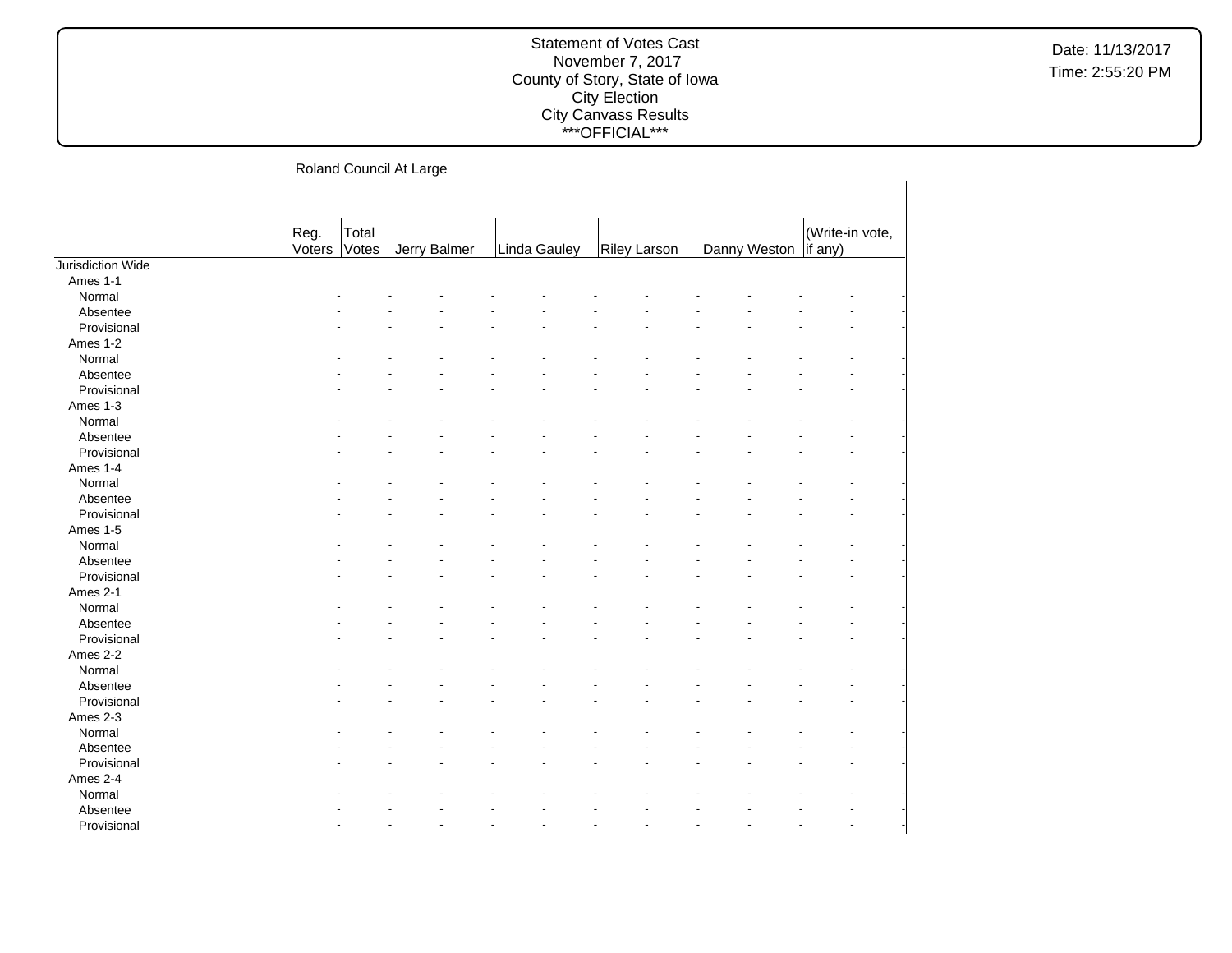## Statement of Votes Cast November 7, 2017 County of Story, State of Iowa City Election City Canvass Results \*\*\*OFFICIAL\*\*\*

#### Roland Council At Large  $\mathbf{L}$

|             |        |       | ັ            |              |                     |  |                        |                 |  |
|-------------|--------|-------|--------------|--------------|---------------------|--|------------------------|-----------------|--|
|             |        |       |              |              |                     |  |                        |                 |  |
|             |        |       |              |              |                     |  |                        |                 |  |
|             | Reg.   | Total |              |              |                     |  |                        | (Write-in vote, |  |
|             | Voters | Votes | Jerry Balmer | Linda Gauley | <b>Riley Larson</b> |  | Danny Weston   if any) |                 |  |
| Ames 2-5    |        |       |              |              |                     |  |                        |                 |  |
| Normal      |        |       |              |              |                     |  |                        |                 |  |
| Absentee    |        |       |              |              |                     |  |                        |                 |  |
| Provisional |        |       |              |              |                     |  |                        |                 |  |
| Ames 3-1    |        |       |              |              |                     |  |                        |                 |  |
| Normal      |        |       |              |              |                     |  |                        |                 |  |
| Absentee    |        |       |              |              |                     |  |                        |                 |  |
| Provisional |        |       |              |              |                     |  |                        |                 |  |
| Ames 3-2    |        |       |              |              |                     |  |                        |                 |  |
| Normal      |        |       |              |              |                     |  |                        |                 |  |
| Absentee    |        |       |              |              |                     |  |                        |                 |  |
| Provisional |        |       |              |              |                     |  |                        |                 |  |
| Ames 3-3    |        |       |              |              |                     |  |                        |                 |  |
| Normal      |        |       |              |              |                     |  |                        |                 |  |
| Absentee    |        |       |              |              |                     |  |                        |                 |  |
| Provisional |        |       |              |              |                     |  |                        |                 |  |
| Ames 3-4    |        |       |              |              |                     |  |                        |                 |  |
| Normal      |        |       |              |              |                     |  |                        |                 |  |
| Absentee    |        |       |              |              |                     |  |                        |                 |  |
| Provisional |        |       |              |              |                     |  |                        |                 |  |
| Ames 3-5    |        |       |              |              |                     |  |                        |                 |  |
| Normal      |        |       |              |              |                     |  |                        |                 |  |
| Absentee    |        |       |              |              |                     |  |                        |                 |  |
| Provisional |        |       |              |              |                     |  |                        |                 |  |
| Ames 4-1    |        |       |              |              |                     |  |                        |                 |  |
| Normal      |        |       |              |              |                     |  |                        |                 |  |
| Absentee    |        |       |              |              |                     |  |                        |                 |  |
| Provisional |        |       |              |              |                     |  |                        |                 |  |
| Ames 4-2    |        |       |              |              |                     |  |                        |                 |  |
| Normal      |        |       |              |              |                     |  |                        |                 |  |
| Absentee    |        |       |              |              |                     |  |                        |                 |  |
| Provisional |        |       |              |              |                     |  |                        |                 |  |
| Ames 4-3    |        |       |              |              |                     |  |                        |                 |  |
| Normal      |        |       |              |              |                     |  |                        |                 |  |
| Absentee    |        |       |              |              |                     |  |                        |                 |  |
| Provisional |        |       |              |              |                     |  |                        |                 |  |
| Ames 4-4    |        |       |              |              |                     |  |                        |                 |  |
| Normal      |        |       |              |              |                     |  |                        |                 |  |
| Absentee    |        |       |              |              |                     |  |                        |                 |  |
| Provisional |        |       |              |              |                     |  |                        |                 |  |
|             |        |       |              |              |                     |  |                        |                 |  |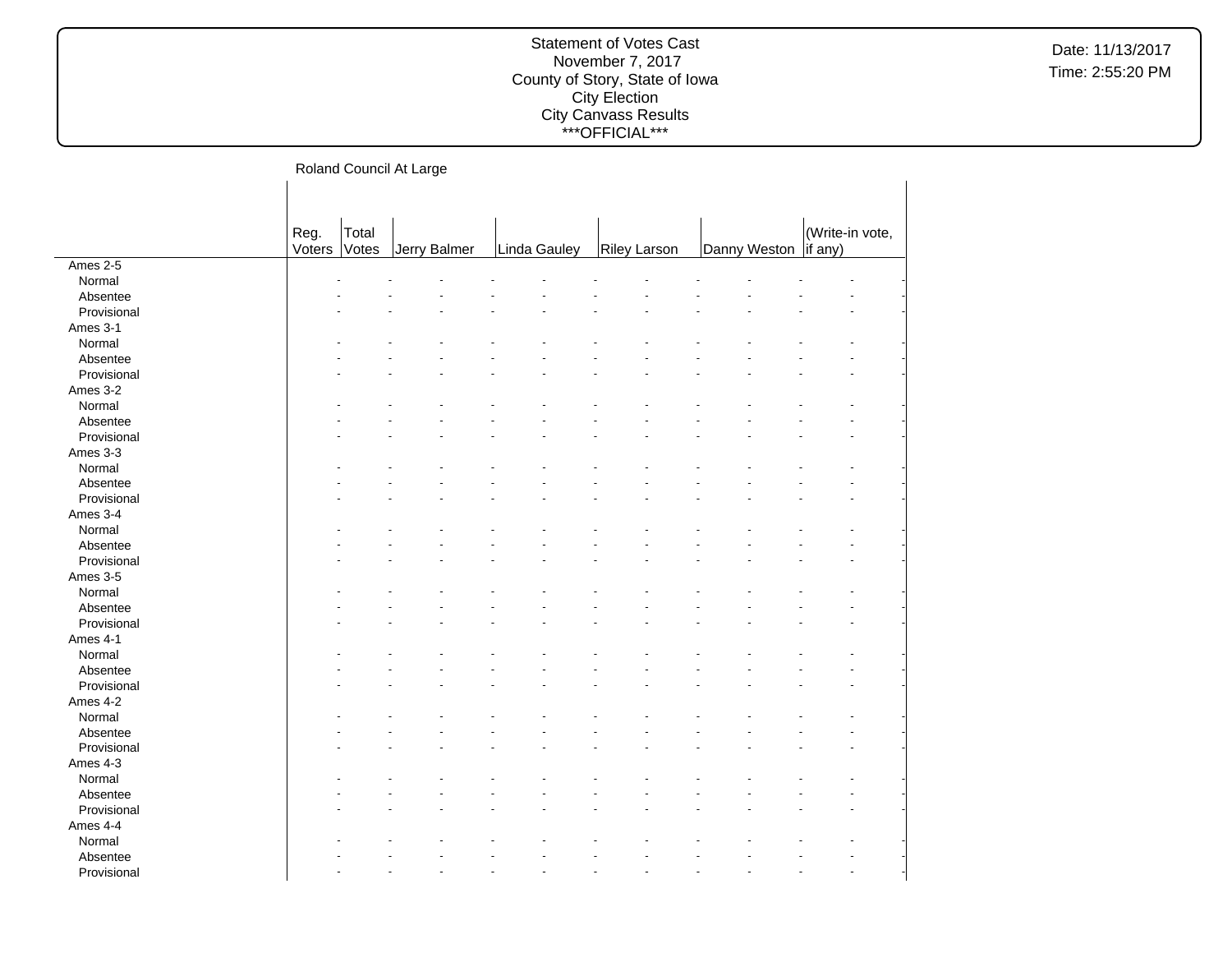| Roland Council At Large |  |
|-------------------------|--|
|-------------------------|--|

|             |        |       | ັ            |              |                     |                       |                 |
|-------------|--------|-------|--------------|--------------|---------------------|-----------------------|-----------------|
|             |        |       |              |              |                     |                       |                 |
|             |        |       |              |              |                     |                       |                 |
|             | Reg.   | Total |              |              |                     |                       | (Write-in vote, |
|             | Voters | Votes | Jerry Balmer | Linda Gauley | <b>Riley Larson</b> | Danny Weston  if any) |                 |
| Ames 4-5    |        |       |              |              |                     |                       |                 |
| Normal      |        |       |              |              |                     |                       |                 |
| Absentee    |        |       |              |              |                     |                       |                 |
| Provisional |        |       |              |              |                     |                       |                 |
| Cambridge   |        |       |              |              |                     |                       |                 |
| Normal      |        |       |              |              |                     |                       |                 |
| Absentee    |        |       |              |              |                     |                       |                 |
| Provisional |        |       |              |              |                     |                       |                 |
| Collins     |        |       |              |              |                     |                       |                 |
| Normal      |        |       |              |              |                     |                       |                 |
| Absentee    |        |       |              |              |                     |                       |                 |
| Provisional |        |       |              |              |                     |                       |                 |
| Colo        |        |       |              |              |                     |                       |                 |
| Normal      |        |       |              |              |                     |                       |                 |
| Absentee    |        |       |              |              |                     |                       |                 |
| Provisional |        |       |              |              |                     |                       |                 |
| Gilbert     |        |       |              |              |                     |                       |                 |
| Normal      |        |       |              |              |                     |                       |                 |
| Absentee    |        |       |              |              |                     |                       |                 |
| Provisional |        |       |              |              |                     |                       |                 |
| Huxley      |        |       |              |              |                     |                       |                 |
| Normal      |        |       |              |              |                     |                       |                 |
| Absentee    |        |       |              |              |                     |                       |                 |
| Provisional |        |       |              |              |                     |                       |                 |
| Kelley      |        |       |              |              |                     |                       |                 |
| Normal      |        |       |              |              |                     |                       |                 |
| Absentee    |        |       |              |              |                     |                       |                 |
| Provisional |        |       |              |              |                     |                       |                 |
| Maxwell     |        |       |              |              |                     |                       |                 |
| Normal      |        |       |              |              |                     |                       |                 |
| Absentee    |        |       |              |              |                     |                       |                 |
| Provisional |        |       |              |              |                     |                       |                 |
| McCallsburg |        |       |              |              |                     |                       |                 |
| Normal      |        |       |              |              |                     |                       |                 |
| Absentee    |        |       |              |              |                     |                       |                 |
| Provisional |        |       |              |              |                     |                       |                 |
| Nevada 1    |        |       |              |              |                     |                       |                 |
| Normal      |        |       |              |              |                     |                       |                 |
| Absentee    |        |       |              |              |                     |                       |                 |
| Provisional |        |       |              |              |                     |                       |                 |
|             |        |       |              |              |                     |                       |                 |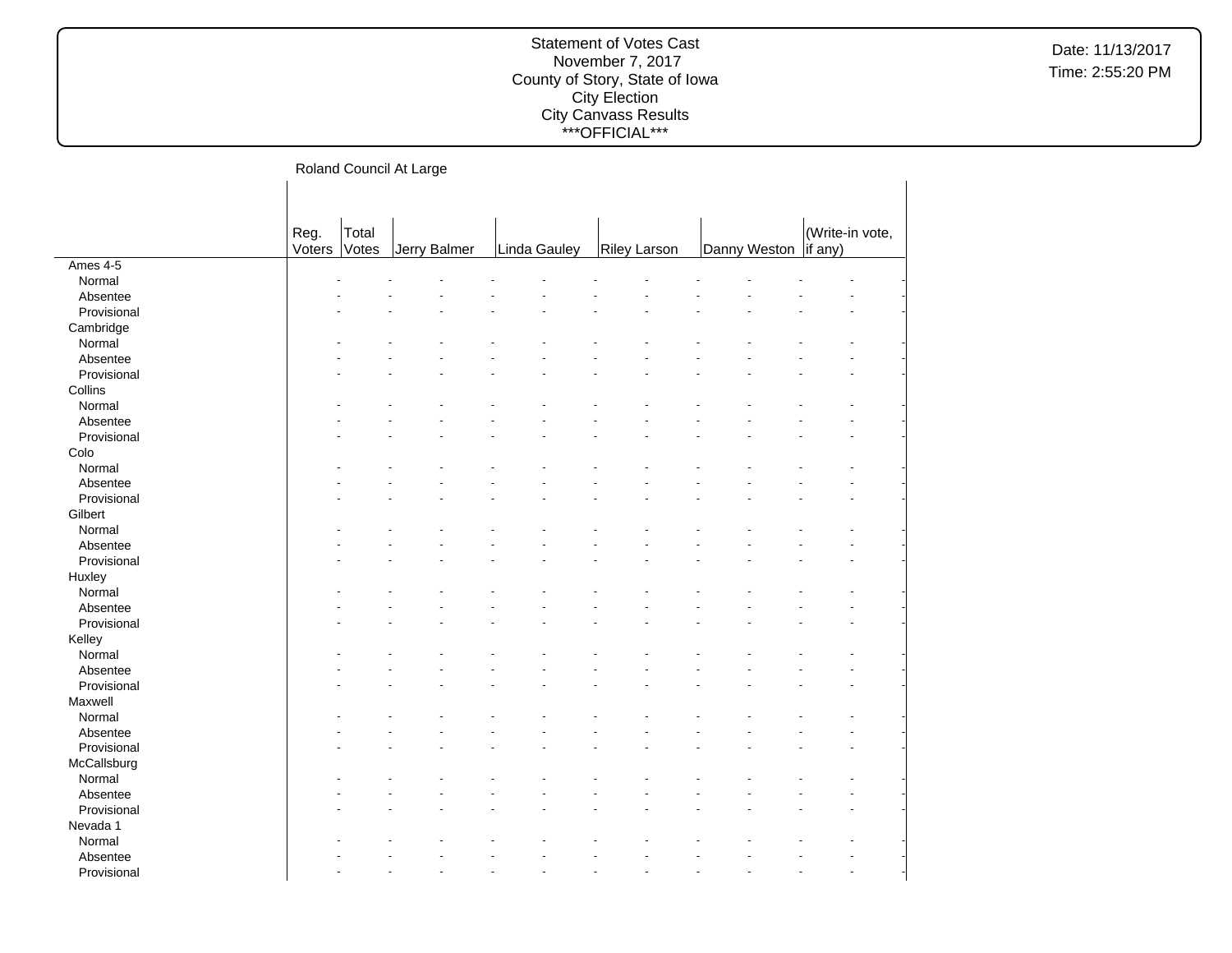|  |  | Roland Council At Large |
|--|--|-------------------------|
|--|--|-------------------------|

|                   | Reg.   | Total       |              |        |                     |        |                     |                |                        |        | (Write-in vote, |       |
|-------------------|--------|-------------|--------------|--------|---------------------|--------|---------------------|----------------|------------------------|--------|-----------------|-------|
|                   | Voters | Votes       | Jerry Balmer |        | <b>Linda Gauley</b> |        | <b>Riley Larson</b> |                | Danny Weston   if any) |        |                 |       |
| Nevada 2          |        |             |              |        |                     |        |                     |                |                        |        |                 |       |
| Normal            |        |             |              |        |                     |        |                     |                |                        |        |                 |       |
| Absentee          |        |             |              |        |                     |        |                     |                |                        |        |                 |       |
| Provisional       |        |             |              |        |                     |        |                     |                |                        |        |                 |       |
| Nevada 3          |        |             |              |        |                     |        |                     |                |                        |        |                 |       |
| Normal            |        |             |              |        |                     |        |                     |                |                        |        |                 |       |
| Absentee          |        |             |              |        |                     |        |                     |                |                        |        |                 |       |
| Provisional       |        |             |              |        |                     |        |                     |                |                        |        |                 |       |
| Nevada 4          |        |             |              |        |                     |        |                     |                |                        |        |                 |       |
| Normal            |        |             |              |        |                     |        |                     |                |                        |        |                 |       |
| Absentee          |        |             |              |        |                     |        |                     |                |                        |        |                 |       |
| Provisional       |        |             |              |        |                     |        |                     |                |                        |        |                 |       |
| Roland            |        |             |              |        |                     |        |                     |                |                        |        |                 |       |
| Normal            | 944    | 313         | 91           | 29.07% | 71                  | 22.68% | 96                  | 30.67%         | 53                     | 16.93% | $\overline{2}$  | 0.64% |
| Absentee          | 944    | 11          | 4            | 36.36% | 3                   | 27.27% | $\mathbf{1}$        | 9.09%          | 3                      | 27.27% | $\mathbf 0$     |       |
| Provisional       | 944    | $\mathbf 0$ | $\mathbf 0$  | ä,     | $\mathbf 0$         |        | $\mathbf 0$         | $\sim$         | $\mathbf 0$            |        | $\mathbf 0$     |       |
| Slater            |        |             |              |        |                     |        |                     |                |                        |        |                 |       |
| Normal            |        |             |              |        |                     |        |                     |                |                        |        |                 |       |
| Absentee          |        |             |              |        |                     |        |                     |                |                        |        |                 |       |
| Provisional       |        |             |              |        |                     |        |                     |                |                        |        |                 |       |
| <b>Story City</b> |        |             |              |        |                     |        |                     |                |                        |        |                 |       |
| Normal            |        |             |              |        |                     |        |                     |                |                        |        |                 |       |
| Absentee          |        |             |              |        |                     |        |                     |                |                        |        |                 |       |
| Provisional       |        |             |              |        |                     |        |                     |                |                        |        |                 |       |
| Zearing           |        |             |              |        |                     |        |                     |                |                        |        |                 |       |
| Normal            |        |             |              |        |                     |        |                     |                |                        |        |                 |       |
| Absentee          |        |             |              |        |                     |        |                     |                |                        |        |                 |       |
| Provisional       |        |             |              |        |                     |        |                     |                |                        |        |                 |       |
| Total             |        |             |              |        |                     |        |                     |                |                        |        |                 |       |
| Normal            | 944    | 313         | 91           | 29.07% | 71                  | 22.68% | 96                  | 30.67%         | 53                     | 16.93% | $\overline{2}$  | 0.64% |
| Absentee          | 944    | 11          | 4            | 36.36% | 3                   | 27.27% | $\mathbf{1}$        | 9.09%          | 3                      | 27.27% | $\pmb{0}$       |       |
| Provisional       | 944    | $\mathbf 0$ | $\mathbf 0$  | ÷.     | $\mathbf 0$         |        | $\mathbf 0$         | $\blacksquare$ | $\mathbf 0$            |        | $\mathbf 0$     |       |
| Total             | 944    | 324         | 95           | 29.32% | 74                  | 22.84% | 97                  | 29.94%         | 56                     | 17.28% | $\overline{2}$  | 0.62% |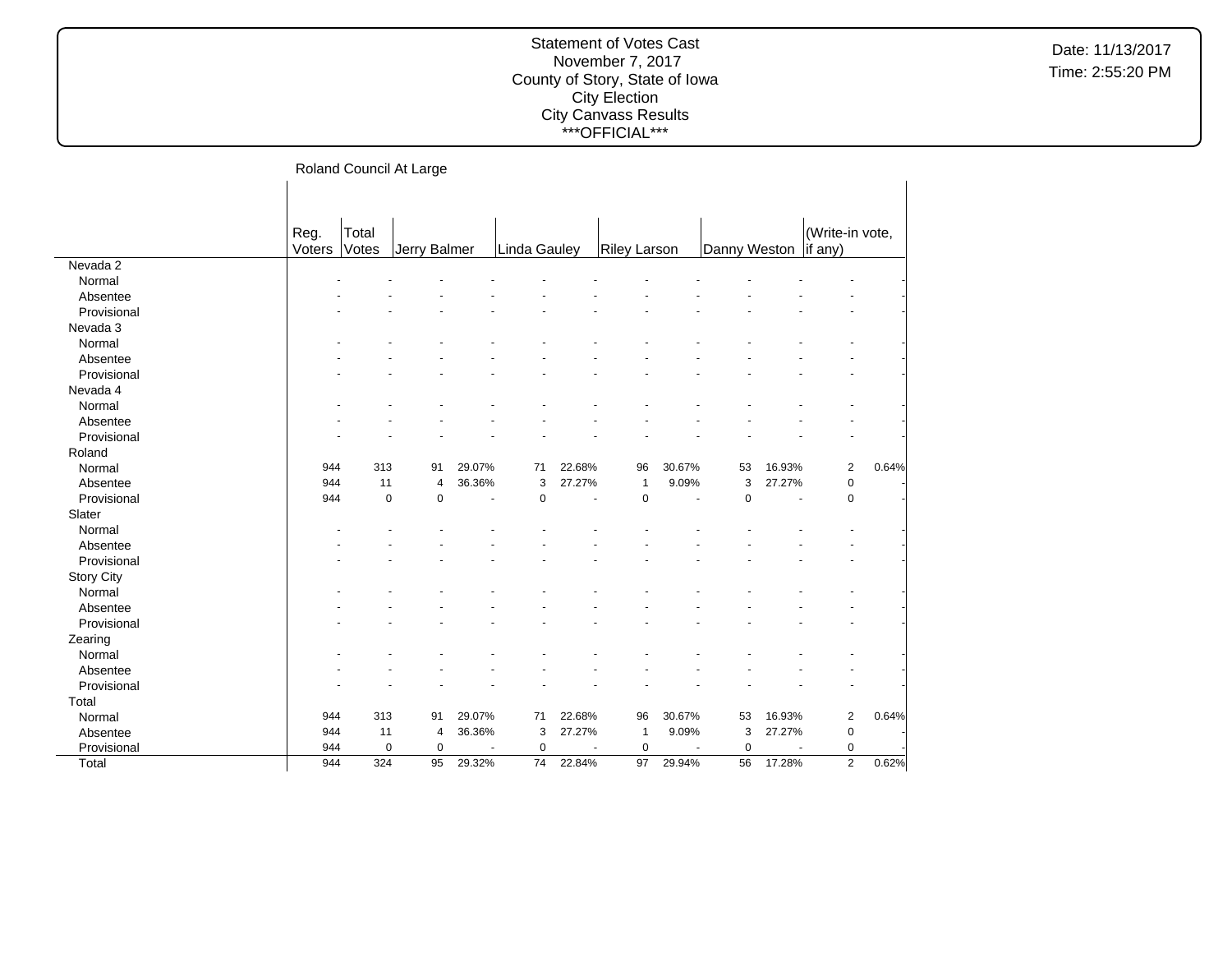|                   |                |                | Roland Library Board Composition |                | Slater Mayor (2-Year Term) |                |  |                          |                 |  |  |  |  |
|-------------------|----------------|----------------|----------------------------------|----------------|----------------------------|----------------|--|--------------------------|-----------------|--|--|--|--|
|                   |                |                |                                  |                |                            |                |  |                          |                 |  |  |  |  |
|                   |                |                |                                  |                |                            |                |  |                          |                 |  |  |  |  |
|                   |                |                |                                  |                |                            |                |  |                          | (Write-in vote, |  |  |  |  |
|                   | Reg.<br>Voters | Total<br>Votes | <b>YES</b>                       | N <sub>O</sub> | Reg.<br>Voters             | Total<br>Votes |  | John F. Kahler   if any) |                 |  |  |  |  |
| Jurisdiction Wide |                |                |                                  |                |                            |                |  |                          |                 |  |  |  |  |
| Ames 1-1          |                |                |                                  |                |                            |                |  |                          |                 |  |  |  |  |
| Normal            |                |                |                                  |                |                            |                |  |                          |                 |  |  |  |  |
| Absentee          |                |                |                                  |                |                            |                |  |                          |                 |  |  |  |  |
| Provisional       |                |                |                                  |                |                            |                |  |                          |                 |  |  |  |  |
| Ames 1-2          |                |                |                                  |                |                            |                |  |                          |                 |  |  |  |  |
| Normal            |                |                |                                  |                |                            |                |  |                          |                 |  |  |  |  |
| Absentee          |                |                |                                  |                |                            |                |  |                          |                 |  |  |  |  |
| Provisional       |                |                |                                  |                |                            |                |  |                          |                 |  |  |  |  |
| Ames 1-3          |                |                |                                  |                |                            |                |  |                          |                 |  |  |  |  |
| Normal            |                |                |                                  |                |                            |                |  |                          |                 |  |  |  |  |
| Absentee          |                |                |                                  |                |                            |                |  |                          |                 |  |  |  |  |
| Provisional       |                |                |                                  |                |                            |                |  |                          |                 |  |  |  |  |
| Ames 1-4          |                |                |                                  |                |                            |                |  |                          |                 |  |  |  |  |
| Normal            |                |                |                                  |                |                            |                |  |                          |                 |  |  |  |  |
| Absentee          |                |                |                                  |                |                            |                |  |                          |                 |  |  |  |  |
| Provisional       |                |                |                                  |                |                            |                |  |                          |                 |  |  |  |  |
| Ames 1-5          |                |                |                                  |                |                            |                |  |                          |                 |  |  |  |  |
| Normal            |                |                |                                  |                |                            |                |  |                          |                 |  |  |  |  |
| Absentee          |                |                |                                  |                |                            |                |  |                          |                 |  |  |  |  |
| Provisional       |                |                |                                  |                |                            |                |  |                          |                 |  |  |  |  |
| Ames 2-1          |                |                |                                  |                |                            |                |  |                          |                 |  |  |  |  |
| Normal            |                |                |                                  |                |                            |                |  |                          |                 |  |  |  |  |
| Absentee          |                |                |                                  |                |                            |                |  |                          |                 |  |  |  |  |
| Provisional       |                |                |                                  |                |                            |                |  |                          |                 |  |  |  |  |
| Ames 2-2          |                |                |                                  |                |                            |                |  |                          |                 |  |  |  |  |
| Normal            |                |                |                                  |                |                            |                |  |                          |                 |  |  |  |  |
| Absentee          |                |                |                                  |                |                            |                |  |                          |                 |  |  |  |  |
| Provisional       |                |                |                                  |                |                            |                |  |                          |                 |  |  |  |  |
| Ames 2-3          |                |                |                                  |                |                            |                |  |                          |                 |  |  |  |  |
| Normal            |                |                |                                  |                |                            |                |  |                          |                 |  |  |  |  |
| Absentee          |                |                |                                  |                |                            |                |  |                          |                 |  |  |  |  |
| Provisional       |                |                |                                  |                |                            |                |  |                          |                 |  |  |  |  |
| Ames 2-4          |                |                |                                  |                |                            |                |  |                          |                 |  |  |  |  |
| Normal            |                |                |                                  |                |                            |                |  |                          |                 |  |  |  |  |
| Absentee          |                |                |                                  |                |                            |                |  |                          |                 |  |  |  |  |
| Provisional       |                |                |                                  |                |                            |                |  |                          |                 |  |  |  |  |
|                   |                |                |                                  |                |                            |                |  |                          |                 |  |  |  |  |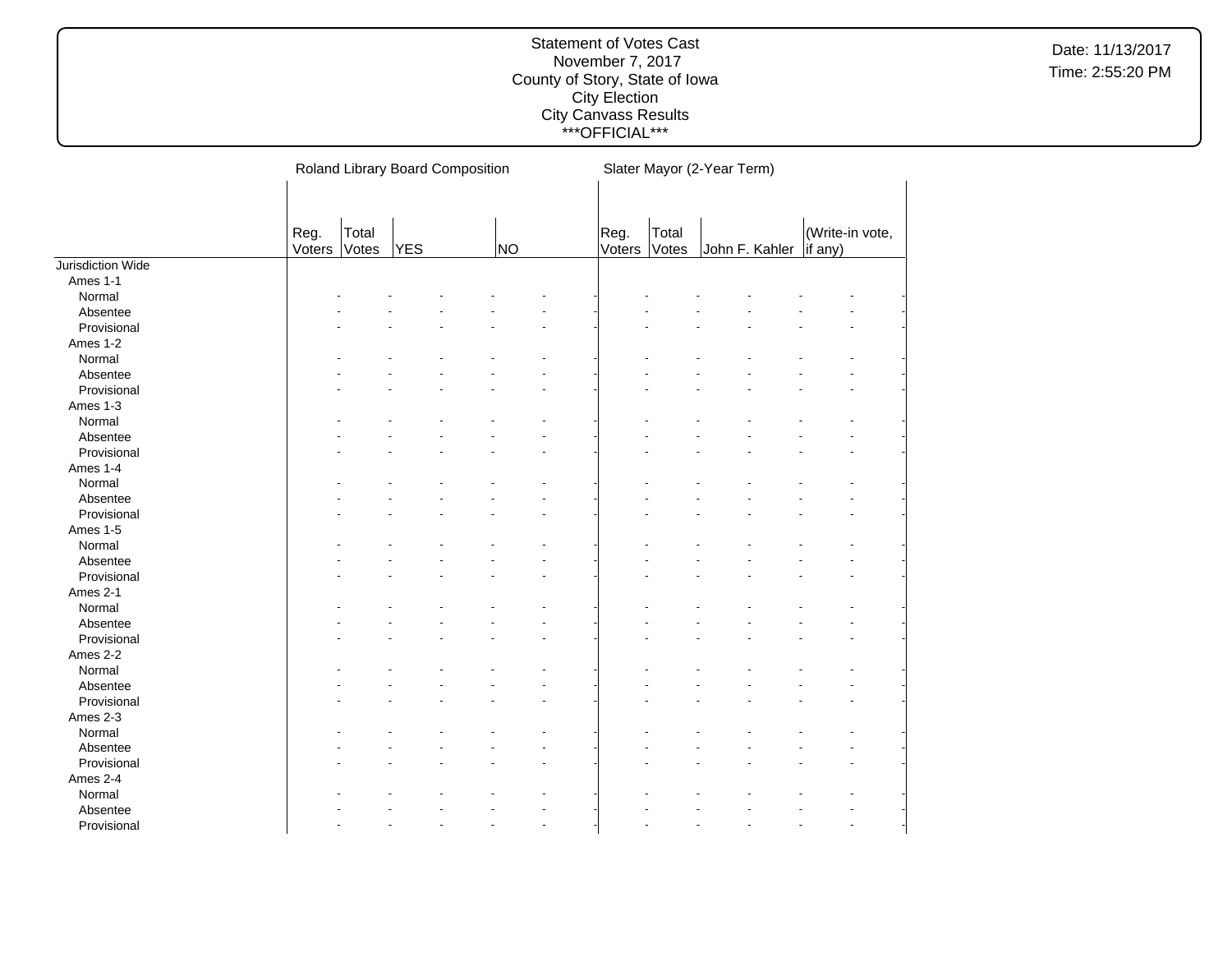|             |              |       | Roland Library Board Composition |                      | Slater Mayor (2-Year Term) |       |  |                          |  |                 |  |  |
|-------------|--------------|-------|----------------------------------|----------------------|----------------------------|-------|--|--------------------------|--|-----------------|--|--|
|             |              |       |                                  |                      |                            |       |  |                          |  |                 |  |  |
|             |              |       |                                  |                      |                            |       |  |                          |  |                 |  |  |
|             | Reg.         | Total |                                  |                      | Reg.                       | Total |  |                          |  | (Write-in vote, |  |  |
|             | Voters Votes |       | <b>YES</b>                       | NO                   | Voters                     | Votes |  | John F. Kahler   if any) |  |                 |  |  |
| Ames 2-5    |              |       |                                  |                      |                            |       |  |                          |  |                 |  |  |
| Normal      |              |       |                                  |                      |                            |       |  |                          |  |                 |  |  |
| Absentee    |              |       |                                  |                      |                            |       |  |                          |  |                 |  |  |
| Provisional |              |       |                                  |                      |                            |       |  |                          |  |                 |  |  |
| Ames 3-1    |              |       |                                  |                      |                            |       |  |                          |  |                 |  |  |
| Normal      |              |       |                                  |                      |                            |       |  |                          |  |                 |  |  |
| Absentee    |              |       |                                  |                      |                            |       |  |                          |  |                 |  |  |
| Provisional |              |       |                                  |                      |                            |       |  |                          |  |                 |  |  |
| Ames 3-2    |              |       |                                  |                      |                            |       |  |                          |  |                 |  |  |
| Normal      |              |       |                                  |                      |                            |       |  |                          |  |                 |  |  |
| Absentee    |              |       |                                  |                      |                            |       |  |                          |  |                 |  |  |
| Provisional |              |       |                                  |                      |                            |       |  |                          |  |                 |  |  |
| Ames 3-3    |              |       |                                  |                      |                            |       |  |                          |  |                 |  |  |
| Normal      |              |       |                                  |                      |                            |       |  |                          |  |                 |  |  |
| Absentee    |              |       |                                  |                      |                            |       |  |                          |  |                 |  |  |
| Provisional |              |       |                                  |                      |                            |       |  |                          |  |                 |  |  |
| Ames 3-4    |              |       |                                  |                      |                            |       |  |                          |  |                 |  |  |
| Normal      |              |       |                                  |                      |                            |       |  |                          |  |                 |  |  |
| Absentee    |              |       |                                  |                      |                            |       |  |                          |  |                 |  |  |
| Provisional |              |       |                                  |                      |                            |       |  |                          |  |                 |  |  |
| Ames 3-5    |              |       |                                  |                      |                            |       |  |                          |  |                 |  |  |
| Normal      |              |       |                                  |                      |                            |       |  |                          |  |                 |  |  |
| Absentee    |              |       |                                  |                      |                            |       |  |                          |  |                 |  |  |
| Provisional |              |       |                                  |                      |                            |       |  |                          |  |                 |  |  |
| Ames 4-1    |              |       |                                  |                      |                            |       |  |                          |  |                 |  |  |
| Normal      |              |       |                                  |                      |                            |       |  |                          |  |                 |  |  |
| Absentee    |              |       |                                  |                      |                            |       |  |                          |  |                 |  |  |
| Provisional |              |       |                                  |                      |                            |       |  |                          |  |                 |  |  |
| Ames 4-2    |              |       |                                  |                      |                            |       |  |                          |  |                 |  |  |
| Normal      |              |       |                                  |                      |                            |       |  |                          |  |                 |  |  |
| Absentee    |              |       |                                  |                      |                            |       |  |                          |  |                 |  |  |
| Provisional |              |       |                                  |                      |                            |       |  |                          |  |                 |  |  |
| Ames 4-3    |              |       |                                  |                      |                            |       |  |                          |  |                 |  |  |
| Normal      |              |       |                                  |                      |                            |       |  |                          |  |                 |  |  |
| Absentee    |              |       |                                  |                      |                            |       |  |                          |  |                 |  |  |
| Provisional |              |       |                                  |                      |                            |       |  |                          |  |                 |  |  |
| Ames 4-4    |              |       |                                  |                      |                            |       |  |                          |  |                 |  |  |
| Normal      |              |       |                                  |                      |                            |       |  |                          |  |                 |  |  |
| Absentee    |              |       |                                  |                      |                            |       |  |                          |  |                 |  |  |
| Provisional |              |       |                                  | $\ddot{\phantom{1}}$ |                            |       |  |                          |  |                 |  |  |
|             |              |       |                                  |                      |                            |       |  |                          |  |                 |  |  |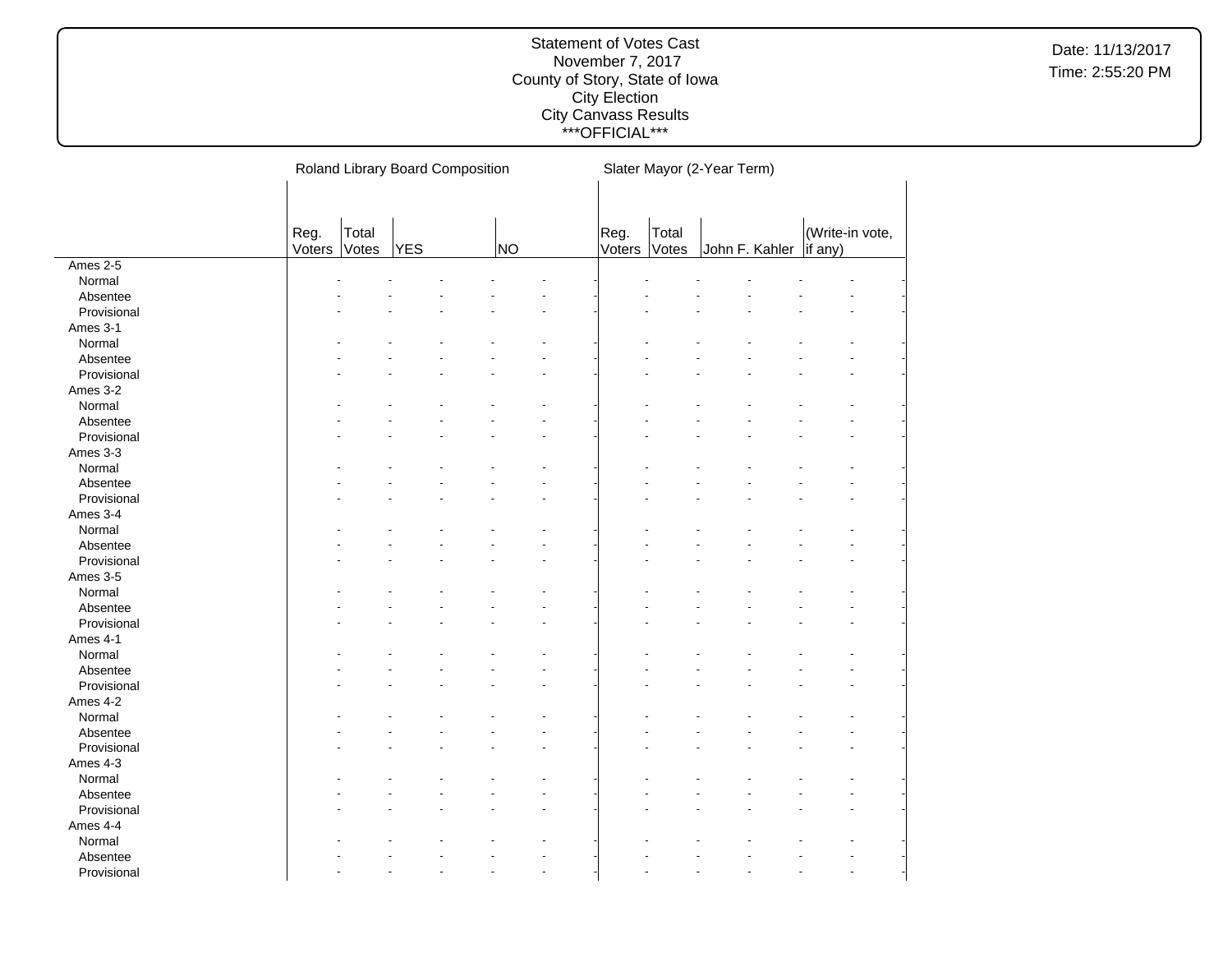|             |              |       | Roland Library Board Composition |                      | Slater Mayor (2-Year Term) |       |  |                          |  |                 |  |  |
|-------------|--------------|-------|----------------------------------|----------------------|----------------------------|-------|--|--------------------------|--|-----------------|--|--|
|             |              |       |                                  |                      |                            |       |  |                          |  |                 |  |  |
|             |              |       |                                  |                      |                            |       |  |                          |  |                 |  |  |
|             | Reg.         | Total |                                  |                      | Reg.                       | Total |  |                          |  | (Write-in vote, |  |  |
|             | Voters Votes |       | <b>YES</b>                       | NO                   | Voters                     | Votes |  | John F. Kahler   if any) |  |                 |  |  |
| Ames 4-5    |              |       |                                  |                      |                            |       |  |                          |  |                 |  |  |
| Normal      |              |       |                                  |                      |                            |       |  |                          |  |                 |  |  |
| Absentee    |              |       |                                  |                      |                            |       |  |                          |  |                 |  |  |
| Provisional |              |       |                                  |                      |                            |       |  |                          |  |                 |  |  |
| Cambridge   |              |       |                                  |                      |                            |       |  |                          |  |                 |  |  |
| Normal      |              |       |                                  |                      |                            |       |  |                          |  |                 |  |  |
| Absentee    |              |       |                                  |                      |                            |       |  |                          |  |                 |  |  |
| Provisional |              |       |                                  |                      |                            |       |  |                          |  |                 |  |  |
| Collins     |              |       |                                  |                      |                            |       |  |                          |  |                 |  |  |
| Normal      |              |       |                                  |                      |                            |       |  |                          |  |                 |  |  |
| Absentee    |              |       |                                  |                      |                            |       |  |                          |  |                 |  |  |
| Provisional |              |       |                                  |                      |                            |       |  |                          |  |                 |  |  |
| Colo        |              |       |                                  |                      |                            |       |  |                          |  |                 |  |  |
| Normal      |              |       |                                  |                      |                            |       |  |                          |  |                 |  |  |
| Absentee    |              |       |                                  |                      |                            |       |  |                          |  |                 |  |  |
| Provisional |              |       |                                  |                      |                            |       |  |                          |  |                 |  |  |
| Gilbert     |              |       |                                  |                      |                            |       |  |                          |  |                 |  |  |
| Normal      |              |       |                                  |                      |                            |       |  |                          |  |                 |  |  |
| Absentee    |              |       |                                  |                      |                            |       |  |                          |  |                 |  |  |
| Provisional |              |       |                                  |                      |                            |       |  |                          |  |                 |  |  |
| Huxley      |              |       |                                  |                      |                            |       |  |                          |  |                 |  |  |
| Normal      |              |       |                                  |                      |                            |       |  |                          |  |                 |  |  |
| Absentee    |              |       |                                  |                      |                            |       |  |                          |  |                 |  |  |
| Provisional |              |       |                                  |                      |                            |       |  |                          |  |                 |  |  |
| Kelley      |              |       |                                  |                      |                            |       |  |                          |  |                 |  |  |
| Normal      |              |       |                                  |                      |                            |       |  |                          |  |                 |  |  |
| Absentee    |              |       |                                  |                      |                            |       |  |                          |  |                 |  |  |
| Provisional |              |       |                                  |                      |                            |       |  |                          |  |                 |  |  |
| Maxwell     |              |       |                                  |                      |                            |       |  |                          |  |                 |  |  |
| Normal      |              |       |                                  |                      |                            |       |  |                          |  |                 |  |  |
| Absentee    |              |       |                                  |                      |                            |       |  |                          |  |                 |  |  |
| Provisional |              |       |                                  |                      |                            |       |  |                          |  |                 |  |  |
| McCallsburg |              |       |                                  |                      |                            |       |  |                          |  |                 |  |  |
| Normal      |              |       |                                  |                      |                            |       |  |                          |  |                 |  |  |
| Absentee    |              |       |                                  |                      |                            |       |  |                          |  |                 |  |  |
| Provisional |              |       |                                  |                      |                            |       |  |                          |  |                 |  |  |
| Nevada 1    |              |       |                                  |                      |                            |       |  |                          |  |                 |  |  |
|             |              |       |                                  |                      |                            |       |  |                          |  |                 |  |  |
| Normal      |              |       |                                  |                      |                            |       |  |                          |  |                 |  |  |
| Absentee    |              |       |                                  |                      |                            |       |  |                          |  |                 |  |  |
| Provisional |              |       |                                  | $\ddot{\phantom{1}}$ |                            |       |  |                          |  |                 |  |  |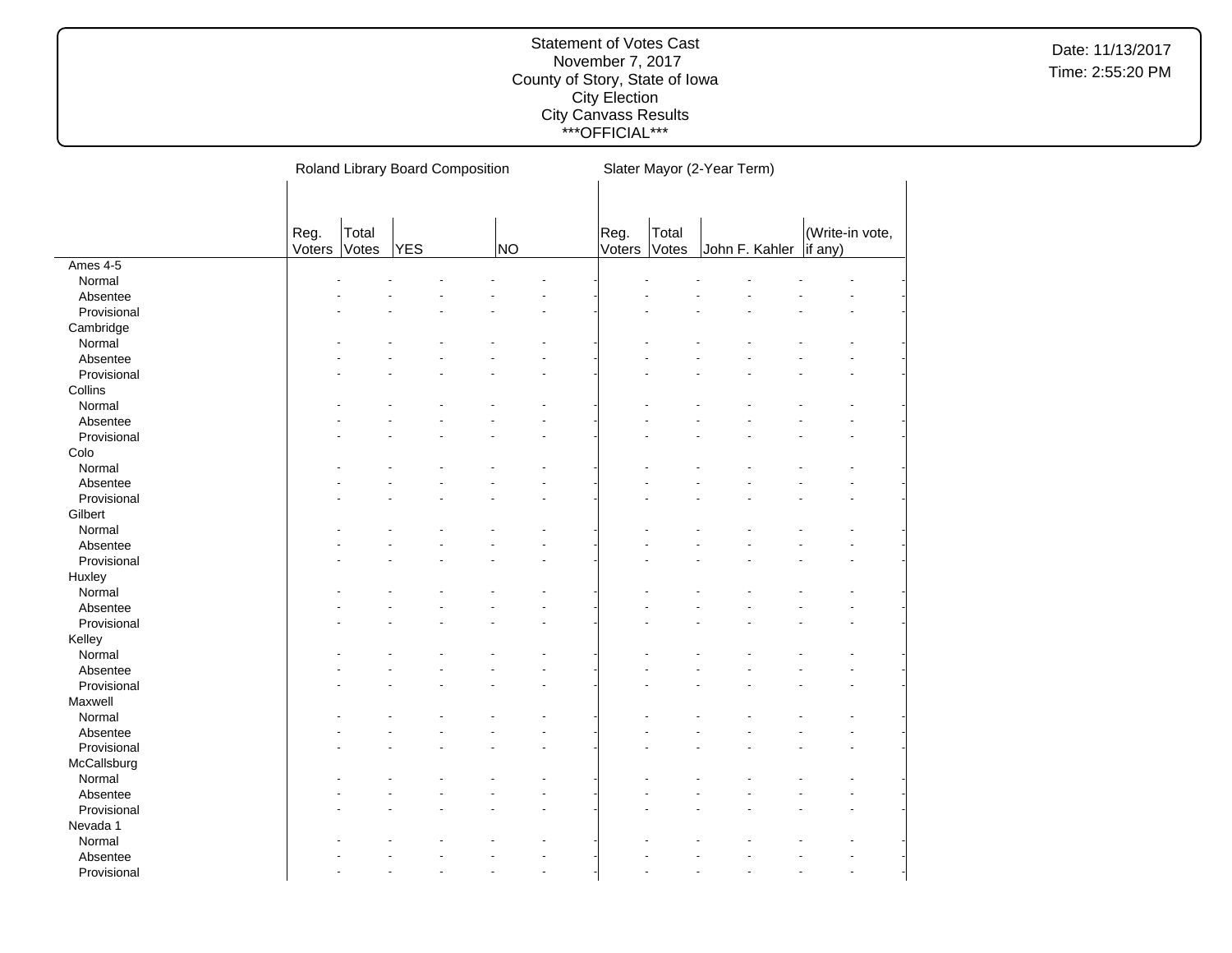|             |                |                | Roland Library Board Composition |        |                |        | Slater Mayor (2-Year Term) |                |                |           |                            |       |  |  |
|-------------|----------------|----------------|----------------------------------|--------|----------------|--------|----------------------------|----------------|----------------|-----------|----------------------------|-------|--|--|
|             | Reg.<br>Voters | Total<br>Votes | <b>YES</b>                       |        | NO             |        | Reg.<br>Voters             | Total<br>Votes | John F. Kahler |           | (Write-in vote,<br>if any) |       |  |  |
| Nevada 2    |                |                |                                  |        |                |        |                            |                |                |           |                            |       |  |  |
| Normal      |                |                |                                  |        |                |        |                            |                |                |           |                            |       |  |  |
| Absentee    |                |                |                                  |        |                |        |                            |                |                |           |                            |       |  |  |
| Provisional |                |                |                                  |        |                |        |                            |                |                |           |                            |       |  |  |
| Nevada 3    |                |                |                                  |        |                |        |                            |                |                |           |                            |       |  |  |
| Normal      |                |                |                                  |        |                |        |                            |                |                |           |                            |       |  |  |
| Absentee    |                |                |                                  |        |                |        |                            |                |                |           |                            |       |  |  |
| Provisional |                |                |                                  |        |                |        |                            |                |                |           |                            |       |  |  |
| Nevada 4    |                |                |                                  |        |                |        |                            |                |                |           |                            |       |  |  |
| Normal      |                |                |                                  |        |                |        |                            |                |                |           |                            |       |  |  |
| Absentee    |                |                |                                  |        |                |        |                            |                |                |           |                            |       |  |  |
| Provisional |                |                |                                  |        |                |        |                            |                |                |           |                            |       |  |  |
| Roland      |                |                |                                  |        |                |        |                            |                |                |           |                            |       |  |  |
| Normal      | 944            | 149            | 124                              | 83.22% | 25             | 16.78% |                            |                |                |           |                            |       |  |  |
| Absentee    | 944            | 6              | $\overline{4}$                   | 66.67% | $\sqrt{2}$     | 33.33% |                            |                |                |           |                            |       |  |  |
| Provisional | 944            | $\mathbf 0$    | $\mathbf 0$                      |        | $\mathbf 0$    |        |                            |                |                |           |                            |       |  |  |
| Slater      |                |                |                                  |        |                |        |                            |                |                |           |                            |       |  |  |
| Normal      |                |                |                                  |        |                |        | 1156                       | 210            | 199            | 94.76%    | 11                         | 5.24% |  |  |
| Absentee    |                |                |                                  |        |                |        | 1156                       | 4              |                | 4 100.00% | $\mathbf 0$                |       |  |  |
| Provisional |                |                |                                  |        |                |        | 1156                       | 0              | $\mathbf 0$    |           | $\mathbf 0$                |       |  |  |
| Story City  |                |                |                                  |        |                |        |                            |                |                |           |                            |       |  |  |
| Normal      |                |                |                                  |        |                |        |                            |                |                |           |                            |       |  |  |
| Absentee    |                |                |                                  |        |                |        |                            |                |                |           |                            |       |  |  |
| Provisional |                |                |                                  |        |                |        |                            |                |                |           |                            |       |  |  |
| Zearing     |                |                |                                  |        |                |        |                            |                |                |           |                            |       |  |  |
| Normal      |                |                |                                  |        |                |        |                            |                |                |           |                            |       |  |  |
| Absentee    |                |                |                                  |        |                |        |                            |                |                |           |                            |       |  |  |
| Provisional |                |                |                                  |        |                |        |                            |                |                |           |                            |       |  |  |
| Total       |                |                |                                  |        |                |        |                            |                |                |           |                            |       |  |  |
| Normal      | 944            | 149            | 124                              | 83.22% | 25             | 16.78% | 1156                       | 210            | 199            | 94.76%    | 11                         | 5.24% |  |  |
| Absentee    | 944            | 6              | 4                                | 66.67% | $\overline{2}$ | 33.33% | 1156                       | 4              | 4              | 100.00%   | $\mathbf 0$                |       |  |  |
| Provisional | 944            | $\mathbf 0$    | $\mathbf 0$                      |        | $\mathbf 0$    |        | 1156                       | 0              | $\mathbf 0$    |           | $\mathbf 0$                |       |  |  |
| Total       | 944            | 155            | 128                              | 82.58% | 27             | 17.42% | 1156                       | 214            | 203            | 94.86%    | 11                         | 5.14% |  |  |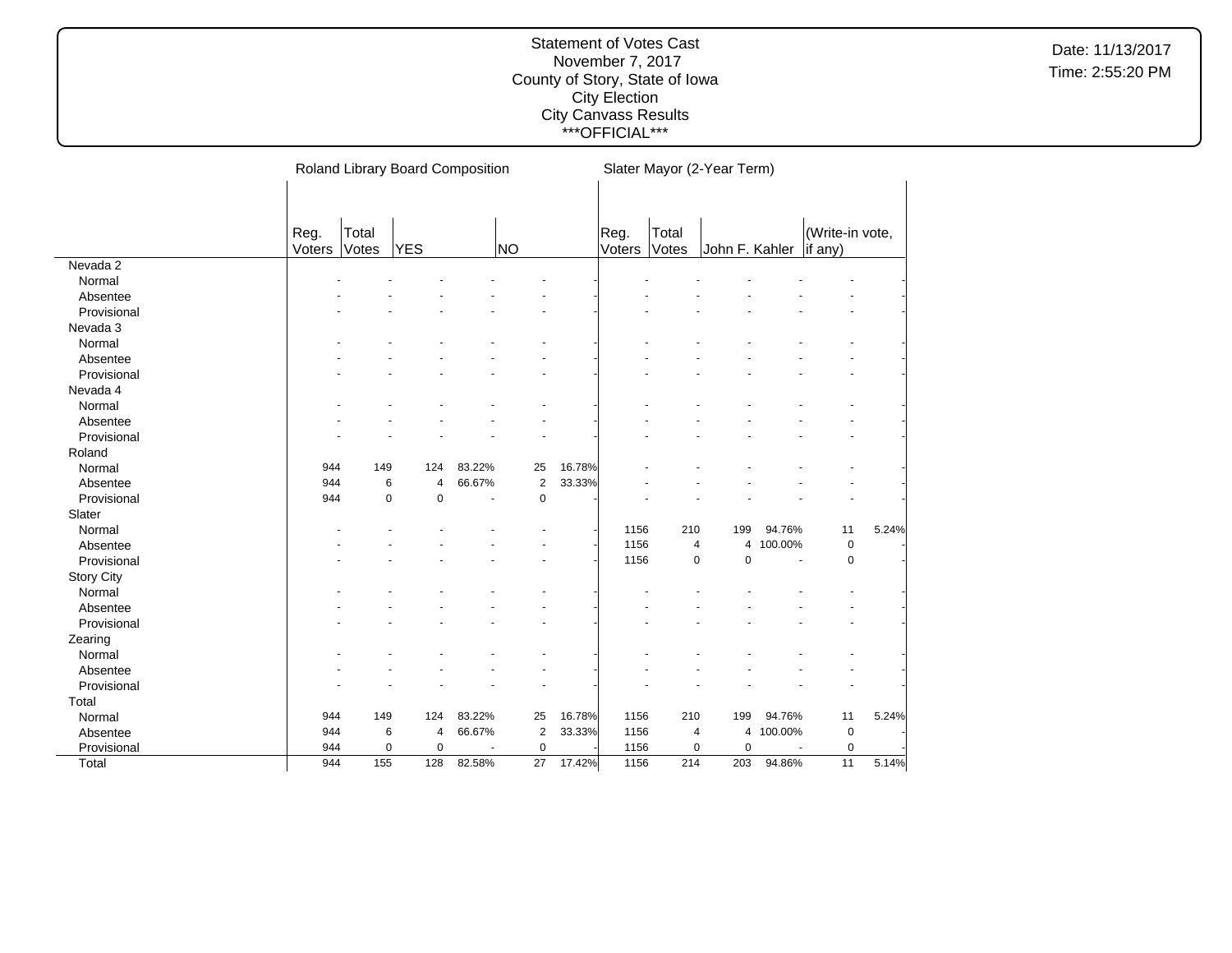### Statement of Votes Cast November 7, 2017 County of Story, State of Iowa City Election City Canvass Results \*\*\*OFFICIAL\*\*\*

Slater Council At Large

|                   | Reg.   | Total | Susan    |             | Shawn Birdsall Tina Howell |     | (Write-in vote, |
|-------------------|--------|-------|----------|-------------|----------------------------|-----|-----------------|
|                   | Voters | Votes | Erickson | Kenneth May | (W)                        | (W) | if any)         |
| Jurisdiction Wide |        |       |          |             |                            |     |                 |
| Ames 1-1          |        |       |          |             |                            |     |                 |
| Normal            |        |       |          |             |                            |     |                 |
| Absentee          |        |       |          |             |                            |     |                 |
| Provisional       |        |       |          |             |                            |     |                 |
| Ames 1-2          |        |       |          |             |                            |     |                 |
| Normal            |        |       |          |             |                            |     |                 |
| Absentee          |        |       |          |             |                            |     |                 |
| Provisional       |        |       |          |             |                            |     |                 |
| Ames 1-3          |        |       |          |             |                            |     |                 |
| Normal            |        |       |          |             |                            |     |                 |
| Absentee          |        |       |          |             |                            |     |                 |
| Provisional       |        |       |          |             |                            |     |                 |
| Ames 1-4          |        |       |          |             |                            |     |                 |
| Normal            |        |       |          |             |                            |     |                 |
| Absentee          |        |       |          |             |                            |     |                 |
| Provisional       |        |       |          |             |                            |     |                 |
| Ames 1-5          |        |       |          |             |                            |     |                 |
| Normal            |        |       |          |             |                            |     |                 |
| Absentee          |        |       |          |             |                            |     |                 |
| Provisional       |        |       |          |             |                            |     |                 |
| Ames 2-1          |        |       |          |             |                            |     |                 |
| Normal            |        |       |          |             |                            |     |                 |
| Absentee          |        |       |          |             |                            |     |                 |
| Provisional       |        |       |          |             |                            |     |                 |
| Ames 2-2          |        |       |          |             |                            |     |                 |
| Normal            |        |       |          |             |                            |     |                 |
| Absentee          |        |       |          |             |                            |     |                 |
| Provisional       |        |       |          |             |                            |     |                 |
| Ames 2-3          |        |       |          |             |                            |     |                 |
| Normal            |        |       |          |             |                            |     |                 |
| Absentee          |        |       |          |             |                            |     |                 |
| Provisional       |        |       |          |             |                            |     |                 |
| Ames 2-4          |        |       |          |             |                            |     |                 |
| Normal            |        |       |          |             |                            |     |                 |
| Absentee          |        |       |          |             |                            |     |                 |
| Provisional       |        |       |          |             |                            |     |                 |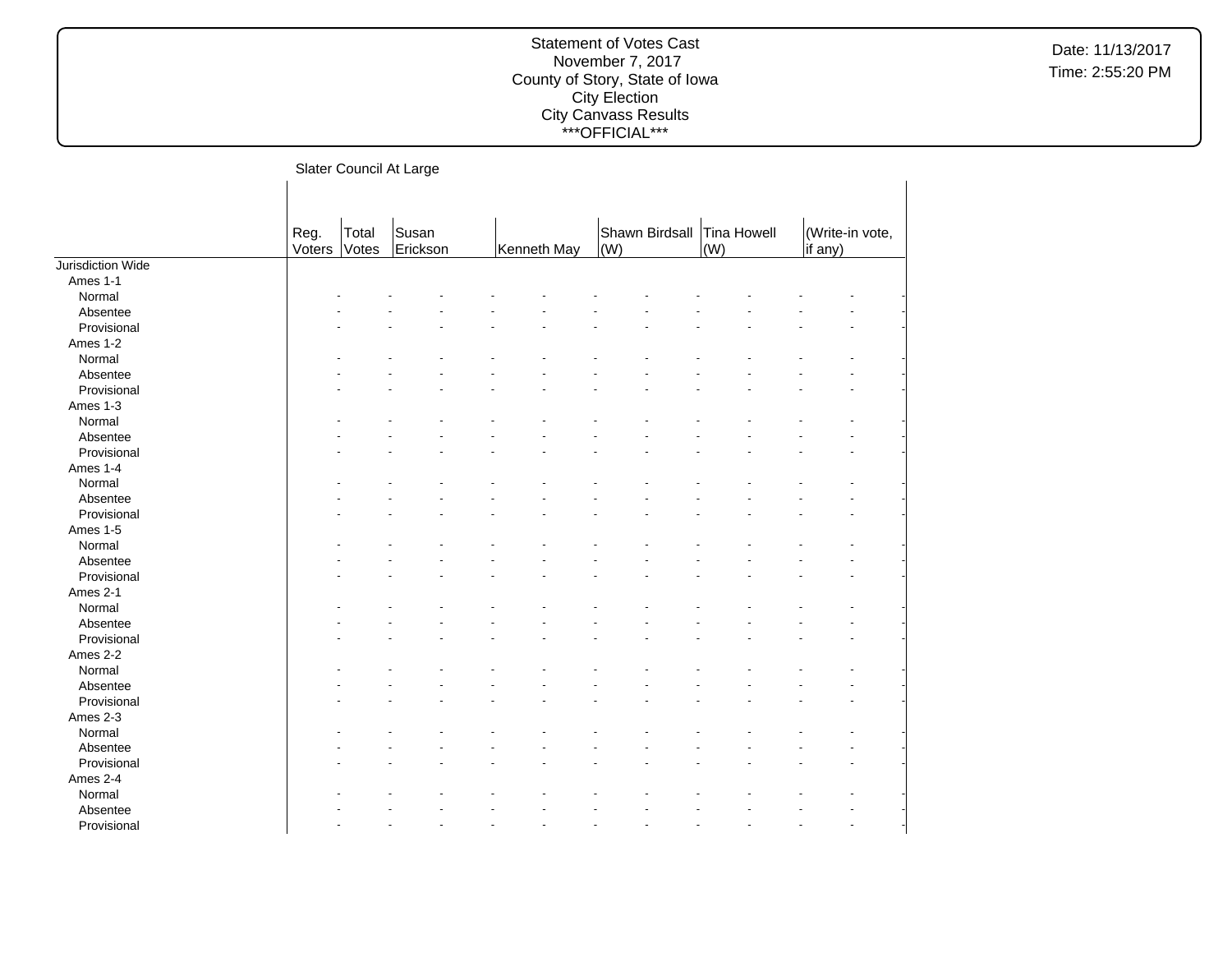|  | Slater Council At Large |  |  |
|--|-------------------------|--|--|
|--|-------------------------|--|--|

|             |                |                | ັ                 |             |     |                |                    |                            |  |
|-------------|----------------|----------------|-------------------|-------------|-----|----------------|--------------------|----------------------------|--|
|             |                |                |                   |             |     |                |                    |                            |  |
|             | Reg.<br>Voters | Total<br>Votes | Susan<br>Erickson | Kenneth May | (W) | Shawn Birdsall | Tina Howell<br>(W) | (Write-in vote,<br>if any) |  |
| Ames 2-5    |                |                |                   |             |     |                |                    |                            |  |
| Normal      |                |                |                   |             |     |                |                    |                            |  |
| Absentee    |                |                |                   |             |     |                |                    |                            |  |
| Provisional |                |                |                   |             |     |                |                    |                            |  |
|             |                |                |                   |             |     |                |                    |                            |  |
| Ames 3-1    |                |                |                   |             |     |                |                    |                            |  |
| Normal      |                |                |                   |             |     |                |                    |                            |  |
| Absentee    |                |                |                   |             |     |                |                    |                            |  |
| Provisional |                |                |                   |             |     |                |                    |                            |  |
| Ames 3-2    |                |                |                   |             |     |                |                    |                            |  |
| Normal      |                |                |                   |             |     |                |                    |                            |  |
| Absentee    |                |                |                   |             |     |                |                    |                            |  |
| Provisional |                |                |                   |             |     |                |                    |                            |  |
| Ames 3-3    |                |                |                   |             |     |                |                    |                            |  |
| Normal      |                |                |                   |             |     |                |                    |                            |  |
| Absentee    |                |                |                   |             |     |                |                    |                            |  |
| Provisional |                |                |                   |             |     |                |                    |                            |  |
| Ames 3-4    |                |                |                   |             |     |                |                    |                            |  |
| Normal      |                |                |                   |             |     |                |                    |                            |  |
| Absentee    |                |                |                   |             |     |                |                    |                            |  |
| Provisional |                |                |                   |             |     |                |                    |                            |  |
| Ames 3-5    |                |                |                   |             |     |                |                    |                            |  |
| Normal      |                |                |                   |             |     |                |                    |                            |  |
| Absentee    |                |                |                   |             |     |                |                    |                            |  |
| Provisional |                |                |                   |             |     |                |                    |                            |  |
| Ames 4-1    |                |                |                   |             |     |                |                    |                            |  |
| Normal      |                |                |                   |             |     |                |                    |                            |  |
| Absentee    |                |                |                   |             |     |                |                    |                            |  |
| Provisional |                |                |                   |             |     |                |                    |                            |  |
| Ames 4-2    |                |                |                   |             |     |                |                    |                            |  |
| Normal      |                |                |                   |             |     |                |                    |                            |  |
| Absentee    |                |                |                   |             |     |                |                    |                            |  |
| Provisional |                |                |                   |             |     |                |                    |                            |  |
| Ames 4-3    |                |                |                   |             |     |                |                    |                            |  |
| Normal      |                |                |                   |             |     |                |                    |                            |  |
| Absentee    |                |                |                   |             |     |                |                    |                            |  |
| Provisional |                |                |                   |             |     |                |                    |                            |  |
| Ames 4-4    |                |                |                   |             |     |                |                    |                            |  |
| Normal      |                |                |                   |             |     |                |                    |                            |  |
| Absentee    |                |                |                   |             |     |                |                    |                            |  |
|             |                |                |                   |             |     |                |                    |                            |  |
| Provisional |                |                |                   |             |     |                |                    |                            |  |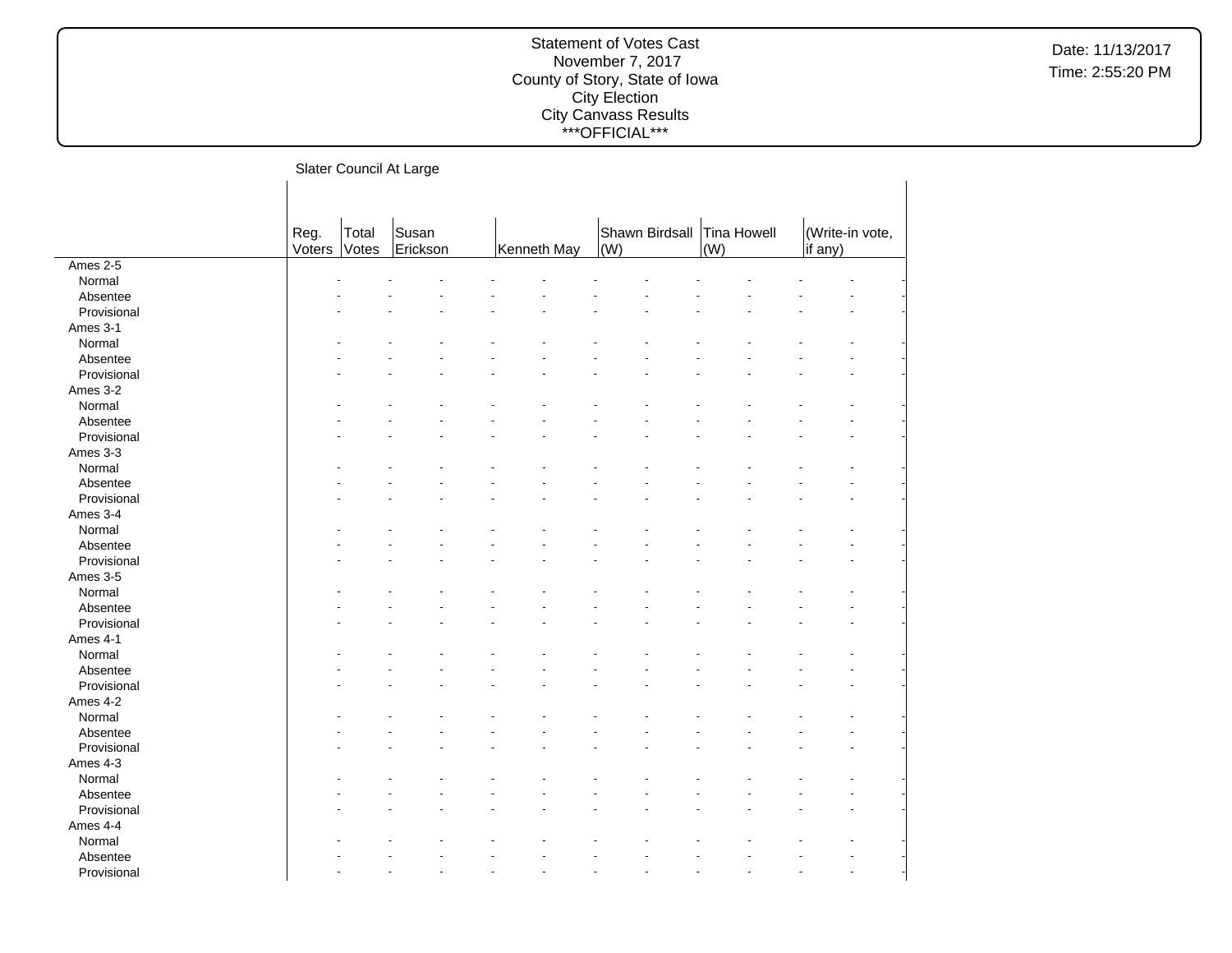|  | Slater Council At Large |  |  |
|--|-------------------------|--|--|
|--|-------------------------|--|--|

|             | Reg.<br>Voters | Total<br>Votes | Susan<br>Erickson | Kenneth May | (W) | Shawn Birdsall | Tina Howell<br>(W) | (Write-in vote,<br>if any) |  |
|-------------|----------------|----------------|-------------------|-------------|-----|----------------|--------------------|----------------------------|--|
| Ames 4-5    |                |                |                   |             |     |                |                    |                            |  |
| Normal      |                |                |                   |             |     |                |                    |                            |  |
| Absentee    |                |                |                   |             |     |                |                    |                            |  |
| Provisional |                |                |                   |             |     |                |                    |                            |  |
| Cambridge   |                |                |                   |             |     |                |                    |                            |  |
| Normal      |                |                |                   |             |     |                |                    |                            |  |
| Absentee    |                |                |                   |             |     |                |                    |                            |  |
| Provisional |                |                |                   |             |     |                |                    |                            |  |
| Collins     |                |                |                   |             |     |                |                    |                            |  |
| Normal      |                |                |                   |             |     |                |                    |                            |  |
| Absentee    |                |                |                   |             |     |                |                    |                            |  |
| Provisional |                |                |                   |             |     |                |                    |                            |  |
| Colo        |                |                |                   |             |     |                |                    |                            |  |
| Normal      |                |                |                   |             |     |                |                    |                            |  |
| Absentee    |                |                |                   |             |     |                |                    |                            |  |
| Provisional |                |                |                   |             |     |                |                    |                            |  |
| Gilbert     |                |                |                   |             |     |                |                    |                            |  |
| Normal      |                |                |                   |             |     |                |                    |                            |  |
| Absentee    |                |                |                   |             |     |                |                    |                            |  |
| Provisional |                |                |                   |             |     |                |                    |                            |  |
| Huxley      |                |                |                   |             |     |                |                    |                            |  |
| Normal      |                |                |                   |             |     |                |                    |                            |  |
| Absentee    |                |                |                   |             |     |                |                    |                            |  |
| Provisional |                |                |                   |             |     |                |                    |                            |  |
| Kelley      |                |                |                   |             |     |                |                    |                            |  |
| Normal      |                |                |                   |             |     |                |                    |                            |  |
| Absentee    |                |                |                   |             |     |                |                    |                            |  |
| Provisional |                |                |                   |             |     |                |                    |                            |  |
| Maxwell     |                |                |                   |             |     |                |                    |                            |  |
| Normal      |                |                |                   |             |     |                |                    |                            |  |
| Absentee    |                |                |                   |             |     |                |                    |                            |  |
| Provisional |                |                |                   |             |     |                |                    |                            |  |
| McCallsburg |                |                |                   |             |     |                |                    |                            |  |
| Normal      |                |                |                   |             |     |                |                    |                            |  |
| Absentee    |                |                |                   |             |     |                |                    |                            |  |
| Provisional |                |                |                   |             |     |                |                    |                            |  |
| Nevada 1    |                |                |                   |             |     |                |                    |                            |  |
| Normal      |                |                |                   |             |     |                |                    |                            |  |
| Absentee    |                |                |                   |             |     |                |                    |                            |  |
| Provisional |                |                |                   |             |     |                |                    |                            |  |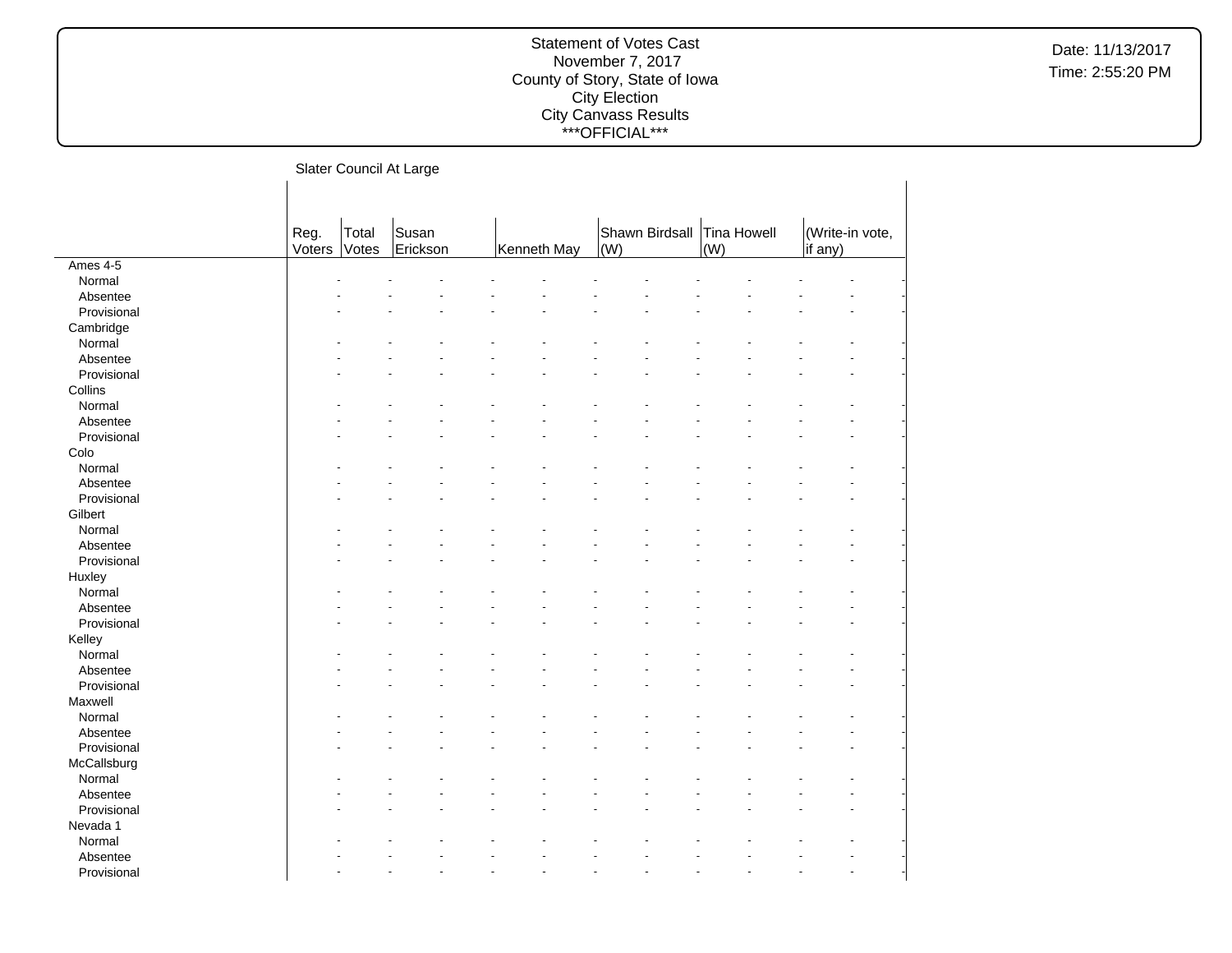|  |  | Slater Council At Large |
|--|--|-------------------------|
|--|--|-------------------------|

|                   | Reg.<br>Voters | Total<br>Votes | Susan<br>Erickson |                          | Kenneth May |                          | Shawn Birdsall<br>(W) |                | Tina Howell<br>$\vert$ (W) |        | (Write-in vote,<br>if any) |        |
|-------------------|----------------|----------------|-------------------|--------------------------|-------------|--------------------------|-----------------------|----------------|----------------------------|--------|----------------------------|--------|
| Nevada 2          |                |                |                   |                          |             |                          |                       |                |                            |        |                            |        |
| Normal            |                |                |                   |                          |             |                          |                       |                |                            |        |                            |        |
| Absentee          |                |                |                   |                          |             |                          |                       |                |                            |        |                            |        |
| Provisional       |                |                |                   |                          |             |                          |                       |                |                            |        |                            |        |
| Nevada 3          |                |                |                   |                          |             |                          |                       |                |                            |        |                            |        |
| Normal            |                |                |                   |                          |             |                          |                       |                |                            |        |                            |        |
| Absentee          |                |                |                   |                          |             |                          |                       |                |                            |        |                            |        |
| Provisional       |                |                |                   |                          |             |                          |                       |                |                            |        |                            |        |
| Nevada 4          |                |                |                   |                          |             |                          |                       |                |                            |        |                            |        |
| Normal            |                |                |                   |                          |             |                          |                       |                |                            |        |                            |        |
| Absentee          |                |                |                   |                          |             |                          |                       |                |                            |        |                            |        |
| Provisional       |                |                |                   |                          |             |                          |                       |                |                            |        |                            |        |
| Roland            |                |                |                   |                          |             |                          |                       |                |                            |        |                            |        |
| Normal            |                |                |                   |                          |             |                          |                       |                |                            |        |                            |        |
| Absentee          |                |                |                   |                          |             |                          |                       |                |                            |        |                            |        |
| Provisional       |                |                |                   |                          |             |                          |                       |                |                            |        |                            |        |
| Slater            |                |                |                   |                          |             |                          |                       |                |                            |        |                            |        |
| Normal            | 1156           | 497            | 159               | 31.99%                   | 189         | 38.03%                   | 78                    | 15.69%         | 36                         | 7.24%  | 35                         | 7.04%  |
| Absentee          | 1156           | 10             | 4                 | 40.00%                   | 4           | 40.00%                   | 0                     |                | $\mathbf{1}$               | 10.00% | $\mathbf{1}$               | 10.00% |
| Provisional       | 1156           | $\mathbf 0$    | 0                 | $\overline{\phantom{a}}$ | $\pmb{0}$   | $\overline{\phantom{a}}$ | $\mathbf 0$           |                | $\pmb{0}$                  | $\sim$ | $\mathbf 0$                |        |
| <b>Story City</b> |                |                |                   |                          |             |                          |                       |                |                            |        |                            |        |
| Normal            |                |                |                   |                          |             |                          |                       |                |                            |        |                            |        |
| Absentee          |                |                |                   |                          |             |                          |                       |                |                            |        |                            |        |
| Provisional       |                |                |                   |                          |             |                          |                       |                |                            |        |                            |        |
| Zearing           |                |                |                   |                          |             |                          |                       |                |                            |        |                            |        |
| Normal            |                |                |                   |                          |             |                          |                       |                |                            |        |                            |        |
| Absentee          |                |                |                   |                          |             |                          |                       |                |                            |        |                            |        |
| Provisional       |                |                |                   |                          |             |                          |                       |                |                            |        |                            |        |
| Total             |                |                |                   |                          |             |                          |                       |                |                            |        |                            |        |
| Normal            | 1156           | 497            | 159               | 31.99%                   | 189         | 38.03%                   | 78                    | 15.69%         | 36                         | 7.24%  | 35                         | 7.04%  |
| Absentee          | 1156           | 10             | 4                 | 40.00%                   | 4           | 40.00%                   | $\pmb{0}$             | $\blacksquare$ | $\mathbf{1}$               | 10.00% | $\mathbf{1}$               | 10.00% |
| Provisional       | 1156           | $\pmb{0}$      | 0                 | ä,                       | $\pmb{0}$   |                          | $\mathbf 0$           | $\blacksquare$ | $\mathbf 0$                |        | $\mathbf 0$                |        |
| Total             | 1156           | 507            | 163               | 32.15%                   | 193         | 38.07%                   | 78                    | 15.38%         | 37                         | 7.30%  | 36                         | 7.10%  |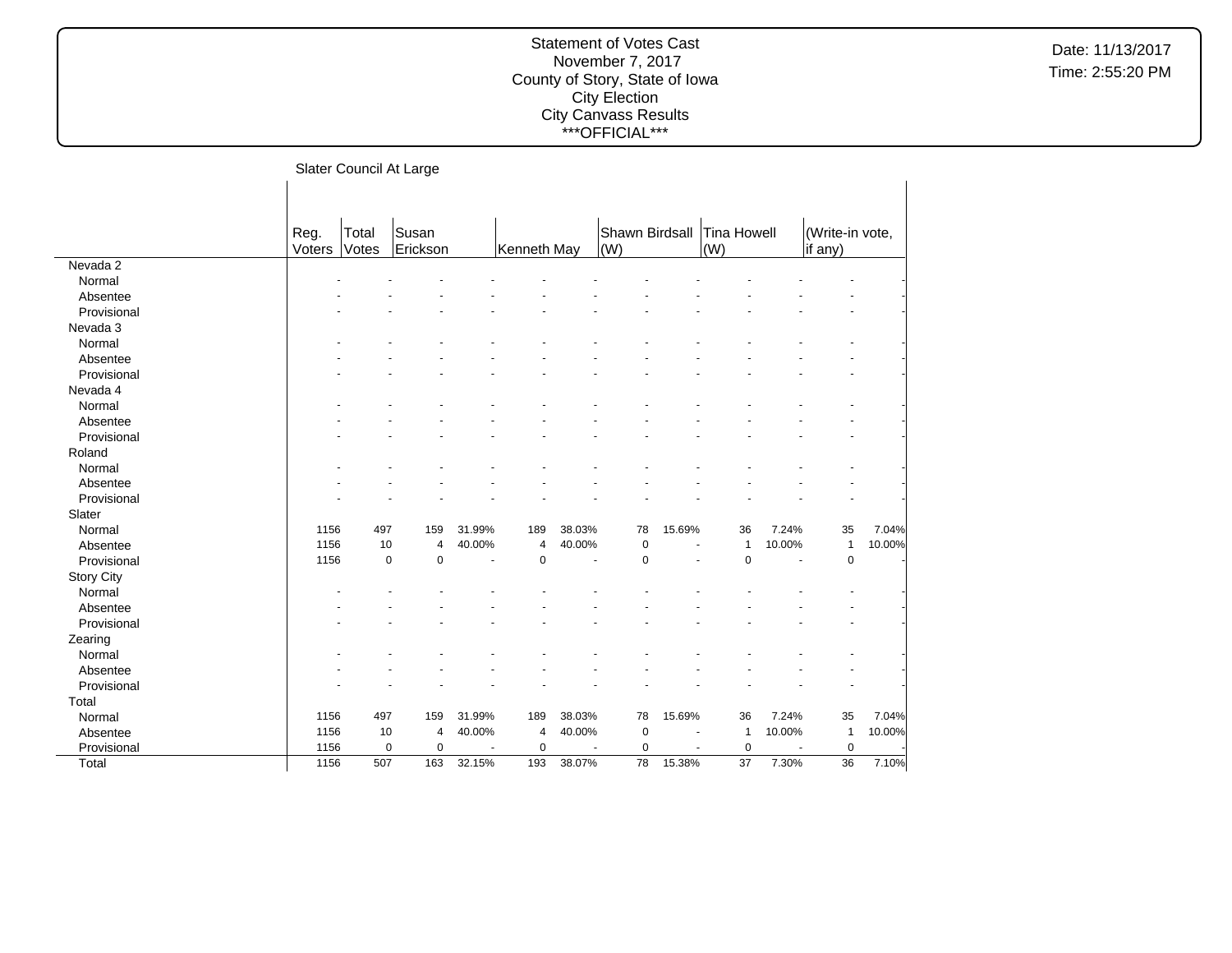|                   |                      | Story City Mayor |                      |                            | Story City Council At Large |                |                     |                    |             |                            |  |  |
|-------------------|----------------------|------------------|----------------------|----------------------------|-----------------------------|----------------|---------------------|--------------------|-------------|----------------------------|--|--|
|                   | Reg.<br>Voters Votes | Total            | Michael L.<br>Jensen | (Write-in vote,<br>if any) | Reg.<br>Voters              | Total<br>Votes | Mary Kay<br>Solberg | David<br>Sporleder | Matt Triggs | (Write-in vote,<br>if any) |  |  |
| Jurisdiction Wide |                      |                  |                      |                            |                             |                |                     |                    |             |                            |  |  |
| Ames 1-1          |                      |                  |                      |                            |                             |                |                     |                    |             |                            |  |  |
| Normal            |                      |                  |                      |                            |                             |                |                     |                    |             |                            |  |  |
| Absentee          |                      |                  |                      |                            |                             |                |                     |                    |             |                            |  |  |
| Provisional       |                      |                  |                      |                            |                             |                |                     |                    |             |                            |  |  |
| Ames 1-2          |                      |                  |                      |                            |                             |                |                     |                    |             |                            |  |  |
| Normal            |                      |                  |                      |                            |                             |                |                     |                    |             |                            |  |  |
| Absentee          |                      |                  |                      |                            |                             |                |                     |                    |             |                            |  |  |
| Provisional       |                      |                  |                      |                            |                             |                |                     |                    |             |                            |  |  |
| Ames 1-3          |                      |                  |                      |                            |                             |                |                     |                    |             |                            |  |  |
| Normal            |                      |                  |                      |                            |                             |                |                     |                    |             |                            |  |  |
| Absentee          |                      |                  |                      |                            |                             |                |                     |                    |             |                            |  |  |
| Provisional       |                      |                  |                      |                            |                             |                |                     |                    |             |                            |  |  |
| Ames 1-4          |                      |                  |                      |                            |                             |                |                     |                    |             |                            |  |  |
| Normal            |                      |                  |                      |                            |                             |                |                     |                    |             |                            |  |  |
| Absentee          |                      |                  |                      |                            |                             |                |                     |                    |             |                            |  |  |
| Provisional       |                      |                  |                      |                            |                             |                |                     |                    |             |                            |  |  |
| Ames 1-5          |                      |                  |                      |                            |                             |                |                     |                    |             |                            |  |  |
| Normal            |                      |                  |                      |                            |                             |                |                     |                    |             |                            |  |  |
| Absentee          |                      |                  |                      |                            |                             |                |                     |                    |             |                            |  |  |
| Provisional       |                      |                  |                      |                            |                             |                |                     |                    |             |                            |  |  |
| Ames 2-1          |                      |                  |                      |                            |                             |                |                     |                    |             |                            |  |  |
| Normal            |                      |                  |                      |                            |                             |                |                     |                    |             |                            |  |  |
| Absentee          |                      |                  |                      |                            |                             |                |                     |                    |             |                            |  |  |
| Provisional       |                      |                  |                      |                            |                             |                |                     |                    |             |                            |  |  |
|                   |                      |                  |                      |                            |                             |                |                     |                    |             |                            |  |  |
| Ames 2-2          |                      |                  |                      |                            |                             |                |                     |                    |             |                            |  |  |
| Normal            |                      |                  |                      |                            |                             |                |                     |                    |             |                            |  |  |
| Absentee          |                      |                  |                      |                            |                             |                |                     |                    |             |                            |  |  |
| Provisional       |                      |                  |                      |                            |                             |                |                     |                    |             |                            |  |  |
| Ames 2-3          |                      |                  |                      |                            |                             |                |                     |                    |             |                            |  |  |
| Normal            |                      |                  |                      |                            |                             |                |                     |                    |             |                            |  |  |
| Absentee          |                      |                  |                      |                            |                             |                |                     |                    |             |                            |  |  |
| Provisional       |                      |                  |                      |                            |                             |                |                     |                    |             |                            |  |  |
| Ames 2-4          |                      |                  |                      |                            |                             |                |                     |                    |             |                            |  |  |
| Normal            |                      |                  |                      |                            |                             |                |                     |                    |             |                            |  |  |
| Absentee          |                      |                  |                      |                            |                             |                |                     |                    |             |                            |  |  |
| Provisional       |                      |                  |                      |                            |                             |                |                     |                    |             |                            |  |  |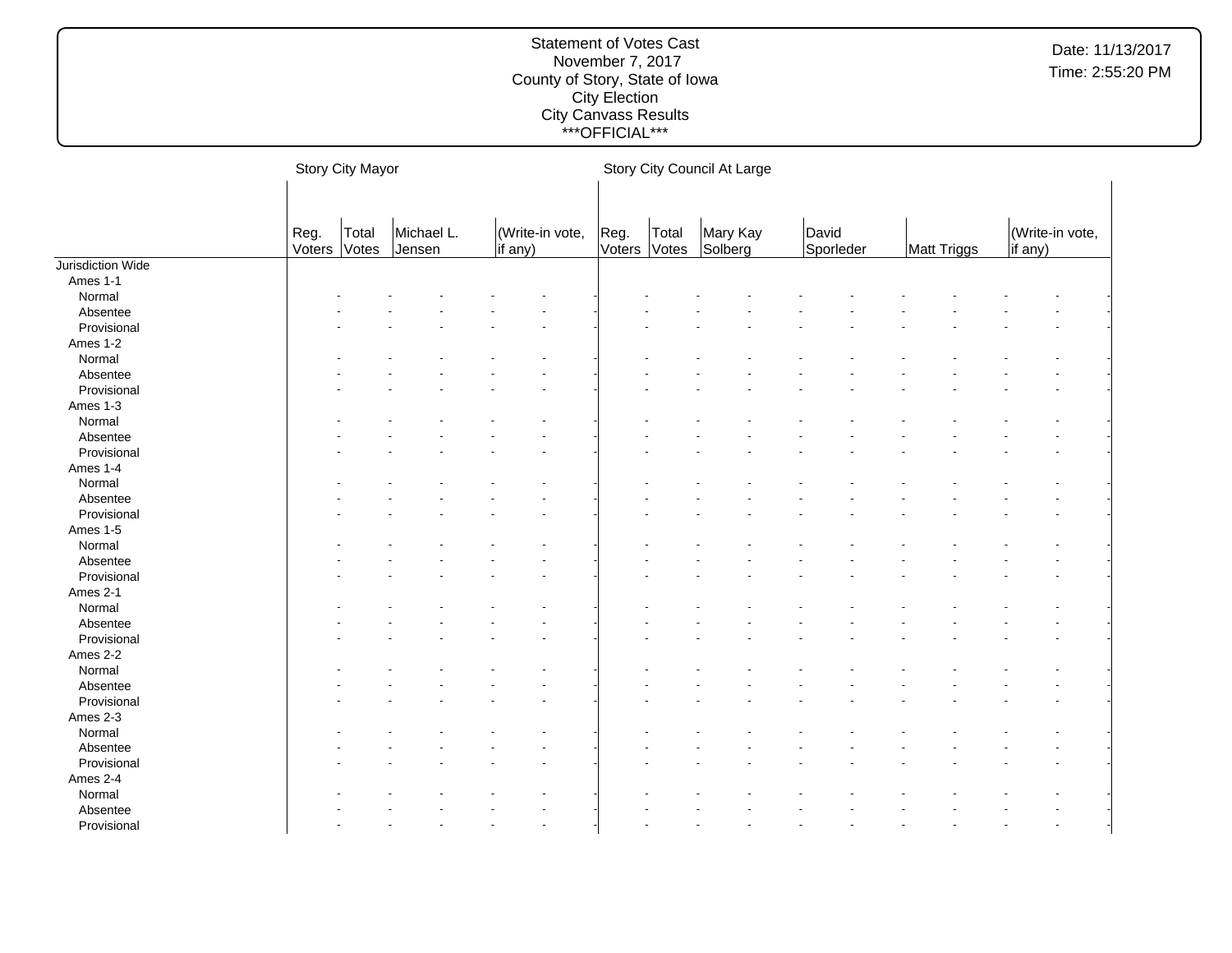|             | Story City Mayor |                |                      |  |                            |  | Story City Council At Large |                |                     |  |                    |  |             |  |                            |  |  |
|-------------|------------------|----------------|----------------------|--|----------------------------|--|-----------------------------|----------------|---------------------|--|--------------------|--|-------------|--|----------------------------|--|--|
|             |                  |                |                      |  |                            |  |                             |                |                     |  |                    |  |             |  |                            |  |  |
|             | Reg.<br>Voters   | Total<br>Votes | Michael L.<br>Jensen |  | (Write-in vote,<br>if any) |  | Reg.<br>Voters              | Total<br>Votes | Mary Kay<br>Solberg |  | David<br>Sporleder |  | Matt Triggs |  | (Write-in vote,<br>if any) |  |  |
| Ames 2-5    |                  |                |                      |  |                            |  |                             |                |                     |  |                    |  |             |  |                            |  |  |
| Normal      |                  |                |                      |  |                            |  |                             |                |                     |  |                    |  |             |  |                            |  |  |
| Absentee    |                  |                |                      |  |                            |  |                             |                |                     |  |                    |  |             |  |                            |  |  |
| Provisional |                  |                |                      |  |                            |  |                             |                |                     |  |                    |  |             |  |                            |  |  |
| Ames 3-1    |                  |                |                      |  |                            |  |                             |                |                     |  |                    |  |             |  |                            |  |  |
| Normal      |                  |                |                      |  |                            |  |                             |                |                     |  |                    |  |             |  |                            |  |  |
| Absentee    |                  |                |                      |  |                            |  |                             |                |                     |  |                    |  |             |  |                            |  |  |
| Provisional |                  |                |                      |  |                            |  |                             |                |                     |  |                    |  |             |  |                            |  |  |
| Ames 3-2    |                  |                |                      |  |                            |  |                             |                |                     |  |                    |  |             |  |                            |  |  |
| Normal      |                  |                |                      |  |                            |  |                             |                |                     |  |                    |  |             |  |                            |  |  |
| Absentee    |                  |                |                      |  |                            |  |                             |                |                     |  |                    |  |             |  |                            |  |  |
| Provisional |                  |                |                      |  |                            |  |                             |                |                     |  |                    |  |             |  |                            |  |  |
| Ames 3-3    |                  |                |                      |  |                            |  |                             |                |                     |  |                    |  |             |  |                            |  |  |
| Normal      |                  |                |                      |  |                            |  |                             |                |                     |  |                    |  |             |  |                            |  |  |
| Absentee    |                  |                |                      |  |                            |  |                             |                |                     |  |                    |  |             |  |                            |  |  |
| Provisional |                  |                |                      |  |                            |  |                             |                |                     |  |                    |  |             |  |                            |  |  |
| Ames 3-4    |                  |                |                      |  |                            |  |                             |                |                     |  |                    |  |             |  |                            |  |  |
| Normal      |                  |                |                      |  |                            |  |                             |                |                     |  |                    |  |             |  |                            |  |  |
| Absentee    |                  |                |                      |  |                            |  |                             |                |                     |  |                    |  |             |  |                            |  |  |
| Provisional |                  |                |                      |  |                            |  |                             |                |                     |  |                    |  |             |  |                            |  |  |
| Ames 3-5    |                  |                |                      |  |                            |  |                             |                |                     |  |                    |  |             |  |                            |  |  |
| Normal      |                  |                |                      |  |                            |  |                             |                |                     |  |                    |  |             |  |                            |  |  |
| Absentee    |                  |                |                      |  |                            |  |                             |                |                     |  |                    |  |             |  |                            |  |  |
| Provisional |                  |                |                      |  |                            |  |                             |                |                     |  |                    |  |             |  |                            |  |  |
| Ames 4-1    |                  |                |                      |  |                            |  |                             |                |                     |  |                    |  |             |  |                            |  |  |
| Normal      |                  |                |                      |  |                            |  |                             |                |                     |  |                    |  |             |  |                            |  |  |
| Absentee    |                  |                |                      |  |                            |  |                             |                |                     |  |                    |  |             |  |                            |  |  |
| Provisional |                  |                |                      |  |                            |  |                             |                |                     |  |                    |  |             |  |                            |  |  |
| Ames 4-2    |                  |                |                      |  |                            |  |                             |                |                     |  |                    |  |             |  |                            |  |  |
| Normal      |                  |                |                      |  |                            |  |                             |                |                     |  |                    |  |             |  |                            |  |  |
| Absentee    |                  |                |                      |  |                            |  |                             |                |                     |  |                    |  |             |  |                            |  |  |
| Provisional |                  |                |                      |  |                            |  |                             |                |                     |  |                    |  |             |  |                            |  |  |
| Ames 4-3    |                  |                |                      |  |                            |  |                             |                |                     |  |                    |  |             |  |                            |  |  |
| Normal      |                  |                |                      |  |                            |  |                             |                |                     |  |                    |  |             |  |                            |  |  |
| Absentee    |                  |                |                      |  |                            |  |                             |                |                     |  |                    |  |             |  |                            |  |  |
| Provisional |                  |                |                      |  |                            |  |                             |                |                     |  |                    |  |             |  |                            |  |  |
| Ames 4-4    |                  |                |                      |  |                            |  |                             |                |                     |  |                    |  |             |  |                            |  |  |
| Normal      |                  |                |                      |  |                            |  |                             |                |                     |  |                    |  |             |  |                            |  |  |
| Absentee    |                  |                |                      |  |                            |  |                             |                |                     |  |                    |  |             |  |                            |  |  |
| Provisional |                  |                |                      |  |                            |  |                             |                |                     |  |                    |  |             |  |                            |  |  |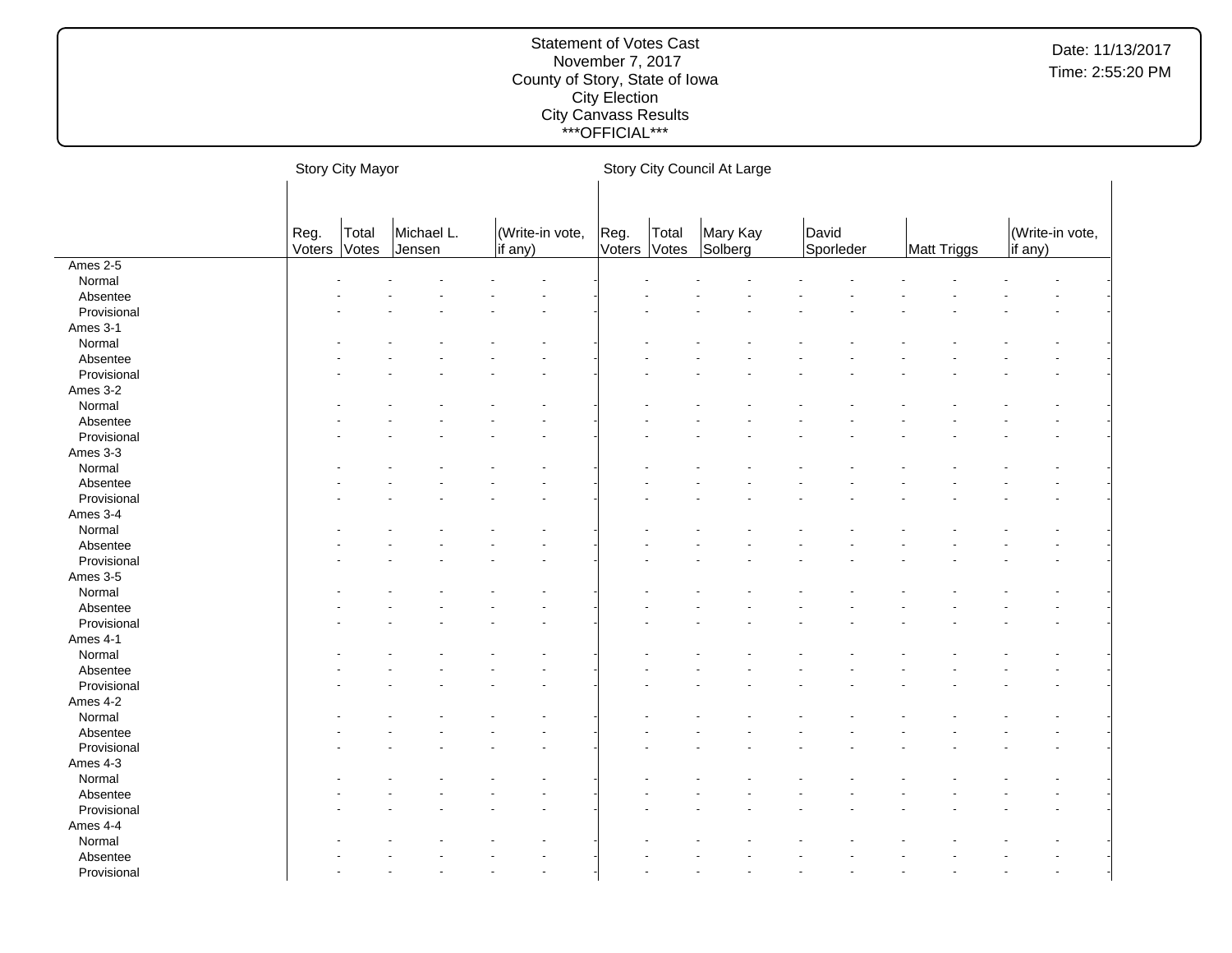|             | Story City Mayor |                |                      |  |                            |  |                | Story City Council At Large |                     |  |                    |  |             |  |                            |  |  |
|-------------|------------------|----------------|----------------------|--|----------------------------|--|----------------|-----------------------------|---------------------|--|--------------------|--|-------------|--|----------------------------|--|--|
|             |                  |                |                      |  |                            |  |                |                             |                     |  |                    |  |             |  |                            |  |  |
|             | Reg.<br>Voters   | Total<br>Votes | Michael L.<br>Jensen |  | (Write-in vote,<br>if any) |  | Reg.<br>Voters | Total<br>Votes              | Mary Kay<br>Solberg |  | David<br>Sporleder |  | Matt Triggs |  | (Write-in vote,<br>if any) |  |  |
| Ames 4-5    |                  |                |                      |  |                            |  |                |                             |                     |  |                    |  |             |  |                            |  |  |
| Normal      |                  |                |                      |  |                            |  |                |                             |                     |  |                    |  |             |  |                            |  |  |
| Absentee    |                  |                |                      |  |                            |  |                |                             |                     |  |                    |  |             |  |                            |  |  |
| Provisional |                  |                |                      |  |                            |  |                |                             |                     |  |                    |  |             |  |                            |  |  |
| Cambridge   |                  |                |                      |  |                            |  |                |                             |                     |  |                    |  |             |  |                            |  |  |
| Normal      |                  |                |                      |  |                            |  |                |                             |                     |  |                    |  |             |  |                            |  |  |
| Absentee    |                  |                |                      |  |                            |  |                |                             |                     |  |                    |  |             |  |                            |  |  |
| Provisional |                  |                |                      |  |                            |  |                |                             |                     |  |                    |  |             |  |                            |  |  |
| Collins     |                  |                |                      |  |                            |  |                |                             |                     |  |                    |  |             |  |                            |  |  |
| Normal      |                  |                |                      |  |                            |  |                |                             |                     |  |                    |  |             |  |                            |  |  |
| Absentee    |                  |                |                      |  |                            |  |                |                             |                     |  |                    |  |             |  |                            |  |  |
| Provisional |                  |                |                      |  |                            |  |                |                             |                     |  |                    |  |             |  |                            |  |  |
| Colo        |                  |                |                      |  |                            |  |                |                             |                     |  |                    |  |             |  |                            |  |  |
| Normal      |                  |                |                      |  |                            |  |                |                             |                     |  |                    |  |             |  |                            |  |  |
| Absentee    |                  |                |                      |  |                            |  |                |                             |                     |  |                    |  |             |  |                            |  |  |
| Provisional |                  |                |                      |  |                            |  |                |                             |                     |  |                    |  |             |  |                            |  |  |
| Gilbert     |                  |                |                      |  |                            |  |                |                             |                     |  |                    |  |             |  |                            |  |  |
| Normal      |                  |                |                      |  |                            |  |                |                             |                     |  |                    |  |             |  |                            |  |  |
| Absentee    |                  |                |                      |  |                            |  |                |                             |                     |  |                    |  |             |  |                            |  |  |
| Provisional |                  |                |                      |  |                            |  |                |                             |                     |  |                    |  |             |  |                            |  |  |
| Huxley      |                  |                |                      |  |                            |  |                |                             |                     |  |                    |  |             |  |                            |  |  |
| Normal      |                  |                |                      |  |                            |  |                |                             |                     |  |                    |  |             |  |                            |  |  |
| Absentee    |                  |                |                      |  |                            |  |                |                             |                     |  |                    |  |             |  |                            |  |  |
| Provisional |                  |                |                      |  |                            |  |                |                             |                     |  |                    |  |             |  |                            |  |  |
| Kelley      |                  |                |                      |  |                            |  |                |                             |                     |  |                    |  |             |  |                            |  |  |
| Normal      |                  |                |                      |  |                            |  |                |                             |                     |  |                    |  |             |  |                            |  |  |
| Absentee    |                  |                |                      |  |                            |  |                |                             |                     |  |                    |  |             |  |                            |  |  |
| Provisional |                  |                |                      |  |                            |  |                |                             |                     |  |                    |  |             |  |                            |  |  |
| Maxwell     |                  |                |                      |  |                            |  |                |                             |                     |  |                    |  |             |  |                            |  |  |
| Normal      |                  |                |                      |  |                            |  |                |                             |                     |  |                    |  |             |  |                            |  |  |
| Absentee    |                  |                |                      |  |                            |  |                |                             |                     |  |                    |  |             |  |                            |  |  |
| Provisional |                  |                |                      |  |                            |  |                |                             |                     |  |                    |  |             |  |                            |  |  |
| McCallsburg |                  |                |                      |  |                            |  |                |                             |                     |  |                    |  |             |  |                            |  |  |
| Normal      |                  |                |                      |  |                            |  |                |                             |                     |  |                    |  |             |  |                            |  |  |
| Absentee    |                  |                |                      |  |                            |  |                |                             |                     |  |                    |  |             |  |                            |  |  |
| Provisional |                  |                |                      |  |                            |  |                |                             |                     |  |                    |  |             |  |                            |  |  |
| Nevada 1    |                  |                |                      |  |                            |  |                |                             |                     |  |                    |  |             |  |                            |  |  |
| Normal      |                  |                |                      |  |                            |  |                |                             |                     |  |                    |  |             |  |                            |  |  |
| Absentee    |                  |                |                      |  |                            |  |                |                             |                     |  |                    |  |             |  |                            |  |  |
| Provisional |                  |                |                      |  |                            |  |                |                             |                     |  |                    |  |             |  |                            |  |  |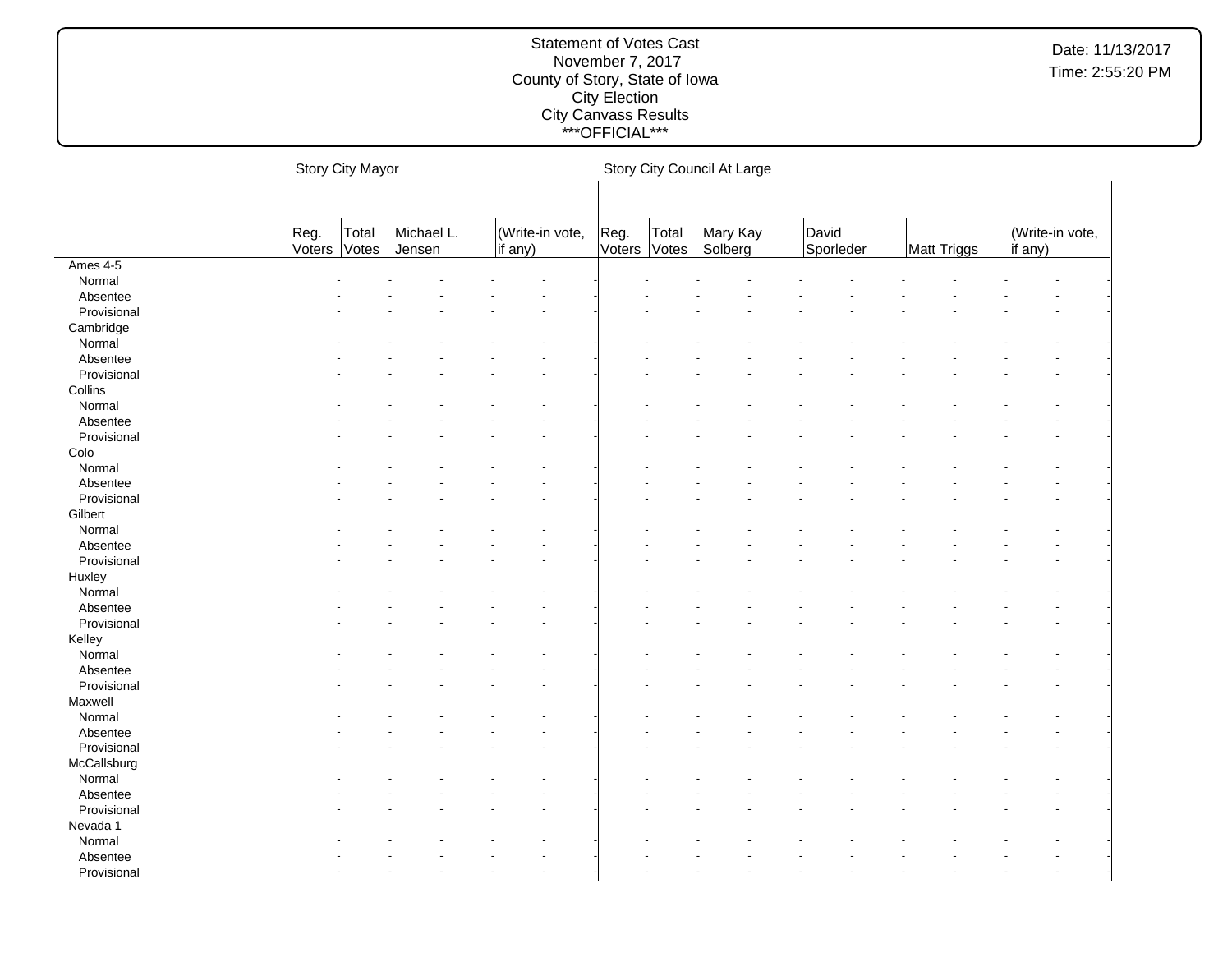|                   | Story City Mayor                               |             |                  |         |             |       | Story City Council At Large |                |                     |                |                    |                          |             |                          |                            |       |
|-------------------|------------------------------------------------|-------------|------------------|---------|-------------|-------|-----------------------------|----------------|---------------------|----------------|--------------------|--------------------------|-------------|--------------------------|----------------------------|-------|
|                   | Michael L.<br>(Write-in vote,<br>Reg.<br>Total |             |                  |         |             |       |                             |                |                     |                |                    |                          |             |                          |                            |       |
|                   | Voters                                         | Votes       | Jensen           |         | if any)     |       | Reg.<br>Voters              | Total<br>Votes | Mary Kay<br>Solberg |                | David<br>Sporleder |                          | Matt Triggs |                          | (Write-in vote,<br>if any) |       |
| Nevada 2          |                                                |             |                  |         |             |       |                             |                |                     |                |                    |                          |             |                          |                            |       |
| Normal            |                                                |             |                  |         |             |       |                             |                |                     |                |                    |                          |             |                          |                            |       |
| Absentee          |                                                |             |                  |         |             |       |                             |                |                     |                |                    |                          |             |                          |                            |       |
| Provisional       |                                                |             |                  |         |             |       |                             |                |                     |                |                    |                          |             |                          |                            |       |
| Nevada 3          |                                                |             |                  |         |             |       |                             |                |                     |                |                    |                          |             |                          |                            |       |
| Normal            |                                                |             |                  |         |             |       |                             |                |                     |                |                    |                          |             |                          |                            |       |
| Absentee          |                                                |             |                  |         |             |       |                             |                |                     |                |                    |                          |             |                          |                            |       |
| Provisional       |                                                |             |                  |         |             |       |                             |                |                     |                |                    |                          |             |                          |                            |       |
| Nevada 4          |                                                |             |                  |         |             |       |                             |                |                     |                |                    |                          |             |                          |                            |       |
| Normal            |                                                |             |                  |         |             |       |                             |                |                     |                |                    |                          |             |                          |                            |       |
| Absentee          |                                                |             |                  |         |             |       |                             |                |                     |                |                    |                          |             |                          |                            |       |
| Provisional       |                                                |             |                  |         |             |       |                             |                |                     |                |                    |                          |             |                          |                            |       |
| Roland            |                                                |             |                  |         |             |       |                             |                |                     |                |                    |                          |             |                          |                            |       |
| Normal            |                                                |             |                  |         |             |       |                             |                |                     |                |                    |                          |             |                          |                            |       |
| Absentee          |                                                |             |                  |         |             |       |                             |                |                     |                |                    |                          |             |                          |                            |       |
| Provisional       |                                                |             |                  |         |             |       |                             |                |                     |                |                    |                          |             |                          |                            |       |
| Slater            |                                                |             |                  |         |             |       |                             |                |                     |                |                    |                          |             |                          |                            |       |
| Normal            |                                                |             |                  |         |             |       |                             |                |                     |                |                    |                          |             |                          |                            |       |
| Absentee          |                                                |             |                  |         |             |       |                             |                |                     |                |                    |                          |             |                          |                            |       |
| Provisional       |                                                |             |                  |         |             |       |                             |                |                     |                |                    |                          |             |                          |                            |       |
| <b>Story City</b> |                                                |             |                  |         |             |       |                             |                |                     |                |                    |                          |             |                          |                            |       |
| Normal            | 2422                                           | 259         | 243              | 93.82%  | 16          | 6.18% | 2422                        | 489            | 195                 | 39.88%         | 148                | 30.27%                   | 137         | 28.02%                   | 9                          | 1.84% |
| Absentee          | 2422                                           | 10          | 10               | 100.00% | $\pmb{0}$   |       | 2422                        | 22             | 9                   | 40.91%         | 7                  | 31.82%                   | 6           | 27.27%                   | $\mathbf 0$                |       |
| Provisional       | 2422                                           | $\mathbf 0$ | $\mathbf 0$      | $\sim$  | $\mathbf 0$ |       | 2422                        |                | 0<br>$\mathbf 0$    | $\sim$         | 0                  | $\overline{\phantom{a}}$ | 0           | $\overline{\phantom{a}}$ | $\mathbf 0$                |       |
| Zearing           |                                                |             |                  |         |             |       |                             |                |                     |                |                    |                          |             |                          |                            |       |
| Normal            |                                                |             |                  |         |             |       |                             |                |                     |                |                    |                          |             |                          |                            |       |
| Absentee          |                                                |             |                  |         |             |       |                             |                |                     |                |                    |                          |             |                          |                            |       |
| Provisional       |                                                |             |                  |         |             |       |                             |                |                     |                |                    |                          |             |                          |                            |       |
| Total             |                                                |             |                  |         |             |       |                             |                |                     |                |                    |                          |             |                          |                            |       |
| Normal            | 2422                                           | 259         | 243              | 93.82%  | 16          | 6.18% | 2422                        | 489            | 195                 | 39.88%         | 148                | 30.27%                   | 137         | 28.02%                   | 9                          | 1.84% |
| Absentee          | 2422                                           | 10          | 10               | 100.00% | $\pmb{0}$   |       | 2422                        | 22             | 9                   | 40.91%         | 7                  | 31.82%                   | 6           | 27.27%                   | 0                          |       |
| Provisional       | 2422                                           |             | $\mathbf 0$<br>0 |         | $\pmb{0}$   |       | 2422                        |                | 0<br>$\mathbf 0$    | $\overline{a}$ | 0                  |                          | $\pmb{0}$   |                          | 0                          |       |
| Total             | 2422                                           | 269         | 253              | 94.05%  | 16          | 5.95% | 2422                        | 511            | 204                 | 39.92%         | 155                | 30.33%                   | 143         | 27.98%                   | 9                          | 1.76% |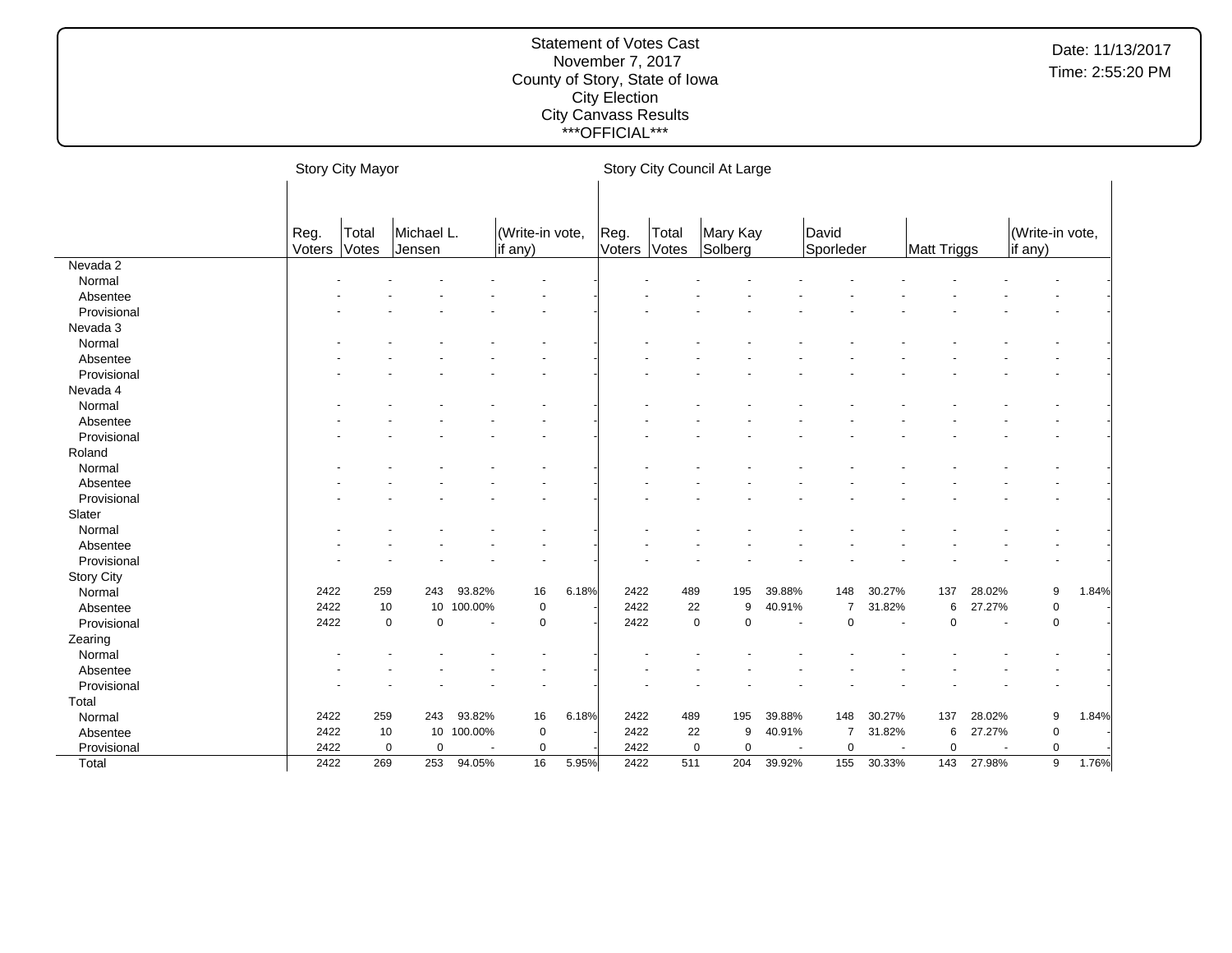|                   |                |                |                      | Story City Council At Large, To Fill Vacancy |                | Zearing Mayor (2-Year Term) |             |                            |                            |  |  |  |  |
|-------------------|----------------|----------------|----------------------|----------------------------------------------|----------------|-----------------------------|-------------|----------------------------|----------------------------|--|--|--|--|
|                   | Reg.<br>Voters | Total<br>Votes | Chris<br>Crutchfield | (Write-in vote,<br>if any)                   | Reg.<br>Voters | Total<br>Votes              | Martin Herr | Gerald Lee<br>Murrell, Sr. | (Write-in vote,<br>if any) |  |  |  |  |
| Jurisdiction Wide |                |                |                      |                                              |                |                             |             |                            |                            |  |  |  |  |
| Ames 1-1          |                |                |                      |                                              |                |                             |             |                            |                            |  |  |  |  |
| Normal            |                |                |                      |                                              |                |                             |             |                            |                            |  |  |  |  |
| Absentee          |                |                |                      |                                              |                |                             |             |                            |                            |  |  |  |  |
| Provisional       |                |                |                      |                                              |                |                             |             |                            |                            |  |  |  |  |
| Ames 1-2          |                |                |                      |                                              |                |                             |             |                            |                            |  |  |  |  |
| Normal            |                |                |                      |                                              |                |                             |             |                            |                            |  |  |  |  |
| Absentee          |                |                |                      |                                              |                |                             |             |                            |                            |  |  |  |  |
| Provisional       |                |                |                      |                                              |                |                             |             |                            |                            |  |  |  |  |
| Ames 1-3          |                |                |                      |                                              |                |                             |             |                            |                            |  |  |  |  |
| Normal            |                |                |                      |                                              |                |                             |             |                            |                            |  |  |  |  |
| Absentee          |                |                |                      |                                              |                |                             |             |                            |                            |  |  |  |  |
| Provisional       |                |                |                      |                                              |                |                             |             |                            |                            |  |  |  |  |
| Ames 1-4          |                |                |                      |                                              |                |                             |             |                            |                            |  |  |  |  |
| Normal            |                |                |                      |                                              |                |                             |             |                            |                            |  |  |  |  |
| Absentee          |                |                |                      |                                              |                |                             |             |                            |                            |  |  |  |  |
| Provisional       |                |                |                      |                                              |                |                             |             |                            |                            |  |  |  |  |
| Ames 1-5          |                |                |                      |                                              |                |                             |             |                            |                            |  |  |  |  |
| Normal            |                |                |                      |                                              |                |                             |             |                            |                            |  |  |  |  |
| Absentee          |                |                |                      |                                              |                |                             |             |                            |                            |  |  |  |  |
| Provisional       |                |                |                      |                                              |                |                             |             |                            |                            |  |  |  |  |
| Ames 2-1          |                |                |                      |                                              |                |                             |             |                            |                            |  |  |  |  |
| Normal            |                |                |                      |                                              |                |                             |             |                            |                            |  |  |  |  |
| Absentee          |                |                |                      |                                              |                |                             |             |                            |                            |  |  |  |  |
| Provisional       |                |                |                      |                                              |                |                             |             |                            |                            |  |  |  |  |
| Ames 2-2          |                |                |                      |                                              |                |                             |             |                            |                            |  |  |  |  |
| Normal            |                |                |                      |                                              |                |                             |             |                            |                            |  |  |  |  |
| Absentee          |                |                |                      |                                              |                |                             |             |                            |                            |  |  |  |  |
| Provisional       |                |                |                      |                                              |                |                             |             |                            |                            |  |  |  |  |
| Ames 2-3          |                |                |                      |                                              |                |                             |             |                            |                            |  |  |  |  |
| Normal            |                |                |                      |                                              |                |                             |             |                            |                            |  |  |  |  |
| Absentee          |                |                |                      |                                              |                |                             |             |                            |                            |  |  |  |  |
| Provisional       |                |                |                      |                                              |                |                             |             |                            |                            |  |  |  |  |
| Ames 2-4          |                |                |                      |                                              |                |                             |             |                            |                            |  |  |  |  |
| Normal            |                |                |                      |                                              |                |                             |             |                            |                            |  |  |  |  |
| Absentee          |                |                |                      |                                              |                |                             |             |                            |                            |  |  |  |  |
| Provisional       |                |                |                      |                                              |                |                             |             |                            |                            |  |  |  |  |
|                   |                |                |                      |                                              |                |                             |             |                            |                            |  |  |  |  |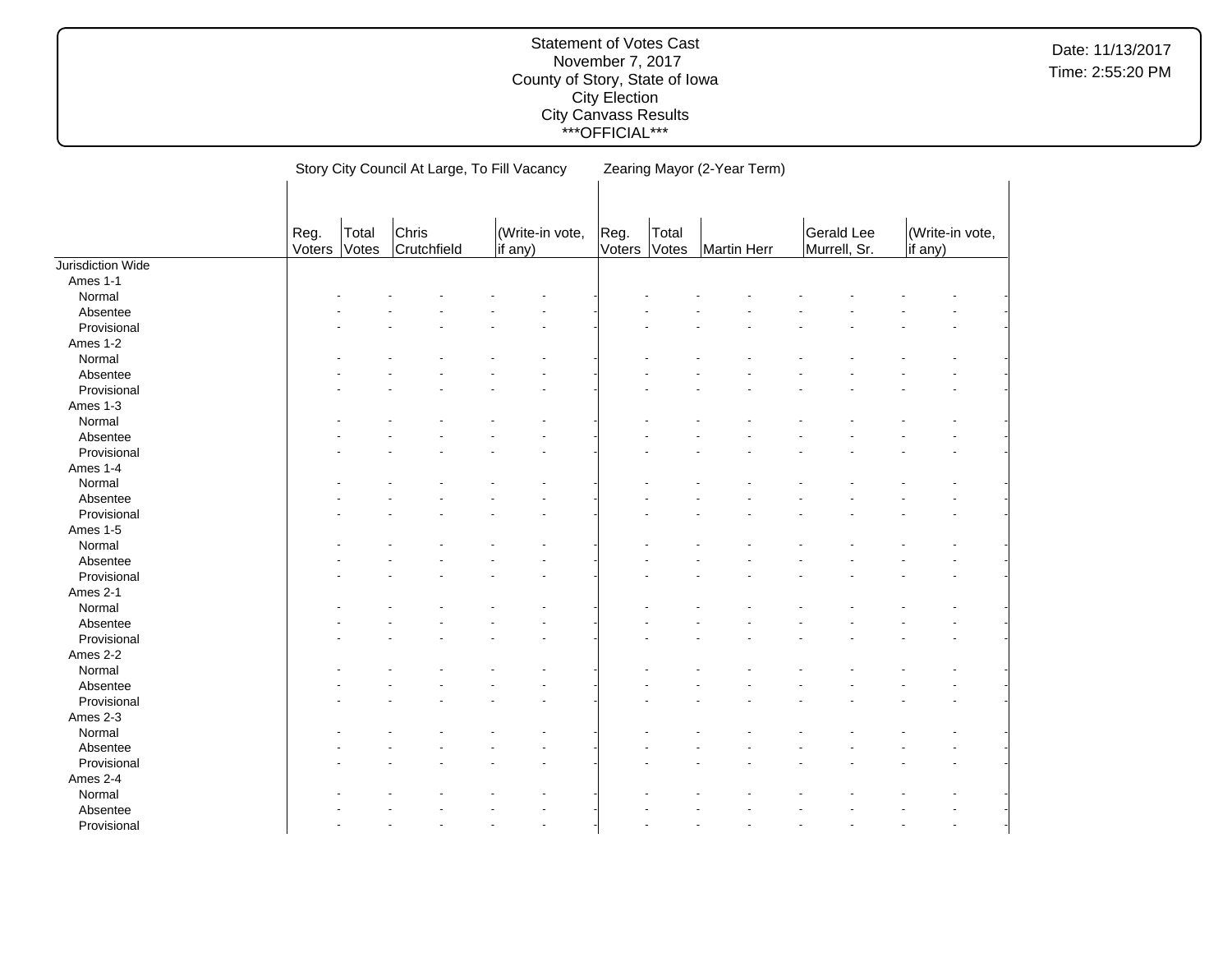|             |                |                | Story City Council At Large, To Fill Vacancy |         |                      |                |                | Zearing Mayor (2-Year Term) |                            |         |                 |  |
|-------------|----------------|----------------|----------------------------------------------|---------|----------------------|----------------|----------------|-----------------------------|----------------------------|---------|-----------------|--|
|             |                |                |                                              |         |                      |                |                |                             |                            |         |                 |  |
|             |                |                |                                              |         |                      |                |                |                             |                            |         |                 |  |
|             |                |                |                                              |         |                      |                |                |                             |                            |         |                 |  |
|             | Reg.<br>Voters | Total<br>Votes | Chris<br>Crutchfield                         | if any) | (Write-in vote,      | Reg.<br>Voters | Total<br>Votes | <b>Martin Herr</b>          | Gerald Lee<br>Murrell, Sr. | if any) | (Write-in vote, |  |
| Ames 2-5    |                |                |                                              |         |                      |                |                |                             |                            |         |                 |  |
| Normal      |                |                |                                              |         |                      |                |                |                             |                            |         |                 |  |
| Absentee    |                |                |                                              |         |                      |                |                |                             |                            |         |                 |  |
| Provisional |                |                |                                              |         |                      |                |                |                             |                            |         |                 |  |
| Ames 3-1    |                |                |                                              |         |                      |                |                |                             |                            |         |                 |  |
| Normal      |                |                |                                              |         |                      |                |                |                             |                            |         |                 |  |
| Absentee    |                |                |                                              |         |                      |                |                |                             |                            |         |                 |  |
| Provisional |                |                |                                              |         |                      |                |                |                             |                            |         |                 |  |
| Ames 3-2    |                |                |                                              |         |                      |                |                |                             |                            |         |                 |  |
| Normal      |                |                |                                              |         |                      |                |                |                             |                            |         |                 |  |
| Absentee    |                |                |                                              |         |                      |                |                |                             |                            |         |                 |  |
| Provisional |                |                |                                              |         |                      |                |                |                             |                            |         |                 |  |
| Ames 3-3    |                |                |                                              |         |                      |                |                |                             |                            |         |                 |  |
| Normal      |                |                |                                              |         |                      |                |                |                             |                            |         |                 |  |
| Absentee    |                |                |                                              |         |                      |                |                |                             |                            |         |                 |  |
| Provisional |                |                |                                              |         |                      |                |                |                             |                            |         |                 |  |
| Ames 3-4    |                |                |                                              |         |                      |                |                |                             |                            |         |                 |  |
| Normal      |                |                |                                              |         |                      |                |                |                             |                            |         |                 |  |
| Absentee    |                |                |                                              |         |                      |                |                |                             |                            |         |                 |  |
| Provisional |                |                |                                              |         |                      |                |                |                             |                            |         |                 |  |
| Ames 3-5    |                |                |                                              |         |                      |                |                |                             |                            |         |                 |  |
| Normal      |                |                |                                              |         |                      |                |                |                             |                            |         |                 |  |
| Absentee    |                |                |                                              |         |                      |                |                |                             |                            |         |                 |  |
| Provisional |                |                |                                              |         |                      |                |                |                             |                            |         |                 |  |
| Ames 4-1    |                |                |                                              |         |                      |                |                |                             |                            |         |                 |  |
| Normal      |                |                |                                              |         |                      |                |                |                             |                            |         |                 |  |
| Absentee    |                |                |                                              |         |                      |                |                |                             |                            |         |                 |  |
| Provisional |                |                |                                              |         |                      |                |                |                             |                            |         |                 |  |
| Ames 4-2    |                |                |                                              |         |                      |                |                |                             |                            |         |                 |  |
| Normal      |                |                |                                              |         |                      |                |                |                             |                            |         |                 |  |
| Absentee    |                |                |                                              |         |                      |                |                |                             |                            |         |                 |  |
| Provisional |                |                |                                              |         |                      |                |                |                             |                            |         |                 |  |
| Ames 4-3    |                |                |                                              |         |                      |                |                |                             |                            |         |                 |  |
| Normal      |                |                |                                              |         |                      |                |                |                             |                            |         |                 |  |
| Absentee    |                |                |                                              |         |                      |                |                |                             |                            |         |                 |  |
| Provisional |                |                |                                              |         |                      |                |                |                             |                            |         |                 |  |
| Ames 4-4    |                |                |                                              |         |                      |                |                |                             |                            |         |                 |  |
| Normal      |                |                |                                              |         |                      |                |                |                             |                            |         |                 |  |
| Absentee    |                |                |                                              |         |                      |                |                |                             |                            |         |                 |  |
| Provisional |                |                |                                              |         | $\ddot{\phantom{0}}$ |                |                |                             |                            |         |                 |  |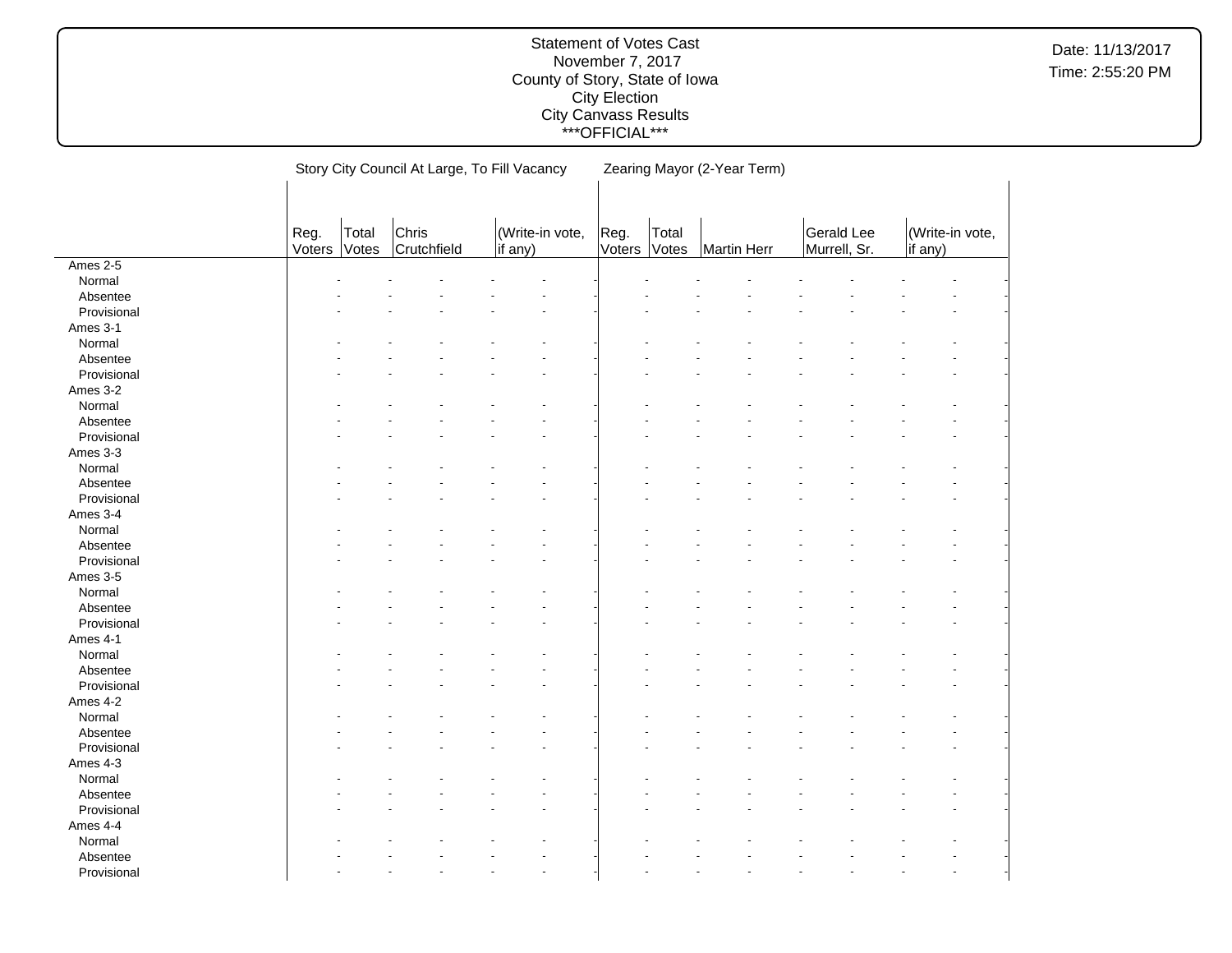|             |        |       | Story City Council At Large, To Fill Vacancy |                      |        |       | Zearing Mayor (2-Year Term) |              |         |                 |  |
|-------------|--------|-------|----------------------------------------------|----------------------|--------|-------|-----------------------------|--------------|---------|-----------------|--|
|             |        |       |                                              |                      |        |       |                             |              |         |                 |  |
|             |        |       |                                              |                      |        |       |                             |              |         |                 |  |
|             | Reg.   | Total | Chris                                        | (Write-in vote,      | Reg.   | Total |                             | Gerald Lee   |         | (Write-in vote, |  |
|             | Voters | Votes | Crutchfield                                  | if any)              | Voters | Votes | <b>Martin Herr</b>          | Murrell, Sr. | if any) |                 |  |
| Ames 4-5    |        |       |                                              |                      |        |       |                             |              |         |                 |  |
| Normal      |        |       |                                              |                      |        |       |                             |              |         |                 |  |
| Absentee    |        |       |                                              |                      |        |       |                             |              |         |                 |  |
| Provisional |        |       |                                              |                      |        |       |                             |              |         |                 |  |
| Cambridge   |        |       |                                              |                      |        |       |                             |              |         |                 |  |
| Normal      |        |       |                                              |                      |        |       |                             |              |         |                 |  |
| Absentee    |        |       |                                              |                      |        |       |                             |              |         |                 |  |
| Provisional |        |       |                                              |                      |        |       |                             |              |         |                 |  |
| Collins     |        |       |                                              |                      |        |       |                             |              |         |                 |  |
| Normal      |        |       |                                              |                      |        |       |                             |              |         |                 |  |
| Absentee    |        |       |                                              |                      |        |       |                             |              |         |                 |  |
| Provisional |        |       |                                              |                      |        |       |                             |              |         |                 |  |
| Colo        |        |       |                                              |                      |        |       |                             |              |         |                 |  |
| Normal      |        |       |                                              |                      |        |       |                             |              |         |                 |  |
| Absentee    |        |       |                                              |                      |        |       |                             |              |         |                 |  |
| Provisional |        |       |                                              |                      |        |       |                             |              |         |                 |  |
| Gilbert     |        |       |                                              |                      |        |       |                             |              |         |                 |  |
| Normal      |        |       |                                              |                      |        |       |                             |              |         |                 |  |
| Absentee    |        |       |                                              |                      |        |       |                             |              |         |                 |  |
| Provisional |        |       |                                              |                      |        |       |                             |              |         |                 |  |
| Huxley      |        |       |                                              |                      |        |       |                             |              |         |                 |  |
| Normal      |        |       |                                              |                      |        |       |                             |              |         |                 |  |
| Absentee    |        |       |                                              |                      |        |       |                             |              |         |                 |  |
| Provisional |        |       |                                              |                      |        |       |                             |              |         |                 |  |
| Kelley      |        |       |                                              |                      |        |       |                             |              |         |                 |  |
| Normal      |        |       |                                              |                      |        |       |                             |              |         |                 |  |
| Absentee    |        |       |                                              |                      |        |       |                             |              |         |                 |  |
| Provisional |        |       |                                              |                      |        |       |                             |              |         |                 |  |
| Maxwell     |        |       |                                              |                      |        |       |                             |              |         |                 |  |
| Normal      |        |       |                                              |                      |        |       |                             |              |         |                 |  |
| Absentee    |        |       |                                              |                      |        |       |                             |              |         |                 |  |
| Provisional |        |       |                                              |                      |        |       |                             |              |         |                 |  |
| McCallsburg |        |       |                                              |                      |        |       |                             |              |         |                 |  |
| Normal      |        |       |                                              |                      |        |       |                             |              |         |                 |  |
| Absentee    |        |       |                                              |                      |        |       |                             |              |         |                 |  |
| Provisional |        |       |                                              |                      |        |       |                             |              |         |                 |  |
| Nevada 1    |        |       |                                              |                      |        |       |                             |              |         |                 |  |
| Normal      |        |       |                                              |                      |        |       |                             |              |         |                 |  |
| Absentee    |        |       |                                              |                      |        |       |                             |              |         |                 |  |
| Provisional |        |       |                                              | $\ddot{\phantom{0}}$ |        |       |                             |              |         |                 |  |
|             |        |       |                                              |                      |        |       |                             |              |         |                 |  |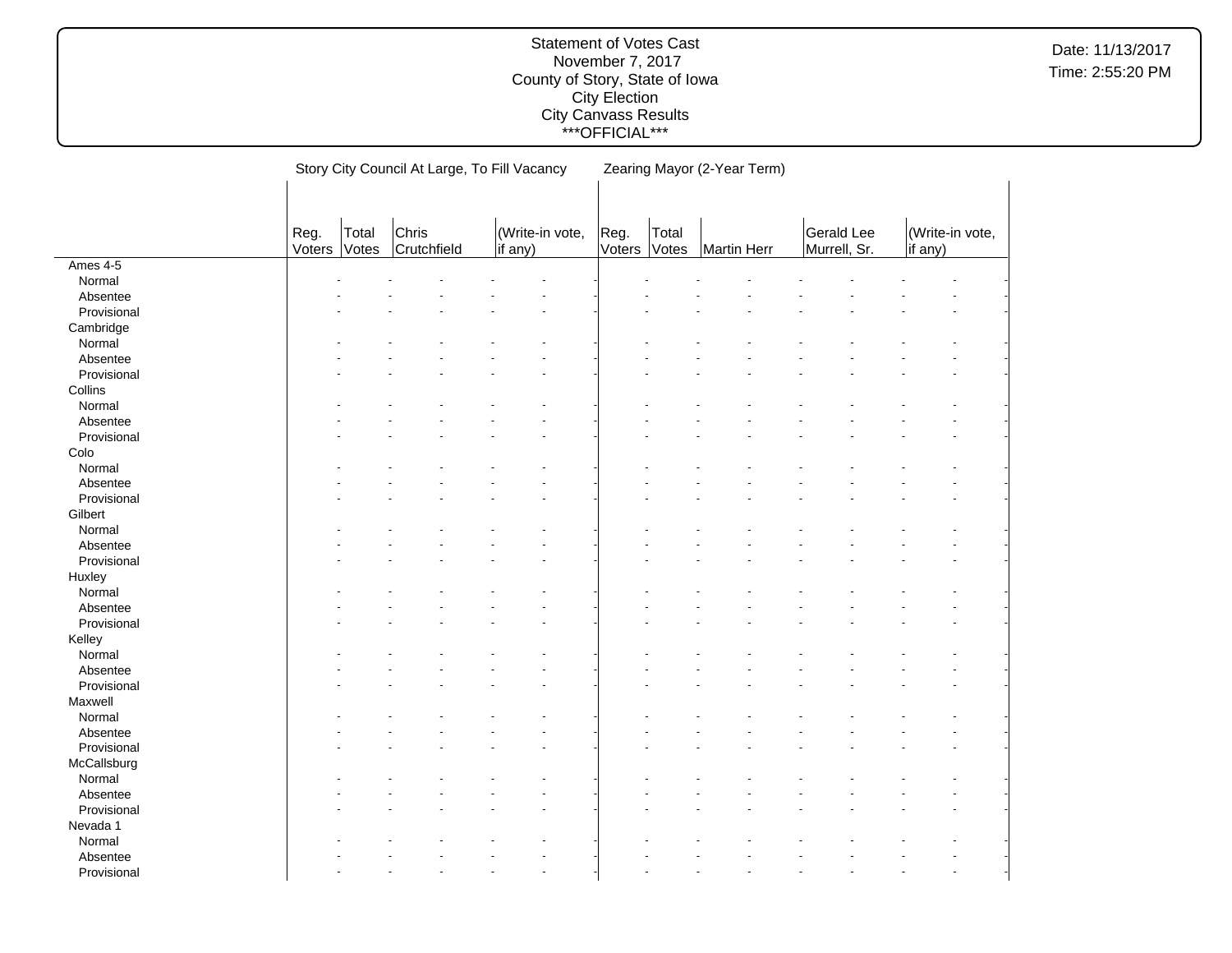|                   |                | Story City Council At Large, To Fill Vacancy |                      |                          |                            |       | Zearing Mayor (2-Year Term) |                 |                              |                |                            |                |                            |       |
|-------------------|----------------|----------------------------------------------|----------------------|--------------------------|----------------------------|-------|-----------------------------|-----------------|------------------------------|----------------|----------------------------|----------------|----------------------------|-------|
|                   | Reg.<br>Voters | Total<br>Votes                               | Chris<br>Crutchfield |                          | (Write-in vote,<br>if any) |       | Reg.<br>Voters              | Total<br>Votes  | Martin Herr                  |                | Gerald Lee<br>Murrell, Sr. |                | (Write-in vote,<br>if any) |       |
| Nevada 2          |                |                                              |                      |                          |                            |       |                             |                 |                              |                |                            |                |                            |       |
| Normal            |                |                                              |                      |                          |                            |       |                             |                 |                              |                |                            |                |                            |       |
| Absentee          |                |                                              |                      |                          |                            |       |                             |                 |                              |                |                            |                |                            |       |
| Provisional       |                |                                              |                      |                          |                            |       |                             |                 |                              |                |                            |                |                            |       |
| Nevada 3          |                |                                              |                      |                          |                            |       |                             |                 |                              |                |                            |                |                            |       |
| Normal            |                |                                              |                      |                          |                            |       |                             |                 |                              |                |                            |                |                            |       |
| Absentee          |                |                                              |                      |                          |                            |       |                             |                 |                              |                |                            |                |                            |       |
| Provisional       |                |                                              |                      |                          |                            |       |                             |                 |                              |                |                            |                |                            |       |
| Nevada 4          |                |                                              |                      |                          |                            |       |                             |                 |                              |                |                            |                |                            |       |
| Normal            |                |                                              |                      |                          |                            |       |                             |                 |                              |                |                            |                |                            |       |
| Absentee          |                |                                              |                      |                          |                            |       |                             |                 |                              |                |                            |                |                            |       |
| Provisional       |                |                                              |                      |                          |                            |       |                             |                 |                              |                |                            |                |                            |       |
| Roland            |                |                                              |                      |                          |                            |       |                             |                 |                              |                |                            |                |                            |       |
| Normal            |                |                                              |                      |                          |                            |       |                             |                 |                              |                |                            |                |                            |       |
| Absentee          |                |                                              |                      |                          |                            |       |                             |                 |                              |                |                            |                |                            |       |
| Provisional       |                |                                              |                      |                          |                            |       |                             |                 |                              |                |                            |                |                            |       |
| Slater            |                |                                              |                      |                          |                            |       |                             |                 |                              |                |                            |                |                            |       |
| Normal            |                |                                              |                      |                          |                            |       |                             |                 |                              |                |                            |                |                            |       |
| Absentee          |                |                                              |                      |                          |                            |       |                             |                 |                              |                |                            |                |                            |       |
| Provisional       |                |                                              |                      |                          |                            |       |                             |                 |                              |                |                            |                |                            |       |
| <b>Story City</b> |                |                                              |                      |                          |                            |       |                             |                 |                              |                |                            |                |                            |       |
| Normal            | 2422           | 247                                          | 240                  | 97.17%                   | 7                          | 2.83% |                             |                 |                              |                |                            |                |                            |       |
| Absentee          | 2422           | 11                                           | 11                   | 100.00%                  | 0                          |       |                             |                 |                              |                |                            |                |                            |       |
| Provisional       | 2422           | $\pmb{0}$                                    | $\mathbf 0$          | ÷,                       | $\mathbf 0$                |       |                             |                 |                              |                |                            |                |                            |       |
| Zearing           |                |                                              |                      |                          |                            |       |                             |                 |                              |                |                            |                |                            |       |
| Normal            |                |                                              |                      |                          |                            |       | 374                         | 125             | 96                           | 76.80%         | 27                         | 21.60%         | $\overline{2}$             | 1.60% |
| Absentee          |                |                                              |                      |                          |                            |       | 374                         |                 | $\mathbf{1}$<br>$\mathbf{1}$ | 100.00%        | $\mathbf 0$                | $\blacksquare$ | $\pmb{0}$                  |       |
| Provisional       |                |                                              |                      |                          |                            |       | 374                         |                 | $\mathbf 0$<br>$\mathbf 0$   | $\blacksquare$ | $\mathbf 0$                | ٠              | $\mathsf 0$                |       |
| Total             |                |                                              |                      |                          |                            |       |                             |                 |                              |                |                            |                |                            |       |
| Normal            | 2422           | 247                                          | 240                  | 97.17%                   | 7                          | 2.83% | 374                         | 125             | 96                           | 76.80%         | 27                         | 21.60%         | $\overline{\mathbf{c}}$    | 1.60% |
| Absentee          | 2422           | 11                                           | 11                   | 100.00%                  | $\pmb{0}$                  |       | 374                         |                 | $\mathbf{1}$<br>$\mathbf{1}$ | 100.00%        | $\mathbf 0$                |                | $\pmb{0}$                  |       |
| Provisional       | 2422           | 0                                            | 0                    | $\overline{\phantom{a}}$ | 0                          |       | 374                         |                 | 0<br>0                       | $\blacksquare$ | 0                          | $\blacksquare$ | $\pmb{0}$                  |       |
| Total             | 2422           | 258                                          | 251                  | 97.29%                   | $\overline{7}$             | 2.71% | 374                         | $\frac{126}{2}$ | 97                           | 76.98%         | $\overline{27}$            | 21.43%         | $\overline{2}$             | 1.59% |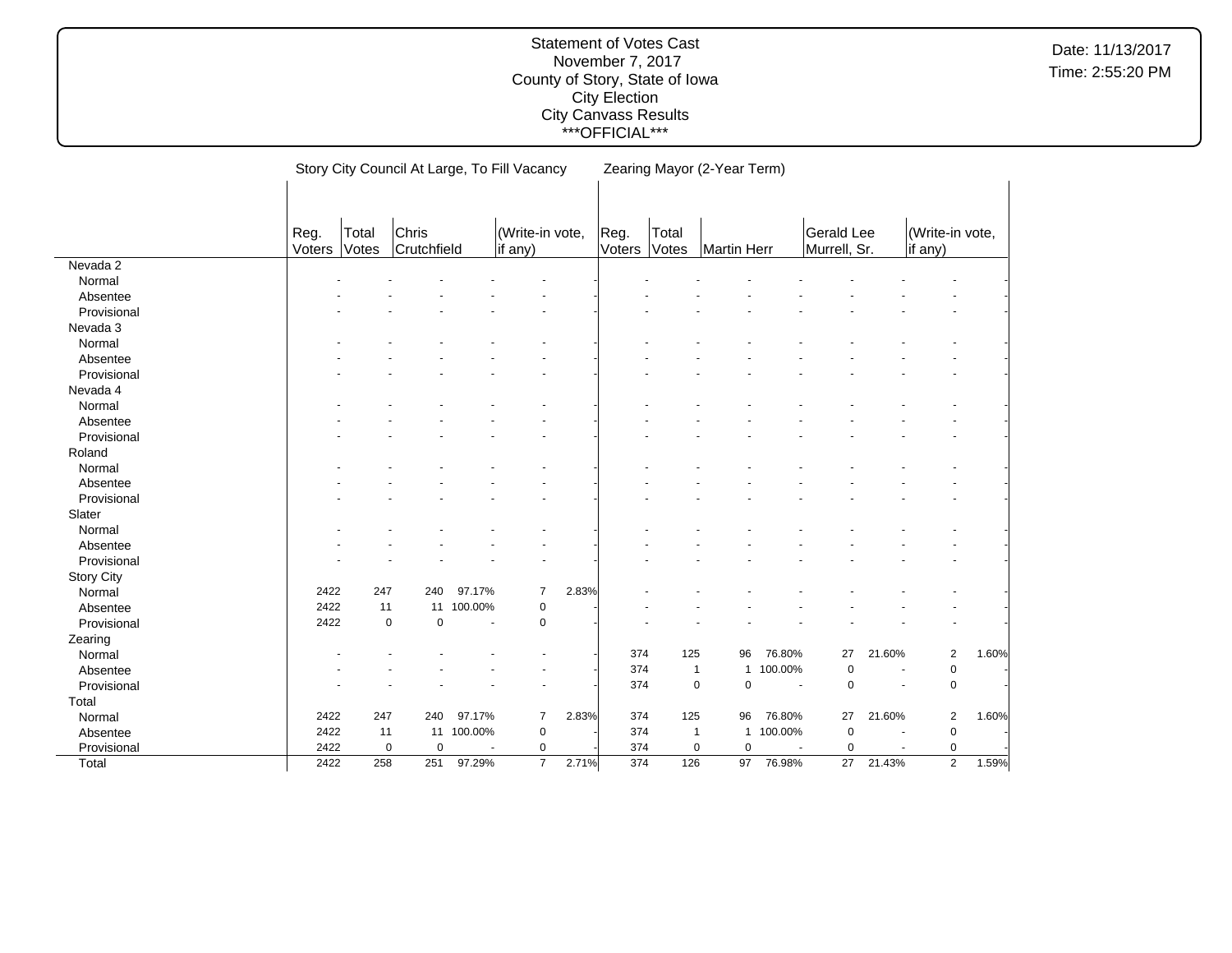#### Statement of Votes Cast November 7, 2017 County of Story, State of Iowa City Election City Canvass Results \*\*\*OFFICIAL\*\*\*

Zearing Council At Large Reg. Voters Total Votes | Rick L. Good | Sandy Perisho Timothy W. Reed David J. **Tisdale** Trevor Ewalt (W) (Write-in vote, if any) Jurisdiction Wide Ames 1-1  $\textsf{Normal}$  . The set of the set of the set of the set of the set of the set of the set of the set of the set of the set of the set of the set of the set of the set of the set of the set of the set of the set of the set of t Absentee and the second contract of the second contract of the second contract of the second contract of the second contract of the second contract of the second contract of the second contract of the second contract of th Provisional and the second contract of the second contract of the second contract of the second contract of the second contract of the second contract of the second contract of the second contract of the second contract of Ames 1-2  $\textsf{Normal}$  . The set of the set of the set of the set of the set of the set of the set of the set of the set of the set of the set of the set of the set of the set of the set of the set of the set of the set of the set of t Absentee and the second contract of the second contract of the second contract of the second contract of the second contract of the second contract of the second contract of the second contract of the second contract of th Provisional and the second contract of the second contract of the second contract of the second contract of the second contract of the second contract of the second contract of the second contract of the second contract of Ames 1-3  $\textsf{Normal}$  . The set of the set of the set of the set of the set of the set of the set of the set of the set of the set of the set of the set of the set of the set of the set of the set of the set of the set of the set of t Absentee - - - - - - - - - - - - - - Provisional and the second contract of the second contract of the second contract of the second contract of the second contract of the second contract of the second contract of the second contract of the second contract of Ames 1-4  $\textsf{Normal}$  . The set of the set of the set of the set of the set of the set of the set of the set of the set of the set of the set of the set of the set of the set of the set of the set of the set of the set of the set of t Absentee and the second contract of the second contract of the second contract of the second contract of the second contract of the second contract of the second contract of the second contract of the second contract of th Provisional and the second contract of the second contract of the second contract of the second contract of the second contract of the second contract of the second contract of the second contract of the second contract of Ames 1-5  $\textsf{Normal}$  . The set of the set of the set of the set of the set of the set of the set of the set of the set of the set of the set of the set of the set of the set of the set of the set of the set of the set of the set of t Absentee and the second contract of the second contract of the second contract of the second contract of the second contract of the second contract of the second contract of the second contract of the second contract of th Provisional and the second contract of the second contract of the second contract of the second contract of the second contract of the second contract of the second contract of the second contract of the second contract of Ames 2-1  $\textsf{Normal}$  . The set of the set of the set of the set of the set of the set of the set of the set of the set of the set of the set of the set of the set of the set of the set of the set of the set of the set of the set of t Absentee - - - - - - - - - - - - - - Provisional and the second contract of the second contract of the second contract of the second contract of the second contract of the second contract of the second contract of the second contract of the second contract of Ames 2-2  $\textsf{Normal}$  . The set of the set of the set of the set of the set of the set of the set of the set of the set of the set of the set of the set of the set of the set of the set of the set of the set of the set of the set of t Absentee and the second contract of the second contract of the second contract of the second contract of the second contract of the second contract of the second contract of the second contract of the second contract of th Provisional and the second contract of the second contract of the second contract of the second contract of the second contract of the second contract of the second contract of the second contract of the second contract of Ames 2-3  $\textsf{Normal}$  . The set of the set of the set of the set of the set of the set of the set of the set of the set of the set of the set of the set of the set of the set of the set of the set of the set of the set of the set of t Absentee and the second contract of the second contract of the second contract of the second contract of the second contract of the second contract of the second contract of the second contract of the second contract of th Provisional and the second contract of the second contract of the second contract of the second contract of the second contract of the second contract of the second contract of the second contract of the second contract of Ames 2-4  $\textsf{Normal}$  . The set of the set of the set of the set of the set of the set of the set of the set of the set of the set of the set of the set of the set of the set of the set of the set of the set of the set of the set of t Absentee - - - - - - - - - - - - - - Provisional and the second contract of the second contract of the second contract of the second contract of the second contract of the second contract of the second contract of the second contract of the second contract of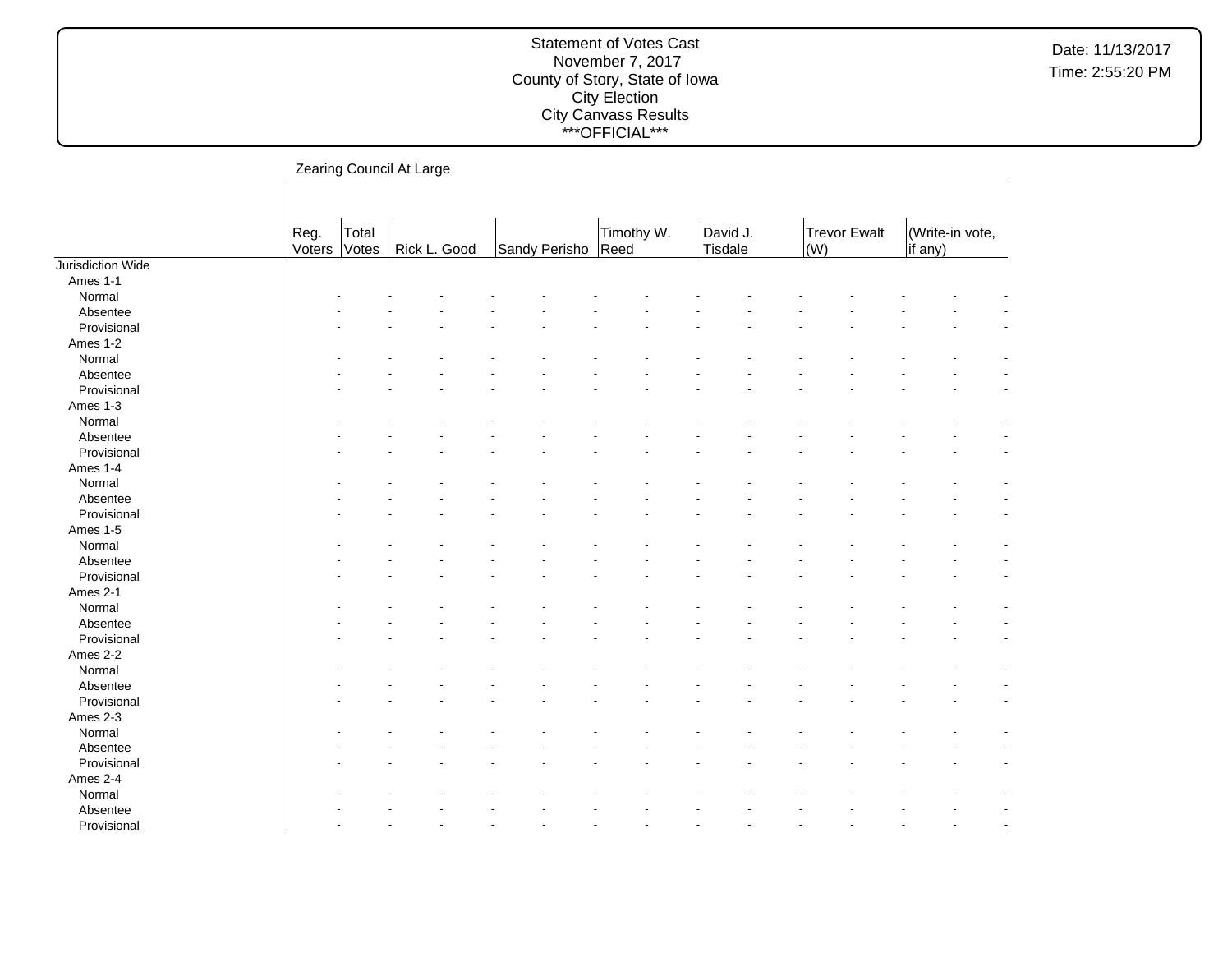|             |        |       | Zearing Council At Large |  |               |            |          |              |                 |  |
|-------------|--------|-------|--------------------------|--|---------------|------------|----------|--------------|-----------------|--|
|             |        |       |                          |  |               |            |          |              |                 |  |
|             |        |       |                          |  |               |            |          |              |                 |  |
|             |        |       |                          |  |               |            |          |              |                 |  |
|             | Reg.   | Total |                          |  |               | Timothy W. | David J. | Trevor Ewalt | (Write-in vote, |  |
|             | Voters | Votes | Rick L. Good             |  | Sandy Perisho | Reed       | Tisdale  | $\vert$ (W)  | if any)         |  |
| Ames 2-5    |        |       |                          |  |               |            |          |              |                 |  |
| Normal      |        |       |                          |  |               |            |          |              |                 |  |
| Absentee    |        |       |                          |  |               |            |          |              |                 |  |
| Provisional |        |       |                          |  |               |            |          |              |                 |  |
| Ames 3-1    |        |       |                          |  |               |            |          |              |                 |  |
| Normal      |        |       |                          |  |               |            |          |              |                 |  |
| Absentee    |        |       |                          |  |               |            |          |              |                 |  |
| Provisional |        |       |                          |  |               |            |          |              |                 |  |
| Ames 3-2    |        |       |                          |  |               |            |          |              |                 |  |
| Normal      |        |       |                          |  |               |            |          |              |                 |  |
| Absentee    |        |       |                          |  |               |            |          |              |                 |  |
| Provisional |        |       |                          |  |               |            |          |              |                 |  |
| Ames 3-3    |        |       |                          |  |               |            |          |              |                 |  |
| Normal      |        |       |                          |  |               |            |          |              |                 |  |
| Absentee    |        |       |                          |  |               |            |          |              |                 |  |
| Provisional |        |       |                          |  |               |            |          |              |                 |  |
| Ames 3-4    |        |       |                          |  |               |            |          |              |                 |  |
| Normal      |        |       |                          |  |               |            |          |              |                 |  |
| Absentee    |        |       |                          |  |               |            |          |              |                 |  |
| Provisional |        |       |                          |  |               |            |          |              |                 |  |
| Ames 3-5    |        |       |                          |  |               |            |          |              |                 |  |
| Normal      |        |       |                          |  |               |            |          |              |                 |  |
| Absentee    |        |       |                          |  |               |            |          |              |                 |  |
| Provisional |        |       |                          |  |               |            |          |              |                 |  |
| Ames 4-1    |        |       |                          |  |               |            |          |              |                 |  |
| Normal      |        |       |                          |  |               |            |          |              |                 |  |
| Absentee    |        |       |                          |  |               |            |          |              |                 |  |
| Provisional |        |       |                          |  |               |            |          |              |                 |  |
| Ames 4-2    |        |       |                          |  |               |            |          |              |                 |  |
| Normal      |        |       |                          |  |               |            |          |              |                 |  |
| Absentee    |        |       |                          |  |               |            |          |              |                 |  |
| Provisional |        |       |                          |  |               |            |          |              |                 |  |
| Ames 4-3    |        |       |                          |  |               |            |          |              |                 |  |
| Normal      |        |       |                          |  |               |            |          |              |                 |  |
| Absentee    |        |       |                          |  |               |            |          |              |                 |  |
| Provisional |        |       |                          |  |               |            |          |              |                 |  |
|             |        |       |                          |  |               |            |          |              |                 |  |
| Ames 4-4    |        |       |                          |  |               |            |          |              |                 |  |
| Normal      |        |       |                          |  |               |            |          |              |                 |  |
| Absentee    |        |       |                          |  |               |            |          |              |                 |  |
| Provisional |        |       |                          |  |               |            |          |              |                 |  |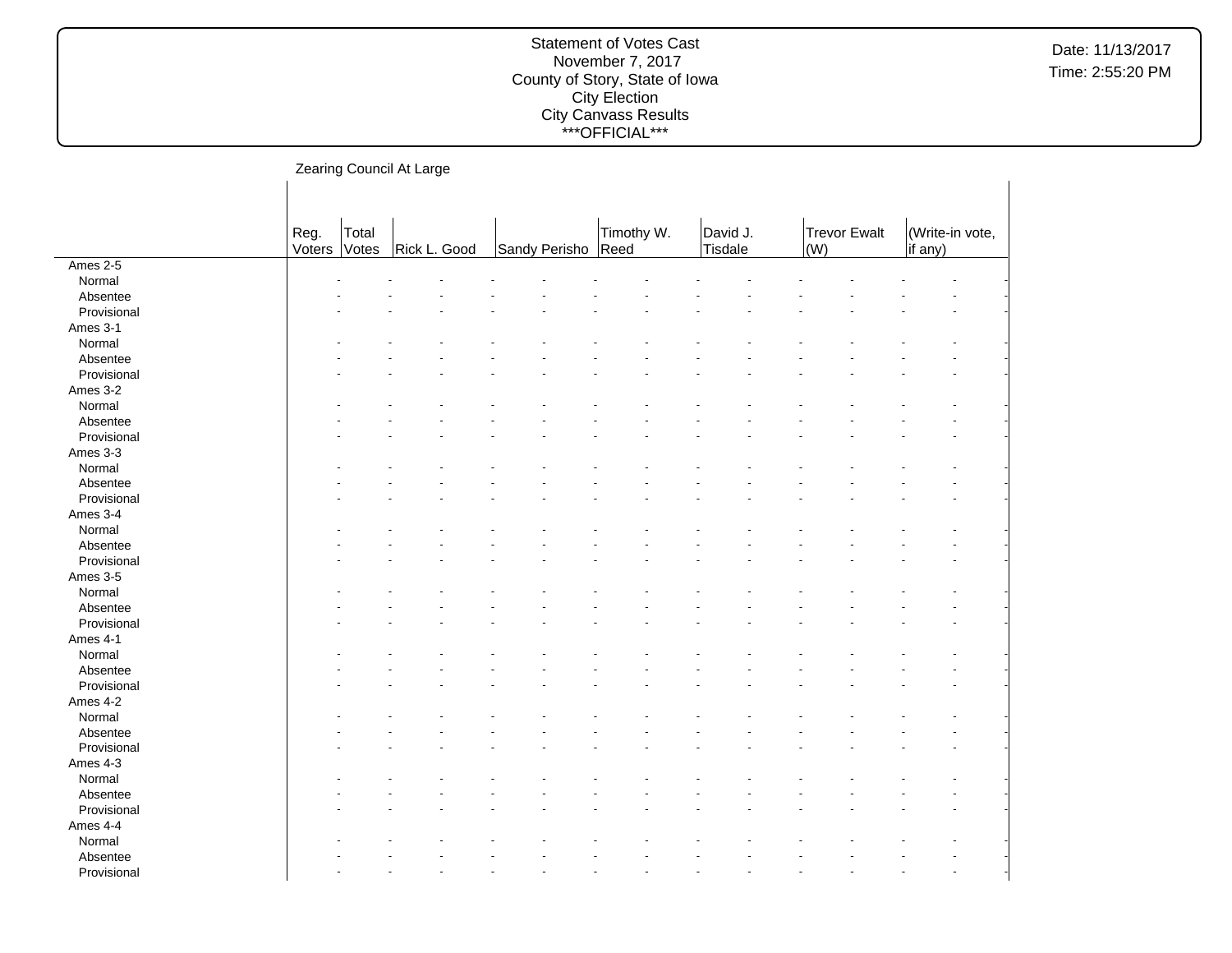|             |                | Zearing Council At Large |              |                    |            |                     |                     |         |                 |  |
|-------------|----------------|--------------------------|--------------|--------------------|------------|---------------------|---------------------|---------|-----------------|--|
|             |                |                          |              |                    |            |                     |                     |         |                 |  |
|             | Reg.<br>Voters | Total<br>Votes           | Rick L. Good | Sandy Perisho Reed | Timothy W. | David J.<br>Tisdale | Trevor Ewalt<br>(W) | if any) | (Write-in vote, |  |
| Ames 4-5    |                |                          |              |                    |            |                     |                     |         |                 |  |
| Normal      |                |                          |              |                    |            |                     |                     |         |                 |  |
| Absentee    |                |                          |              |                    |            |                     |                     |         |                 |  |
| Provisional |                |                          |              |                    |            |                     |                     |         |                 |  |
| Cambridge   |                |                          |              |                    |            |                     |                     |         |                 |  |
| Normal      |                |                          |              |                    |            |                     |                     |         |                 |  |
| Absentee    |                |                          |              |                    |            |                     |                     |         |                 |  |
| Provisional |                |                          |              |                    |            |                     |                     |         |                 |  |
| Collins     |                |                          |              |                    |            |                     |                     |         |                 |  |
| Normal      |                |                          |              |                    |            |                     |                     |         |                 |  |
| Absentee    |                |                          |              |                    |            |                     |                     |         |                 |  |
| Provisional |                |                          |              |                    |            |                     |                     |         |                 |  |
| Colo        |                |                          |              |                    |            |                     |                     |         |                 |  |
| Normal      |                |                          |              |                    |            |                     |                     |         |                 |  |
| Absentee    |                |                          |              |                    |            |                     |                     |         |                 |  |
| Provisional |                |                          |              |                    |            |                     |                     |         |                 |  |
| Gilbert     |                |                          |              |                    |            |                     |                     |         |                 |  |
| Normal      |                |                          |              |                    |            |                     |                     |         |                 |  |
| Absentee    |                |                          |              |                    |            |                     |                     |         |                 |  |
| Provisional |                |                          |              |                    |            |                     |                     |         |                 |  |
| Huxley      |                |                          |              |                    |            |                     |                     |         |                 |  |
| Normal      |                |                          |              |                    |            |                     |                     |         |                 |  |
| Absentee    |                |                          |              |                    |            |                     |                     |         |                 |  |
| Provisional |                |                          |              |                    |            |                     |                     |         |                 |  |
| Kelley      |                |                          |              |                    |            |                     |                     |         |                 |  |
| Normal      |                |                          |              |                    |            |                     |                     |         |                 |  |
| Absentee    |                |                          |              |                    |            |                     |                     |         |                 |  |
| Provisional |                |                          |              |                    |            |                     |                     |         |                 |  |
| Maxwell     |                |                          |              |                    |            |                     |                     |         |                 |  |
| Normal      |                |                          |              |                    |            |                     |                     |         |                 |  |
| Absentee    |                |                          |              |                    |            |                     |                     |         |                 |  |
| Provisional |                |                          |              |                    |            |                     |                     |         |                 |  |
| McCallsburg |                |                          |              |                    |            |                     |                     |         |                 |  |
| Normal      |                |                          |              |                    |            |                     |                     |         |                 |  |
| Absentee    |                |                          |              |                    |            |                     |                     |         |                 |  |
| Provisional |                |                          |              |                    |            |                     |                     |         |                 |  |
| Nevada 1    |                |                          |              |                    |            |                     |                     |         |                 |  |
| Normal      |                |                          |              |                    |            |                     |                     |         |                 |  |
| Absentee    |                |                          |              |                    |            |                     |                     |         |                 |  |
| Provisional |                |                          |              |                    |            |                     |                     |         |                 |  |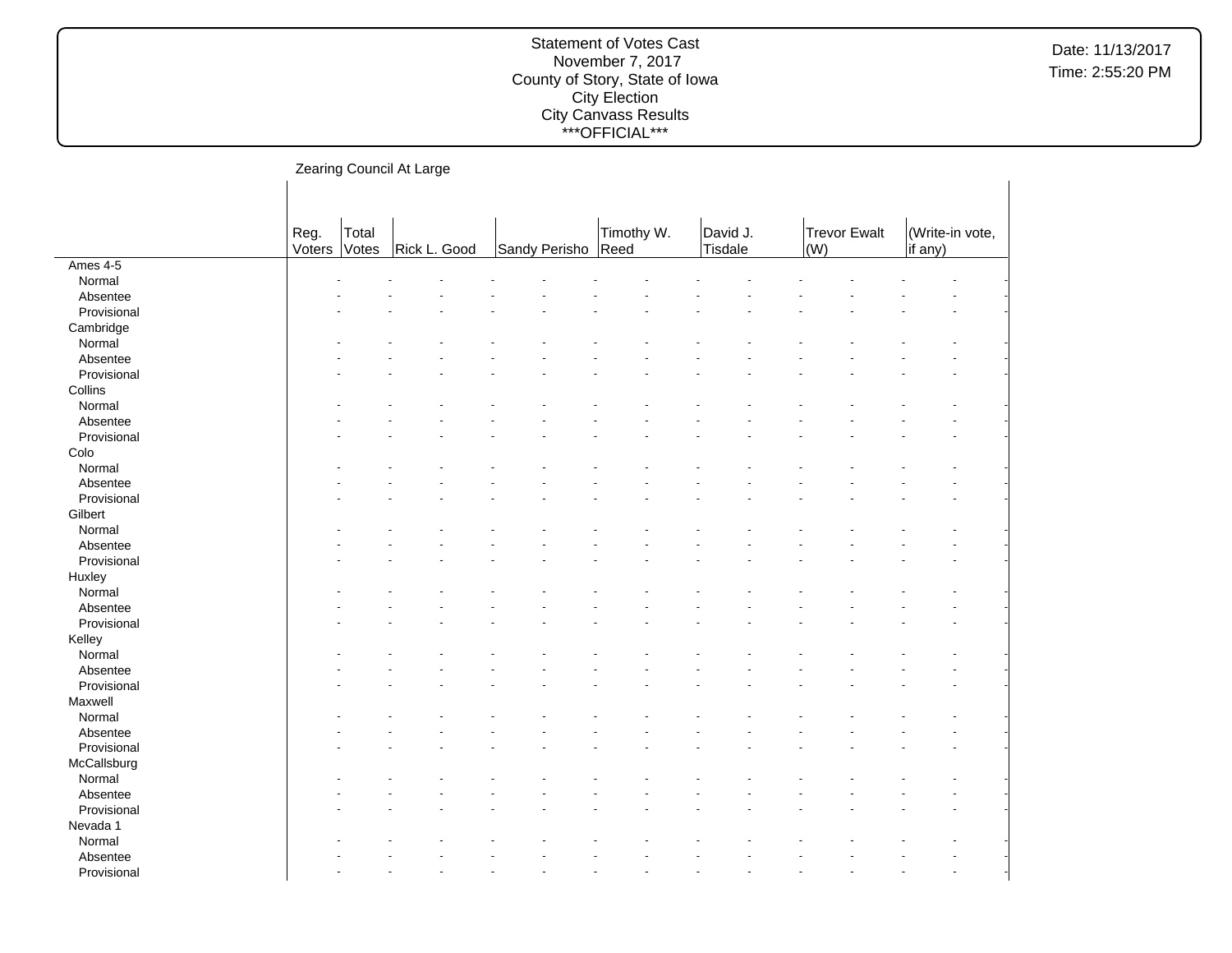|                   |        |       | Zearing Council At Large   |                          |                |        |                       |                |             |                          |                     |                          |                 |       |
|-------------------|--------|-------|----------------------------|--------------------------|----------------|--------|-----------------------|----------------|-------------|--------------------------|---------------------|--------------------------|-----------------|-------|
|                   | Reg.   | Total |                            |                          |                |        |                       | Timothy W.     | David J.    |                          | <b>Trevor Ewalt</b> |                          | (Write-in vote, |       |
|                   | Voters | Votes | Rick L. Good               |                          | Sandy Perisho  |        | Reed                  |                | Tisdale     |                          | (W)                 |                          | if any)         |       |
| Nevada 2          |        |       |                            |                          |                |        |                       |                |             |                          |                     |                          |                 |       |
| Normal            |        |       |                            |                          |                |        |                       |                |             |                          |                     |                          |                 |       |
| Absentee          |        |       |                            |                          |                |        |                       |                |             |                          |                     |                          |                 |       |
| Provisional       |        |       |                            |                          |                |        |                       |                |             |                          |                     |                          |                 |       |
| Nevada 3          |        |       |                            |                          |                |        |                       |                |             |                          |                     |                          |                 |       |
| Normal            |        |       |                            |                          |                |        |                       |                |             |                          |                     |                          |                 |       |
| Absentee          |        |       |                            |                          |                |        |                       |                |             |                          |                     |                          |                 |       |
| Provisional       |        |       |                            |                          |                |        |                       |                |             |                          |                     |                          |                 |       |
| Nevada 4          |        |       |                            |                          |                |        |                       |                |             |                          |                     |                          |                 |       |
| Normal            |        |       |                            |                          |                |        |                       |                |             |                          |                     |                          |                 |       |
| Absentee          |        |       |                            |                          |                |        |                       |                |             |                          |                     |                          |                 |       |
| Provisional       |        |       |                            |                          |                |        |                       |                |             |                          |                     |                          |                 |       |
| Roland            |        |       |                            |                          |                |        |                       |                |             |                          |                     |                          |                 |       |
| Normal            |        |       |                            |                          |                |        |                       |                |             |                          |                     |                          |                 |       |
| Absentee          |        |       |                            |                          |                |        |                       |                |             |                          |                     |                          |                 |       |
| Provisional       |        |       |                            |                          |                |        |                       |                |             |                          |                     |                          |                 |       |
| Slater            |        |       |                            |                          |                |        |                       |                |             |                          |                     |                          |                 |       |
| Normal            |        |       |                            |                          |                |        |                       |                |             |                          |                     |                          |                 |       |
| Absentee          |        |       |                            |                          |                |        |                       |                |             |                          |                     |                          |                 |       |
| Provisional       |        |       |                            |                          |                |        |                       |                |             |                          |                     |                          |                 |       |
| <b>Story City</b> |        |       |                            |                          |                |        |                       |                |             |                          |                     |                          |                 |       |
| Normal            |        |       |                            |                          |                |        |                       |                |             |                          |                     |                          |                 |       |
| Absentee          |        |       |                            |                          |                |        |                       |                |             |                          |                     |                          |                 |       |
| Provisional       |        |       |                            |                          |                |        |                       |                |             |                          |                     |                          |                 |       |
| Zearing           |        |       |                            |                          |                |        |                       |                |             |                          |                     |                          |                 |       |
| Normal            | 374    | 332   | 59                         | 17.77%                   | 94             | 28.31% | 52                    | 15.66%         | 103         | 31.02%                   | 21                  | 6.33%                    | 3               | 0.90% |
| Absentee          | 374    |       | 3<br>0                     |                          | $\overline{1}$ | 33.33% | 0                     | $\blacksquare$ | 1           | 33.33%                   | 1                   | 33.33%                   | 0               |       |
| Provisional       | 374    |       | $\mathbf 0$<br>$\mathbf 0$ | $\overline{\phantom{a}}$ | $\mathbf 0$    |        | $\mathbf 0$<br>$\sim$ | $\sim$         | $\mathbf 0$ | $\overline{\phantom{a}}$ | $\mathbf 0$         | $\blacksquare$           | 0               |       |
| Total             |        |       |                            |                          |                |        |                       |                |             |                          |                     |                          |                 |       |
| Normal            | 374    | 332   | 59                         | 17.77%                   | 94             | 28.31% | 52                    | 15.66%         | 103         | 31.02%                   | 21                  | 6.33%                    | 3               | 0.90% |
| Absentee          | 374    |       | 3<br>$\pmb{0}$             |                          | $\overline{1}$ | 33.33% | $\mathbf 0$           |                | 1           | 33.33%                   | $\overline{1}$      | 33.33%                   | $\mathbf 0$     |       |
| Provisional       | 374    |       | $\mathbf 0$<br>$\mathbf 0$ |                          | $\mathbf 0$    |        | $\mathbf 0$           |                | $\mathbf 0$ |                          | $\mathbf 0$         | $\overline{\phantom{a}}$ | $\mathbf 0$     |       |
| Total             | 374    | 335   | 59                         | 17.61%                   | 95             | 28.36% | 52                    | 15.52%         | 104         | 31.04%                   | $\overline{22}$     | 6.57%                    | 3               | 0.90% |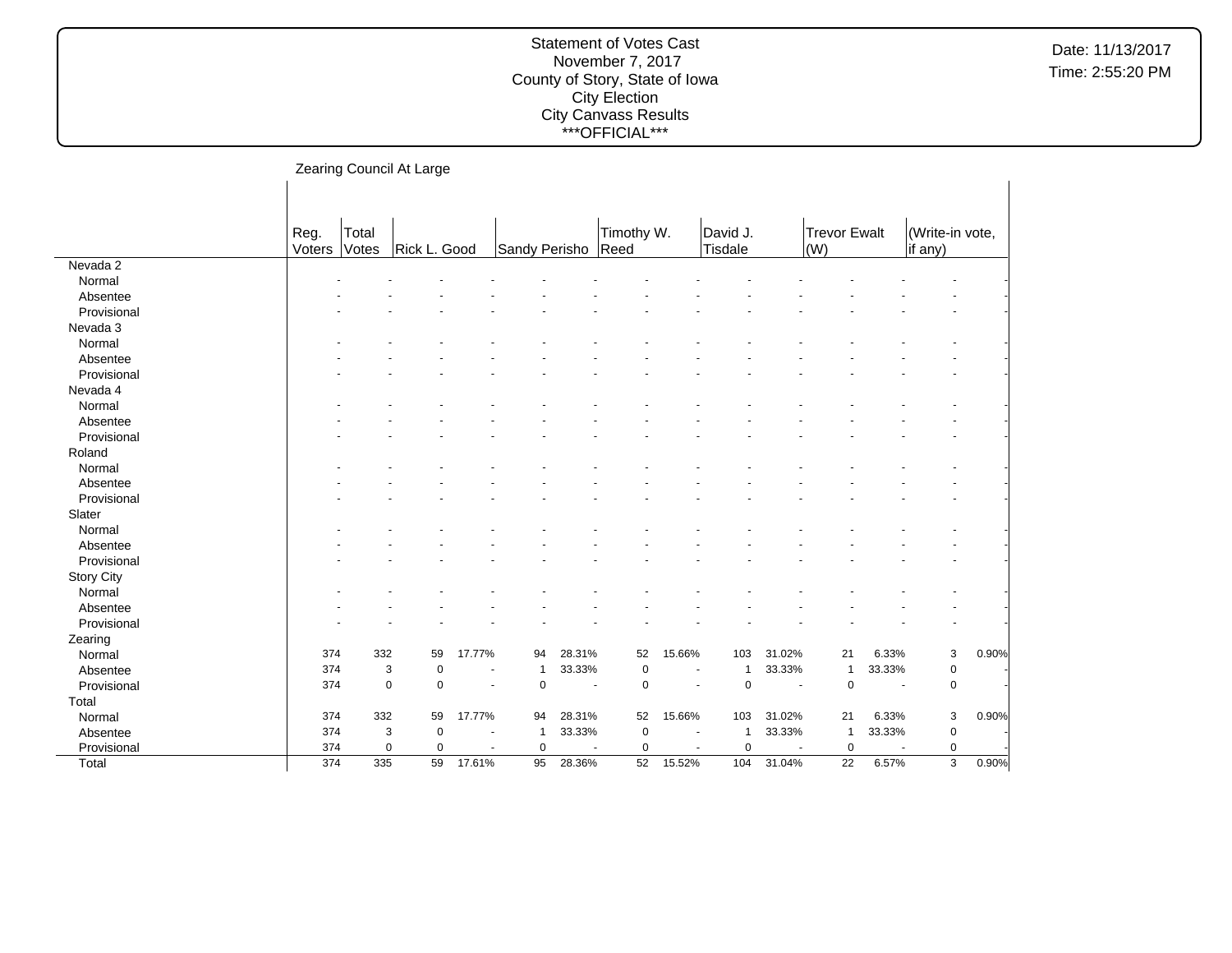### Statement of Votes Cast November 7, 2017 County of Story, State of Iowa City Election City Canvass Results \*\*\*OFFICIAL\*\*\*

| <b>Gerald Lee</b><br>(Write-in vote,<br>Total<br>Reg. |  |
|-------------------------------------------------------|--|
| Murrell, Jr.<br>Voters<br>Votes<br>if any)            |  |
| Jurisdiction Wide                                     |  |
| Ames 1-1                                              |  |
| Normal                                                |  |
| Absentee                                              |  |
| Provisional                                           |  |
| Ames 1-2                                              |  |
| Normal                                                |  |
| Absentee                                              |  |
| Provisional                                           |  |
| Ames 1-3                                              |  |
| Normal                                                |  |
| Absentee                                              |  |
| Provisional                                           |  |
| Ames 1-4                                              |  |
| Normal                                                |  |
| Absentee                                              |  |
| Provisional                                           |  |
| Ames 1-5                                              |  |
| Normal                                                |  |
| Absentee                                              |  |
| Provisional                                           |  |
| Ames 2-1                                              |  |
| Normal                                                |  |
| Absentee                                              |  |
| Provisional                                           |  |
| Ames 2-2                                              |  |
| Normal                                                |  |
| Absentee                                              |  |
| Provisional                                           |  |
| Ames 2-3                                              |  |
| Normal                                                |  |
| Absentee                                              |  |
| Provisional                                           |  |
| Ames 2-4                                              |  |
| Normal                                                |  |
| Absentee                                              |  |
| Provisional                                           |  |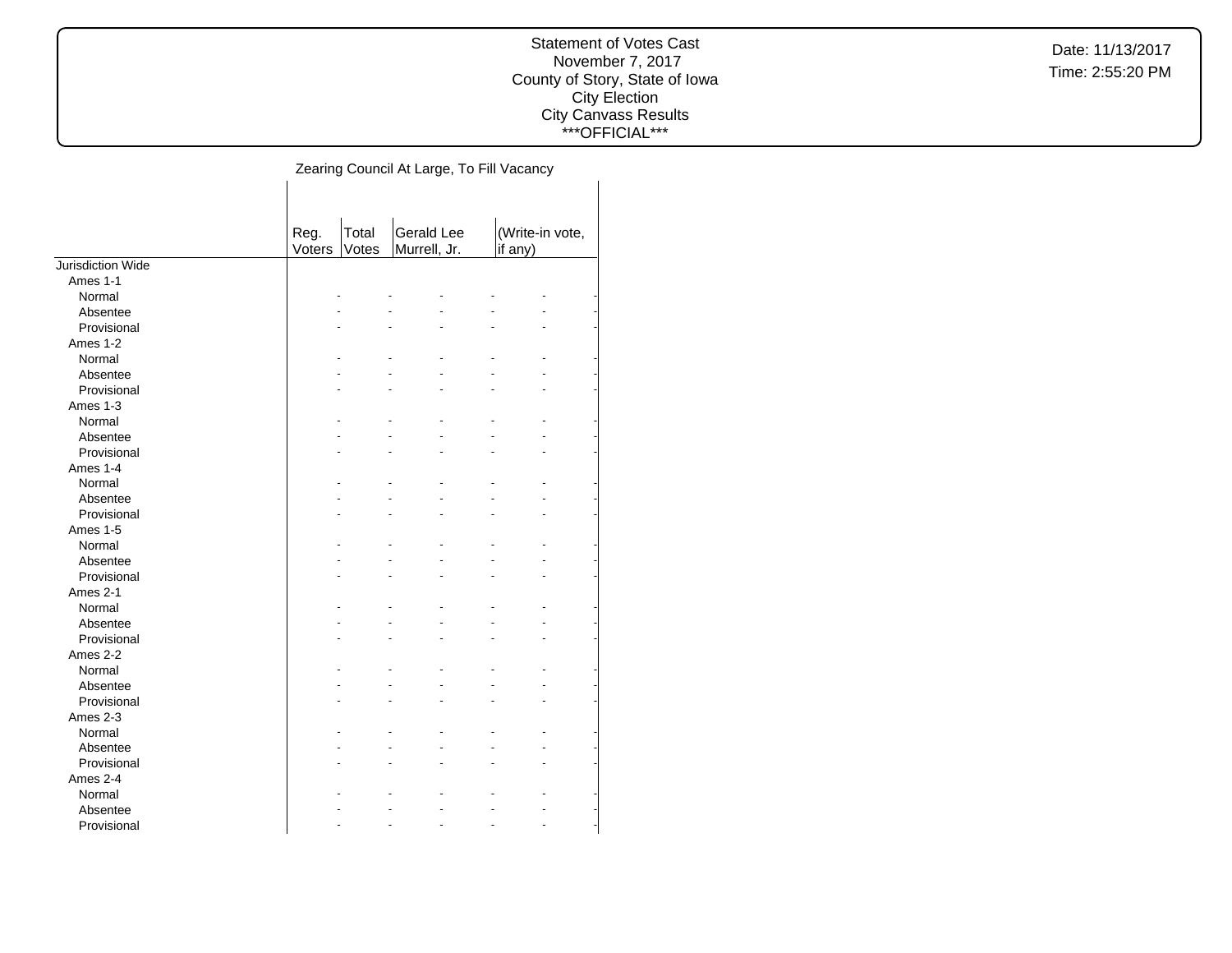### Statement of Votes Cast November 7, 2017 County of Story, State of Iowa City Election City Canvass Results \*\*\*OFFICIAL\*\*\*

|             | Reg.   | Total | <b>Gerald Lee</b> | (Write-in vote, |  |
|-------------|--------|-------|-------------------|-----------------|--|
|             | Voters | Votes | Murrell, Jr.      | if any)         |  |
| Ames 2-5    |        |       |                   |                 |  |
| Normal      |        |       |                   |                 |  |
| Absentee    |        |       |                   |                 |  |
| Provisional |        |       |                   |                 |  |
| Ames 3-1    |        |       |                   |                 |  |
| Normal      |        |       |                   |                 |  |
| Absentee    |        |       |                   |                 |  |
| Provisional |        |       |                   |                 |  |
| Ames 3-2    |        |       |                   |                 |  |
| Normal      |        |       |                   |                 |  |
| Absentee    |        |       |                   |                 |  |
| Provisional |        |       |                   |                 |  |
| Ames 3-3    |        |       |                   |                 |  |
| Normal      |        |       |                   |                 |  |
| Absentee    |        |       |                   |                 |  |
| Provisional |        |       |                   |                 |  |
| Ames 3-4    |        |       |                   |                 |  |
| Normal      |        |       |                   |                 |  |
| Absentee    |        |       |                   |                 |  |
| Provisional |        |       |                   |                 |  |
| Ames 3-5    |        |       |                   |                 |  |
| Normal      |        |       |                   |                 |  |
| Absentee    |        |       |                   |                 |  |
| Provisional |        |       |                   |                 |  |
| Ames 4-1    |        |       |                   |                 |  |
| Normal      |        |       |                   |                 |  |
| Absentee    |        |       |                   |                 |  |
| Provisional |        |       |                   |                 |  |
| Ames 4-2    |        |       |                   |                 |  |
| Normal      |        |       |                   |                 |  |
| Absentee    |        |       |                   |                 |  |
| Provisional |        |       |                   |                 |  |
| Ames 4-3    |        |       |                   |                 |  |
| Normal      |        |       |                   |                 |  |
| Absentee    |        |       |                   |                 |  |
| Provisional |        |       |                   |                 |  |
| Ames 4-4    |        |       |                   |                 |  |
| Normal      |        |       |                   |                 |  |
| Absentee    |        |       |                   |                 |  |
| Provisional |        |       |                   |                 |  |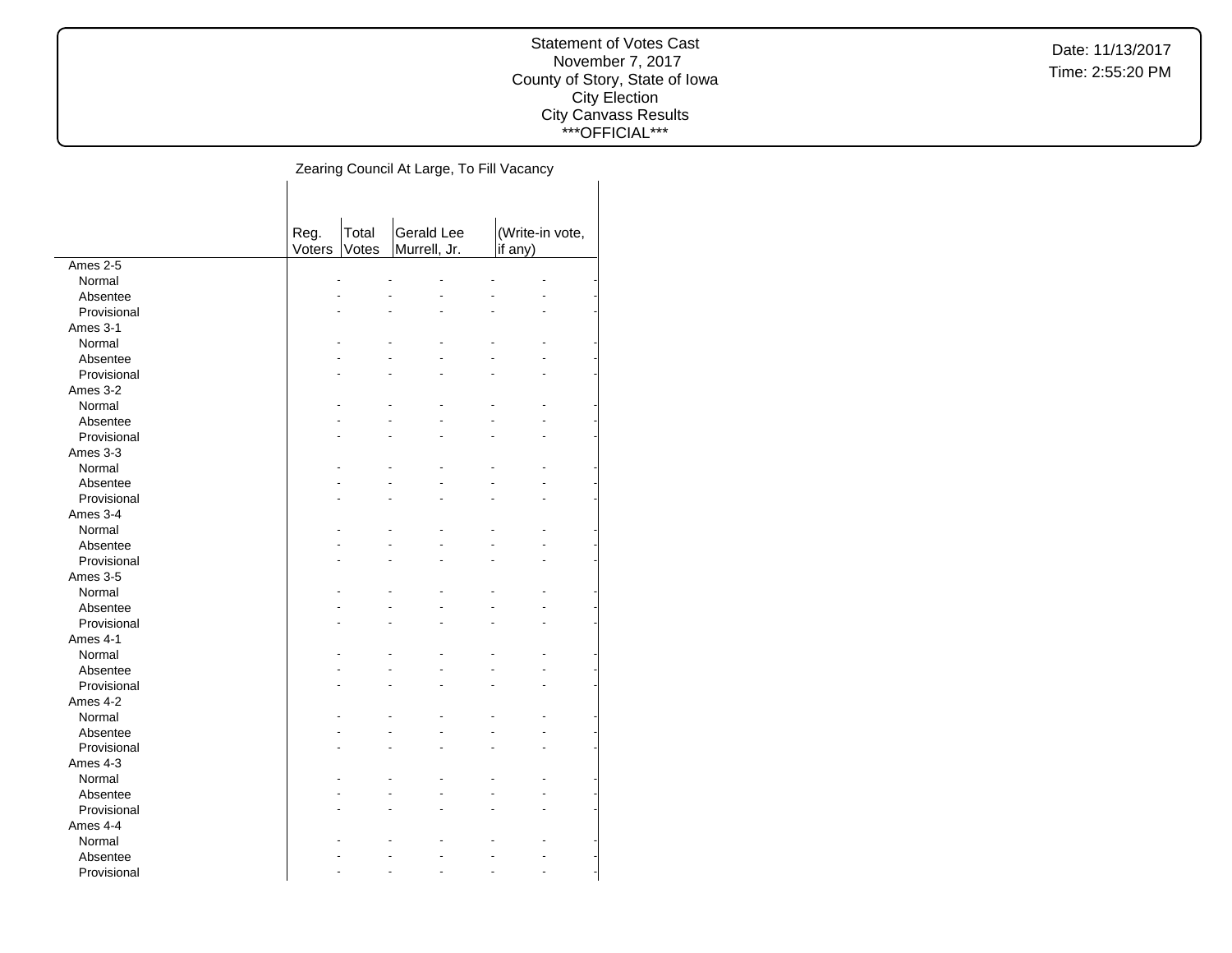### Statement of Votes Cast November 7, 2017 County of Story, State of Iowa City Election City Canvass Results \*\*\*OFFICIAL\*\*\*

|                       | Reg.   | Total | <b>Gerald Lee</b> | (Write-in vote, |  |
|-----------------------|--------|-------|-------------------|-----------------|--|
|                       | Voters | Votes | Murrell, Jr.      | if any)         |  |
| Ames 4-5              |        |       |                   |                 |  |
| Normal                |        |       |                   |                 |  |
| Absentee              |        |       |                   |                 |  |
| Provisional           |        |       |                   |                 |  |
| Cambridge             |        |       |                   |                 |  |
| Normal                |        |       |                   |                 |  |
| Absentee              |        |       |                   |                 |  |
| Provisional           |        |       |                   |                 |  |
| Collins               |        |       |                   |                 |  |
| Normal                |        |       |                   |                 |  |
| Absentee              |        |       |                   |                 |  |
| Provisional           |        |       |                   |                 |  |
| Colo                  |        |       |                   |                 |  |
| Normal                |        |       |                   |                 |  |
| Absentee              |        |       |                   |                 |  |
| Provisional           |        |       |                   |                 |  |
| Gilbert               |        |       |                   |                 |  |
| Normal                |        |       |                   |                 |  |
| Absentee              |        |       |                   |                 |  |
| Provisional<br>Huxley |        |       |                   |                 |  |
| Normal                |        |       |                   |                 |  |
| Absentee              |        |       |                   |                 |  |
| Provisional           |        |       |                   |                 |  |
| Kelley                |        |       |                   |                 |  |
| Normal                |        |       |                   |                 |  |
| Absentee              |        |       |                   |                 |  |
| Provisional           |        |       |                   |                 |  |
| Maxwell               |        |       |                   |                 |  |
| Normal                |        |       |                   |                 |  |
| Absentee              |        |       |                   |                 |  |
| Provisional           |        |       |                   |                 |  |
| McCallsburg           |        |       |                   |                 |  |
| Normal                |        |       |                   |                 |  |
| Absentee              |        |       |                   |                 |  |
| Provisional           |        |       |                   |                 |  |
| Nevada 1              |        |       |                   |                 |  |
| Normal                |        |       |                   |                 |  |
| Absentee              |        |       |                   |                 |  |
| Provisional           |        |       |                   |                 |  |